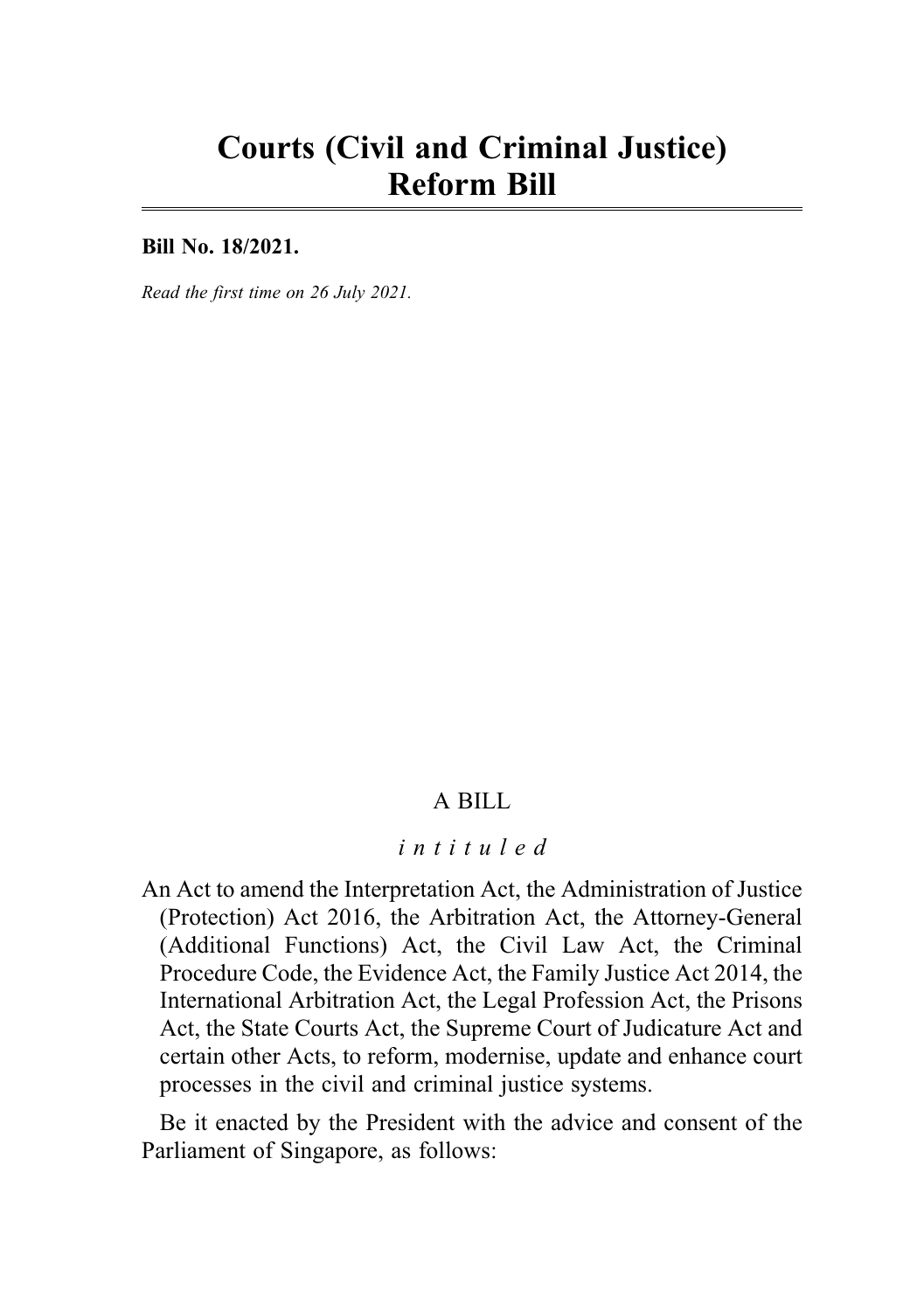#### Short title and commencement

1. This Act is the Courts (Civil and Criminal Justice) Reform Act 2021 and comes into operation on a date that the Minister appoints by notification in the Gazette.

#### <sup>5</sup> PART 1

#### AMENDMENT OF INTERPRETATION ACT

#### Amendment of section 41A

- (a) by deleting the words "1st January 2006" in subsection  $(1)$ <sup>10</sup> and substituting the words "the date of commencement of section 2 of the Courts (Civil and Criminal Justice) Reform Act 2021";
- (b) by deleting the words "originating summons" wherever they appear in subsections  $(1)(i)$  and  $(2)$  and substituting in <sup>15</sup> each case the words "originating application";
	- (c) by deleting the words "a writ of summons" in subsection (4) and substituting the words "an originating claim"; and
- (d) by deleting subsection (5) and substituting the following <sup>20</sup> subsection:
	- "(5) To avoid doubt, any application that  $-$
- (a) was made to a Court before the date of commencement of section 2 of the Courts (Civil and Criminal Justice) Reform <sup>25</sup> Act 2021 under any written law to which subsection (1) applies; and
	- (b) is pending before the Court on or after that date,

continues, unless otherwise ordered by the Court, to <sup>30</sup> proceed in accordance with the provisions of the relevant written law and the practice and procedure as were in force and applicable in relation to that

<sup>2.</sup> Section 41A of the Interpretation Act is amended —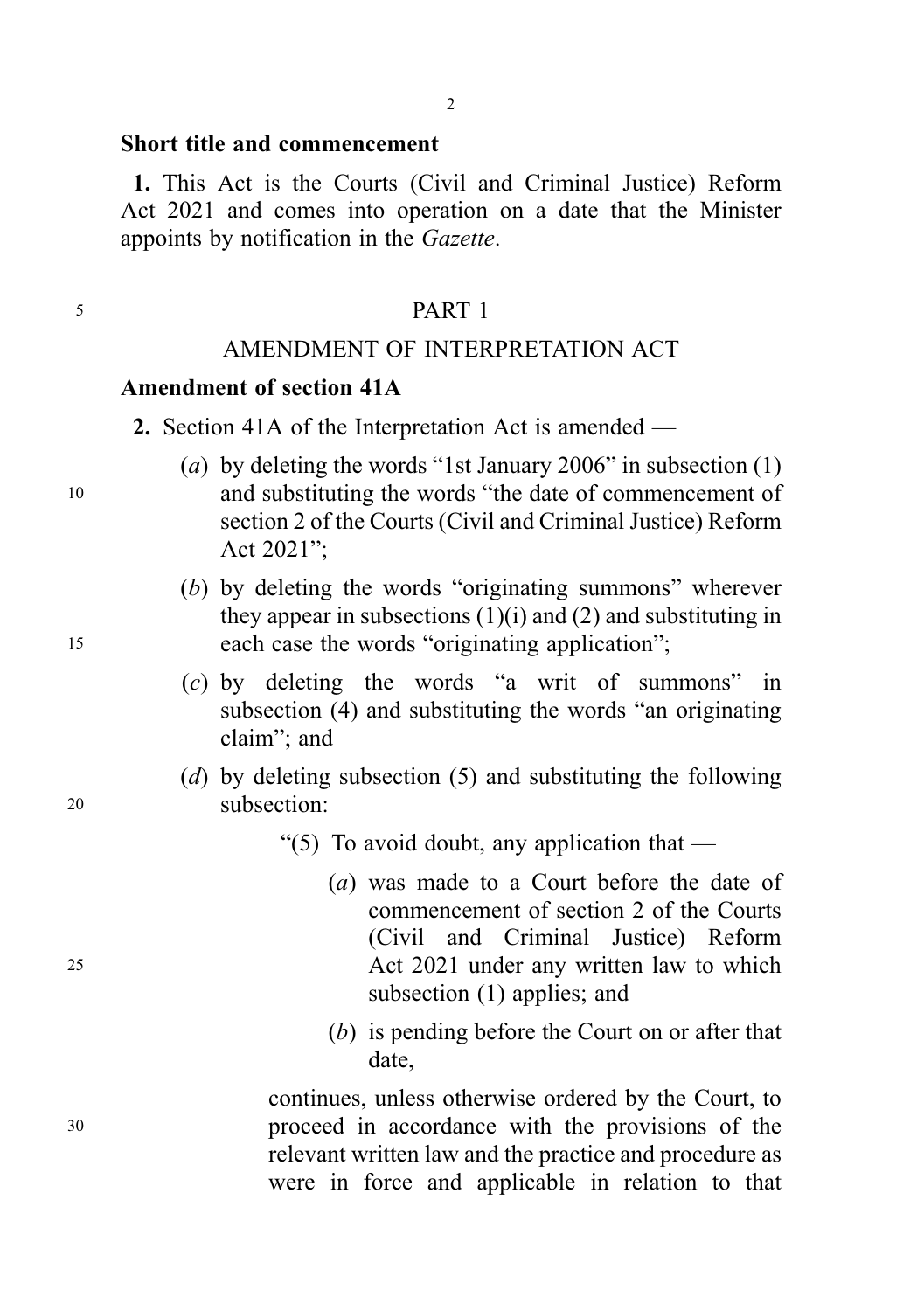### New sections 41D and 41E

3.—(1) The Interpretation Act is amended by inserting, immediately after section 41C, the following sections: 5

### "References to writs, etc.

 $41D$ .—(1) As from the date of commencement of section 3(1) of the Courts (Civil and Criminal Justice) Reform Act 2021, a reference in any written law to a matter mentioned in the first column is to be construed as a reference to the corresponding 10 expression in the second column, subject to the exceptions in subsection (2) and section 41E:

|     | First column                                                     | Second column                                                               |    |
|-----|------------------------------------------------------------------|-----------------------------------------------------------------------------|----|
|     | Old expression                                                   | New expression                                                              |    |
|     | ( <i>a</i> ) Writ of summons                                     | Originating claim                                                           | 15 |
|     | $(b)$ Originating summons                                        | Originating application                                                     |    |
|     | $(c)$ Subpoena                                                   | Order to attend court                                                       |    |
|     | (d) Writ of execution                                            | Enforcement order                                                           |    |
|     | (e) Writ of seizure and sale                                     | Enforcement order for seizure<br>and sale of property                       | 20 |
|     | $(f)$ Writ of possession                                         | Enforcement order for<br>possession of property                             |    |
|     | $(g)$ Garnishee order                                            | Enforcement order for<br>attachment of a debt                               |    |
|     | $(h)$ Memorandum of<br>appearance                                | Notice of intention to contest<br>or not contest                            | 25 |
|     | $(i)$ Entry of appearance in<br>relation to a writ of<br>summons | Filing and service of a notice<br>of intention to contest or not<br>contest |    |
| (j) | Leave of court                                                   | Permission of court                                                         | 30 |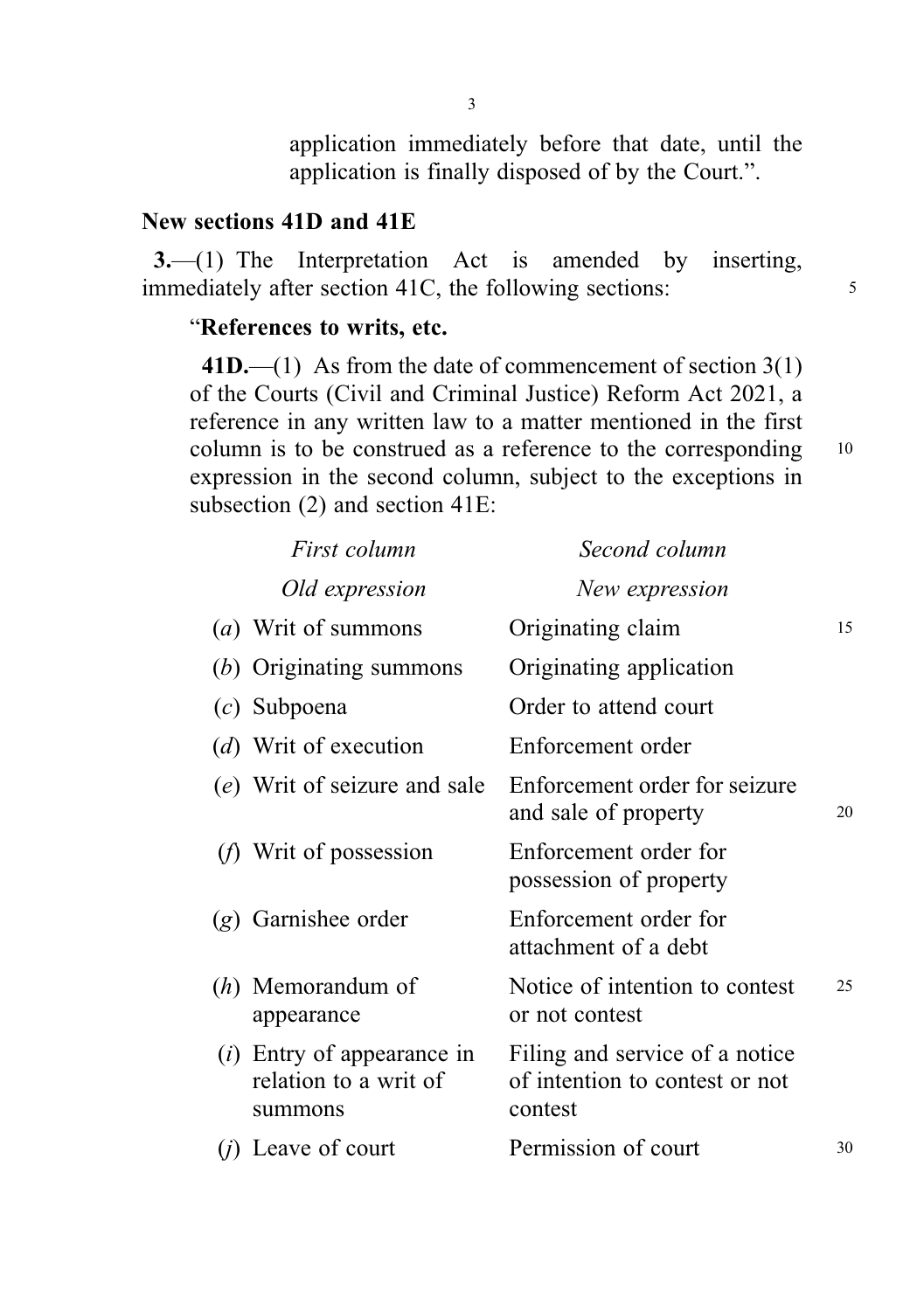Claimant

(l) Ex parte application Application without notice.

4

(2) Subsection (1) does not apply in relation to any proceedings in the Family Division of the High Court, a <sup>5</sup> Family Court or a Youth Court.

(3) A reference in any written law to a matter mentioned in the second column of the table in subsection (1) in relation to any proceedings in the Family Division of the High Court, a Family Court or a Youth Court is to be construed as a reference to the <sup>10</sup> corresponding expression in the first column of that table.

### References to originating claims, etc., in relation to Singapore International Commercial Court

41E. As from the date of commencement of section 3(1) of the Courts (Civil and Criminal Justice) Reform Act 2021, a <sup>15</sup> reference in any written law to a matter mentioned in the first column in relation to any proceedings in the Singapore International Commercial Court is to be construed as a reference to the corresponding expression in the second column:

|    | First column                                                                    | Second column                                       |
|----|---------------------------------------------------------------------------------|-----------------------------------------------------|
| 20 | (a) Originating claim                                                           | Originating application                             |
|    | (b) Writ of summons                                                             | Originating application                             |
|    | $(c)$ Notice of intention to<br>contest or not contest                          | Defendant's statement                               |
| 25 | (d) Memorandum of<br>appearance                                                 | Defendant's statement                               |
|    | (e) Filing and service of a<br>notice of intention to<br>contest or not contest | Filing and service of a<br>defendant's statement    |
| 30 | Entry of appearance in<br>relation to a writ of<br>summons                      | Filing and service of a<br>defendant's statement.". |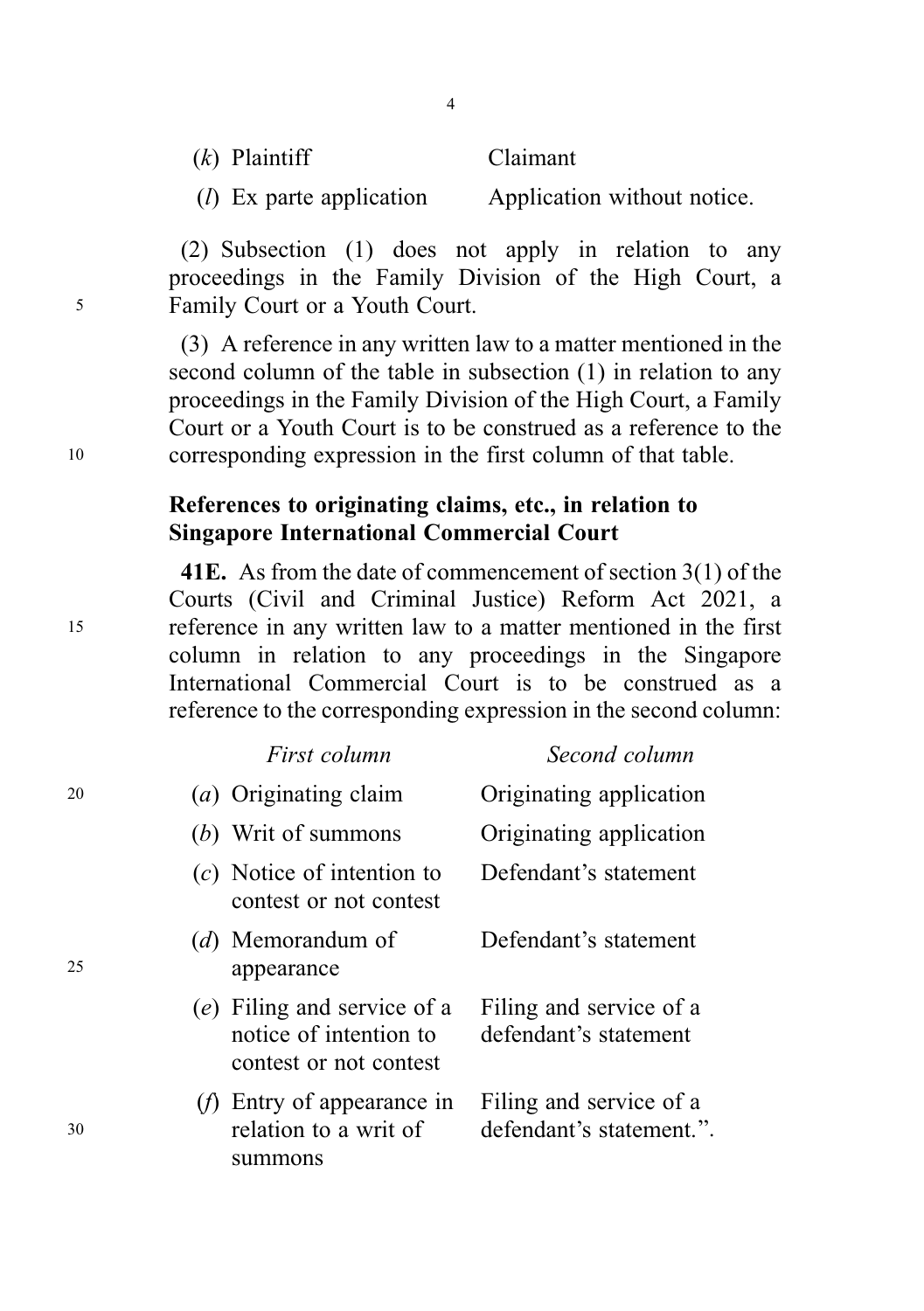(2) The Interpretation Act, as amended by subsection (1), is further amended by deleting subsections (2) and (3) of section 41D and substituting the following subsections:

5

"(2) Despite subsection (1), as from the date of commencement of section 29 of the Courts (Civil and <sup>5</sup> Criminal Justice) Reform Act 2021, a reference in any written law to a matter mentioned in the first column of item  $(a)$ ,  $(b)$ ,  $(h)$ ,  $(i)$ ,  $(k)$  or  $(l)$  in the table in subsection  $(l)$  in relation to any proceedings in the Family Division of the High Court, a Family Court or a Youth Court is not to be construed as a reference to the 10 corresponding expression in the second column of that item.

(3) A reference in any written law to a matter mentioned in the second column of item  $(a)$ ,  $(b)$ ,  $(h)$ ,  $(i)$ ,  $(k)$  or  $(l)$  in the table in subsection (1) in relation to any proceedings in the Family Division of the High Court, a Family Court or a Youth Court is to 15 be construed as a reference to the corresponding expression in the first column of that item."

#### PART 2

### AMENDMENT OF ADMINISTRATION OF JUSTICE (PROTECTION) ACT 2016 20

### Amendment of section 5

4. Section 5 of the Administration of Justice (Protection) Act 2016 is amended —

- (a) by deleting the word "leave" in subsection  $(1)(a)$  and substituting the word "permission"; 25
- (b) by inserting, immediately after paragraph (a) of subsection (1), the following paragraph:
	- "(aa) to make an audio or a visual recording or both of court proceedings, or any recording derived directly or indirectly from it,  $30$ without the permission of the court;";
- (c) by deleting the words "made by means of any such audio recorder, electronic device or other instrument" in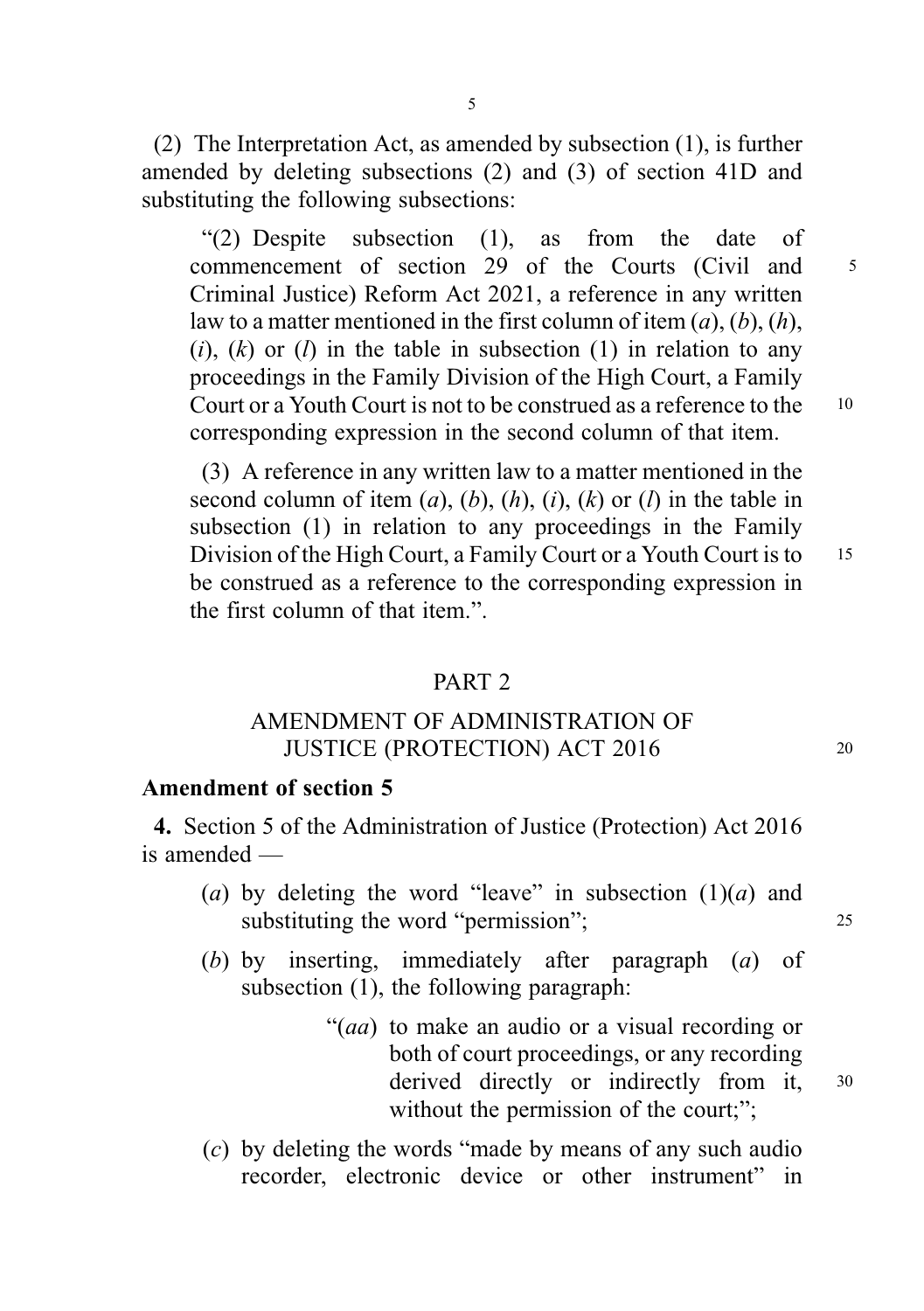subsection  $(1)(b)$  and substituting the words "(being a recording mentioned in paragraph (*aa*) or made by means of any audio recorder, electronic device or other instrument mentioned in paragraph  $(a)$ ";

- $\mathfrak{g}$  (d) by deleting the words "leave granted under paragraph  $(a)$ " in subsection  $(1)(c)$  and substituting the words "permission" granted under paragraph  $(a)$  or  $(aa)$ ";
- (e) by deleting the words "Leave under subsection  $(1)(a)$ " in subsection (2) and substituting the words "Permission 10 under subsection  $(1)(a)$  or  $(aa)$ ";
	- (f) by deleting the word "leave" wherever it appears in subsection (2) and substituting in each case the word "permission":
- (g) by deleting the words "under subsection  $(1)(a)$ , the court <sup>15</sup> may order the audio recorder, electronic device or other instrument, or any recording made with it, or both," in subsection (3) and substituting the words "under subsection  $(1)(a)$  or  $(aa)$ , the court may order the audio recorder, electronic device or other instrument mentioned 20 in subsection  $(1)(a)$  or any recording made with it, or both, or the recording mentioned in subsection  $(1)(aa)$ ,"; and
	- $(h)$  by inserting, immediately after subsection  $(4)$ , the following subsection:

"(5) In this section  $-$ 

- <sup>25</sup> (a) "court proceedings" includes court proceedings, or any part of court proceedings, conducted through any electronic means of communication;
- (b) the reference to an audio or a visual <sup>30</sup> recording of court proceedings includes an audio or a visual recording of —
	- (i) a person participating in a court proceeding; or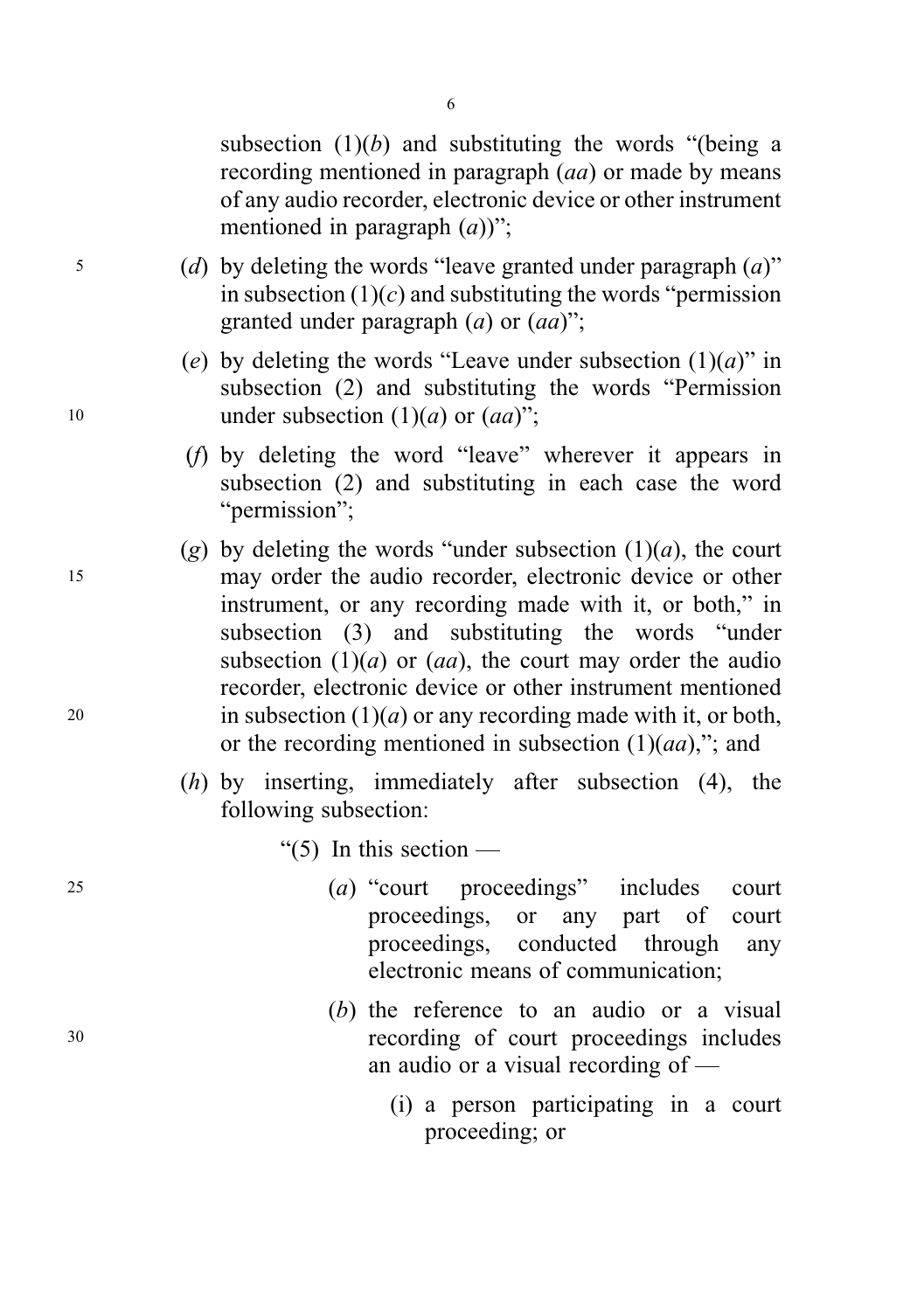- (ii) a person viewing or listening to a court proceeding, including an audio or a visual recording of a court proceeding; and
- (c) "recording" includes any recording of a  $5$ temporary nature, including (but not limited to) any such recording for the purposes of contemporaneous or instantaneous publication or transmission." 10

### New section 21A

5. The Administration of Justice (Protection) Act 2016 is amended by inserting, immediately after section 21, the following section:

### "No knowledge of making, etc., of recording of court proceedings 15

21A. A person is not guilty of contempt of court under section  $5(1)(aa)$ , (b) or (c) in relation to the making, publication, transmission or use of a recording of a court proceeding, if —

- (a) the court proceeding was conducted through an electronic means of communication; and 20
- (b) the person did not know, and could not reasonably have known, that the person was making, publishing, transmitting or using a recording of a court proceeding.".

### New section 26A 25

6. The Administration of Justice (Protection) Act 2016 is amended by inserting, immediately after section 26, the following section:

### "Evidence through video or television links

 $26A$ .—(1) Despite any other written law, but subject to this section, in any proceedings brought against a person for  $30$ contempt of court, a court may only grant permission for the person against whom those proceedings are brought to give

7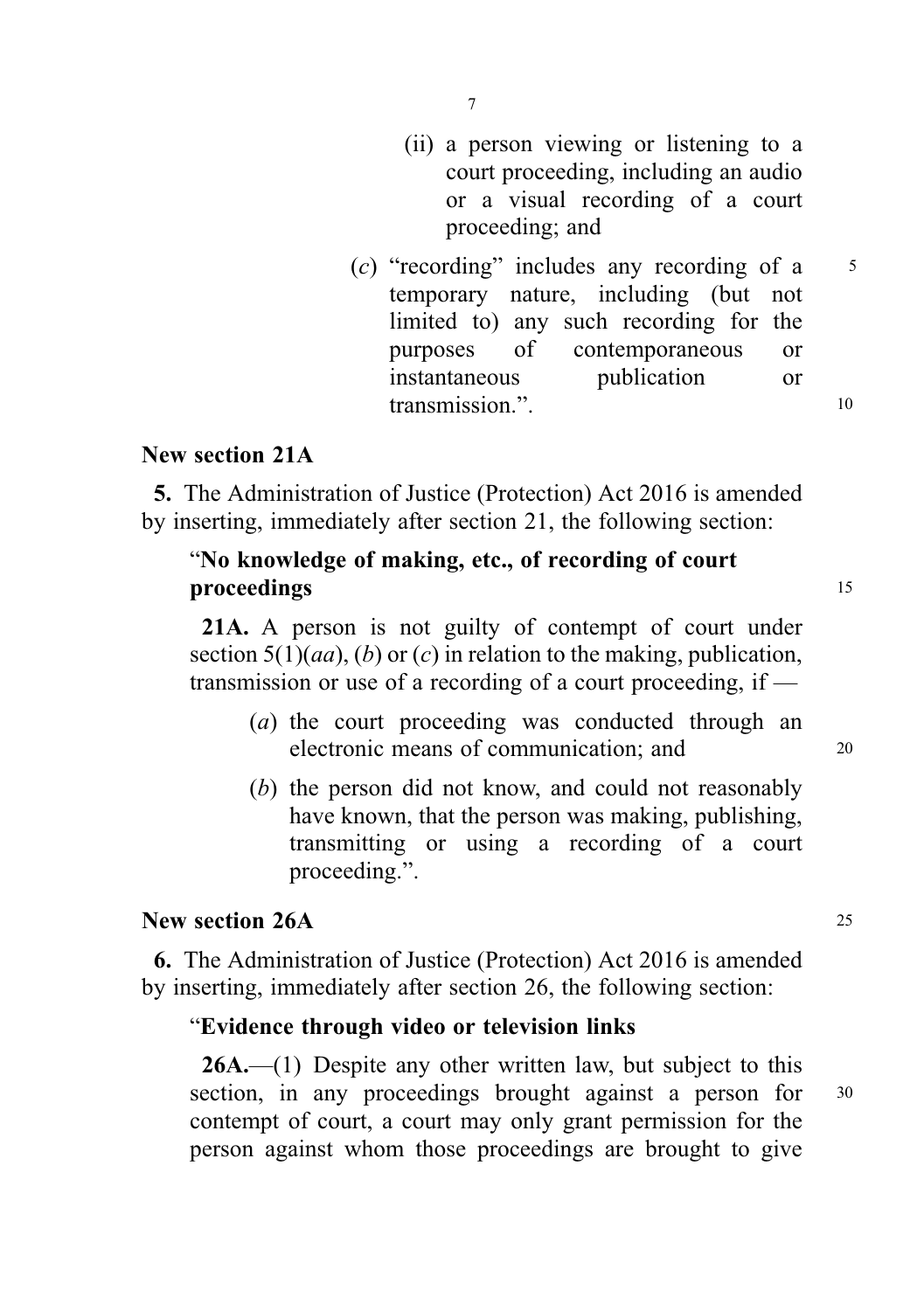evidence or to appear (other than to give evidence) by means of a live video or live television link, if —

- (*a*) the court is satisfied that —
- (i) it is in the interests of justice for that person to <sup>5</sup> give evidence or to appear (other than to give evidence) by means of a live video or live television link; and
- (ii) sufficient administrative and technical facilities and arrangements are made at the place from <sup>10</sup> which that person is to give evidence or to appear; and
	- (b) that person gives evidence or appears (other than to give evidence) by means of a live video or live television link from —
- <sup>15</sup> (i) a place within a court or a prison in Singapore; or
	- (ii) any other place in Singapore, where all parties consent to that person giving evidence or appearing from that place.

<sup>20</sup> (2) Despite any other written law, but subject to this section, in any proceedings mentioned in subsection (1), the court may grant permission for a witness (not being the person against whom the proceedings are brought) in Singapore to give evidence from a place in Singapore by means of a live video <sup>25</sup> or live television link, if —

- (a) the court is satisfied that sufficient administrative and technical facilities and arrangements are made at the place from which the witness is to give evidence; and
- (b) any one of the following conditions is satisfied:
- <sup>30</sup> (i) the witness is below the age of 18 years;
	- (ii) it is expressly agreed between the parties to the proceedings that evidence may be so given;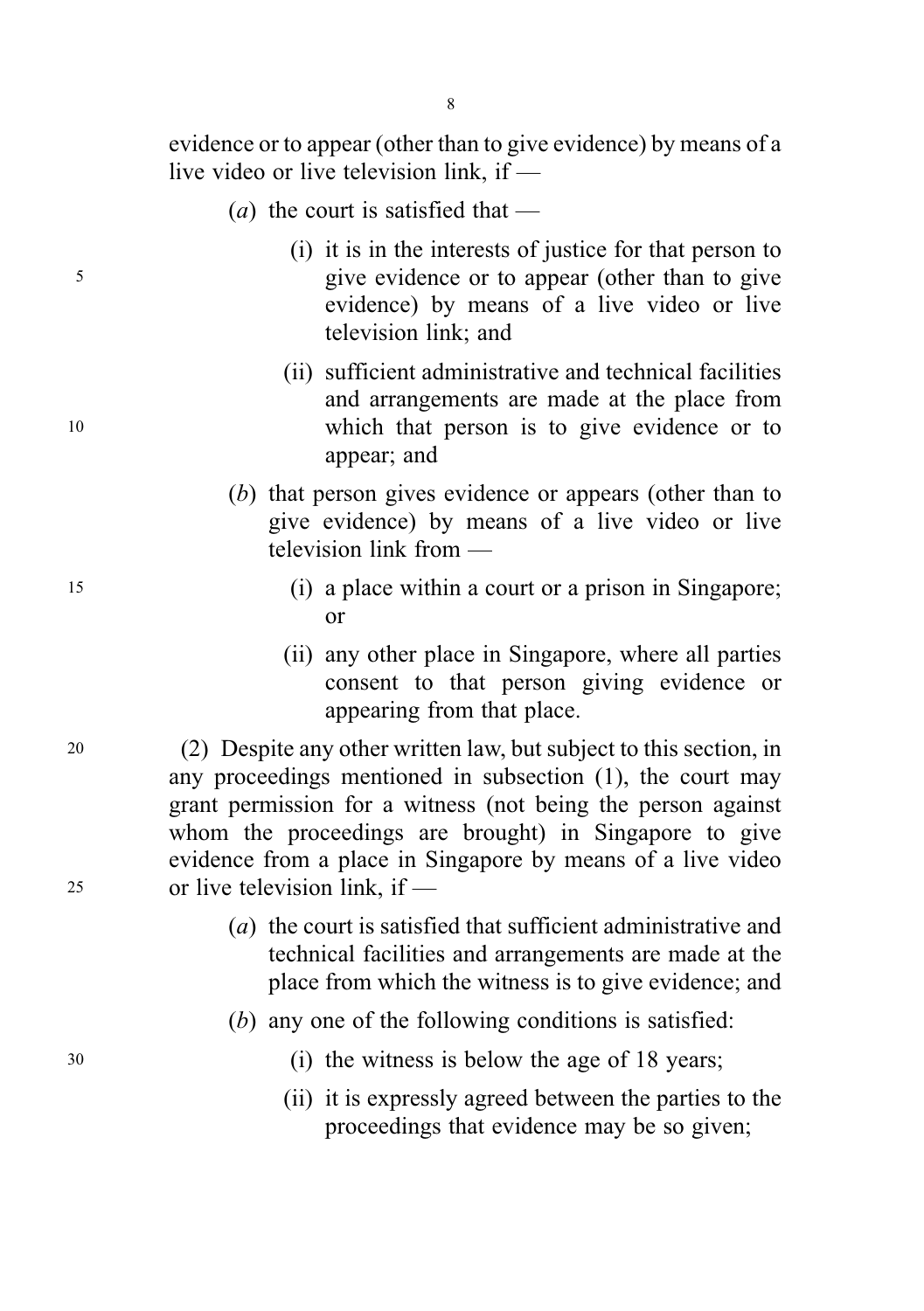(iii) the court is satisfied that it is expedient in the interests of justice to do so.

(3) Despite any other written law, but subject to this section, in any proceedings mentioned in subsection (1), a court may only grant permission for a witness (not being the person against 5 whom the proceedings are brought) who is not in Singapore to give evidence from a place that is not in Singapore by means of a live video or live television link, if —

- (a) the court is satisfied that allowing the witness to give evidence from a place that is not in Singapore by 10 means of a live video or live television link would be in the interests of justice;
- (b) the court is satisfied that sufficient administrative and technical facilities and arrangements are made at the place from which the witness is to give evidence; and 15
	-
- $(c)$  any one of the following conditions is satisfied:
	- (i) the witness is an expert witness;
	- (ii) the witness is a witness of fact and all parties consent to the witness giving evidence from outside Singapore; <sup>20</sup>
	- (iii) the witness
		- (A) is a witness of fact;
		- (B) is unable to give evidence from a place in Singapore; and
		- $(C)$  has  $-$  25
			- (CA) sworn an affidavit, in accordance with any Rules of Court or Family Justice Rules governing such affidavit, containing the evidence-in-chief which the <sup>30</sup> witness proposes to give to the court; or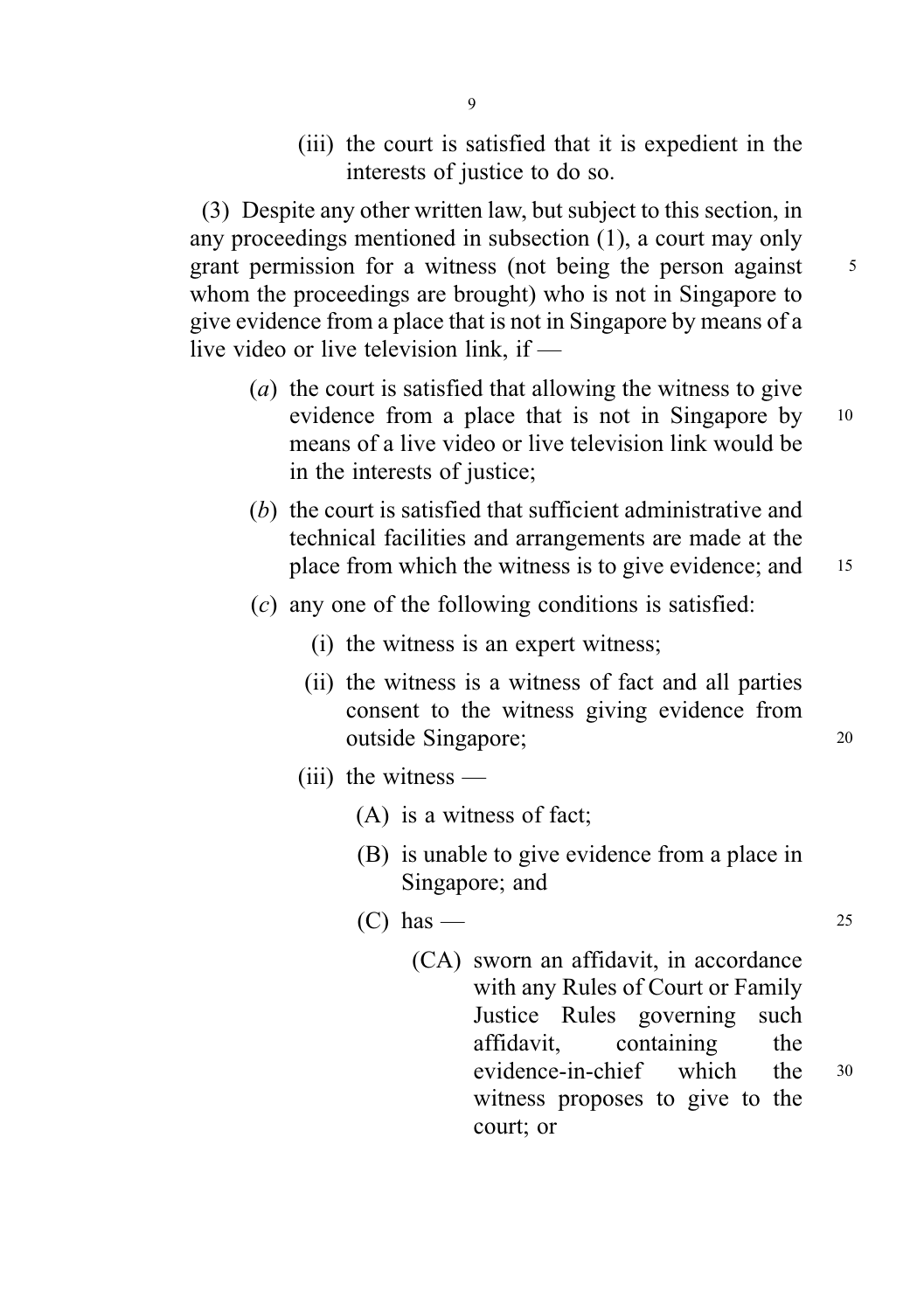(CB) made a statutory declaration in the manner provided in section 11 or 12 of the Oaths and Declarations Act containing the <sup>5</sup> evidence-in-chief which the witness proposes to give to the court.

(4) For the purposes of subsection  $(3)(c)(iii)(B)$ , a witness is not unable to give evidence from a place in Singapore merely <sup>10</sup> because —

- (a) the witness fears arrest in Singapore or in any other jurisdiction;
- (b) the witness fears prosecution in Singapore or in any other jurisdiction; or
- <sup>15</sup> (c) a warrant of arrest has been issued against the witness in Singapore or in any other jurisdiction.

(5) The court may, in granting permission under subsection  $(1)$ ,  $(2)$  or  $(3)$ , make an order on all or any of the following matters:

- <sup>20</sup> (a) the persons who may be present at the place where the witness is giving evidence;
	- (b) that a person be excluded from the place while the witness is giving evidence;
- (c) the persons in the courtroom who must be able to be <sup>25</sup> heard, or seen and heard, by the witness and by the persons with the witness;
	- (d) the persons in the courtroom who must not be able to be heard, or seen and heard, by the witness and by the persons with the witness;
- <sup>30</sup> (e) the persons in the courtroom who must be able to see and hear the witness and the persons with the witness;
	- (f) the stages in the proceedings during which a specified part of the order is to have effect;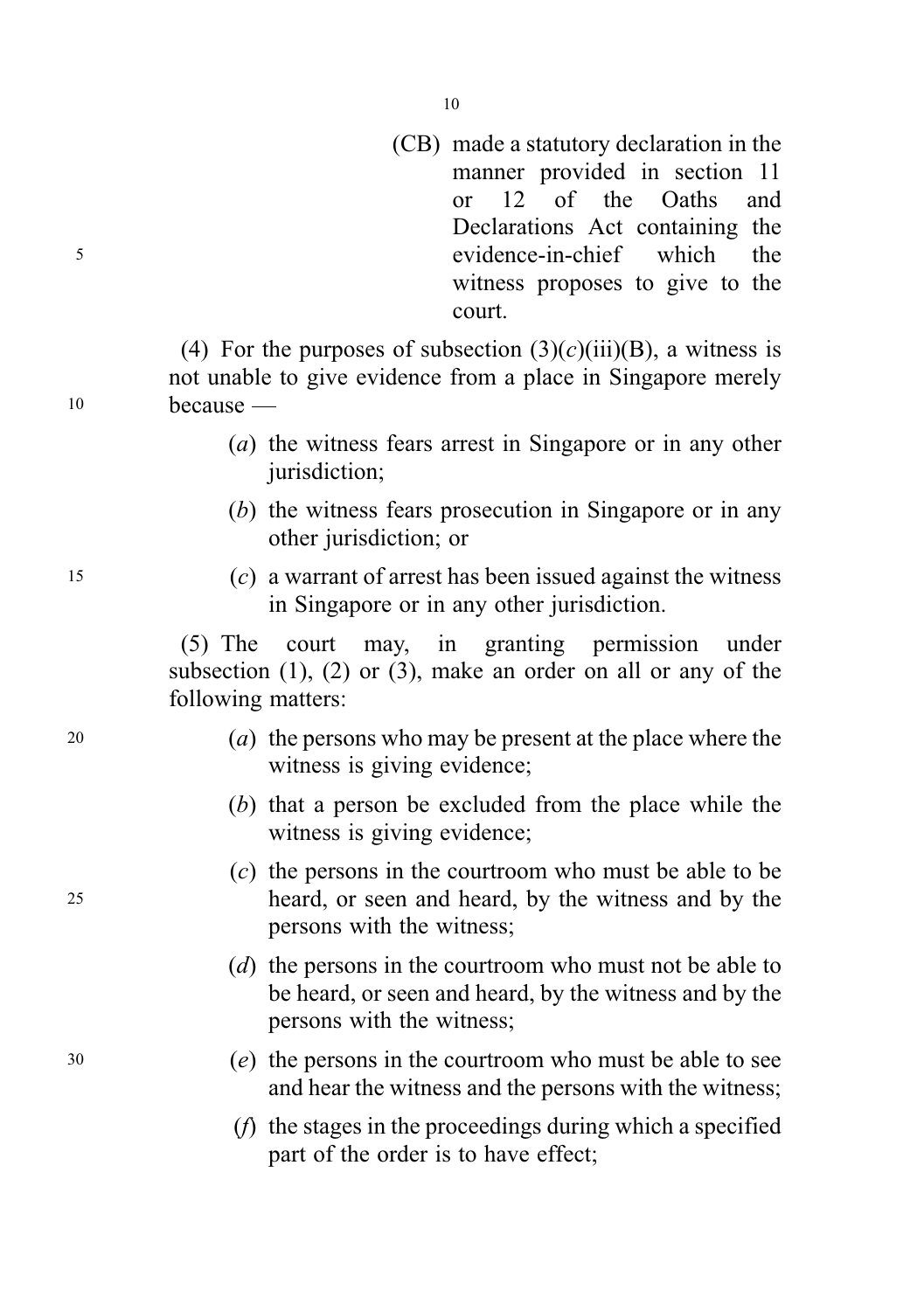- (g) the method of operation of the live video or live television link system including compliance with such minimum technical standards as may be determined by the Chief Justice;
- $(h)$  any other order the court considers necessary in the  $5$ interests of justice;
- (i) any other matter prescribed by rules made under subsection (13) for the purposes of this subsection.

(6) The court may revoke, suspend or vary an order made under this section if  $\frac{10}{10}$ 

- (a) the live video or live television link system stops working and it would cause unreasonable delay to wait until a working system becomes available;
- (b) it is necessary for the court to do so to comply with its duty to ensure that the proceedings are conducted 15 fairly to the parties to the proceedings;
- $(c)$  it is necessary for the court to do so, so that the witness can identify a person or a thing or so that the witness can participate in or view a demonstration or an experiment; 20
- (d) it is necessary for the court to do so because part of the proceedings is being heard outside a courtroom;
- (e) there has been a material change in the circumstances after the court has made an order; or
- (f) any conditions prescribed by rules made under <sup>25</sup> subsection (13) for the purposes of this subsection are met.

(7) A court may, if the court considers it necessary, either on the court's own motion or on the application of a person against whom proceedings for contempt of court are brought, require a 30 person against whom proceedings for contempt of court are brought to be produced in person before the court in proceedings mentioned in subsection (1).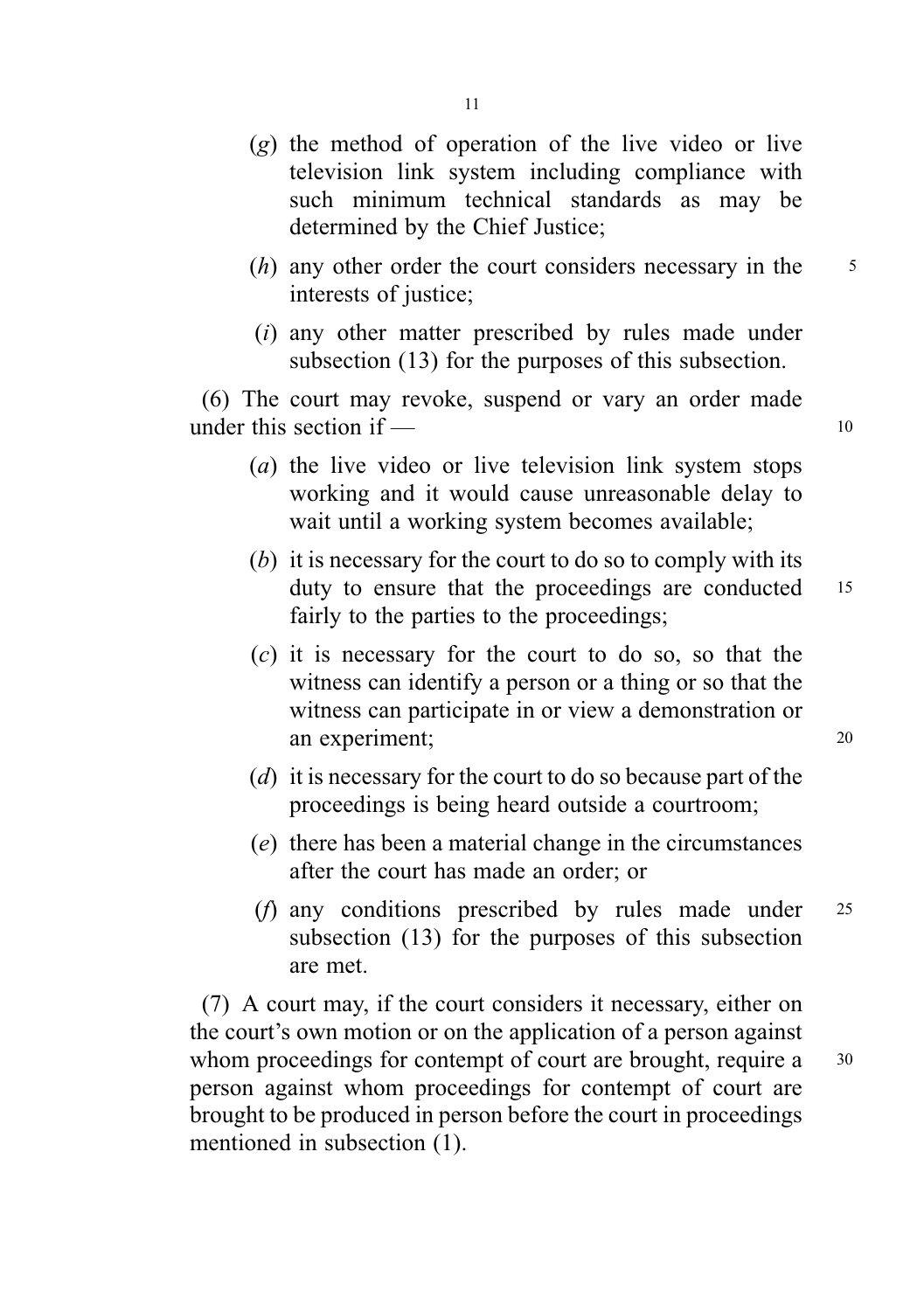(8) The court must not make an order under this section, or include a particular provision in such an order, if to do so would be inconsistent with the court's duty to ensure that the proceedings are conducted fairly to the parties to the <sup>5</sup> proceedings.

> (9) In making any order under this section, or any particular provision in such an order, a court is to have regard to matters prescribed by rules made under subsection (13).

(10) An order made under subsection (2) does not cease to <sup>10</sup> have effect merely because the person in respect of whom the order was made attains the age of 18 years before the proceedings in which the order was made are finally determined.

(11) Evidence given by a witness (whether in Singapore or elsewhere), or a person against whom proceedings are brought <sup>15</sup> for contempt of court, through a live video or live television link by virtue of this section is deemed for the purposes of sections 193, 194, 195, 196 and 205 of the Penal Code as having been given in the proceedings in which the evidence is given.

<sup>20</sup> (12) Where a person gives evidence in accordance with this section, the person is, for the purposes of the Evidence Act, deemed to be giving evidence in the presence of the court.

(13) The Rules Committee constituted under the Supreme Court of Judicature Act, and the Family Justice Rules <sup>25</sup> Committee constituted under the Family Justice Act 2014, may make such rules as appear to it to be necessary or expedient for the purpose of giving effect to this section and for prescribing anything which may be prescribed under this section.

(14) In this section, "live video or live television link" means a <sup>30</sup> live video or live television link that is created using an electronic communication technology approved by the Chief Justice.".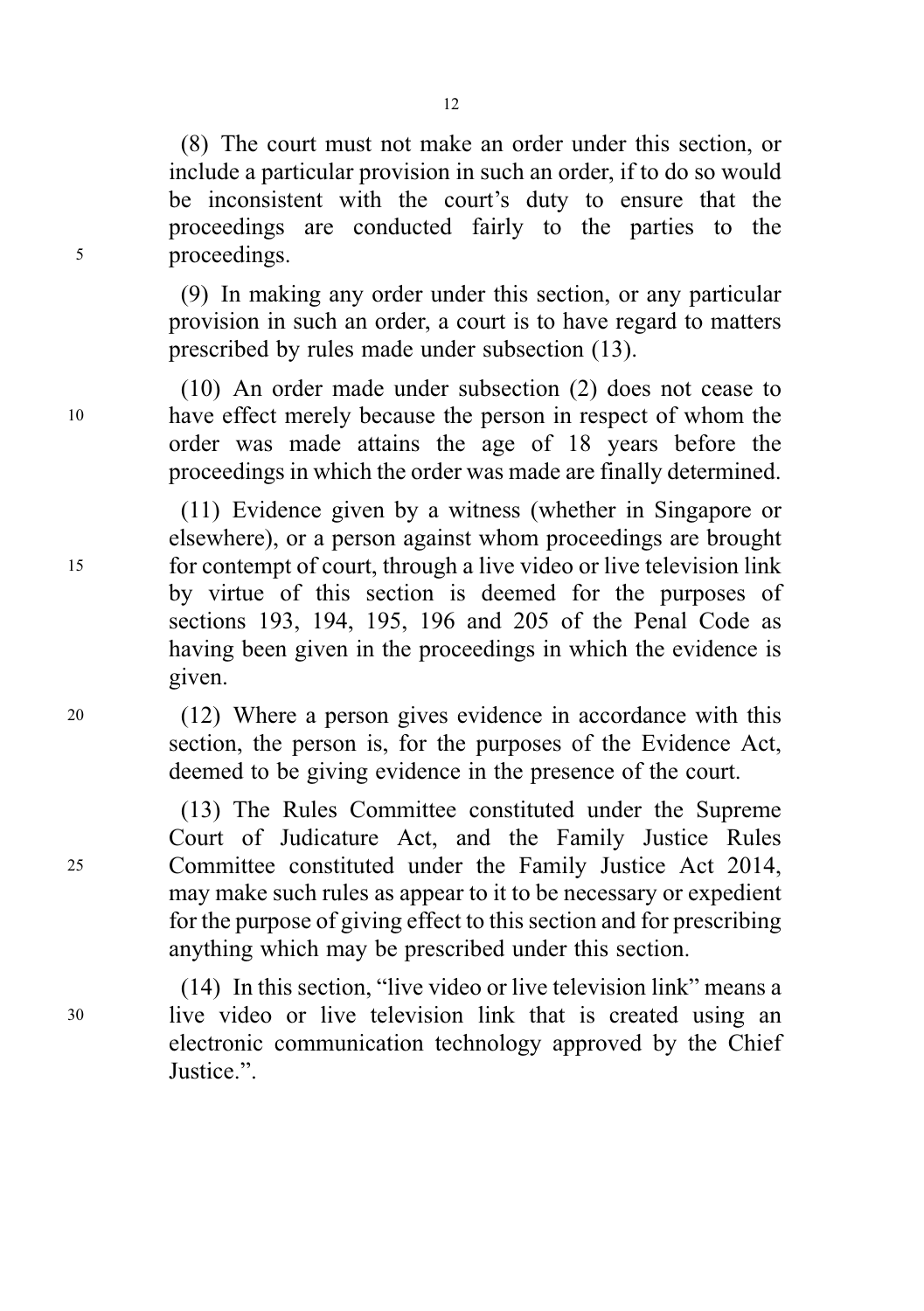### Miscellaneous amendments

7. The Administration of Justice (Protection) Act 2016 is amended —

(a) by deleting the word "leave" in the following provisions and substituting in each case the word "permission":  $\frac{5}{5}$ 

Section  $2(2)(b)(ii)$ , (iii)(A) and (iv) Section  $13(1)$  and  $(8)$ Section 32(2) and (3);

(b) by inserting, immediately after the word "execution" in the following provisions, the words "or enforcement": 10

Section  $2(2)(d)$ 

Section  $32(4)$  and  $(5)$ ;

(c) by deleting subsection (2) of section 4 and substituting the following subsection:

> "(2) For the purposes of subsection  $(1)$ , intentional 15 disposal by a person against whom an enforcement order for attachment of a debt has been made, otherwise than in accordance with law or with permission of the court, of any property subject to the order in his or her hands or under his or her <sup>20</sup> control, is contempt of court.";

(d) by deleting the word "Leave" in the following provision and substituting the word "Permission":

Section 13(7); and

(e) by deleting the words "in camera" wherever they appear in  $25$ the following provisions and substituting in each case the words "in private":

Section 14(2) and (3).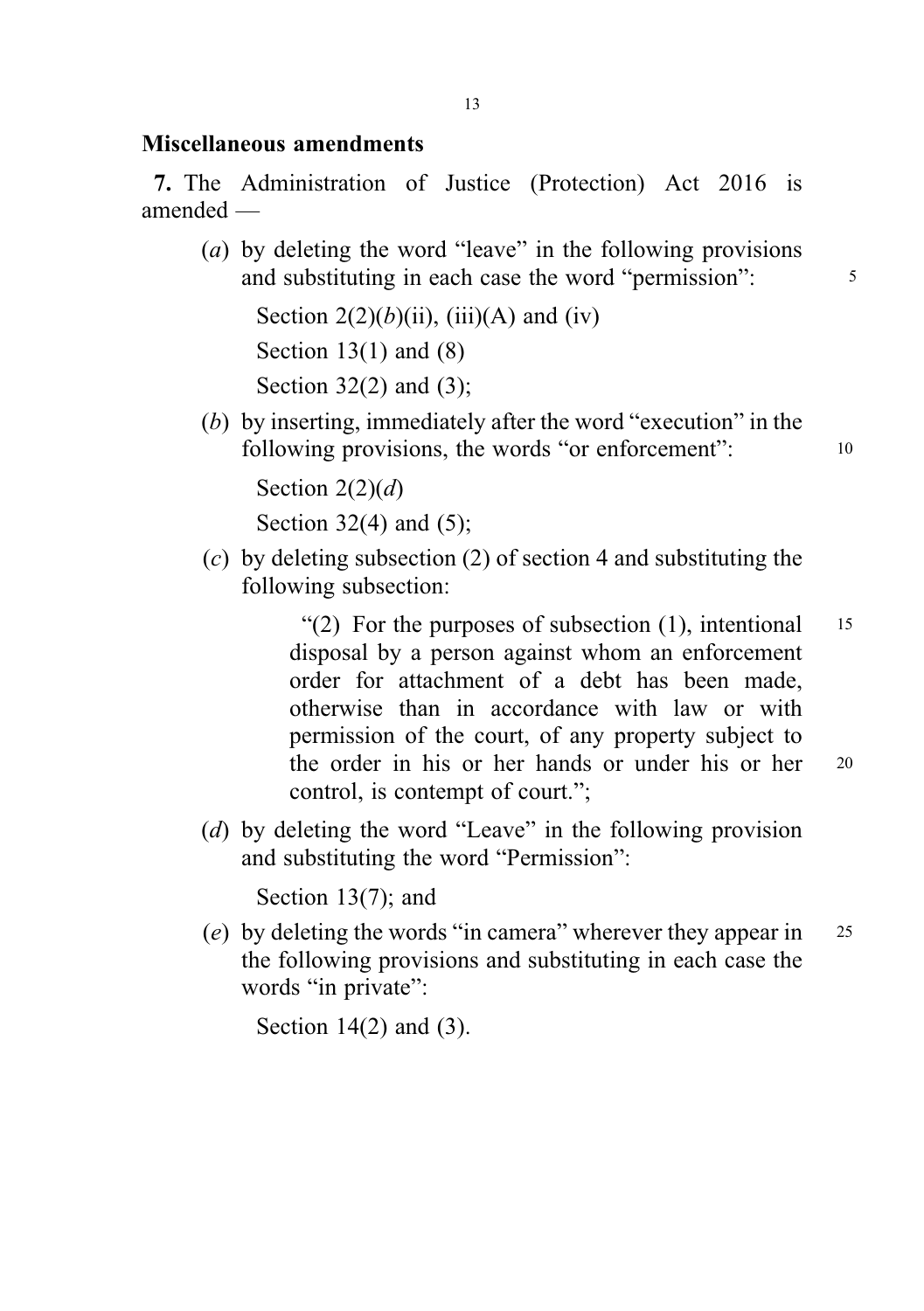# PART 3 14

# AMENDMENT OF ARBITRATION ACT

# Repeal and re-enactment of section 56

8. Section 56 of the Arbitration Act is repealed and the following <sup>5</sup> section substituted therefor:

# "Proceedings to be heard in private

56.—(1) Subject to subsection (2), proceedings under this Act in any court are to be heard in private.

(2) Proceedings under this Act in any court are to be heard in <sup>10</sup> open court if the court, on its own motion or upon the application of any person (including a person who is not a party to the proceedings), so orders.".

## Miscellaneous amendments

9. The Arbitration Act is amended —

- 
- <sup>15</sup> (a) by deleting the word "appearance" in the following provision and substituting the words "filing and serving a notice of intention to contest or not contest":

Section  $6(1)$ ;

(b) by inserting, immediately after the word "pleading" in the <sup>20</sup> following provision, the words "(other than a pleading asserting that the court does not have jurisdiction in the proceedings)":

Section  $6(1)$ ;

(c) by deleting the word "leave" wherever it appears in the <sup>25</sup> following provisions and substituting in each case the word "permission":

Section  $21A(1)$  and  $(2)$ Section 28(4) Section 36(6) <sup>30</sup> Section 37(3) Section 41(8)

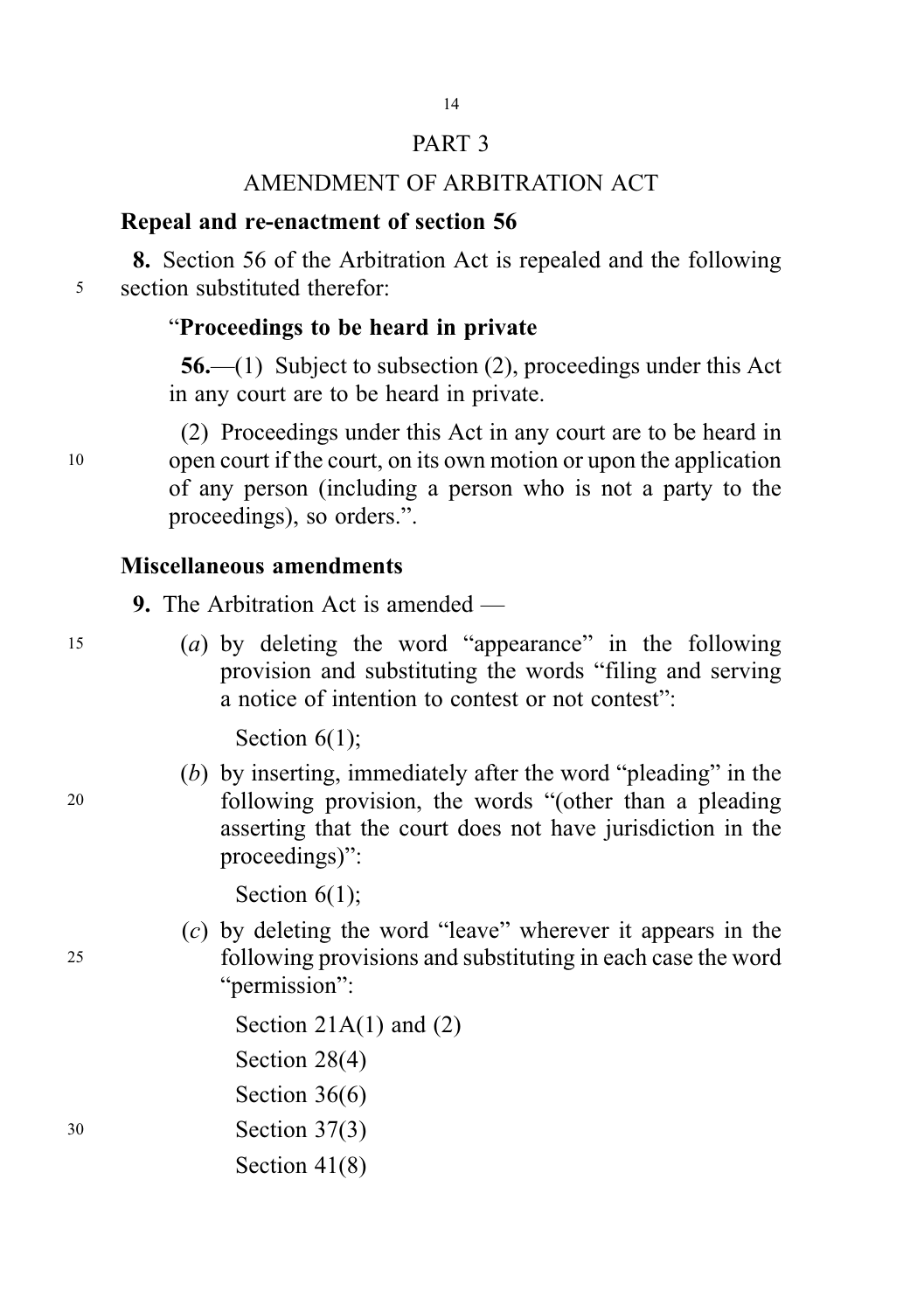Section  $45(5)$  and  $(7)$ Section  $46(1)$  and  $(2)$ Section 49(3)(*b*), (6), (7) and (11) Section 50(9) Section 52(1), (2) and (3)(*a*) and section heading;  $\frac{5}{2}$ 

(d) by deleting the word "execution" in the following provisions and substituting in each case the word "enforcement":

Section 21A(6)(*a*) and (7)(*a*);

(e) by deleting the word "taxed" in the following provisions <sup>10</sup> and substituting in each case the word "assessed":

```
Section 39(1)
Section 40(2)
Section 41(2)(b);
```
(f) by deleting the words "A taxation" in the following <sup>15</sup> provision and substituting the words "An assessment":

Section 41(3);

(g) by deleting the words "a taxation" in the following provision and substituting the words "an assessment":

Section  $41(3)$ ; 20

(h) by deleting the word "taxation" wherever it appears in the following provision and substituting in each case the word "assessment":

Section 41(4);

(i) by deleting the word "Leave" in the following provision  $25$ and substituting the word "Permission":

Section 49(5); and

(j) by deleting the words "otherwise than in open court" in the following provision and substituting in each case the words "in private": 30

Section 57(1) and section heading.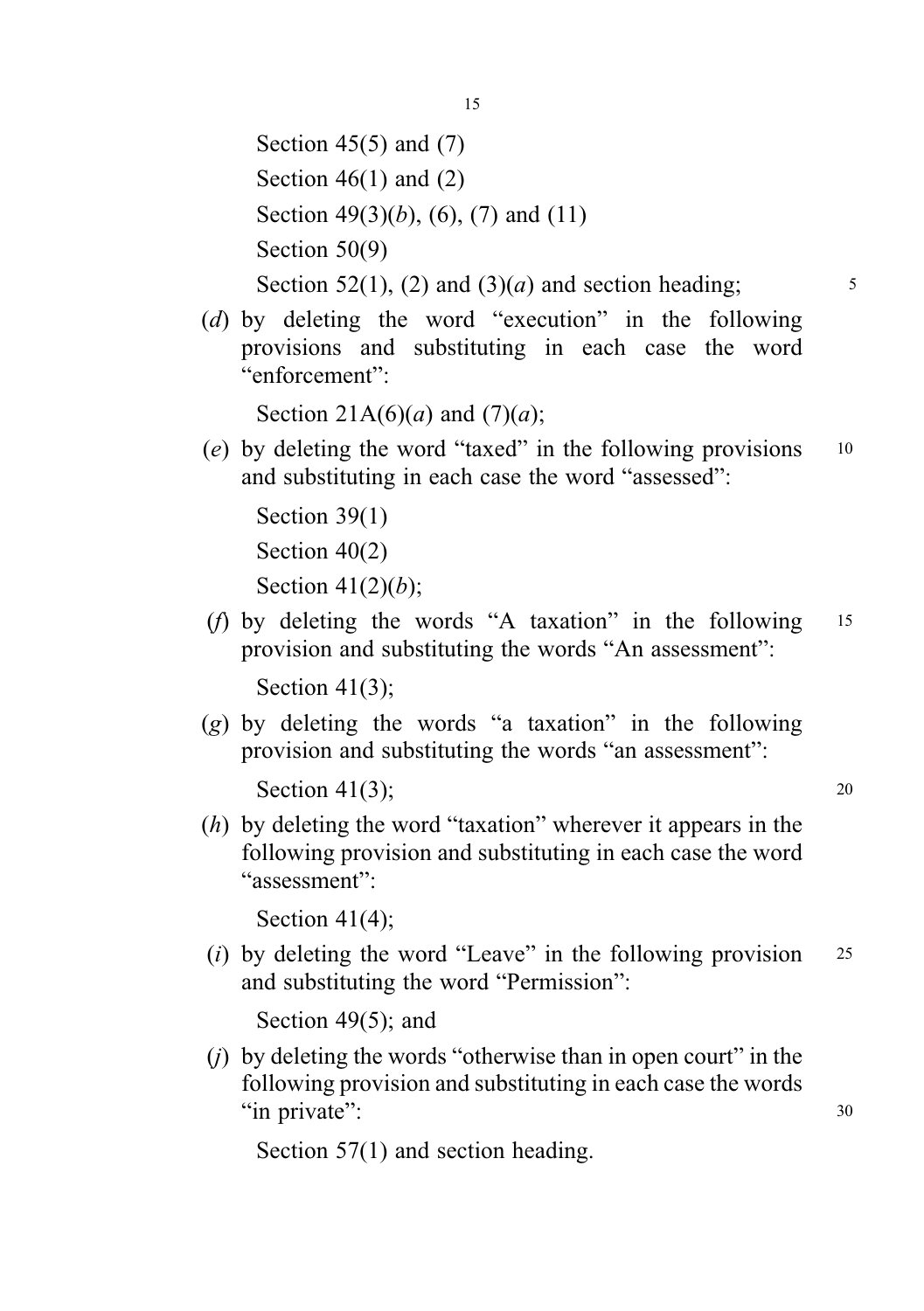### PART 4

16

# AMENDMENT OF ATTORNEY-GENERAL (ADDITIONAL FUNCTIONS) ACT

### New sections 4A and 4B

<sup>5</sup> 10. The Attorney-General (Additional Functions) Act is amended by inserting, immediately after section 4, the following sections:

### "Intervention by Attorney-General in public interest

4A.—(1) The Attorney-General may, with the permission of court, intervene in any proceedings mentioned in subsection (3), <sup>10</sup> where the Attorney-General is of the opinion that —

- (a) a question of public interest has arisen in those proceedings; and
- (b) the intervention is necessary in the public interest to place any information or evidence or make any <sup>15</sup> representations or submissions before the court in those proceedings.

(2) An application for permission of court under subsection (1) may be made by application without notice supported by an affidavit as to the matters in subsection  $(1)(a)$  and  $(b)$ .

<sup>20</sup> (3) The Attorney-General may apply for permission of court to intervene in any proceedings in a court —

- (*a*) that are not criminal proceedings;
- (b) to which the Attorney-General is neither a party nor representing a party; and
- <sup>25</sup> (c) whether commenced before, on or after the appointed day.

(4) Without limiting subsection (3), the proceedings in which the Attorney-General may apply to intervene include —

(a) any judicial review proceedings, and any incidental or <sup>30</sup> preliminary proceedings connected to those proceedings;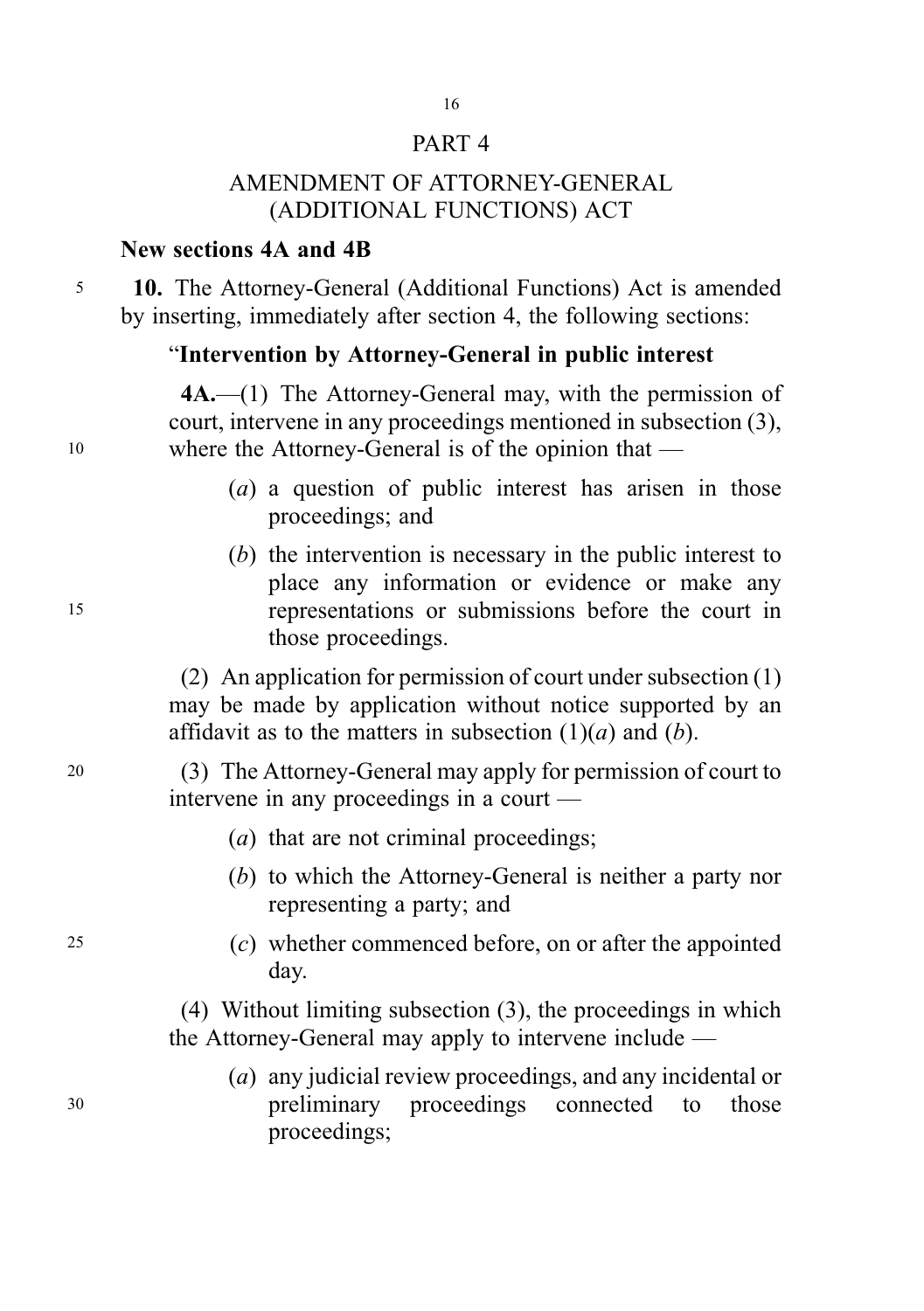- (b) any civil proceedings, family proceedings or quasi-criminal proceedings;
- (c) an appeal or a revision to, or a case stated or referred to or reserved for, a court, from a decision of a court, tribunal, panel, board or other body of persons or an  $\frac{5}{5}$ individual, under any written law;
- (d) proceedings before a Judge of the General Division or before a court of 3 Supreme Court Judges under the Legal Profession Act; and
- (e) proceedings before a court of 3 Judges of the General  $10$ Division for an appeal under the Medical Registration Act.

(5) If the court is satisfied that the grounds for the Attorney-General's opinion in subsection (1) have been adequately set out in the application for permission and <sup>15</sup> accompanying affidavit, the court must grant permission to the Attorney-General to intervene in those proceedings.

(6) The application for permission of court, supporting affidavit and order granting permission must be served on every party to the proceedings within 2 working days after the 20 day the order granting permission to intervene is made.

(7) Any party to the proceedings may, within 7 working days after the day the party is served in accordance with subsection (6), apply to the court to set aside the order granting permission to the Attorney-General to intervene. <sup>25</sup>

(8) The court may set aside the order granting permission to the Attorney-General to intervene if the court is satisfied that it would be in the interests of justice to do so, having regard to the circumstances of the case, including the stage of the proceedings in which the intervention is sought and any prejudice to any <sup>30</sup> party or parties, but without enquiring into the grounds on which the Attorney-General's opinion in subsection (1) is based.

(9) Upon the order granting permission to intervene in any proceedings —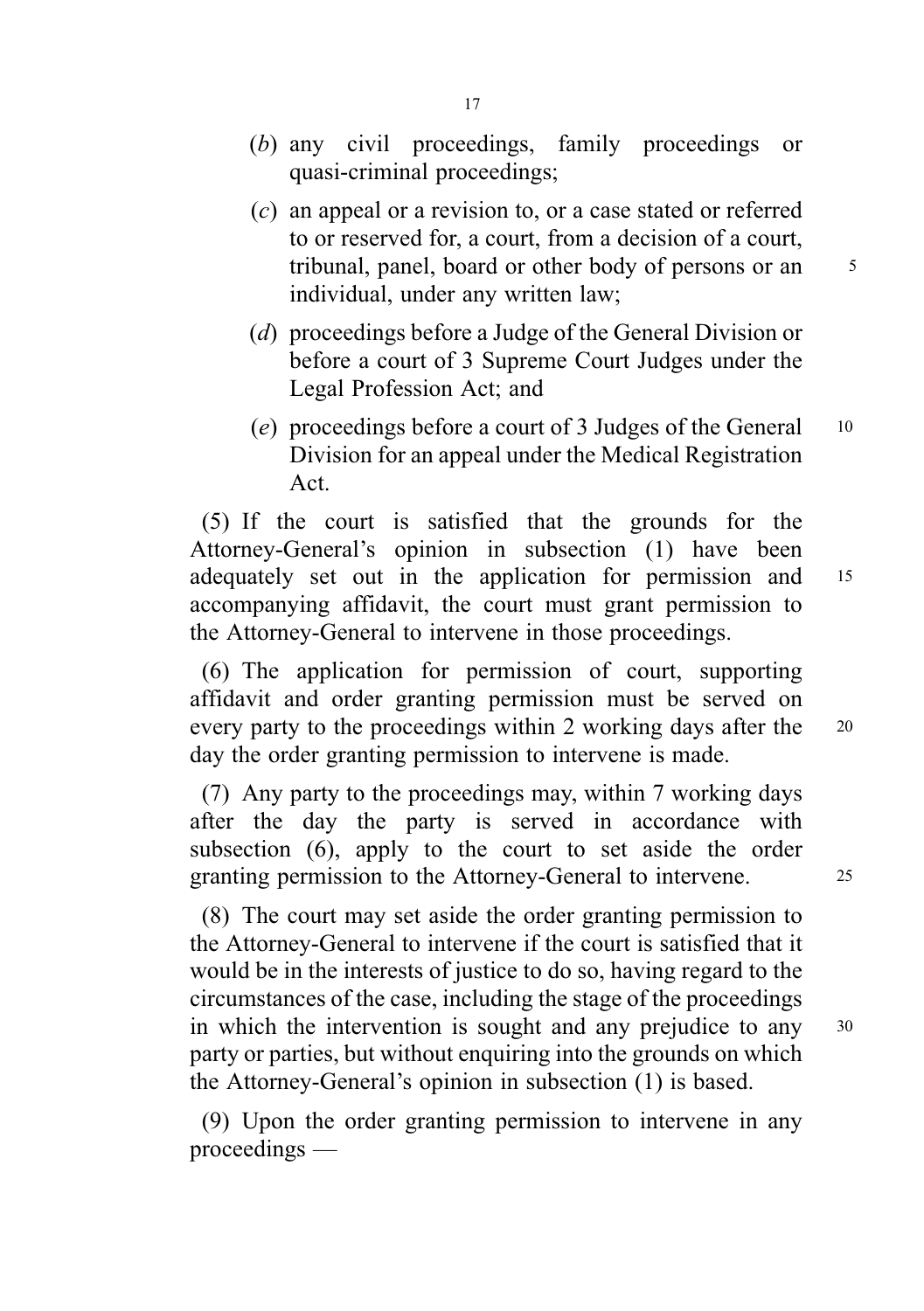- (a) the Attorney-General is deemed to be a party to the proceedings;
- (b) the court before which the proceedings are held may in the proceedings make any order, including an order <sup>5</sup> as to costs for or against the Government, that the court thinks fit; and
	- (c) the Attorney-General has the same right of appeal in the proceedings as a party to the proceedings.

(10) Subsection (9) applies despite any application for setting <sup>10</sup> aside of the order granting permission to the Attorney-General to intervene, or any appeal against the decision to set aside or refuse to set aside the order, having been made, until the order granting permission to intervene is finally set aside and there is no further appeal thereon.

<sup>15</sup> (11) To avoid doubt, this section does not affect any right of the Attorney-General to appear in any court, or to intervene in any proceedings, under any other written law.

- (12) In this section and section 4B —
- "Appellate Division" and "General Division" have the <sup>20</sup> meanings given by section 2 of the Supreme Court of Judicature Act;
	- "appointed day" means the date of commencement of section 10 of the Courts (Civil and Criminal Justice) Reform Act 2021;
- <sup>25</sup> "working day" means any day other than a Saturday, Sunday or public holiday.

### Provisions for appeal, etc.

 $4B$ —(1) Subject to subsections (2) and (3), an appeal lies from any court —

- - <sup>30</sup> (a) against a decision refusing permission to the Attorney-General to intervene or a decision to set aside the order granting permission to intervene —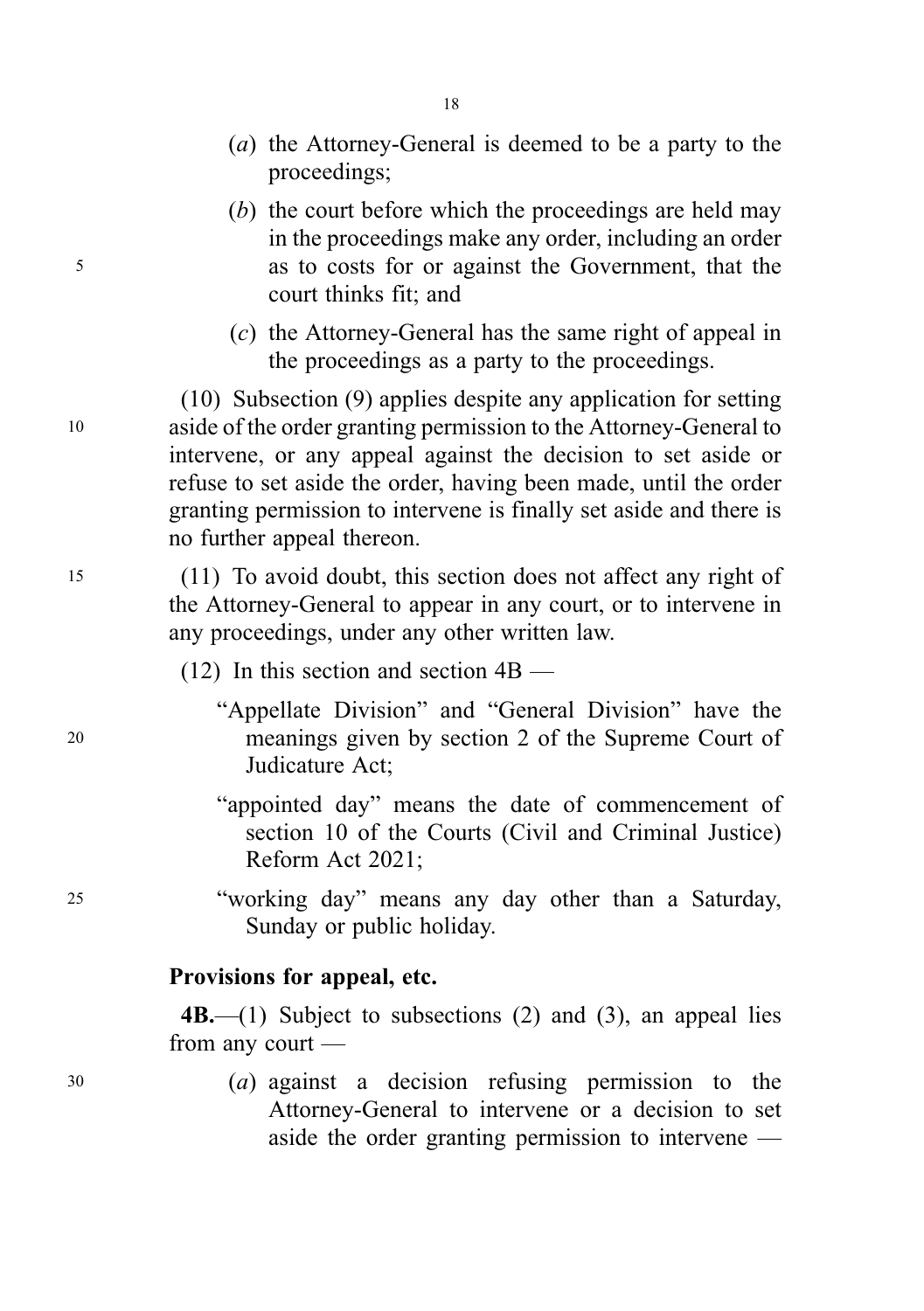by the Attorney-General without requiring permission to appeal; and

(b) against a refusal to set aside the order granting permission to intervene — by any party only with permission to appeal.

(2) No appeal may be brought under subsection (1) against any decision of a court of 3 Judges of the General Division under the Medical Registration Act or a court of 3 Supreme Court Judges under the Legal Profession Act.

(3) No permission to appeal is required against a decision <sup>10</sup> under subsection  $(1)(b)$  of the Registrar of the Supreme Court (including the Deputy Registrar and any Assistant Registrar), registrar of the State Courts (including a deputy registrar) or registrar of the Family Justice Courts (including the deputy registrar and any assistant registrar).

(4) Permission to appeal under subsection  $(1)(b)$  must be obtained —

- (a) where the appeal is to the General Division against a decision of a State Court constituted under section 4 of the State Courts Act or a Family Court or Youth <sup>20</sup> Court constituted under section 5 of the Family Justice Act 2014 — from that State Court, Family Court or Youth Court or, where permission to appeal is refused by that court, from the General Division;
- (b) where the appeal is against a decision of the General 25 Division (made in the exercise of its appellate jurisdiction) on an appeal from a State Court, Family Court or Youth Court — from the Court of Appeal; or
- (c) where the appeal is against a decision of the General  $30$ Division (made in the exercise of its original jurisdiction) or the Appellate Division — from the Court of Appeal.

(5) An order of the General Division giving or refusing leave under subsection  $(4)(a)$  is final. 35

19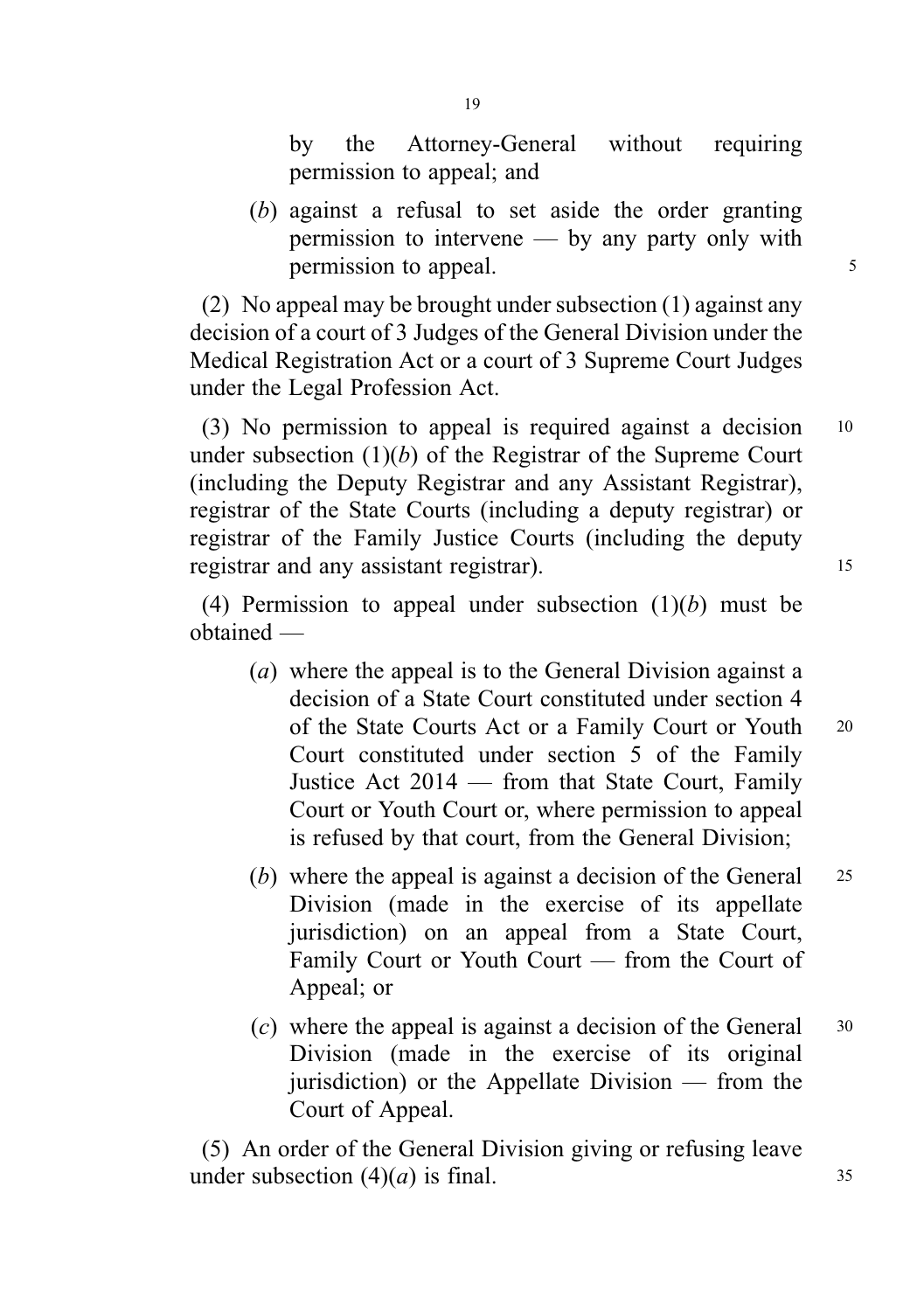(6) Subsection (1) applies despite sections 21(1), 29A and 47 of the Supreme Court of Judicature Act, section 23(2A) of the Family Justice Act 2014 and any provision in other written law specifying requirements concerning permission to appeal.

<sup>5</sup> (7) Rules of Court and Family Justice Rules may provide for the manner in which and the time within which an application for permission to intervene, setting aside of the order granting permission to intervene, application for permission to appeal, or an appeal, may be made.".

### <sup>10</sup> PART 5

### AMENDMENT OF CIVIL LAW ACT

#### Amendment of section 4

11. Section 4 of the Civil Law Act is amended by inserting, immediately after subsection (10), the following subsections:

<sup>15</sup> "Interim relief in aid of foreign proceedings

(10A) Subject to subsections (10B), (10C) and (10D), a court has the power to grant interim relief in aid of proceedings in any civil or commercial matter (excluding proceedings arising out of any fiscal, monetary or revenue law or measure) which have <sup>20</sup> been or are to be commenced outside Singapore, if it appears to the court to be just or convenient that such order should be made.

> (10B) An order under subsection (10A) may be made either unconditionally or upon such terms and conditions as the court thinks just.

<sup>25</sup> (10C) The court may refuse to make an order under subsection (10A) if —

(a) in the opinion of the court, the fact that the court has no jurisdiction apart from subsection (10A) in relation to the subject matter of the proceedings in question <sup>30</sup> makes it inappropriate for the court to make the order; or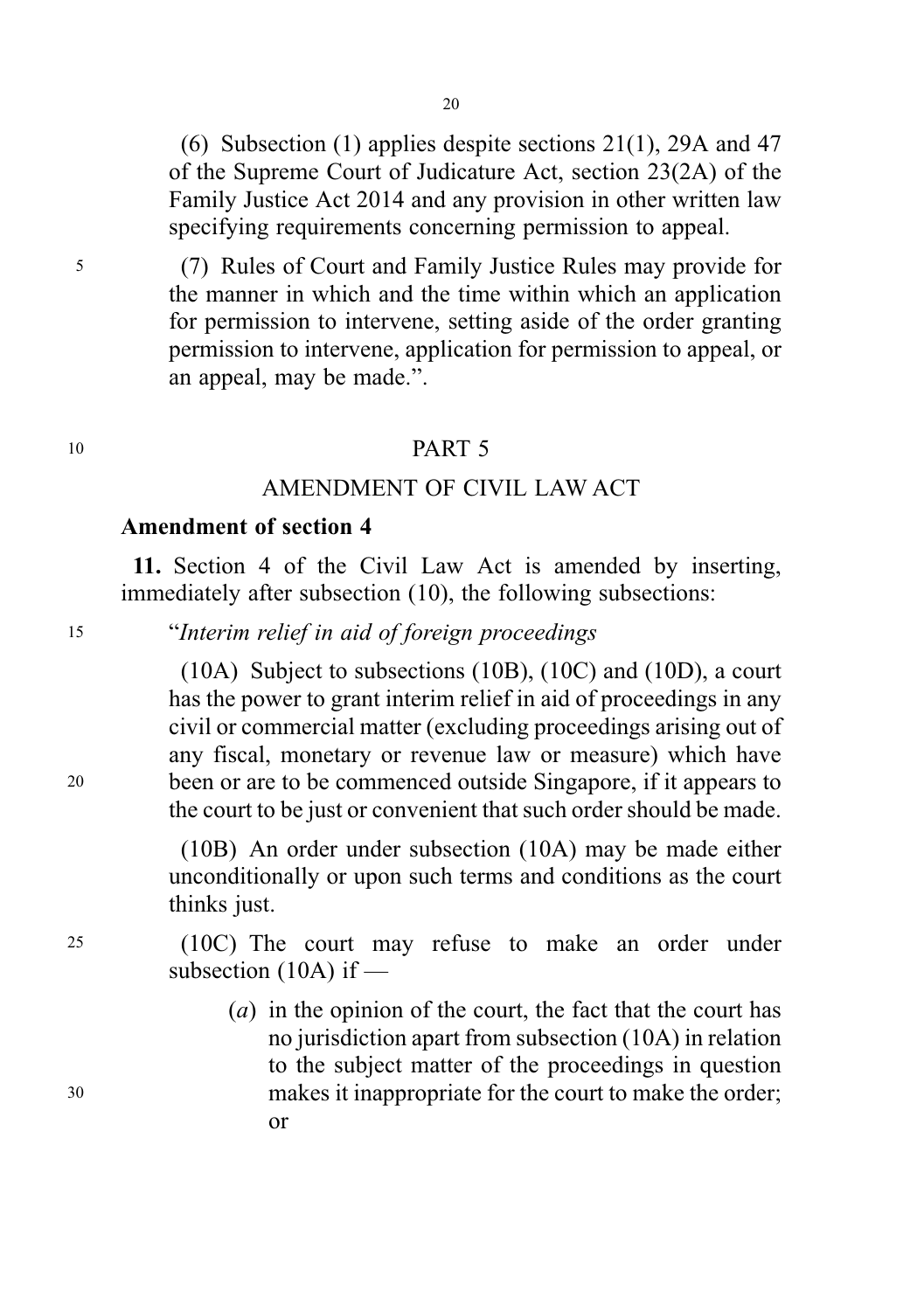(b) the proceedings concerned are not capable of giving rise to a judgment which may be enforced in Singapore.

(10D) In subsection (10A), "interim relief", in relation to the court before which an application is brought, means interim  $\frac{5}{5}$ relief of any kind which that court has power to grant in proceedings relating to matters within its jurisdiction, other than —

- (a) a warrant for the arrest of property; or
- (b) provision for obtaining evidence.". 10

### Miscellaneous amendments

- 12. The Civil Law Act is amended
	- (a) by deleting the word "Plaintiffs" in the following provision and substituting the word "Claimants":

Section  $3(a)$  (paragraph heading); 15

(b) by deleting the word "plaintiff" wherever it appears in the following provisions and substituting in each case the word "claimant":

Section 3(*a*), (*b*) and (*c*) Section 18 20

Section 20(6):

(c) by deleting the word "plaintiffs" in the following provision and substituting the word "claimants":

Section  $3(c)$  (paragraph heading);

(d) by deleting the words "writ of summons" in the following  $25$ provision and substituting the words "originating claim":

Section 28(5); and

(e) by deleting the word "plaintiff's" in the following provision and substituting the word "claimant's":

Section  $28(5)$ . 30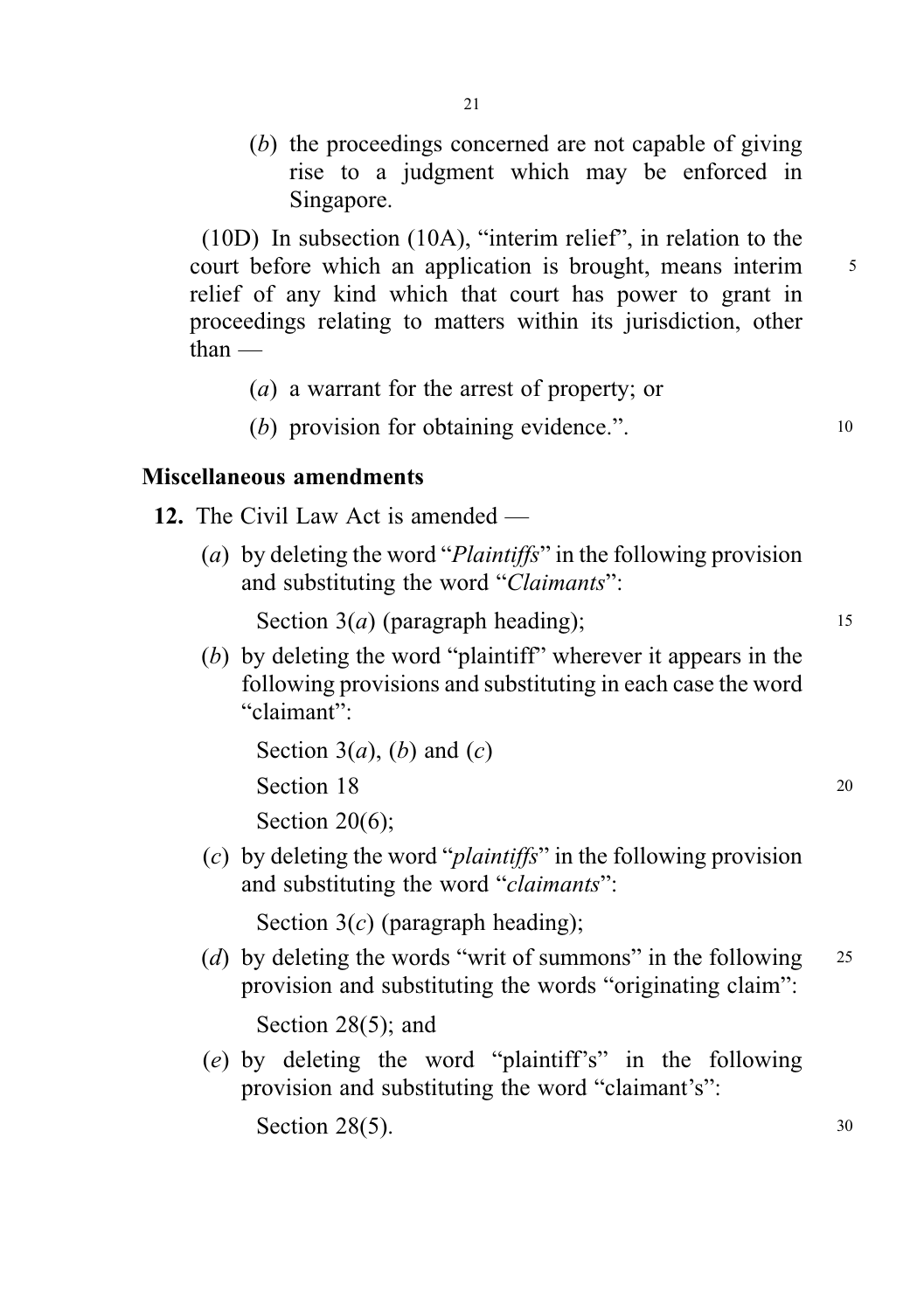### PART 6

### AMENDMENT OF CRIMINAL PROCEDURE CODE

### New section 238A

13. The Criminal Procedure Code is amended by inserting, <sup>5</sup> immediately after section 238, the following section:

### "Oral hearing not needed generally

238A.—(1) Subject to subsection (2), a court may decide any matter without hearing oral arguments, other than a matter prescribed by the Criminal Procedure Rules.

<sup>10</sup> (2) Subsection (1) does not allow any part of a proceeding where oral evidence is given (including any part of a trial of an offence) to be conducted without an oral hearing.

(3) Subject to subsection (4), a court may, in any matter that the court may decide without hearing oral arguments, direct that <sup>15</sup> the matter be heard in an asynchronous manner by exchange of written correspondence with the party or parties, using such means of communication as directed by the court.

(4) The court must not hear a matter in an asynchronous manner if to do so would be inconsistent with the court's duty to <sup>20</sup> ensure that the proceedings are conducted fairly to all parties.

> (5) To avoid doubt, this section does not affect the power of a court to hear oral arguments before deciding any matter that may be decided without hearing oral arguments.".

### Amendment of section 281

<sup>25</sup> 14. Section 281 of the Criminal Procedure Code is amended —

(a) by inserting, immediately after the word "satisfied" in subsection  $(1)(c)$ , the words ", having regard to matters prescribed by the Criminal Procedure Rules,";

(b) by deleting subsection (2A);

<sup>30</sup> (c) by deleting the words "who is not a juvenile" in subsection (4);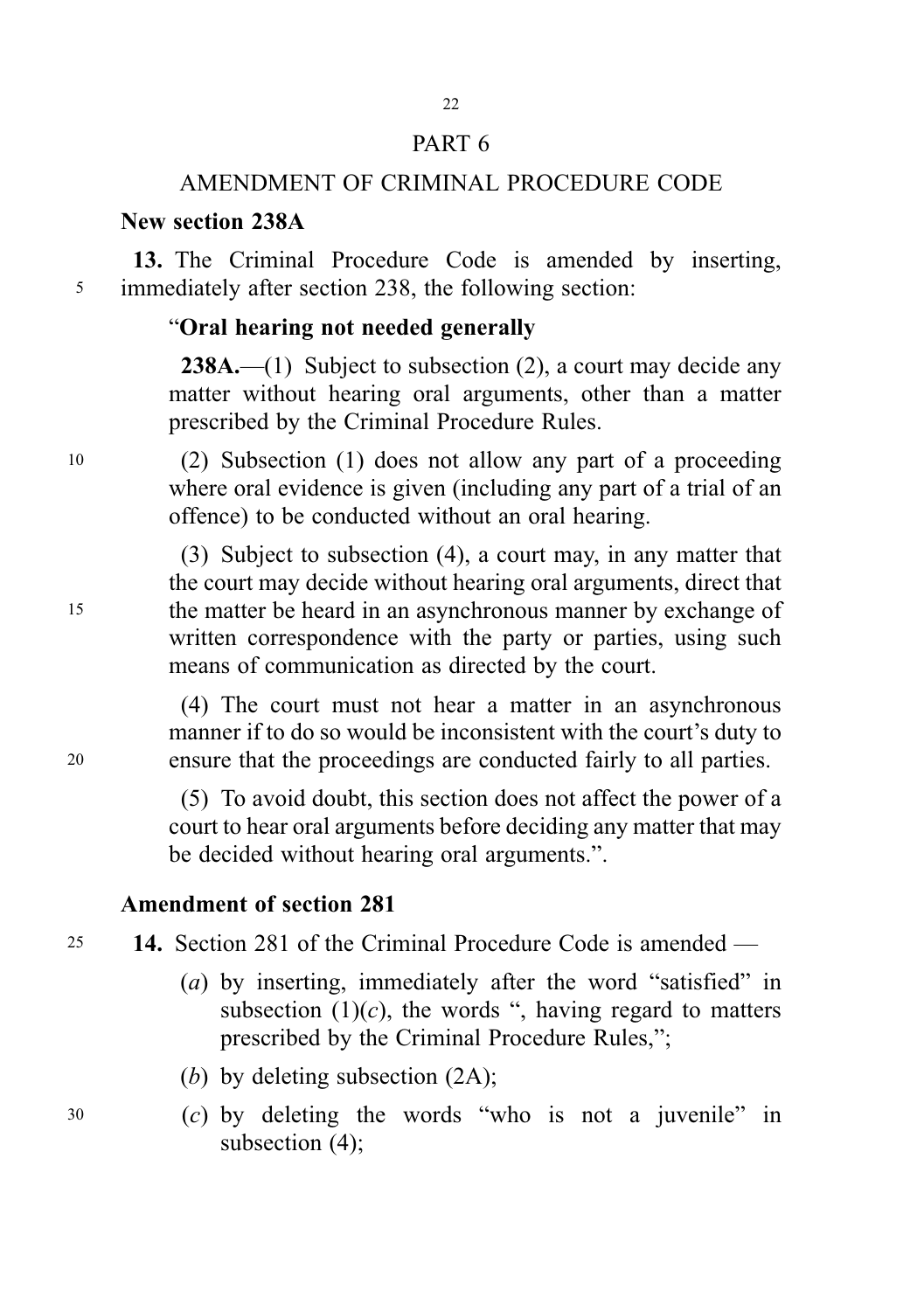- (d) by inserting, immediately after the words "subsection (4)" in subsection (5), the words "or (5A)";
- (e) by inserting, immediately after subsection (5), the following subsections:

"(5A) Despite any provision of this Code or of any  $\frac{5}{5}$ other written law, a court may, in any court proceedings (whether a trial, an inquiry, an appeal or other court proceedings), if the court is satisfied that it is in the interests of justice and that sufficient administrative and technical facilities and <sup>10</sup> arrangements are made at the place from which an accused person is to give evidence or to appear, allow the accused person to give evidence or to appear (other than to give evidence) by means of a live video or live television link from — 15

- (a) a place within a court, a prison, an approved centre or an approved institution in Singapore; or
- (b) any other place in Singapore
	- (i) in proceedings where all parties <sup>20</sup> consent to the accused person giving evidence or appearing from that place; or
	- (ii) in any other proceedings that the Minister may prescribe by <sup>25</sup> regulations under this section, after consulting the Chief Justice.

(5B) Despite any provision of this Code or of any other written law, a court may, in any court proceedings (whether a trial, an inquiry, an appeal <sup>30</sup> or other court proceedings), allow a witness (not being the accused) who is not in Singapore to give evidence from a place that is not in Singapore by means of a live video or live television link, if —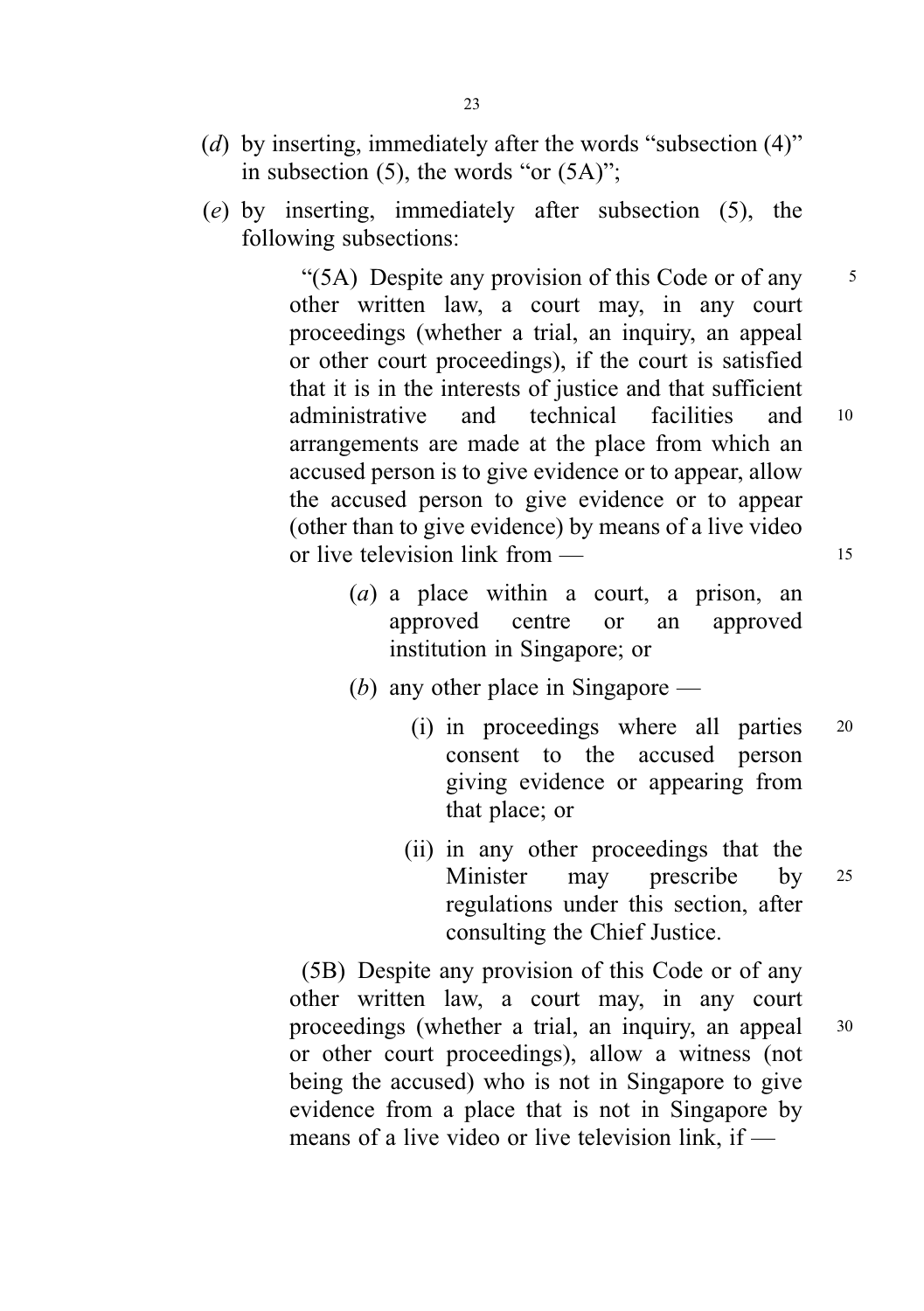| 5  | interests of justice; | (a) the court is satisfied that allowing the<br>witness to give evidence from a place that<br>is not in Singapore by means of a live video<br>or live television link would be in the |
|----|-----------------------|---------------------------------------------------------------------------------------------------------------------------------------------------------------------------------------|
|    |                       | (b) the court is satisfied that sufficient<br>administrative and technical facilities and<br>arrangements are made at the place from<br>which the witness is to give evidence; and    |
| 10 | satisfied:            | $(c)$ any one of the following conditions is                                                                                                                                          |
|    |                       | (i) the witness is an expert witness;                                                                                                                                                 |
| 15 |                       | (ii) the witness is a witness of fact and all<br>parties consent to the witness giving<br>evidence from outside Singapore;                                                            |
|    | $(iii)$ the witness — |                                                                                                                                                                                       |
|    |                       | $(A)$ is a witness of fact;                                                                                                                                                           |
|    |                       | (B) is unable to give evidence from<br>a place in Singapore; and                                                                                                                      |
| 20 | $(C)$ has —           |                                                                                                                                                                                       |
|    |                       | (CA) sworn an affidavit in<br>the manner provided in<br>section<br>262(1)<br>the                                                                                                      |
| 25 |                       | containing<br>evidence which<br>the<br>witness proposes<br>to<br>give to the court;                                                                                                   |
| 30 |                       | (CB) made<br>a<br>statutory<br>declaration<br>the<br>in<br>manner provided in<br>section 11 or 12 of the<br>Oaths and Declarations                                                    |
|    |                       | Act<br>containing<br>the                                                                                                                                                              |

evidence which the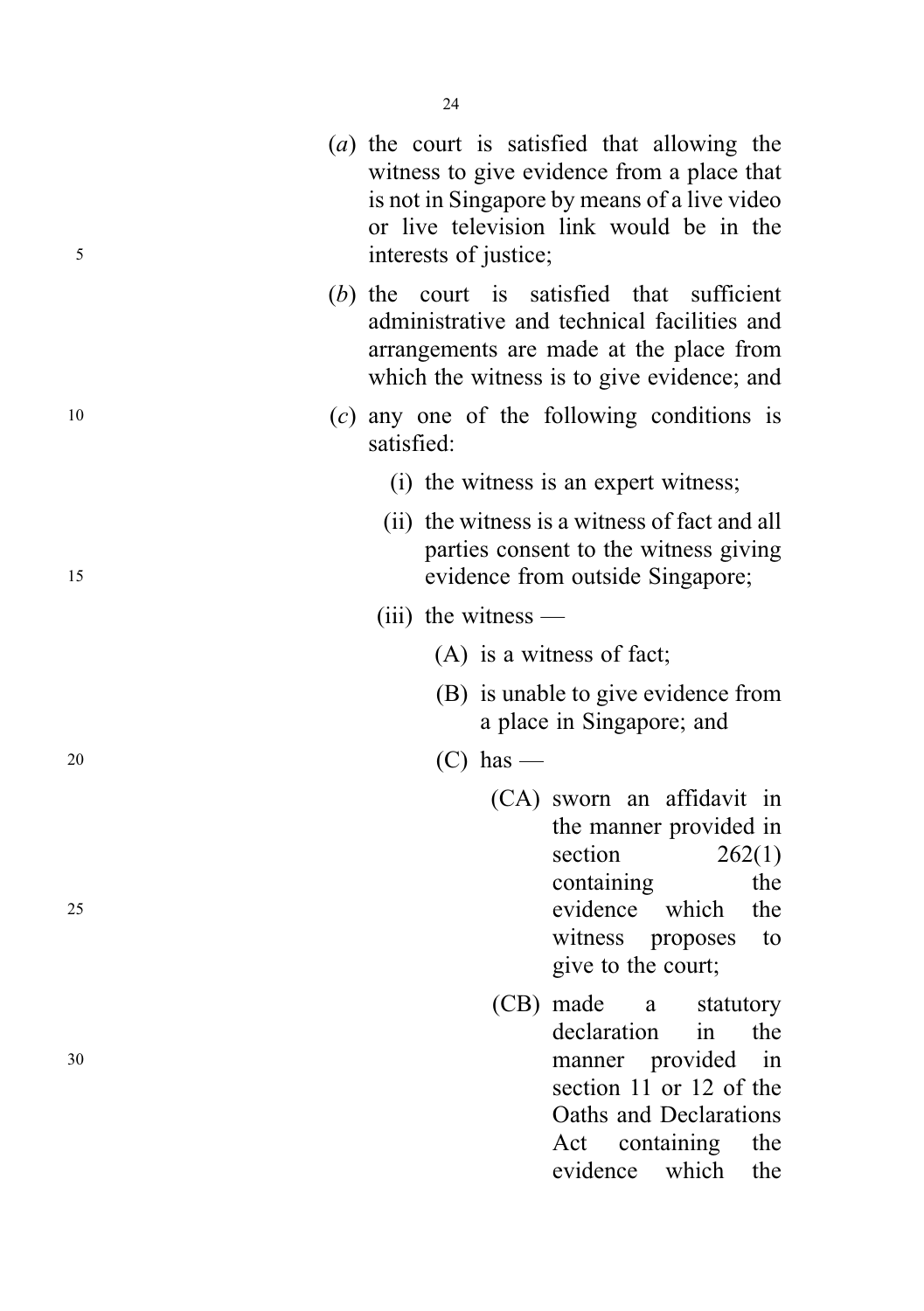witness proposes to give to the court; or

(CC) made a statement under section 264 containing the evidence which the 5 witness proposes to give to the court.

(5C) For the purposes of subsection  $(5B)(c)(iii)(B)$ , a witness is not unable to give evidence from a place in Singapore merely because — 10

- (a) the witness fears arrest in Singapore or in any other jurisdiction;
- (b) the witness fears prosecution in Singapore or in any other jurisdiction; or
- $(c)$  a warrant of arrest has been issued against 15 the witness in Singapore or in any other jurisdiction.":
- (f) by deleting the words "subsection  $(1)$ ,  $(3)$  or  $(4)$ " in subsection (6) and substituting the words "subsection (1),  $(3)$ ,  $(4)$ ,  $(5A)$  or  $(5B)$ "; 20
- (g) by deleting the full-stop at the end of paragraph  $(h)$  of subsection (6) and substituting a semi-colon, and by inserting immediately thereafter the following paragraph:
	- " $(i)$  any other matter prescribed by the Criminal Procedure Rules.": 25
- (h) by deleting the word "or" at the end of subsection  $(7)(d)$ ;
- (i) by deleting the full-stop at the end of paragraph  $(e)$  of subsection (7) and substituting a semi-colon, and by inserting immediately thereafter the following paragraph:
	- "( $f$ ) any conditions prescribed by the Criminal  $30$ Procedure Rules for the purposes of this subsection are met.";

25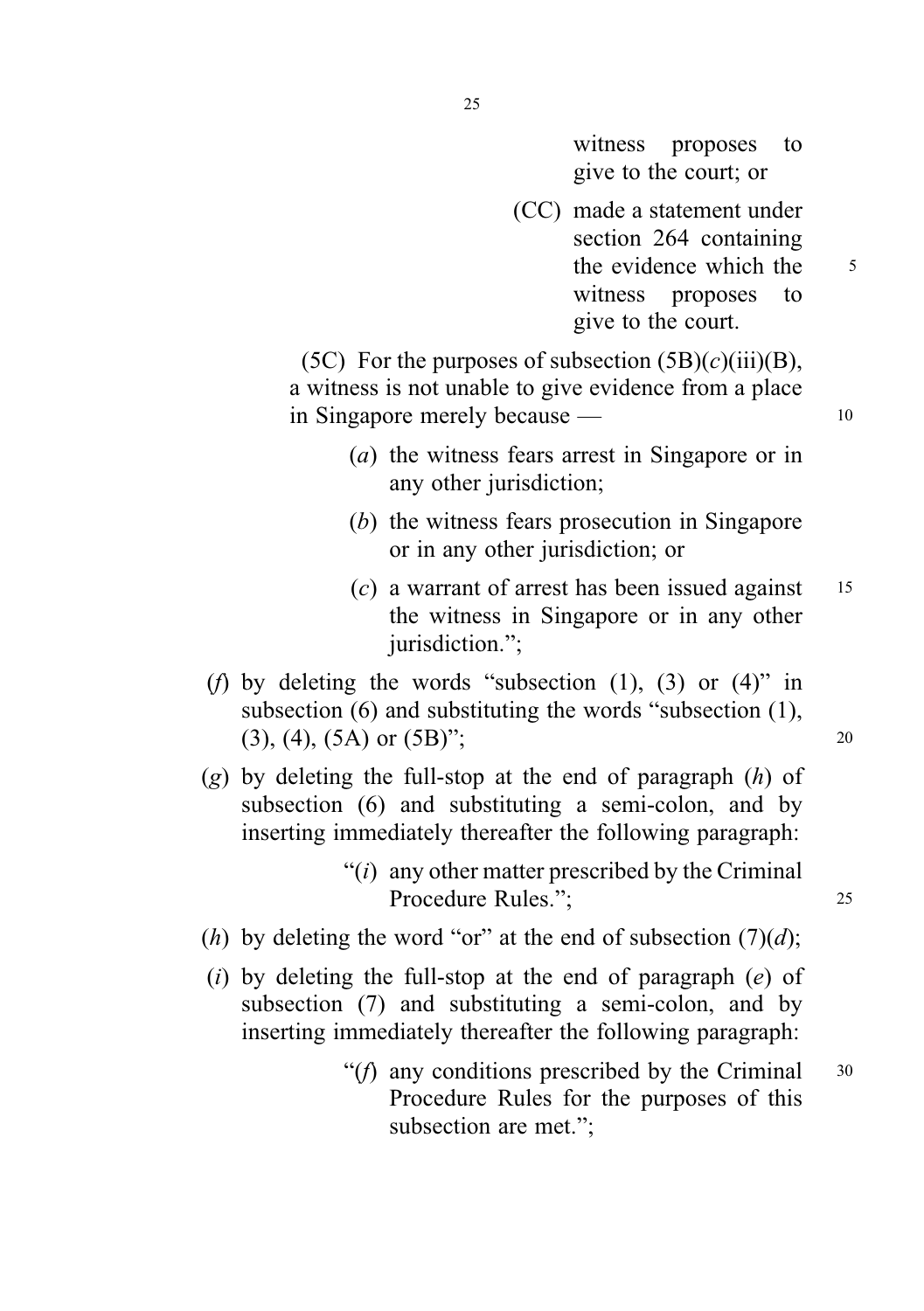(j) by inserting, immediately after subsection (8), the following subsection:

"(8A) In making any order under this section, or any particular provision in such an order, a court is to have <sup>5</sup> regard to matters prescribed by the Criminal Procedure Rules.";

- $(k)$  by inserting, immediately after the words "live television" link" in subsection (10), the words "under this section";
- (*l*) by deleting the words "(3) or (4)" in subsection (12) and 10 substituting the words " $(3)$ ,  $(4)$  or  $(5A)$ "; and
	- $(m)$  by deleting subsection (13) and substituting the following subsections:

"(13) An accused person is deemed to attend court at the place appointed for the accused to do so, if the <sup>15</sup> accused person appears before the court in accordance with subsection (5A).

(14) Criminal Procedure Rules may be made under section 428A to give effect to this section and for prescribing anything that may be prescribed under <sup>20</sup> this section.

> (15) The Minister may, after consulting the Chief Justice, make regulations to prescribe any offence for the purposes of subsection  $(2)(e)$  or any proceedings for the purposes of subsection  $(3)(e)$  or  $(5A)(b)(ii)$ .

 $25$  (16) In this section —

- "approved centre" means an approved centre declared under section 18 of the Intoxicating Substances Act;
- "approved institution" means an approved <sup>30</sup> institution declared under section 35 of the Misuse of Drugs Act;

"live video or live television link" means a live video or live television link that is created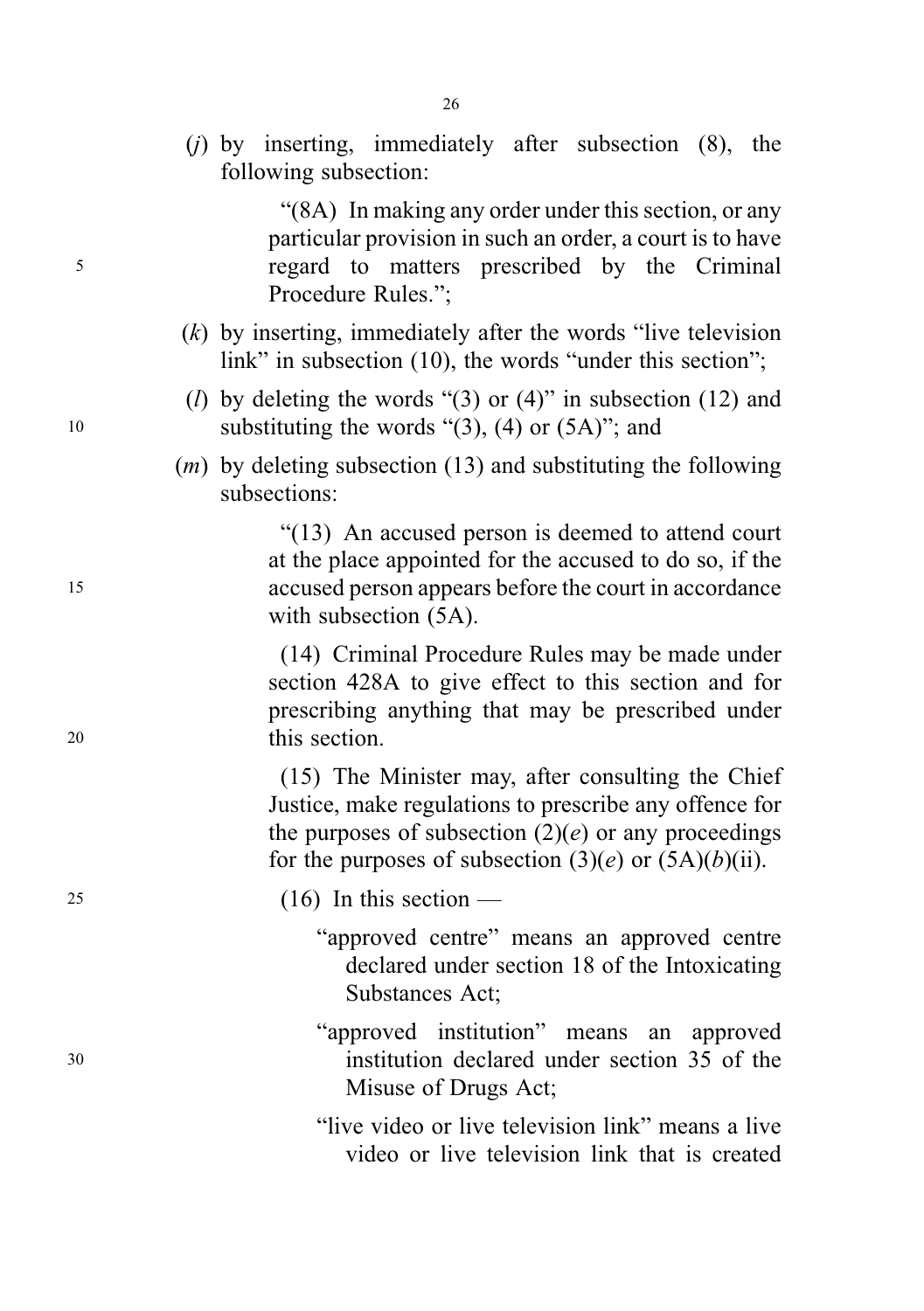using an electronic communication technology approved by the Chief Justice.".

### Amendment of section 378

15. Section 378 of the Criminal Procedure Code is amended by deleting subsection (5A) and substituting the following subsection: 5

" $(5A)$  Despite section 386(1) and (2), where every party to the appeal consents to the withdrawal of the appeal, a single Judge of the General Division of the High Court, or of the Court of Appeal, respectively, may summarily give permission to withdraw the appeal without the appeal being set down for 10 hearing.".

### Amendment of section 408A

16. Section 408A of the Criminal Procedure Code is amended by deleting subsection (4) and substituting the following subsection:

"(4) A single Judge of the relevant court may summarily give <sup>15</sup> permission to withdraw a criminal motion, without the motion being set down for hearing, if every party to the proceedings consents to the withdrawal of the motion.".

#### Miscellaneous amendments

- 17. The Criminal Procedure Code is amended 20
	- (*a*) by deleting the words "pre-trial conference" wherever they appear in the following provisions and substituting in each case the words "case conference":

Section 2(1) (definition of "proceeding") Section 171 25 Section 220A Section 222 Section 235(6) Section  $425B(4)(b)$ ;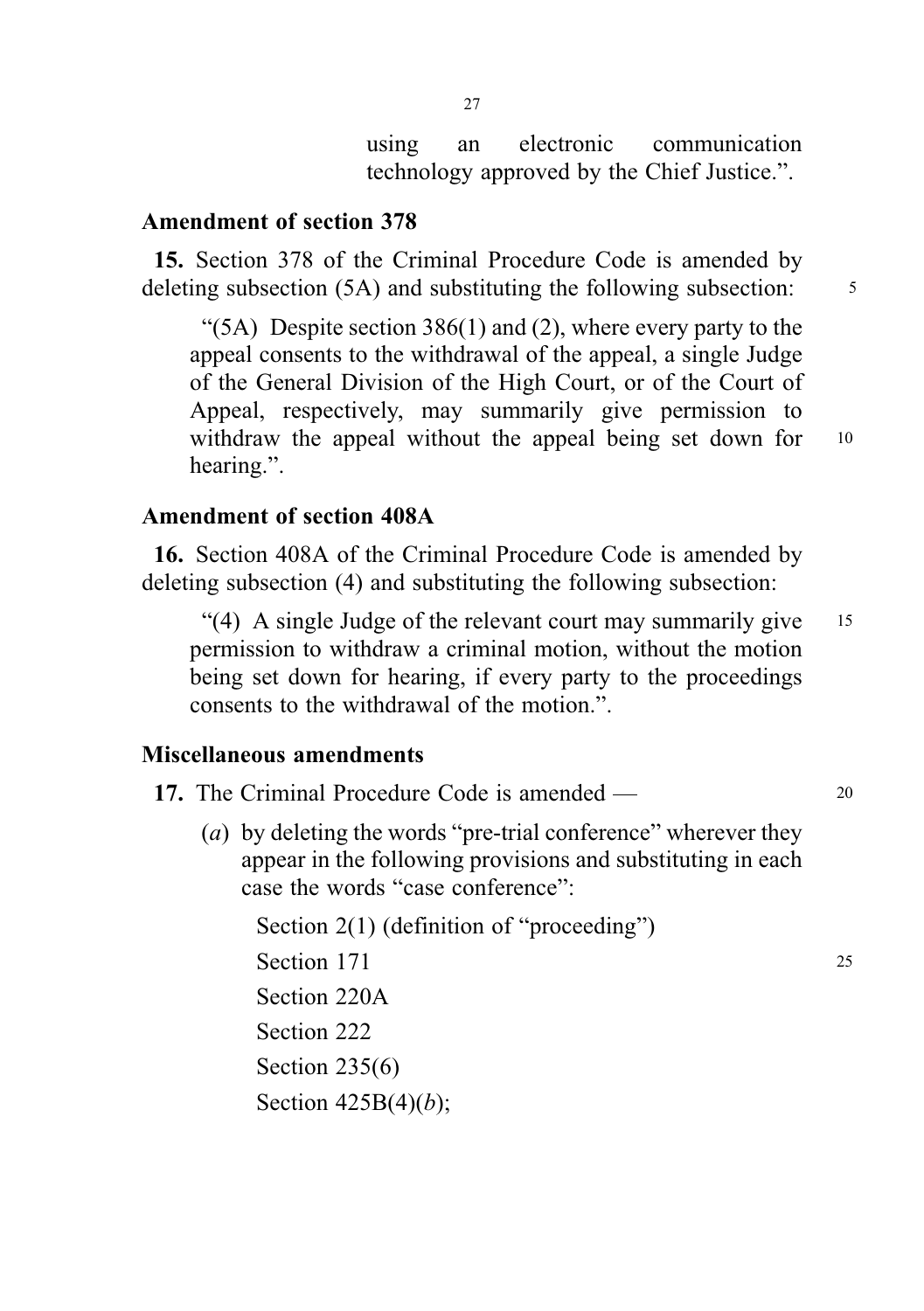(b) by deleting the words "in camera" in the following provisions and substituting in each case the words "in private":

Section 149F(4)

<sup>5</sup> Section 149M(4)

Section 281B(1) and (2)(*a*) and (*b*) and section heading Section 425B(6);

(c) by deleting the words "ex parte" in the following provision and substituting in each case the words "in the absence of 10 the accused":

Section 156(1)(*a*) and (*b*);

(d) by deleting the words "proceeded ex parte" in the following provision and substituting the words "proceeded in the absence of the accused":

15 **Section 156(2);** 

(e) by deleting the words "ex parte proceedings" wherever they appear in the following provisions and substituting in each case the words "proceedings in the absence of the accused":

<sup>20</sup> Section 156(2), (3) and (6);

(f) by deleting the words "Pre-trial conference" in the following provisions and substituting in each case the words "Case conference":

Section 171 (section heading)

<sup>25</sup> Section 220A (section heading);

(g) by deleting the word "leave" wherever it appears in the following provisions and substituting in each case the word "permission":

Section  $264A(1)(b)(iii)(C)$ 

<sup>30</sup> Section 267(4)

Section 278(1), (2) and (9)

Section 378(5) and (6)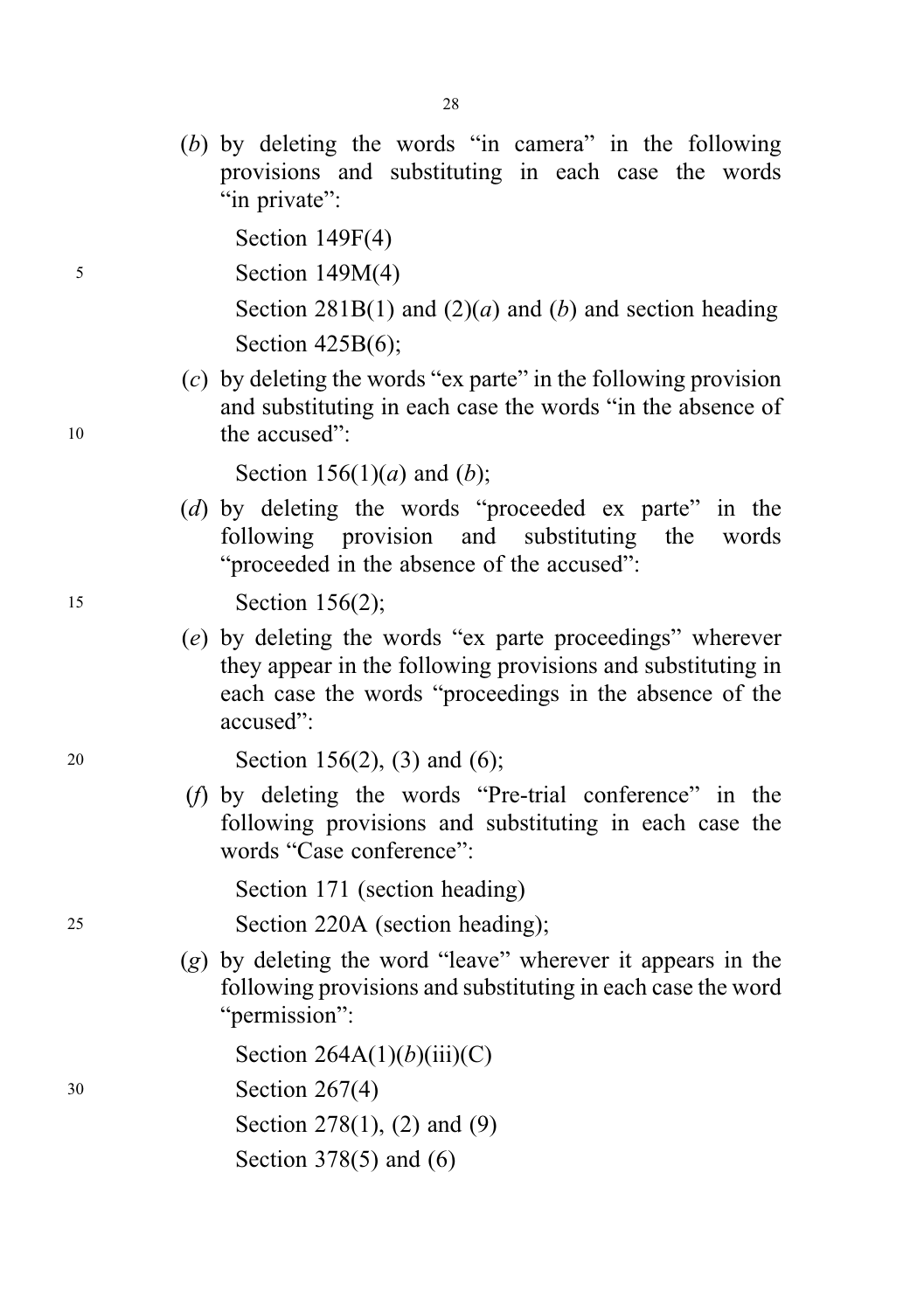Section 384(4) Section 394H(1) and (9) and section heading Section 394I(1) Section  $394J(3)(a)$ Section  $396(2)$  5 Section 397(1), (2), (3B)(*a*) and (4) Section  $406(2)(a)$ ;

- (h) by inserting, immediately before the definition of "civil application" in section 394F(1), the following definition:
	- " "application for permission" means an  $10$ application for permission to make a review application;";
- $(i)$  by deleting the definition of "leave application" in section  $394F(1)$ :
- (*j*) by deleting the words "A leave application" in the  $15$ following provisions and substituting in each case the words "An application for permission":

Section 394H(2), (6) and (7);

 $(k)$  by deleting the words "a leave application" in the following provisions and substituting in each case the 20 words "an application for permission":

Section 394H(3), (4) and (8) Section 394K(3), (4) and (5);

(l) by deleting the words "No leave application" in the following provision and substituting the words <sup>25</sup> "No application for permission":

Section 394K(5);

 $(m)$  by deleting the words "leave applications" in the following provision and substituting the words "applications for permission": 30

Section 394K (section heading);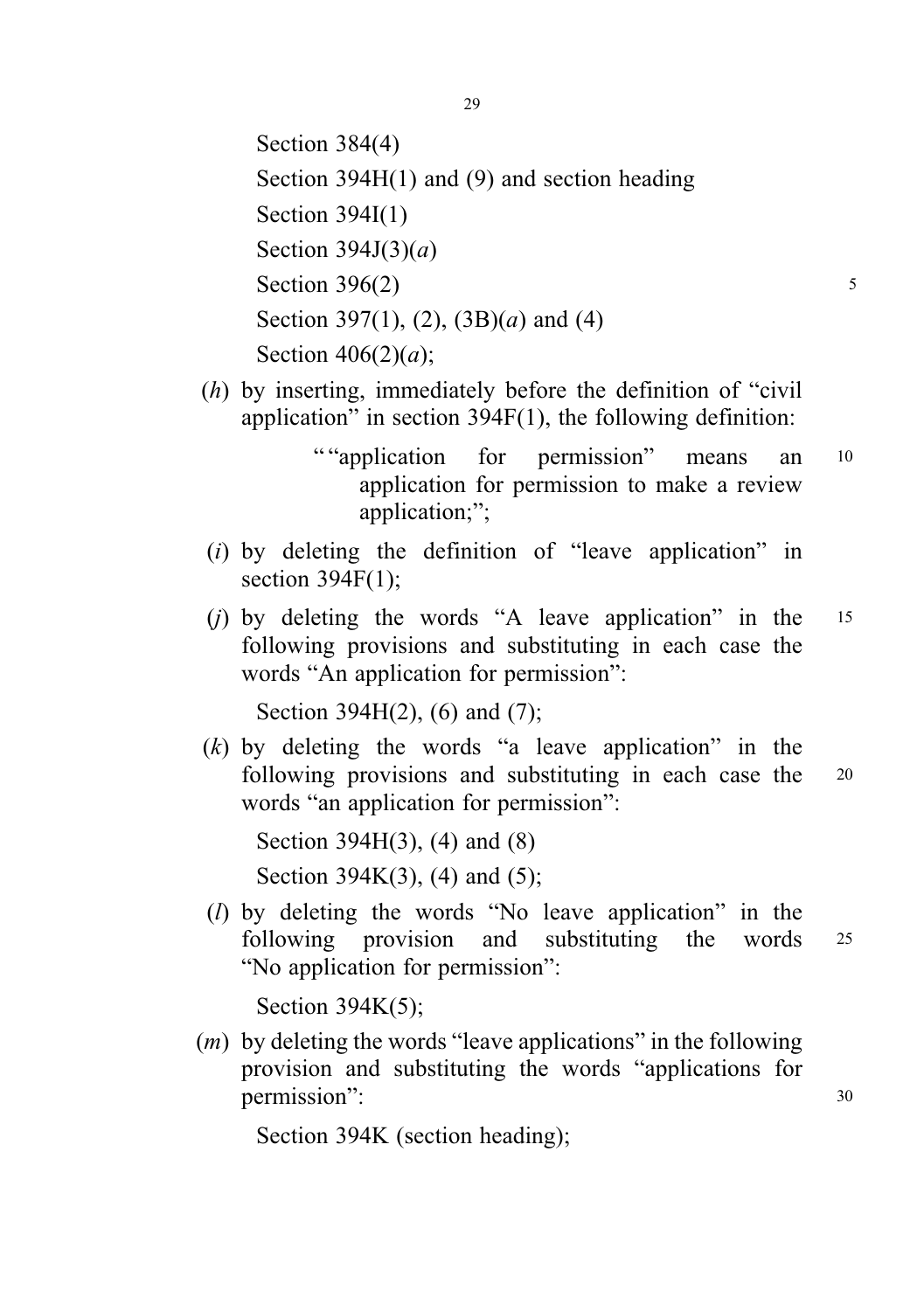$(n)$  by deleting the words "leave application" wherever they appear in the following provision and substituting in each case the words "application for permission":

Section 397(3E);

<sup>5</sup> (o) by inserting, immediately after the word "decree" in the following provisions, the words ", or under or pursuant to an enforcement order":

> First Schedule, second column in the items relating to sections 206 and 207; and

<sup>10</sup> (p) by inserting, immediately after the word "executed" in the following provisions, the words "or enforced":

> First Schedule, second column in the items relating to sections 208 and 210.

#### PART 7

### 15 AMENDMENT OF EVIDENCE ACT

#### Amendment of section 62A

18. Section 62A of the Evidence Act is amended —

- (a) by inserting, immediately after the words "criminal matter" in subsection (1), the words "or proceedings for <sup>20</sup> contempt of court";
	- (b) by deleting the word "and" at the end of subsection  $(2)(b)$ ;
	- $(c)$  by deleting the full-stop at the end of paragraph  $(c)$  of subsection (2) and substituting a semi-colon, and by inserting immediately thereafter the following paragraph:
- $^{(25)}$   $^{(d)}$  any other matter prescribed by rules made under subsection (9).";
	- (d) by deleting the word "or" at the end of subsection  $(4)(d)$ ;
- (e) by deleting the full-stop at the end of paragraph (e) of subsection (4) and substituting the word "; or", and by <sup>30</sup> inserting immediately thereafter the following paragraph: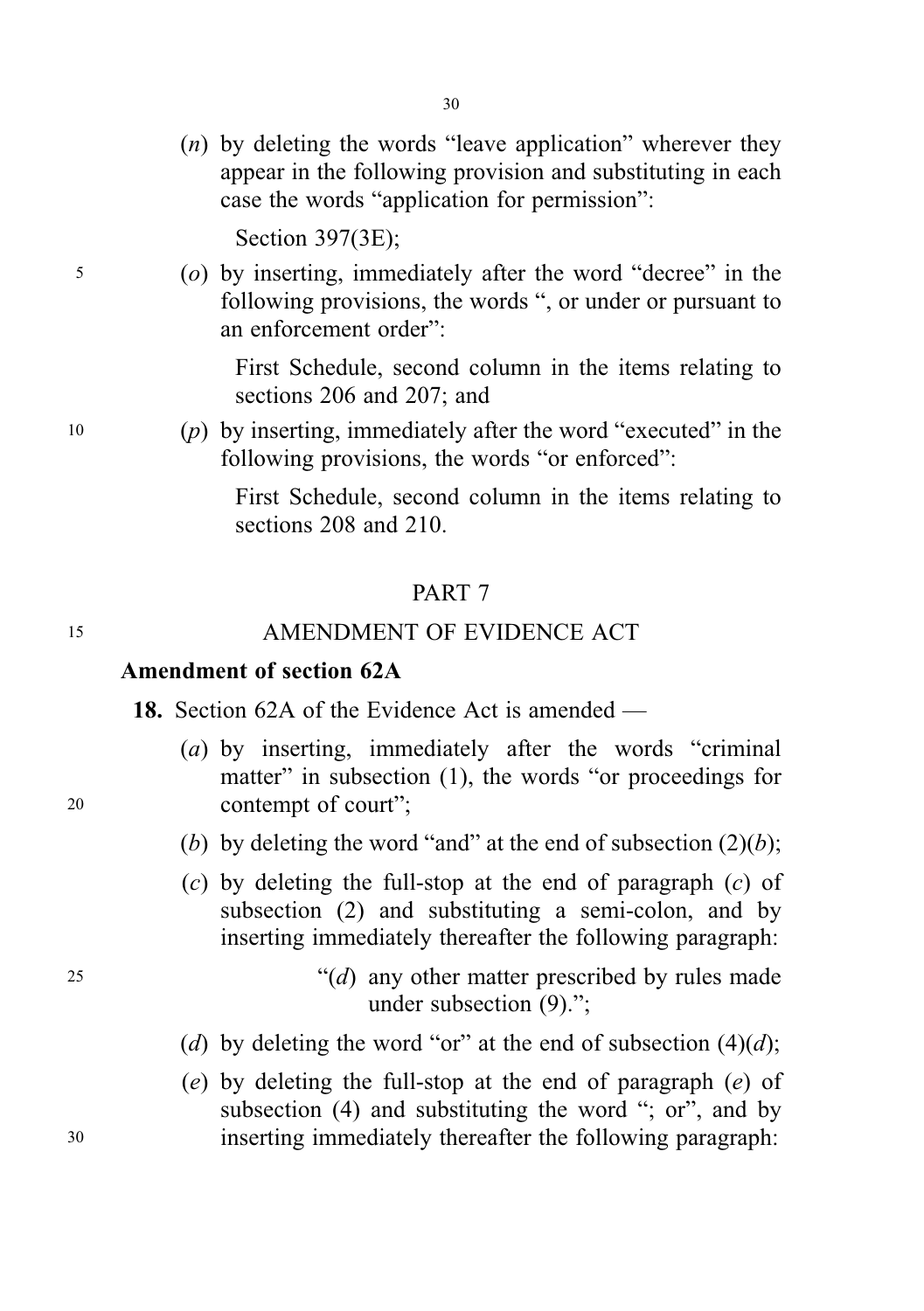- "(f) any conditions prescribed by rules made under subsection (9) for the purposes of this subsection are met.";
- (f) by inserting, immediately after subsection (5), the following subsection:  $\frac{5}{5}$

"(5A) In making any order under this section, or any particular provision in such an order, a court is to have regard to matters prescribed by rules made under subsection (9).":

(g) by inserting, immediately after subsection (6), the  $10$ following subsection:

> "(6A) Despite any provision of this Act and this section, the parties in any civil proceedings may, with the express agreement of all the parties to the proceedings pursuant to section  $11(3)(b)$  of the 15 Family Justice Act 2014, section  $8(3)(b)$  of the State Courts Act or section  $8A(3)(b)$  of the Supreme Court of Judicature Act, apply for permission of the court for a witness to give evidence through a live audio link only, and the <sup>20</sup> application must describe the arrangements that the parties have agreed to put in place to ensure the integrity and quality of the evidence to be given by the witness.";

- (*h*) by inserting, immediately after the words "this section" in  $25$ subsection (7), the words ", or through a live audio link (without an accompanying live video link or live television link) by virtue of subsection (6A),";
- (i) by inserting, immediately after subsection (9), the following subsection:  $30$

"(10) In this section, "live video or live television link" means a live video or live television link that is created using an electronic communication technology approved by the Chief Justice."; and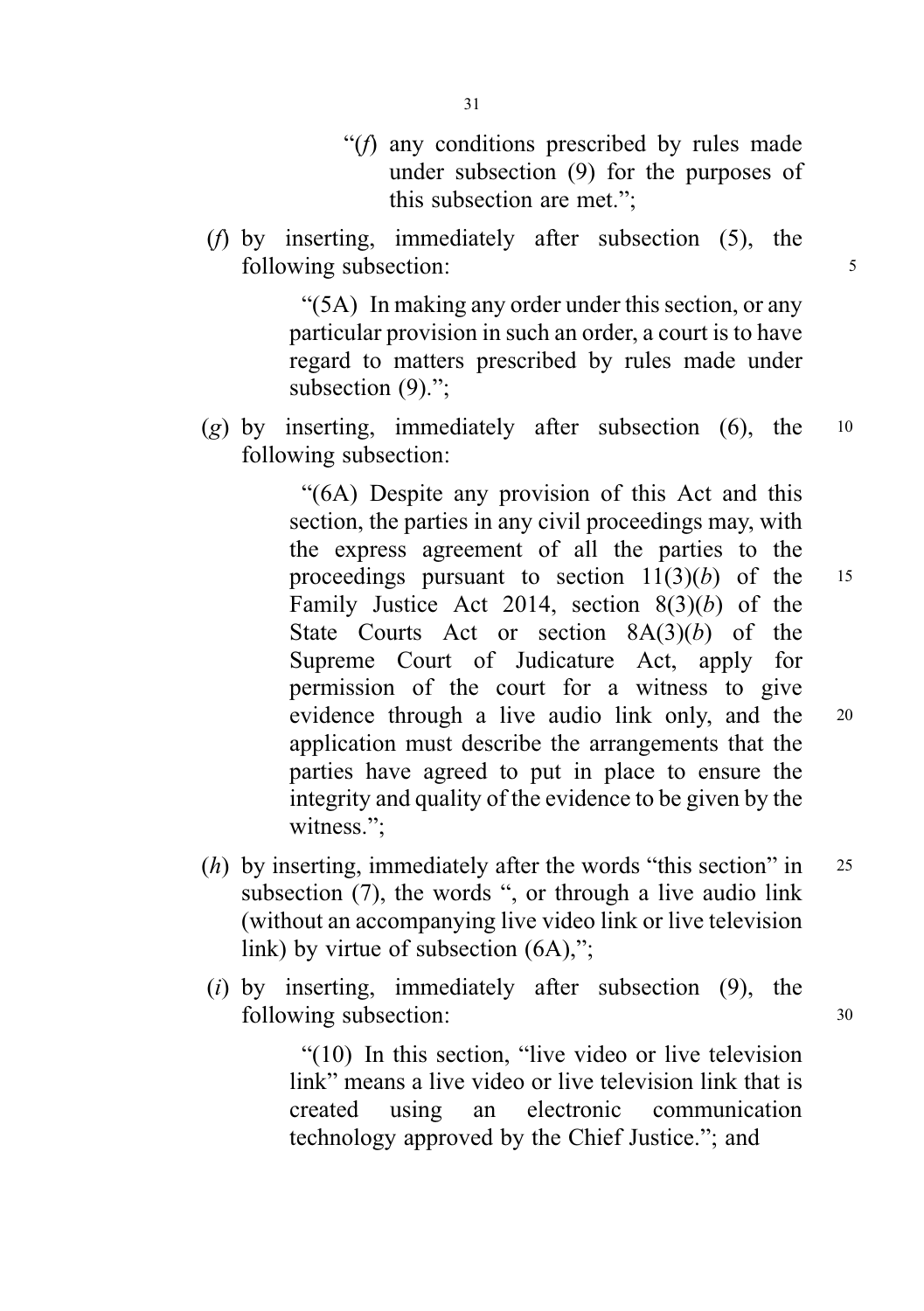(j) by inserting, immediately after the word "links" in the section heading, the word ", etc.".

#### Miscellaneous amendments

19. The Evidence Act is amended by deleting the word "leave" in <sup>5</sup> the following provisions and substituting in each case the word "permission":

Section  $32C(1)(b)$ Section  $62A(1)$ ,  $(2)$  and  $(3)$ Section 167(1)

<sup>10</sup> Section 168.

### PART 8

### AMENDMENT OF FAMILY JUSTICE ACT 2014

### Repeal of section 6

20. Section 6 of the Family Justice Act 2014 is repealed.

#### <sup>15</sup> Amendment of section 9

21. Section 9(3) of the Family Justice Act 2014 is amended by inserting, immediately after the words "at such times", the words "and at such places".

#### Amendment of section 10

<sup>20</sup> 22. Section 10 of the Family Justice Act 2014 is amended —

- (a) by deleting the words "in camera" in subsection (1) and in the section heading and substituting in each case the words "in private":
- (b) by inserting, immediately after the words "open and public <sup>25</sup> court" in subsection (2), the words ", or by way of an open and public hearing,";
	- (c) by inserting, immediately after the word "propriety," in subsection (3), the words "the national interest or national security of Singapore,":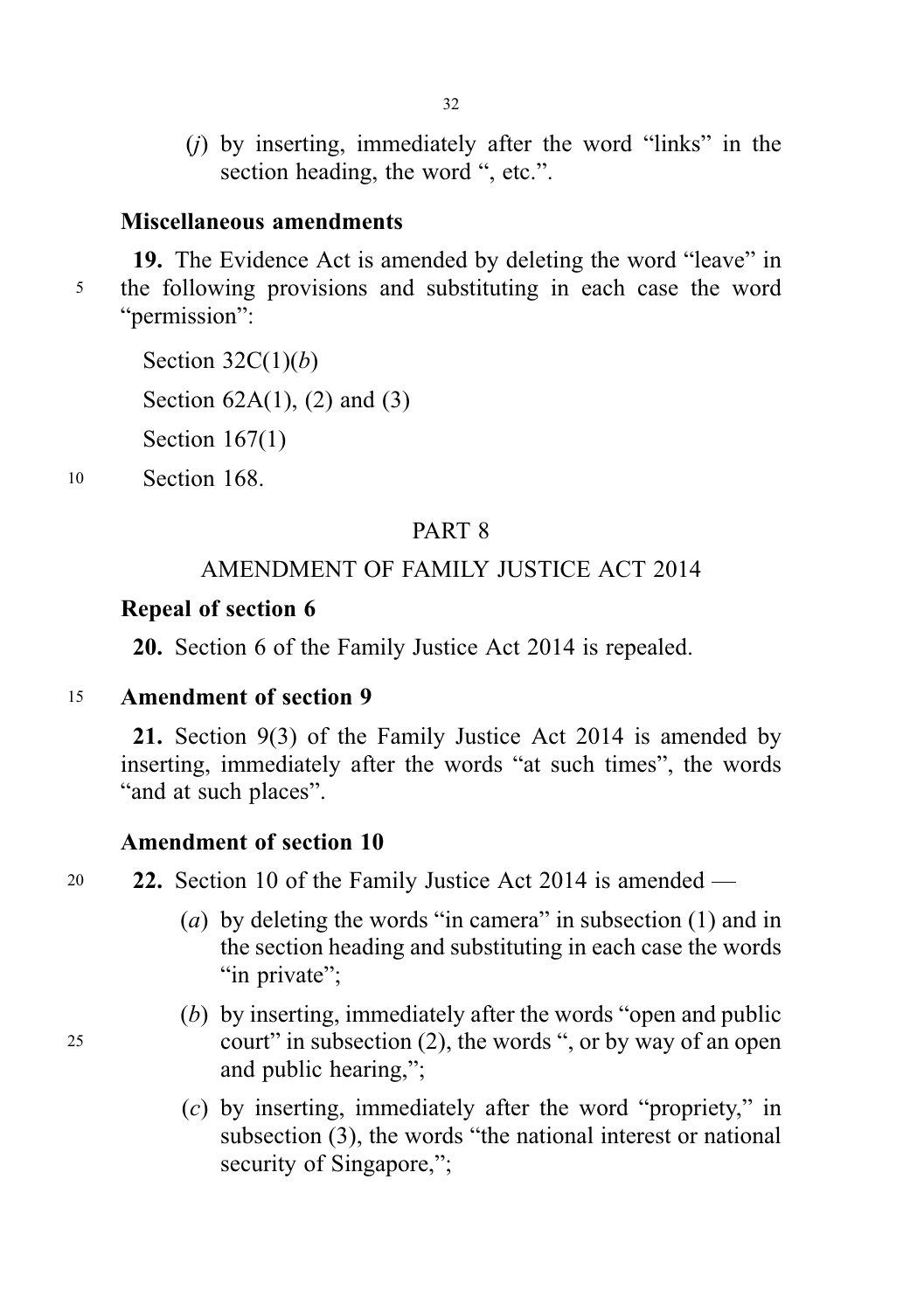- " $(c)$  any information that, if disclosed, may be prejudicial to the national interest or  $5$ national security of Singapore.";
- (e) by deleting the word "or" at the end of subsection  $(4)(a)$ ;
- (f) by deleting the words "any such witness." in subsection  $(4)(b)$  and substituting the words "any witness" mentioned in paragraph  $(a)$ ; or"; and  $10$
- $(g)$  by inserting, immediately after paragraph  $(b)$  of subsection (4), the following paragraph:
	- " $(c)$  publish any information relating to any matter or proceeding before the court that, if disclosed, may be prejudicial to the <sup>15</sup> national interest or national security of Singapore.".

#### New section 11

23. The Family Justice Act 2014 is amended by inserting, immediately after section 10, the following section: <sup>20</sup>

### "Court may conduct hearing through electronic means of communication

11.—(1) Without limiting section 10, a Family Justice Court may conduct the hearing of any matter or proceeding (other than a matter or proceeding prescribed by the Criminal Procedure <sup>25</sup> Rules or the Family Justice Rules) through a live video link, a live television link, a live audio link or any other electronic means of communication approved by the Chief Justice.

(2) Subsection (1) does not affect the operation of section 26A of the Administration of Justice (Protection) Act 2016, <sup>30</sup> section 62A of the Evidence Act and section 281 of the Criminal Procedure Code.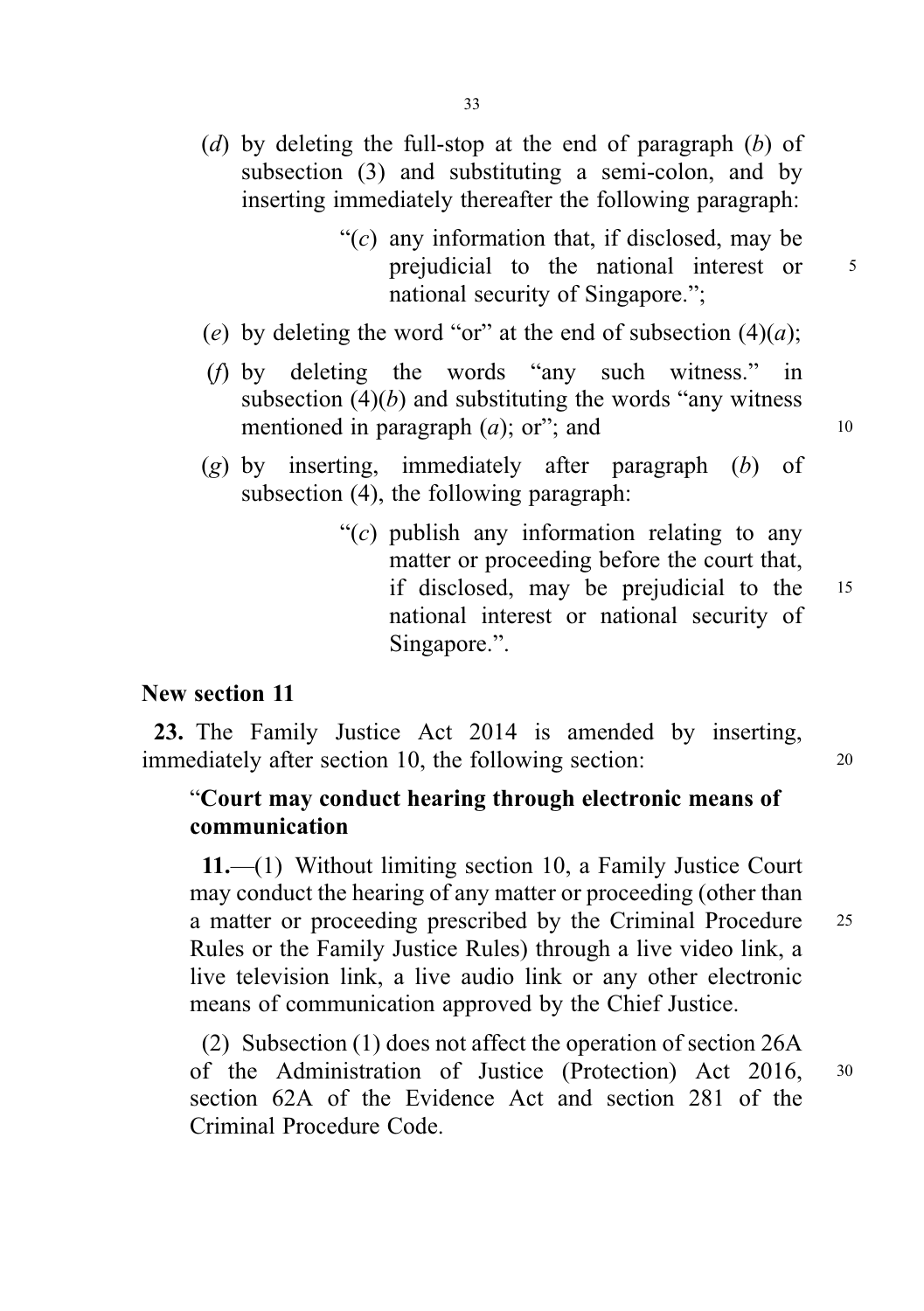(3) A Family Justice Court must not conduct any part of a hearing of a matter through a live audio link only, without an accompanying live video link or live television link —

- (a) where oral evidence is given during that part of the <sup>5</sup> hearing (including in a trial of an offence) in a criminal or quasi-criminal proceeding;
	- (b) where oral evidence is given during that part of the hearing (including in a trial of an action) in a civil proceeding, unless all the parties consent; or
- <sup>10</sup> (c) where the matter is prescribed by the Criminal Procedure Rules or the Family Justice Rules.

(4) For the purposes of subsection (3), a court is not considered to have conducted a part of a hearing of a matter through a live audio link only and without an accompanying live <sup>15</sup> video link or live television link, by reason only of a temporary disruption in the accompanying live video link or live television link that was insignificant and which did not affect the court's duty to conduct proceedings fairly.

(5) A Family Justice Court must not conduct a hearing of a <sup>20</sup> matter or proceeding in the manner provided under subsection (1), if to do so would be inconsistent with the court's duty to ensure that the hearing is conducted fairly to all parties.

(6) A Family Court or a Youth Court is deemed to be sitting at <sup>25</sup> a place appointed under section 9(3) when the court conducts a hearing of a matter or proceeding in the manner provided under subsection (1) (whether any judicial officer of the court is situated in Singapore or outside Singapore).".

### Amendment of section 18

<sup>30</sup> 24. Section 18 of the Family Justice Act 2014 is amended by inserting, immediately after subsection (3), the following subsection:

> "(4) The Registrar may engage any auxiliary police officer appointed under the Police Force Act, any security agency, a provider of transport and of warehousing, a valuer, an estate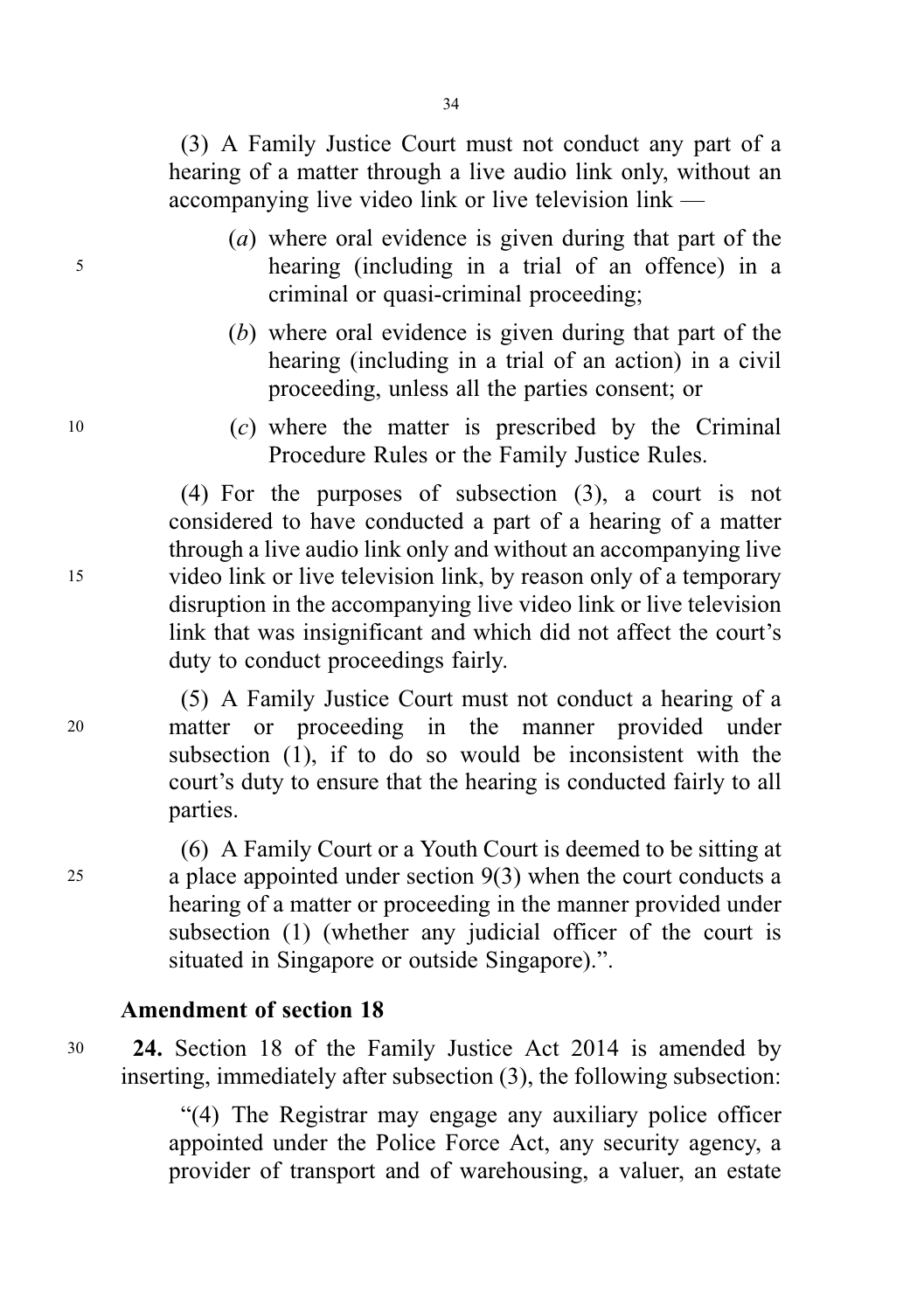agent, a broker, a solicitor or any other appropriate person to assist the bailiff in the discharge of the bailiff's duties.".

### New sections 29A and 29B

25. The Family Justice Act 2014 is amended by inserting, immediately after section 29, the following sections: <sup>5</sup>

### "Oral hearing not needed generally

**29A.**—(1) Subject to subsection  $(2)$ , a Family Court may decide any matter in its civil or quasi-criminal jurisdiction without hearing oral arguments, other than a matter prescribed by the Family Justice Rules. 10

(2) Subsection (1) does not allow any part of a proceeding where oral evidence is given (including any part of a trial of an action) to be conducted without an oral hearing, unless all the parties consent.

(3) Subject to subsection (4), a Family Court may, in any <sup>15</sup> matter that the court may decide without hearing oral arguments, direct that the matter be heard in an asynchronous manner by exchange of written correspondence with the party or parties using such means of communications as directed by the court.

(4) A Family Court must not hear a matter in an asynchronous <sup>20</sup> manner if to do so would be inconsistent with the court's duty to ensure that the proceedings are conducted fairly to all parties.

(5) To avoid doubt, this section does not affect the power of a Family Court to hear oral arguments before deciding any matter that may be decided without hearing oral arguments. <sup>25</sup>

#### Summary dismissal of certain matters

29B.—(1) A District Judge sitting in a Family Court may, on his or her own motion, summarily dismiss any appeal, or any part of any appeal, made against a decision of the Registrar relating to civil or quasi-criminal proceedings.  $30$ 

(2) A District Judge sitting in a Family Court may exercise his or her power under subsection (1) only if the District Judge is satisfied that there is no merit in that appeal, or that part of the

35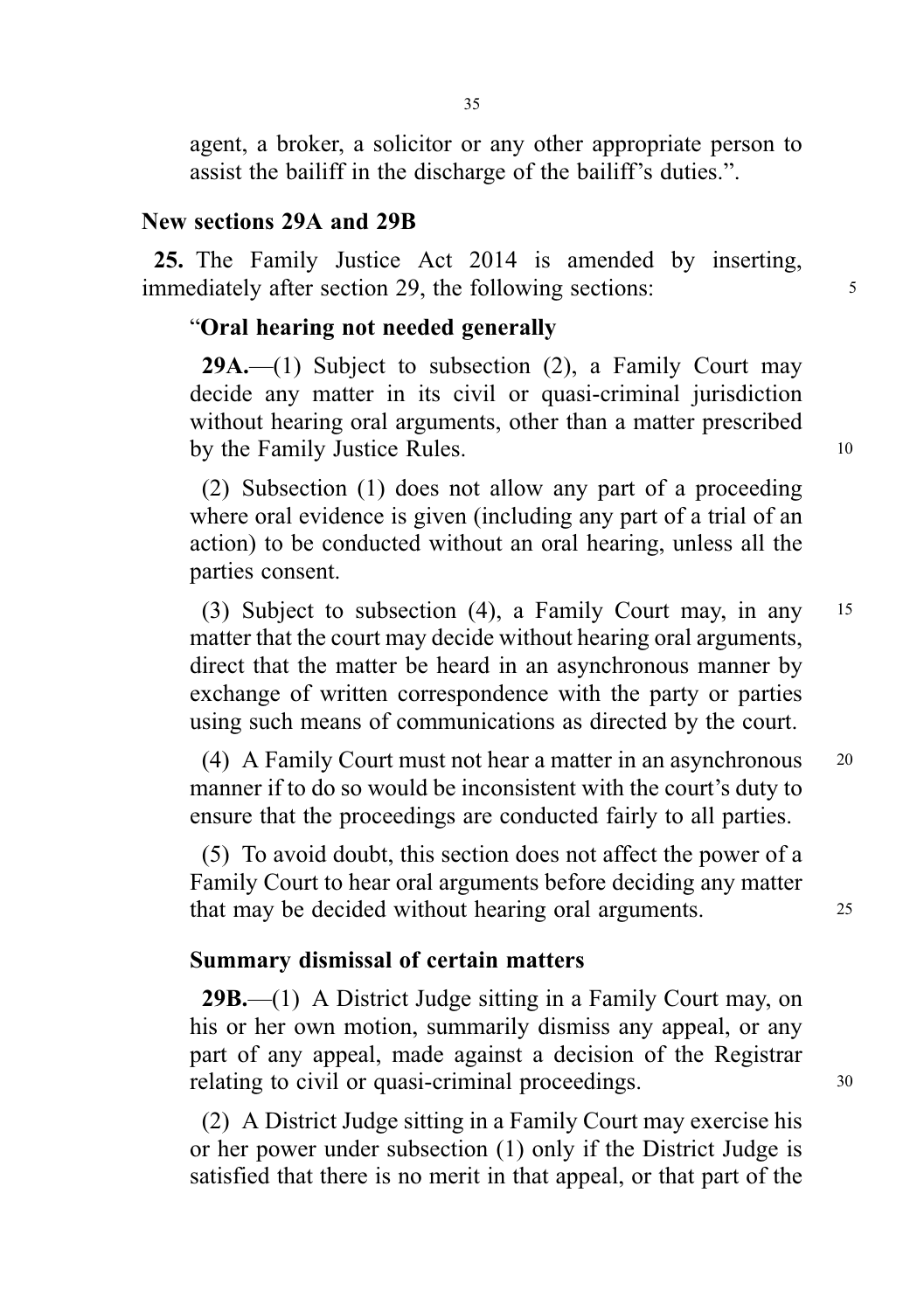appeal, because every issue in that appeal, or that part of the appeal, has already been decided by a Family Court in an earlier matter in which the appellant was involved.

(3) Before summarily dismissing any appeal, or any part of <sup>5</sup> any appeal, under subsection (1), a District Judge sitting in a Family Court must —

- (a) give the appellant a reasonable opportunity to show cause why the appeal, or the part of the appeal, should not be dismissed; and
- <sup>10</sup> (b) consider any representations (if any) of the appellant.

(4) A District Judge sitting in a Family Court may exercise his or her powers under this section without hearing oral arguments.".

### Repeal and re-enactment of section 33

<sup>15</sup> 26. Section 33 of the Family Justice Act 2014 is repealed and the following section substituted therefor:

### "Agreement not to appeal from Family Court exercising civil jurisdiction

- 33.—(1) An appeal cannot be brought against a decision of the <sup>20</sup> Family Court exercising civil jurisdiction, where the parties have agreed in writing signed by or on behalf of each party that the decision is final, unless the party seeking to appeal proves that —
	- (a) the decision is affected by fraud or illegality; or
- <sup>25</sup> (b) there was a fundamental breach of the rules of natural justice in the proceedings resulting in the decision.
	- (2) An agreement mentioned in subsection  $(1)$ 
		- (a) may be made before or after the decision to which the agreement relates is made; and
- <sup>30</sup> (b) may relate to part of a decision, in which case references in subsection (1) to a decision are to be read as references to that part of the decision.".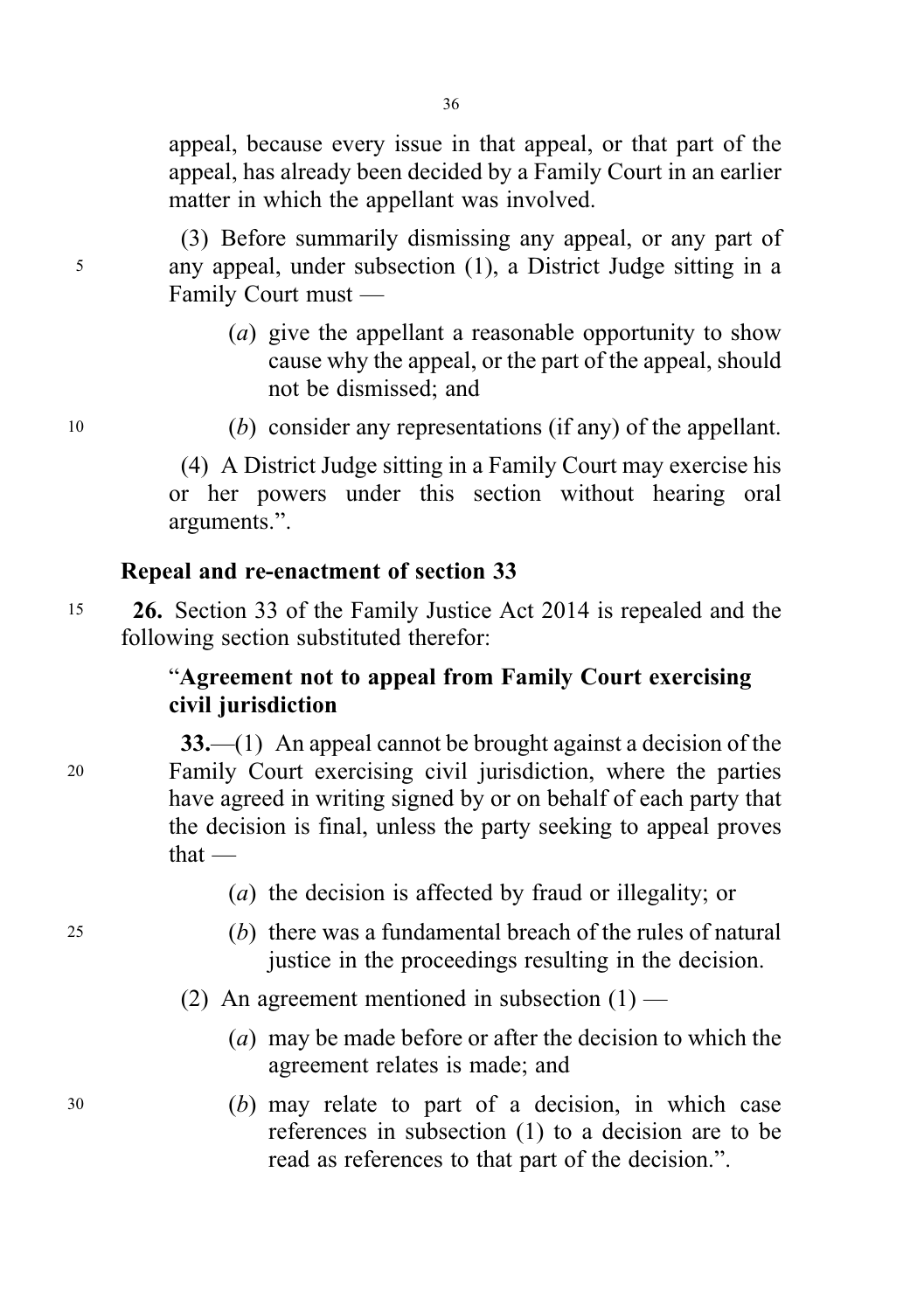## New section 35A

27. The Family Justice Act 2014 is amended by inserting, immediately after section 35, the following section:

# "Oral hearing not needed generally

**35A.**—(1) Subject to subsection (2), a Youth Court may  $\frac{5}{5}$ decide any matter in its jurisdiction without hearing oral arguments, other than a matter prescribed by the Criminal Procedure Rules or the Family Justice Rules.

(2) Subsection (1) does not allow any part of a proceeding where oral evidence is given (including any part of a trial of an <sup>10</sup> offence) to be conducted without an oral hearing.

(3) Subject to subsection (4), a Youth Court may, in any matter that the court may decide without hearing oral arguments, direct that the matter be heard in an asynchronous manner by exchange of written correspondence with the party or parties, using such 15 means of communication as directed by the court.

(4) A Youth Court must not hear a matter in an asynchronous manner if to do so would be inconsistent with the court's duty to ensure that the proceedings are conducted fairly to all parties.

(5) To avoid doubt, this section does not affect the power of a <sup>20</sup> Youth Court to hear oral arguments before deciding any matter that may be decided without hearing oral arguments.".

# Amendment of section 46

28. Section 46(3) of the Family Justice Act 2014 is amended —

- (a) by deleting the word "and" at the end of paragraph (o); and  $25$
- (b) by deleting the full-stop at the end of paragraph  $(p)$  and substituting a semi-colon, and by inserting immediately thereafter the following paragraph:
	- "(*a*) prescribing anything that is required or permitted under this Act to be prescribed <sup>30</sup> by the Family Justice Rules.".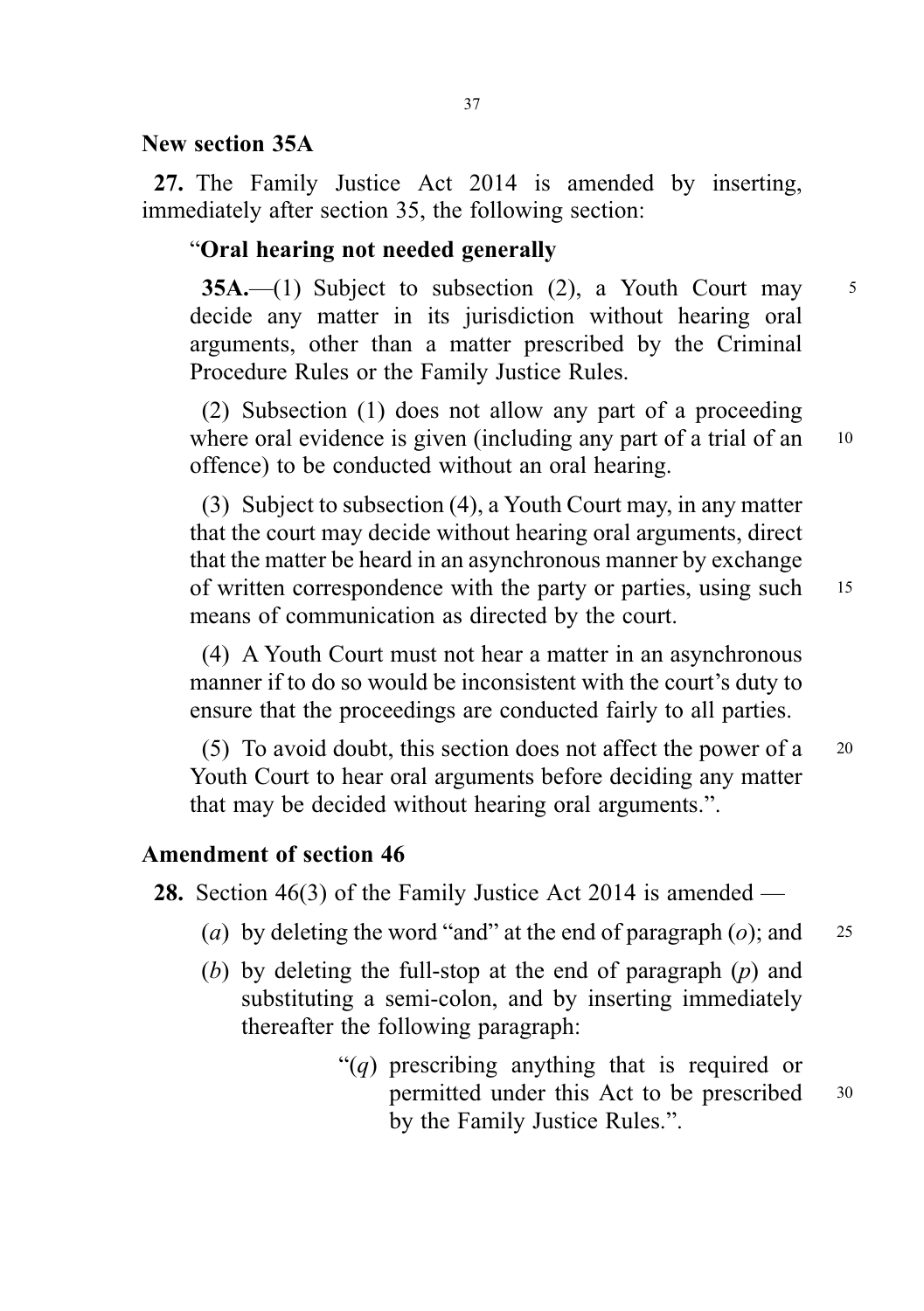# Miscellaneous amendments

29. The Family Justice Act 2014 is amended —

(a) by deleting the words "any writ of seizure and sale or any other writ of execution or of distress" in the following <sup>5</sup> provision and substituting the words "any enforcement order for seizure and sale of property, any other enforcement order or any writ of distress":

Section 18(2);

(b) by deleting the word "leave" wherever it appears in the <sup>10</sup> following provisions and substituting in each case the word "permission":

> Section 23(2A) Section 28(2)

Second Schedule;

<sup>15</sup> (c) by deleting the word "leave" in the following provision and substituting the word "permission":

Section 23(2B);

(d) by deleting the words "execution of any process" in the following provision and substituting the words "execution <sup>20</sup> of any process or enforcement order":

Section  $26(6)(a)$ ;

(e) by deleting the words "taken in execution of the process" in the following provision and substituting the words "taken in execution of the process or under or pursuant to <sup>25</sup> the enforcement order":

Section  $26(6)(a)$ ;

- (f) by inserting, immediately after the words "stay of execution" in the following provision, the words "or enforcement":
- <sup>30</sup> Section 34(1) and section heading;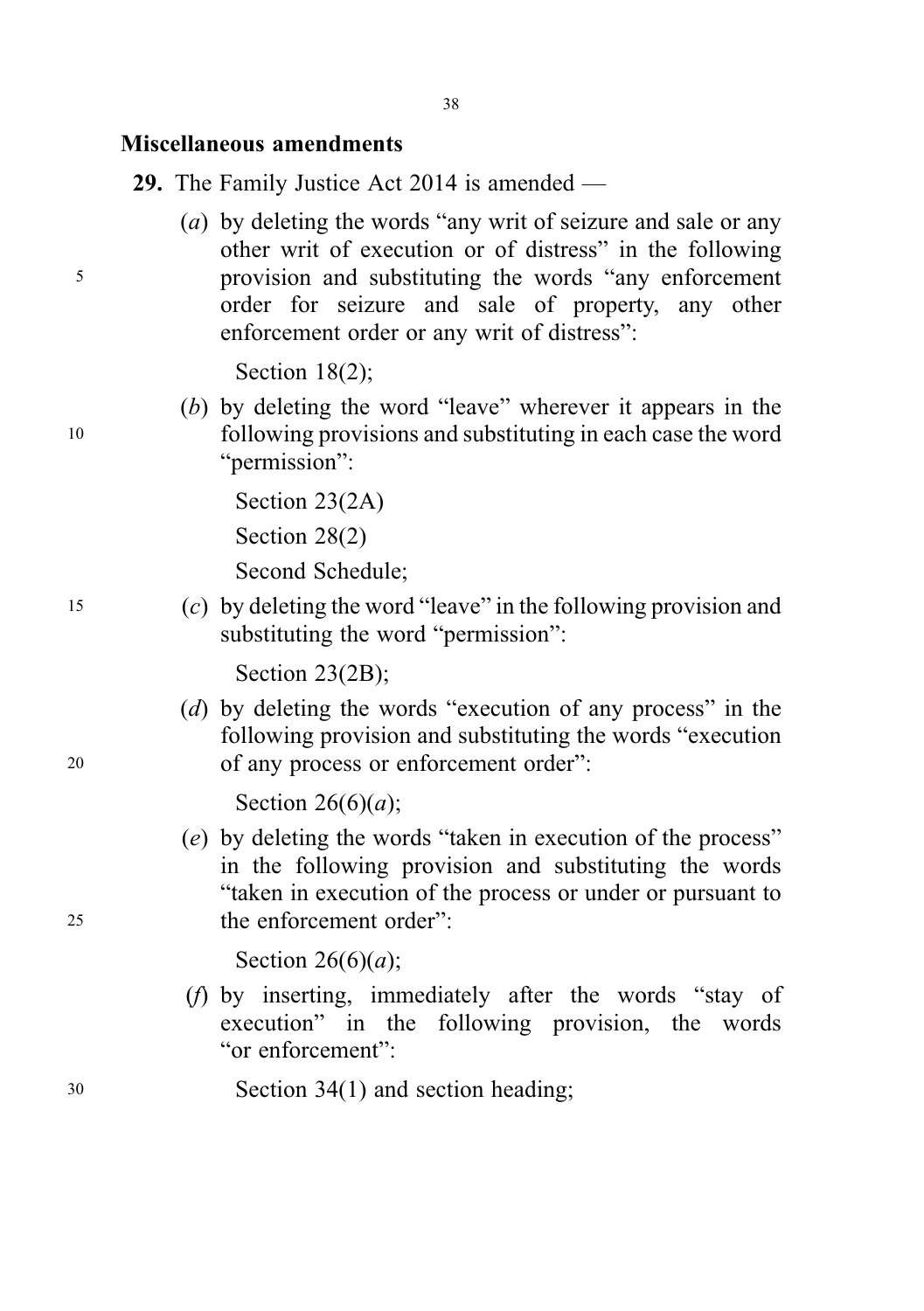(g) by deleting the words "writ or order of execution" in the following provision and substituting the words "enforcement order or writ of distress":

Section 45(3):

 $(h)$  by deleting the words "a writ of seizure and sale" in the  $5$ following provision and substituting the words "an enforcement order for seizure and sale of property":

Section  $46(3)(l)$ ;

(i) by deleting the word "execution" in the following provision and substituting the word "enforcement": <sup>10</sup>

Section  $46(3)(m)$ ; and

 $(i)$  by deleting the word "LEAVE" in the following provision and substituting the word "PERMISSION":

Second Schedule (Schedule heading).

#### **PART 9** 15

# AMENDMENT OF INTERNATIONAL ARBITRATION ACT

#### Repeal and re-enactment of section 22

30. Section 22 of the International Arbitration Act is repealed and the following section substituted therefor:

### "Proceedings to be heard in private  $20$

**22.**—(1) Subject to subsection  $(2)$ , proceedings under this Act in any court are to be heard in private.

(2) Proceedings under this Act in any court are to be heard in open court if the court, on its own motion or upon the application of any person (including a person who is not a party to the <sup>25</sup> proceedings), so orders.".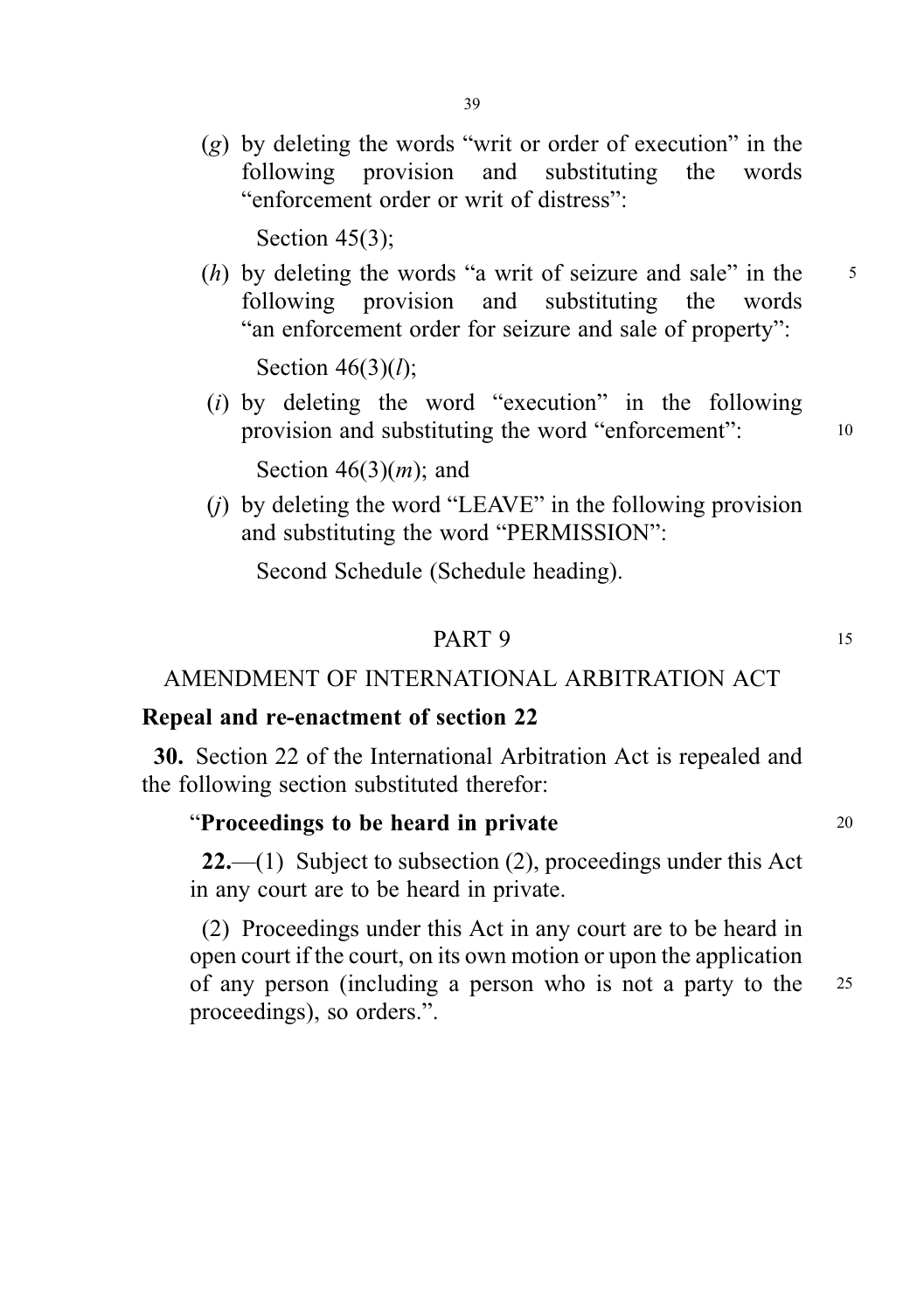# Miscellaneous amendments

|  |  | 31. The International Arbitration Act is amended $-$ |  |  |  |
|--|--|------------------------------------------------------|--|--|--|
|--|--|------------------------------------------------------|--|--|--|

(a) by deleting the word "appearance" in the following provision and substituting the words "filing and serving <sup>5</sup> a notice of intention to contest or not contest":

Section  $6(1)$ ;

(b) by inserting, immediately after the word "pleading" in the following provision, the words "(other than a pleading asserting that the court does not have jurisdiction in the 10 proceedings)":

Section  $6(1)$ ;

(c) by deleting the word "leave" wherever it appears in the following provisions and substituting in each case the word "permission":

# 15 **Section 10(4) and (5)** Section 12(6)

Section 18(b)

Section 19;

(d) by deleting the word "execution" in the following <sup>20</sup> provisions and substituting in each case the word "enforcement":

Section  $10(9)(a)$  and  $(10)(a)$ ;

(e) by deleting the word "taxable" in the following provision and substituting the word "assessable":

<sup>25</sup> Section 21(1);

(f) by deleting the word "taxed" in the following provisions and substituting in each case the word "assessed":

Section 21(2) and (3);

(g) by deleting the word "Taxation" in the following provision <sup>30</sup> and substituting the word "Assessment":

Section 21 (section heading); and

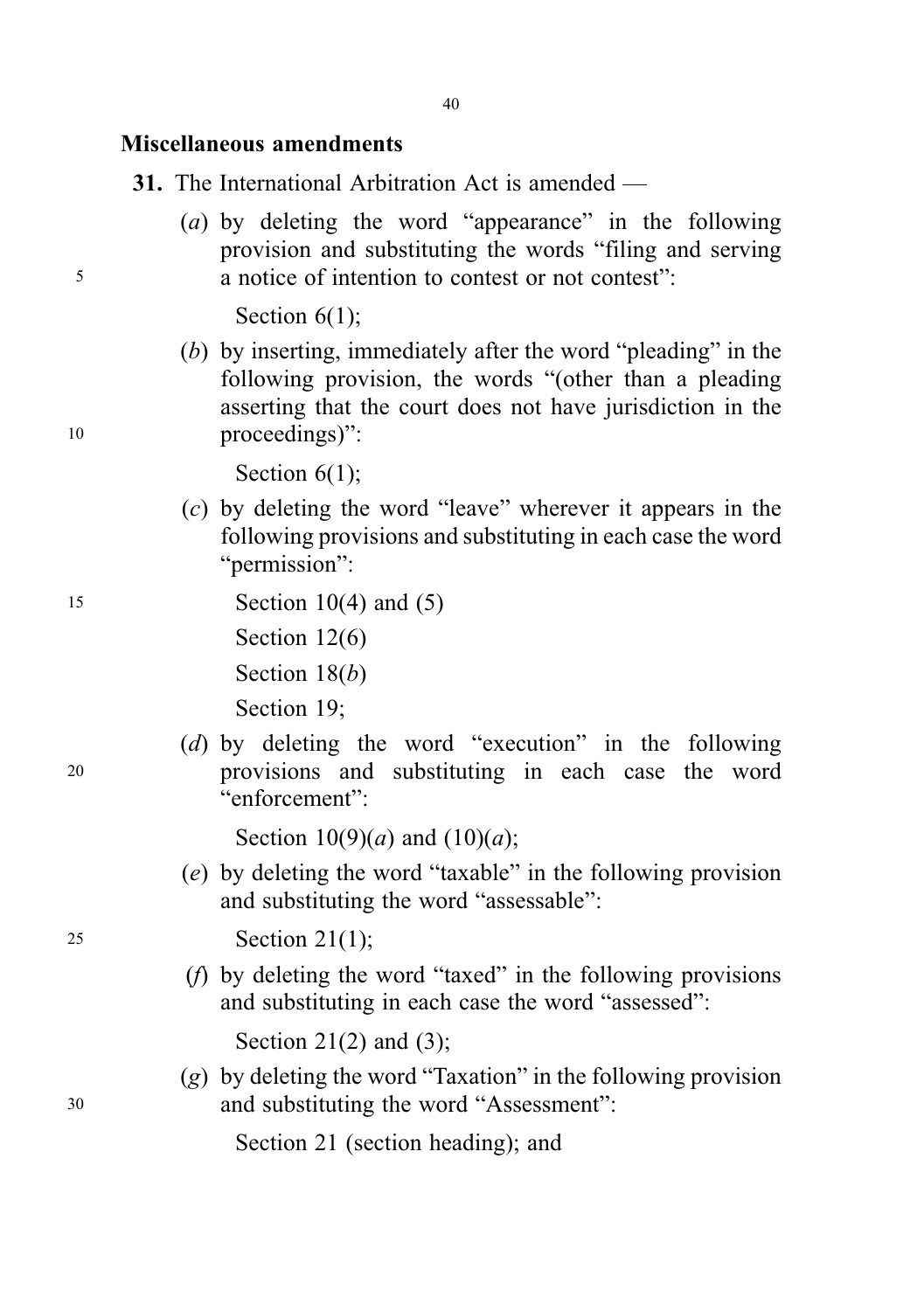$(h)$  by deleting the words "otherwise than in open court" in the following provision and substituting in each case the words "in private":

Section 23(1) and section heading.

## PART 10 5

# AMENDMENT OF LEGAL PROFESSION ACT

#### Amendment of section 29

- 32. Section 29(2) of the Legal Profession Act is amended
	- (a) by deleting the word "and" at the end of paragraph  $(c)$ ; and
	- (b) by deleting the full-stop at the end of paragraph  $(d)$  and 10 substituting a semi-colon, and by inserting immediately thereafter the following paragraphs:
		- "(e) an academic involved in the teaching of law, or a person who was formerly such an academic, to appear and plead in those <sup>15</sup> courts when appointed by those courts as an independent counsel under —
			- (i) the Supreme Court of Judicature Act or any Rules of Court made under that Act; or 20
			- (ii) the Family Justice Act 2014 or any Family Justice Rules made under that Act; and
			- (f) a person who has special knowledge or experience in any area of law to appear and 25 plead in those courts when appointed by those courts as an independent counsel under —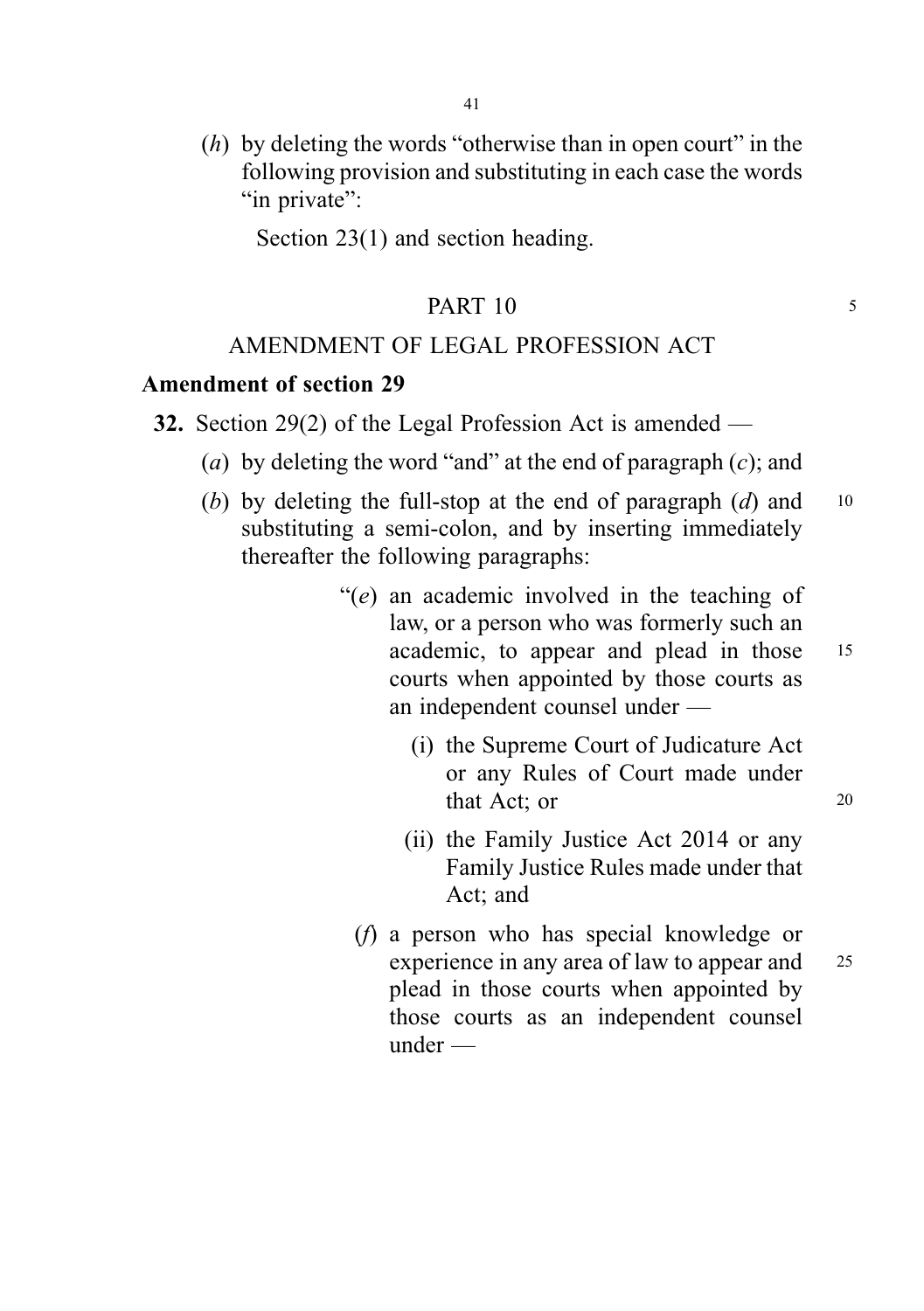- (i) the Supreme Court of Judicature Act or any Rules of Court made under that Act; or
- (ii) the Family Justice Act 2014 or any <sup>5</sup> Family Justice Rules made under that Act.".

# Amendment of section 34

- 33. Section 34(1) of the Legal Profession Act is amended
	- (a) by deleting the word "or" at the end of paragraph  $(l)$ ; and
- 10 (b) by deleting the full-stop at the end of paragraph  $(m)$  and substituting a semi-colon, and by inserting immediately thereafter the following paragraphs:
- " $(n)$  an academic involved in the teaching of law, or a person who was formerly such an <sup>15</sup> academic, acting as an independent counsel appointed by a court under —
	- (i) the Supreme Court of Judicature Act or any Rules of Court made under that Act; or
- <sup>20</sup> (ii) the Family Justice Act 2014 or any Family Justice Rules made under that Act; or
- (o) a person who has special knowledge or experience in any area of law acting as an <sup>25</sup> independent counsel appointed by a court under —
	- (i) the Supreme Court of Judicature Act or any Rules of Court made under that Act; or
- <sup>30</sup> (ii) the Family Justice Act 2014 or any Family Justice Rules made under that Act.".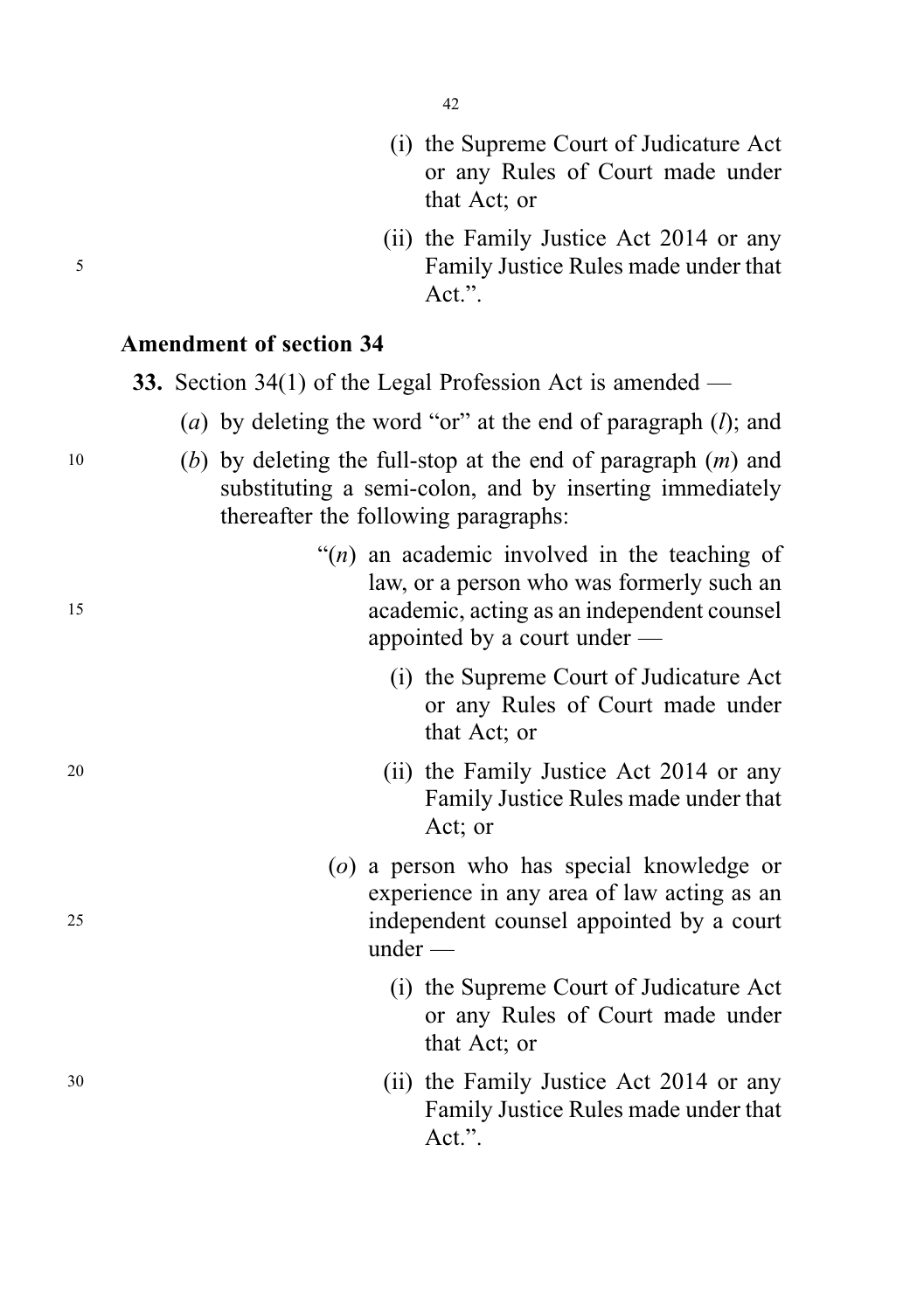# Amendment of section 36P

34. Section 36P(1) of the Legal Profession Act is amended by deleting paragraphs  $(a)$  to  $(d)$  and substituting the following paragraphs:

- "(*a*) appear and plead  $\frac{5}{5}$ 
	- (i) in any relevant proceedings; or
	- (ii) in any proceedings that are preliminary to any relevant proceedings;
- (b) appear and plead in the appellate court
	- $(i)$  in any relevant appeal; or  $10$
	- (ii) in any proceedings that are preliminary to a relevant appeal;
- $(c)$  represent any party to
	- (i) any relevant proceedings or relevant appeal in any matter concerning those proceedings or that 15 appeal, as the case may be; or
	- (ii) any proceedings that are preliminary to any relevant proceedings or relevant appeal in any matter concerning those preliminary proceedings; 20
- (d) give advice, prepare documents and provide any other assistance in relation to or arising out of —
	- (i) any relevant proceedings or relevant appeal; or
	- (ii) any proceedings that are preliminary to any relevant proceedings or relevant appeal.". 25

# Amendment of section 98

35. Section 98 of the Legal Profession Act is amended by deleting subsection  $(10)$ .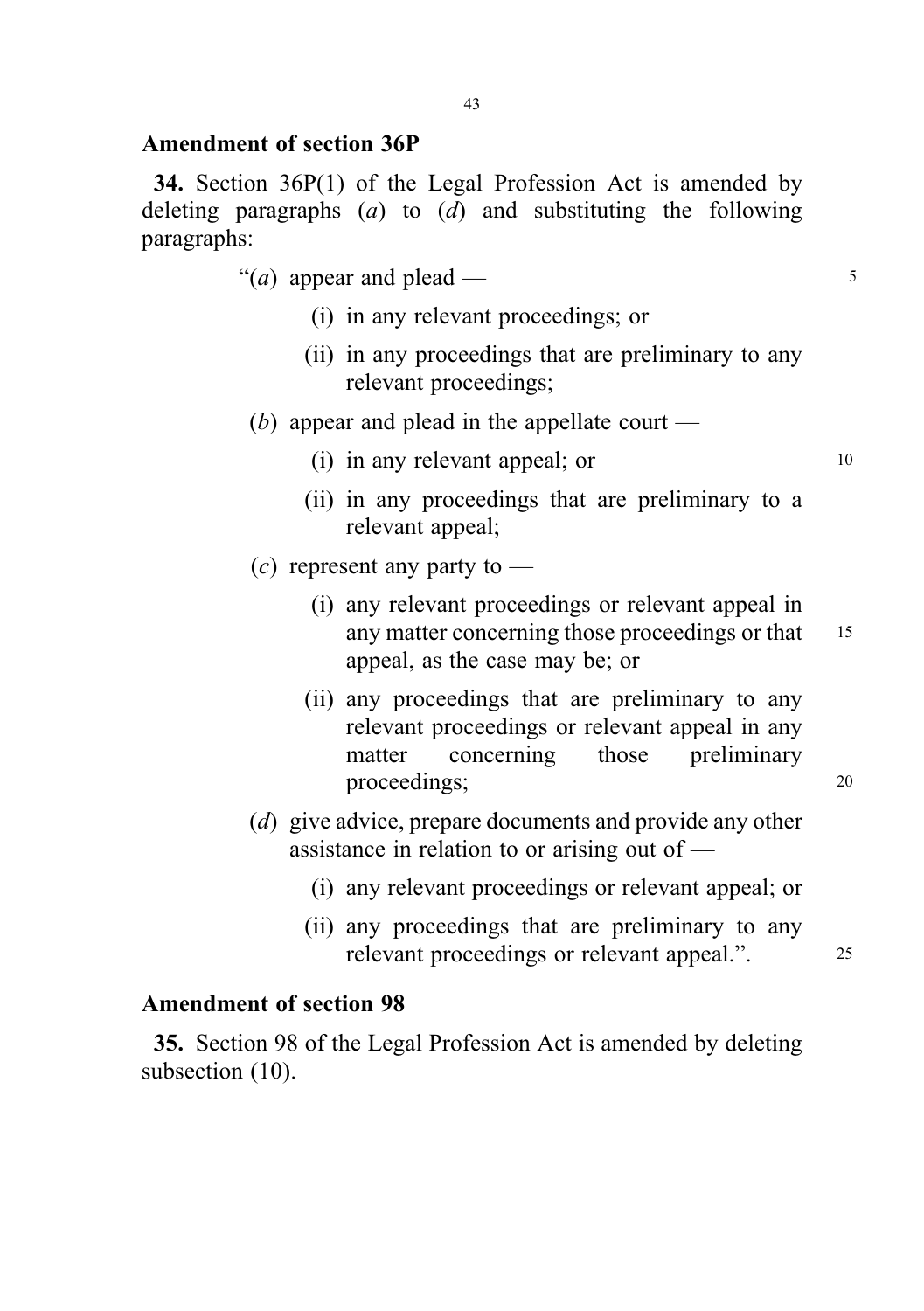## Amendment of section 100

36. Section 100 of the Legal Profession Act is amended by inserting, immediately after subsection (6), the following subsection:

"(7) Subject to this section, the Rules Committee may make <sup>5</sup> rules for regulating and prescribing the procedure and practice to be followed in connection with proceedings under this section, and in the absence of any rule dealing with any point of procedure or practice, the Rules of Court may be followed as nearly as the circumstances permit.".

<sup>10</sup> New sections 192 and 193

37. The Legal Profession Act is amended by inserting, immediately after section 191, the following sections:

# "Interlocutory applications in certain proceedings

192. Despite anything in this Act, any interlocutory <sup>15</sup> application in proceedings under this Act before a court of 3 Supreme Court Judges may be decided without hearing oral arguments.

# Rules for certain proceedings

193.—(1) The Rules Committee may make rules regulating <sup>20</sup> and prescribing the procedure and practice to be followed in proceedings under this Act before a court of 3 Supreme Court Judges, including —

- (a) the fees and deposits payable for any such proceedings; and
- <sup>25</sup> (b) any matter incidental to or relating to the procedure and practice to be followed in any such proceedings.

(2) In the absence of any rule dealing with any point of procedure or practice made under subsection (1), the Rules of Court may be followed as nearly as the circumstances permit.".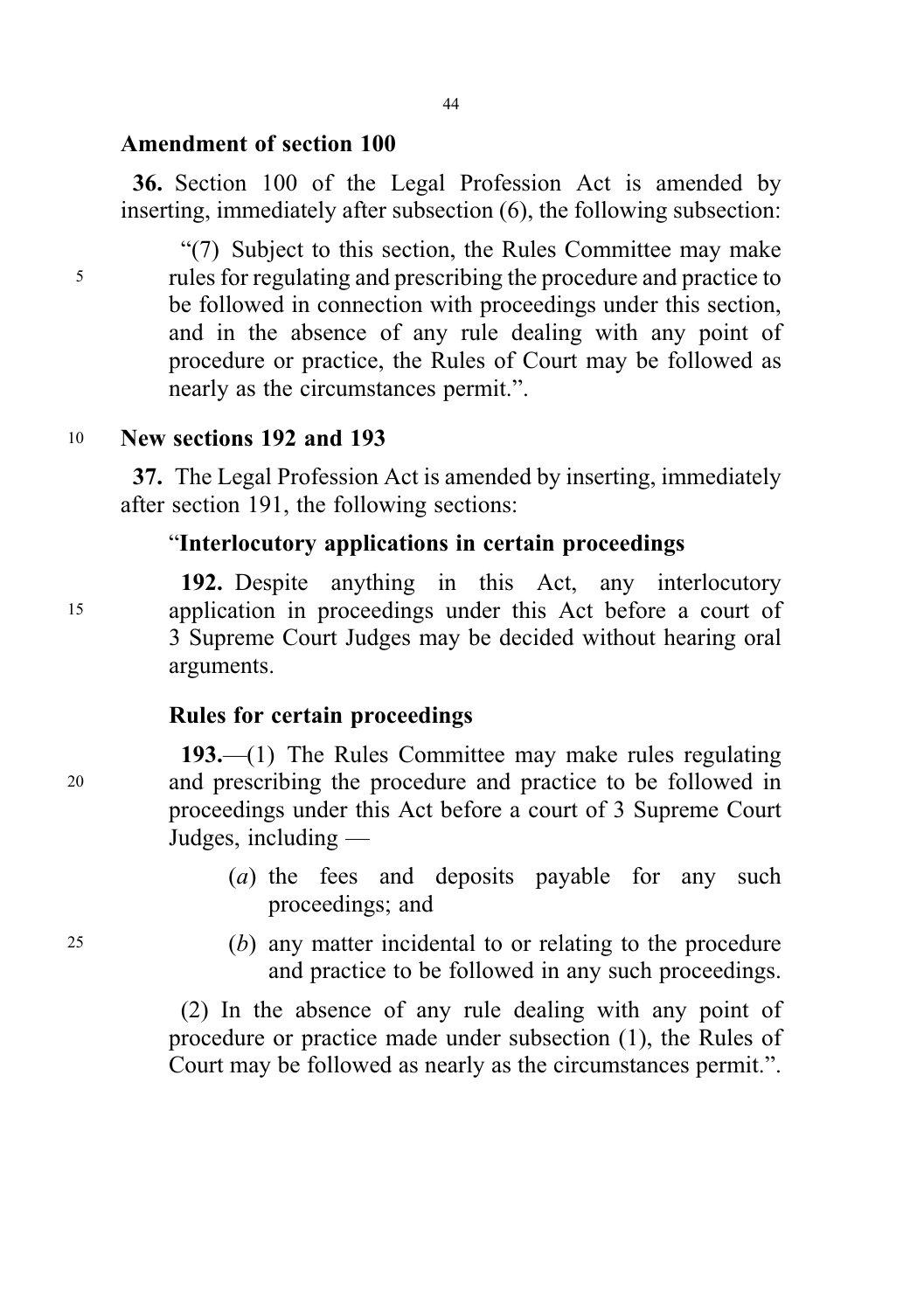#### Miscellaneous amendments

- 38. The Legal Profession Act is amended
	- (a) by deleting the words "originating summons" in the following provisions and substituting in each case the words "originating application": 5

Section  $15(3)$  and  $(4)$ Section 25B(1) Section 25C(1) and  $(8)(c)(ii)(B)$ Section 27A(1) Section  $27B(2)$  10 Section 28(1) Section  $36T(3)(a)$ Section 36U(1) Section 49(6) Section  $78(1)$  15 Section 80(1) Section  $85(4D)(a)$  and  $(19B)(a)$ Section 95(2) Section 96<sub>(2)</sub> Section  $97(2)(a)$  20 Section 98(1) Section 100(2) Section 102(2) and (3) Section 113(2) Section 120(1); 25

(b) by deleting the word "taxed" in the following provisions and substituting in each case the word "assessed":

```
Section 36S(16)(b)Section 82A(13A)
Section 85(19)(a)(ii) 30
```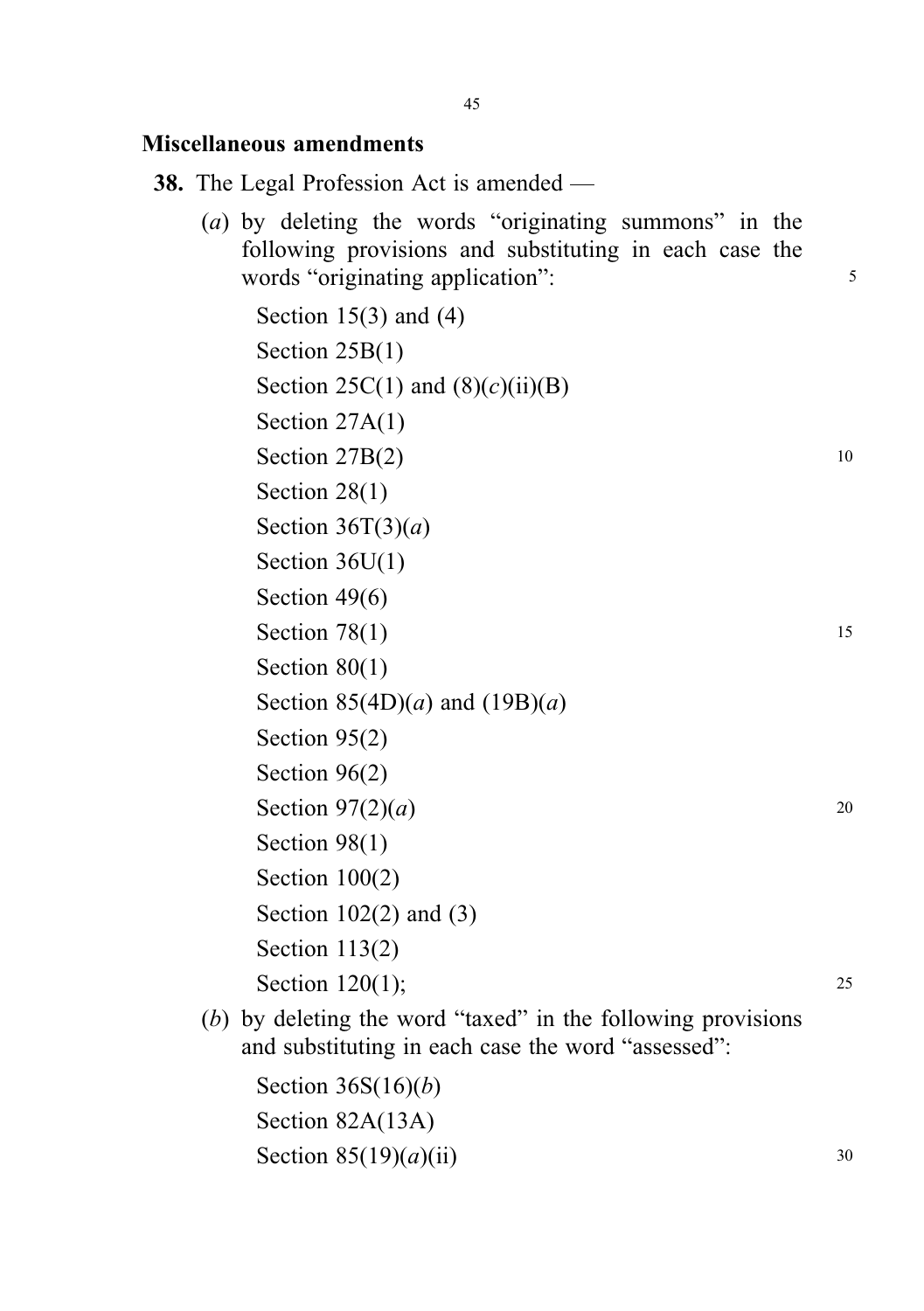|    | Section 93(2) and $(2A)(b)$                                                                                                                                                      |
|----|----------------------------------------------------------------------------------------------------------------------------------------------------------------------------------|
|    | Section $112(1)$                                                                                                                                                                 |
|    | Section 113(5) and $(7)(b)$                                                                                                                                                      |
|    | Section $117(1)(a)$                                                                                                                                                              |
| 5  | Section 123                                                                                                                                                                      |
|    | Section $128(1)(a)$ and $(b)$                                                                                                                                                    |
|    | Section $130(2)$                                                                                                                                                                 |
|    | Second Schedule, paragraph $4(1)(b)$ and (2);                                                                                                                                    |
| 10 | $(c)$ by deleting the words "it was a subpoena" in the following<br>provision and substituting the words "it were an order to<br>attend court or an order to produce documents": |
|    | Section $36S(27)$ ;                                                                                                                                                              |
| 15 | (d) by deleting the word "leave" wherever it appears in the<br>following provisions and substituting in each case the word<br>"permission":                                      |
|    | Section 49(4), (5), (6), (7) and (8)                                                                                                                                             |
|    | Section $57(4)$                                                                                                                                                                  |
|    | Section 82A(4), (5), (6) and (6A)                                                                                                                                                |
|    | Section $85(4C)$ and $(4D)$                                                                                                                                                      |
| 20 | Section $118(1)$                                                                                                                                                                 |
|    | First Schedule, paragraph 9(1);                                                                                                                                                  |
|    | (e) by deleting the word "taxation" wherever it appears in the<br>following provisions and substituting in each case the word<br>"assessment":                                   |
| 25 | Section $81(1)$                                                                                                                                                                  |
|    | Section $108(4)(a)$ and (5)                                                                                                                                                      |
|    | Section $109(6)$                                                                                                                                                                 |
|    | Section $112(1)$ and $(4)$                                                                                                                                                       |
|    | Section $114(4)$                                                                                                                                                                 |
| 30 | Section $115(2)$ and $(3)$                                                                                                                                                       |
|    | Section $117(1)(b)$                                                                                                                                                              |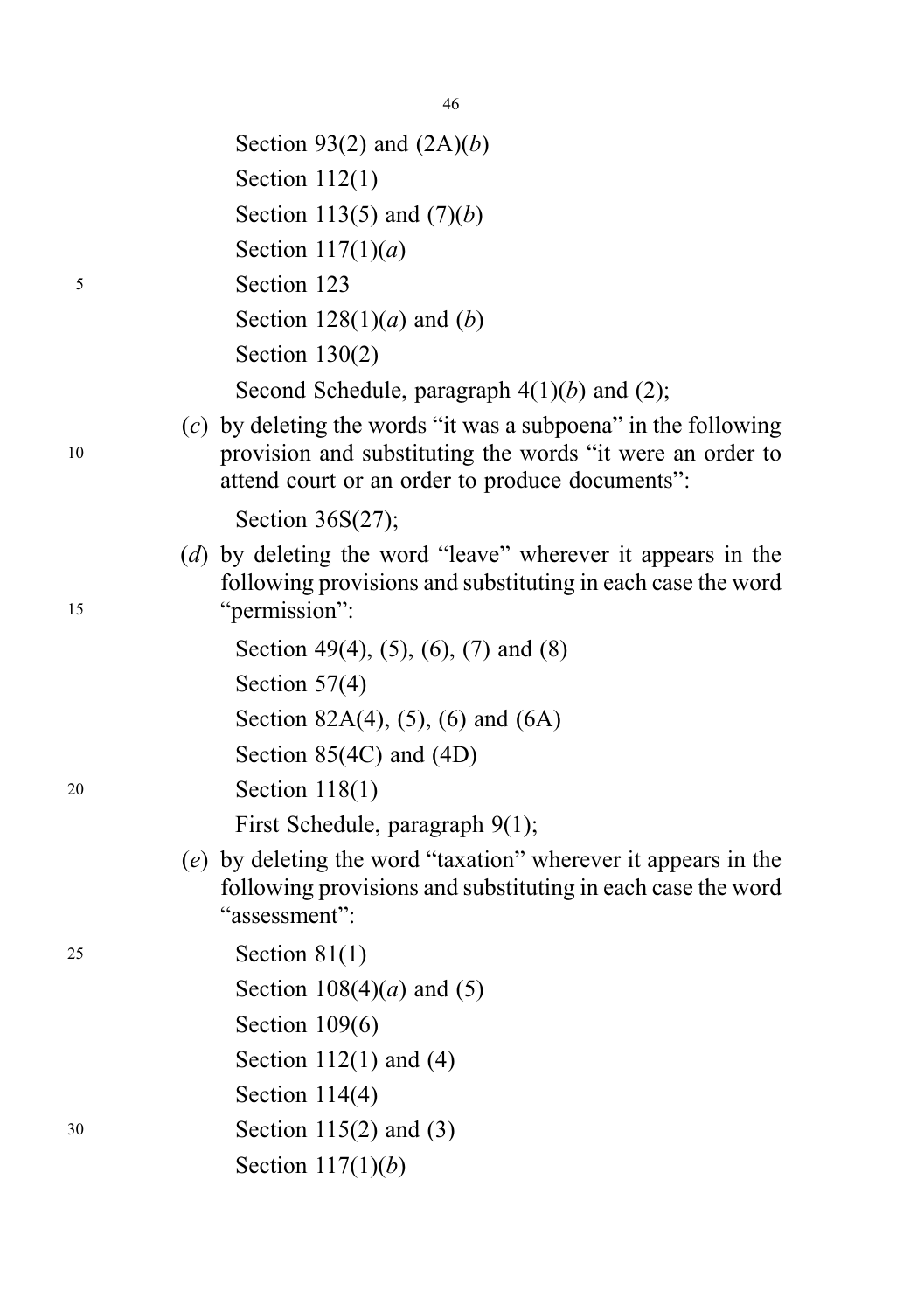Section 119 Section 120(1) and (3) and section heading Section 121(1) and (2) and section heading Section 122 and section heading Section 123 (section heading) 5 Section 124(1) Section 126 Section  $128(1)$ , (3) and (4) and section heading Section 130(2) Second Schedule, paragraph  $4(1)(a)$ ; 10

(f) by deleting the words "ex parte originating summons" in the following provision and substituting the words "originating application without notice":

```
Section 82A(5);
```
(g) by deleting the words "subpoenas issued" in the following  $15$ provision and substituting the words "orders to attend court or orders to produce documents issued":

Section 91(4);

 $(h)$  by deleting the words "writs of summons" in the following provision and substituting the words "originating claims": <sup>20</sup>

Section 98(3);

 $(i)$  by deleting the word "taxing" in the following provision and substituting the word "assessing":

Section 109(6);

(i) by deleting the word "TAXATION" in the following  $25$ provision and substituting the word "ASSESSMENT":

Part IX (Part heading);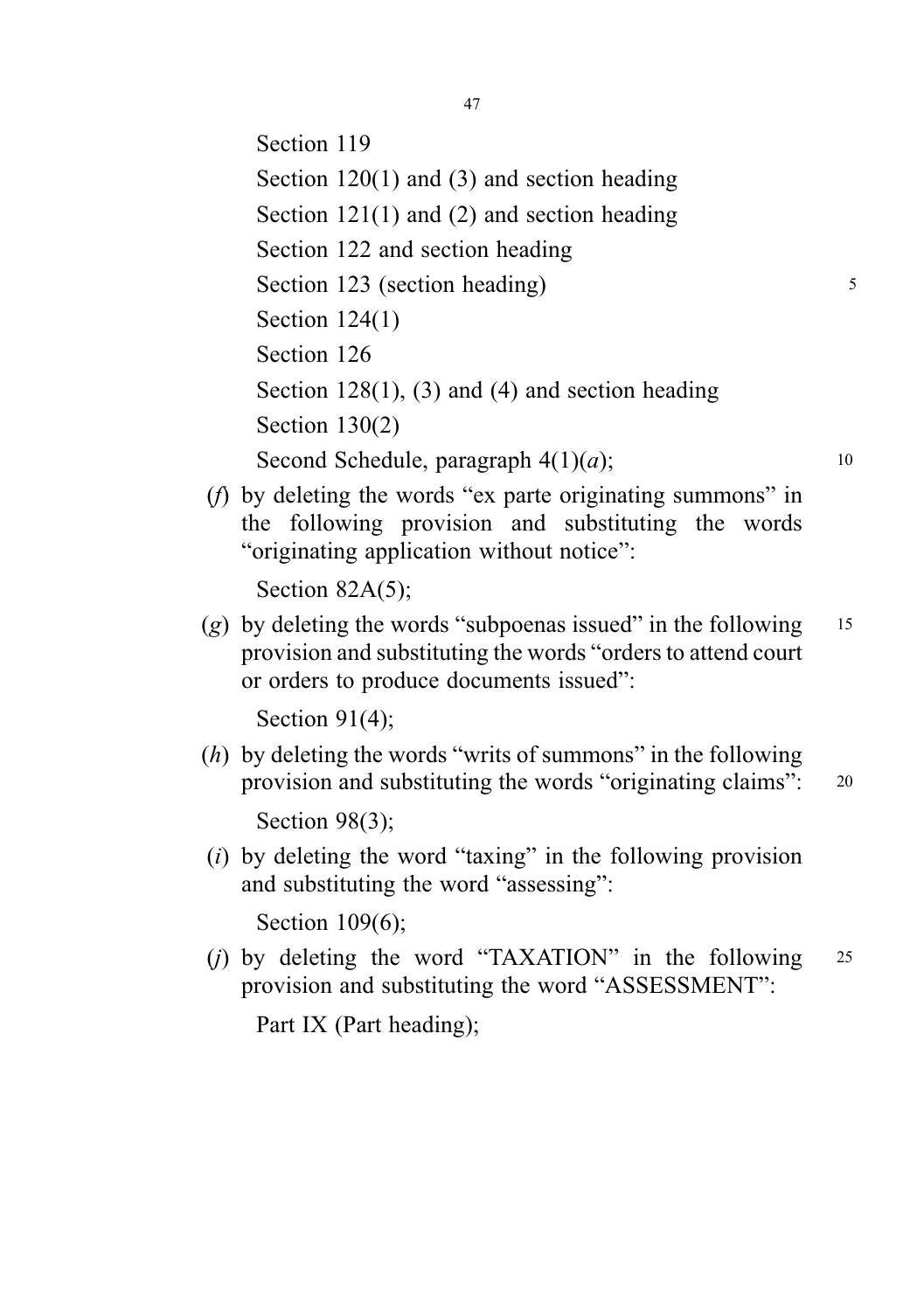$(k)$  by deleting the word "tax" in the following provisions and substituting in each case the word "assess":

Section 120(3)

Section 128(2); and

<sup>5</sup> (l) by deleting the word "Taxation" in the following provision and substituting the word "Assessment":

Second Schedule, paragraph 4 (paragraph heading).

# PART 11

## AMENDMENT OF PRISONS ACT

# <sup>10</sup> Amendment of section 38

39. Section 38 of the Prisons Act is amended by inserting, immediately after subsection (4), the following subsection:

"(5) An order under this section requiring the production of a person before a court in civil proceedings may be made by —

- <sup>15</sup> (a) the Registrar of the Supreme Court, if the presence of the person is required in the Court of Appeal, the Appellate Division of the High Court or the General Division of the High Court;
- (b) the registrar of the Family Justice Courts, if the <sup>20</sup> presence of the person is required in the Family Division of the High Court or a Family Court; or
	- (c) the registrar of the State Courts, if the presence of the person is required in a District Court, a Magistrate's Court, a Coroner's Court or any other State Court.".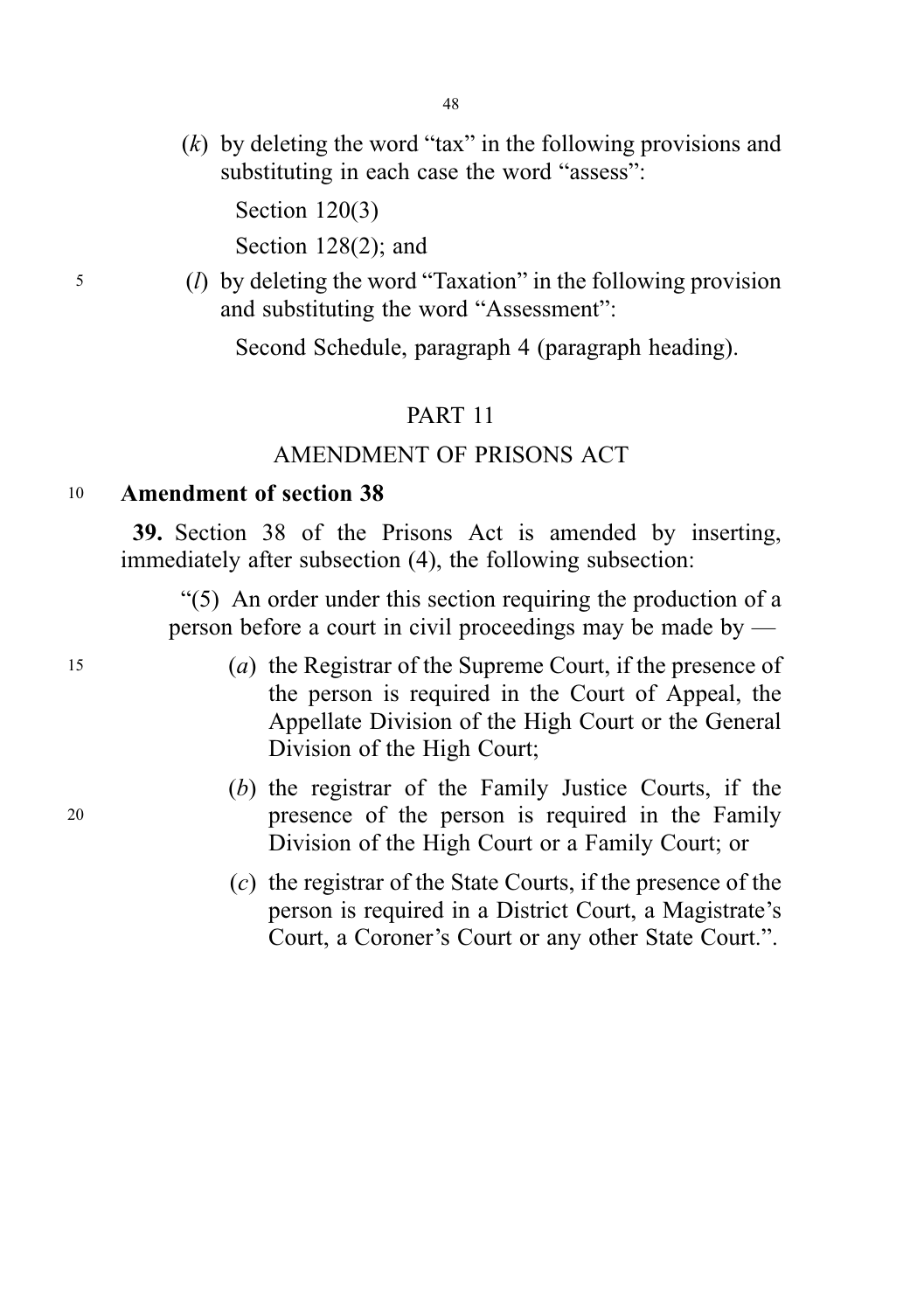### PART 12

# AMENDMENT OF STATE COURTS ACT

# Amendment of section 4

40. Section 4 of the State Courts Act is amended —

- (a) by deleting the words ", and shall appoint some place or  $\frac{5}{5}$ places as the court house or court houses of each such Court"; and
- (b) by deleting the section heading and substituting the following section heading:

# "Constitution of State Courts". <sup>10</sup>

# Amendment of section 6A

41. Section 6A(3) of the State Courts Act is amended by inserting, immediately after the words "at such times", the words "and at such places".

# Amendment of section 7 15

42. Section 7 of the State Courts Act is amended —

- (a) by deleting the words "in camera" wherever they appear in subsections (2), (5) and (6) and in the section heading and substituting in each case the words "in private";
- (b) by inserting, immediately after the word "propriety," in 20 subsections (2), (2A) and (6), the words "the national interest or national security of Singapore,";
- (c) by inserting, immediately after subsection (2), the following subsections:

"(2AA) Any application for a matter or proceeding  $25$ to be held in private, on the grounds that it is expedient in the national interest or national security of Singapore to do so, is to be heard in private.

(2AB) A State Court has the power to hear any application mentioned in subsection (2AA), or any <sup>30</sup>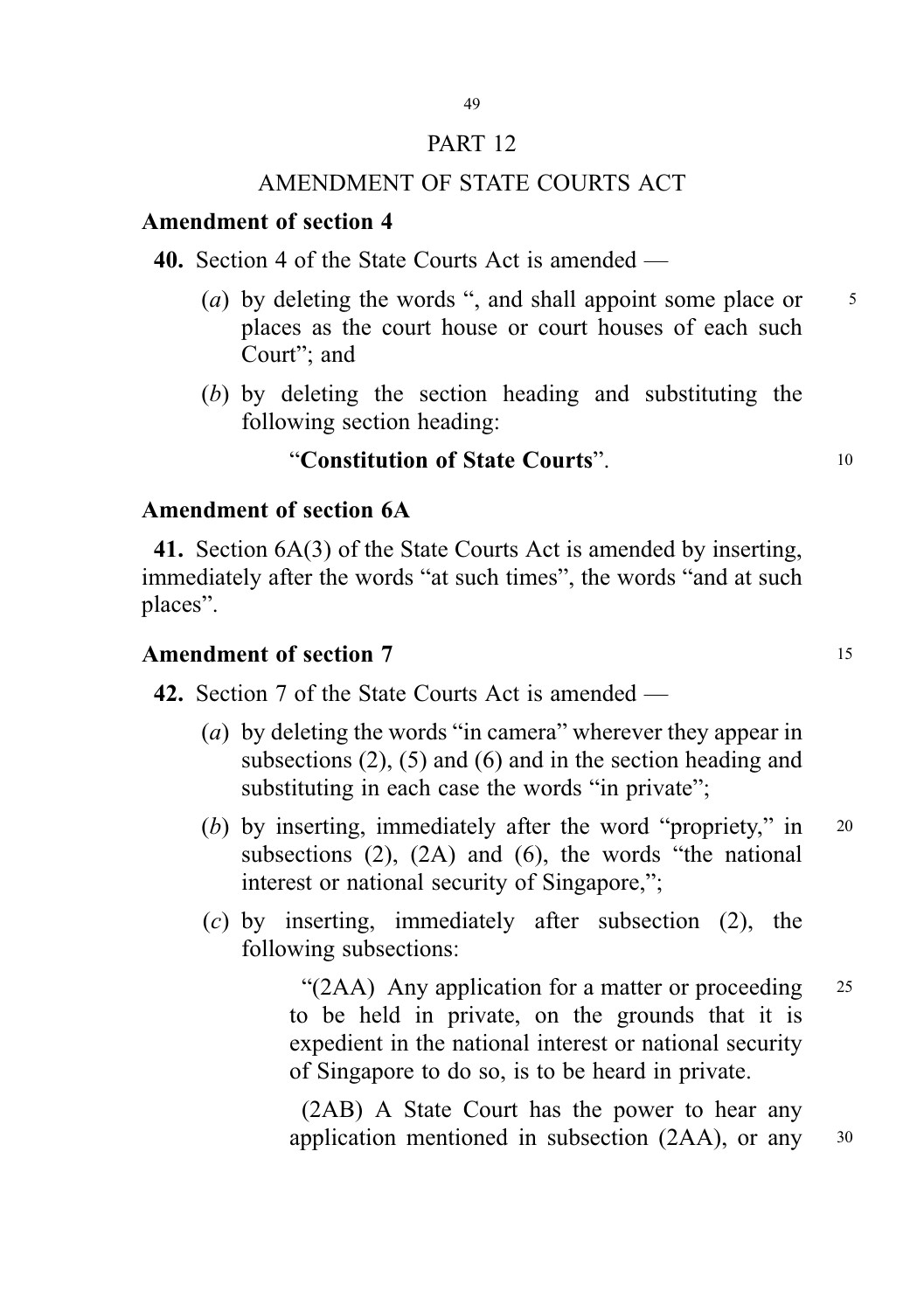part of such an application, otherwise than in private, if the court is satisfied that —

| (a) it is expedient in the interests of justice to |  |                                            |  |  |  |  |
|----------------------------------------------------|--|--------------------------------------------|--|--|--|--|
|                                                    |  | hear the application or part of the        |  |  |  |  |
|                                                    |  | application otherwise than in private; and |  |  |  |  |

- (b) it is not prejudicial to the national interest or national security of Singapore to hear the application or part of the application otherwise than in private.";
- 10 (d) by deleting the word "or" at the end of subsection  $(2A)(a)$ ;
	- (e) by deleting the comma at the end of paragraph  $(b)$  of subsection (2A) and substituting the word "; or", and by inserting immediately thereafter the following paragraph:
- " $(c)$  any information that, if disclosed, may be <sup>15</sup> prejudicial to the national interest or national security of Singapore,";
	- (f) by deleting the word "or" at the end of subsection  $(3)(a)$ ;
- (g) by deleting the words "such a witness." in subsection  $(3)(b)$  and substituting the words "any witness" <sup>20</sup> mentioned in paragraph (a); or"; and
	- $(h)$  by inserting, immediately after paragraph  $(h)$  of subsection (3), the following paragraph:
- " $(c)$  publish any information relating to any matter or proceeding before the court that, <sup>25</sup> if disclosed, may be prejudicial to the national interest or national security of Singapore.".

# Amendment of section 8

43. Section 8 of the State Courts Act is amended —

<sup>30</sup> (a) by deleting subsection (1) and substituting the following subsection: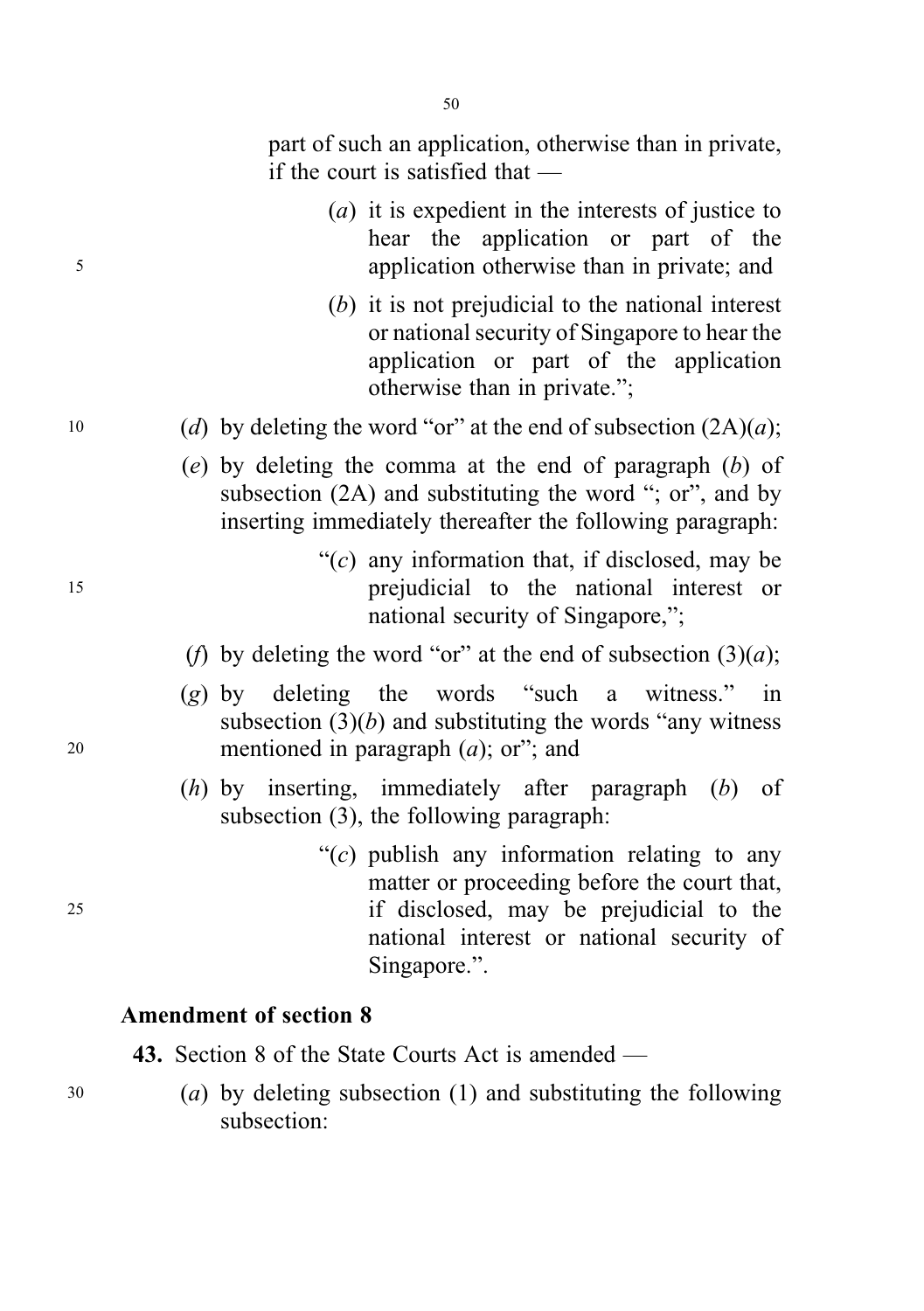"(1) Without limiting section 7, a State Court may conduct the hearing of any matter or proceeding (other than a matter or proceeding prescribed by the Rules of Court or the Criminal Procedure Rules) through a live video link, a live television link, a live  $\frac{5}{5}$ audio link or any other electronic means of communication approved by the Chief Justice.";

- (b) by inserting, immediately after the words "operation of" in subsection (2), the words "section 26A of the Administration of Justice (Protection) Act 2016,"; and 10
- (c) by inserting, immediately after subsection (2), the following subsections:

"(3) A State Court must not conduct any part of a hearing of a matter through a live audio link only, without an accompanying live video link or live 15 television link —

- (a) where oral evidence is given during that part of the hearing (including in a trial of an offence) in a criminal proceeding;
- (b) where oral evidence is given during that 20 part of the hearing (including in a trial of an action) in a civil proceeding, unless all the parties consent; or
- (c) where the matter is prescribed by the Rules of Court or the Criminal Procedure Rules. <sup>25</sup>

(4) For the purposes of subsection (3), a court is not considered to have conducted a part of a hearing of a matter through a live audio link only and without an accompanying live video link or live television link, by reason only of a temporary disruption in the <sup>30</sup> accompanying live video link or live television link that was insignificant and which did not affect the court's duty to conduct proceedings fairly.

(5) A State Court must not conduct a hearing of a matter or proceeding in the manner provided under 35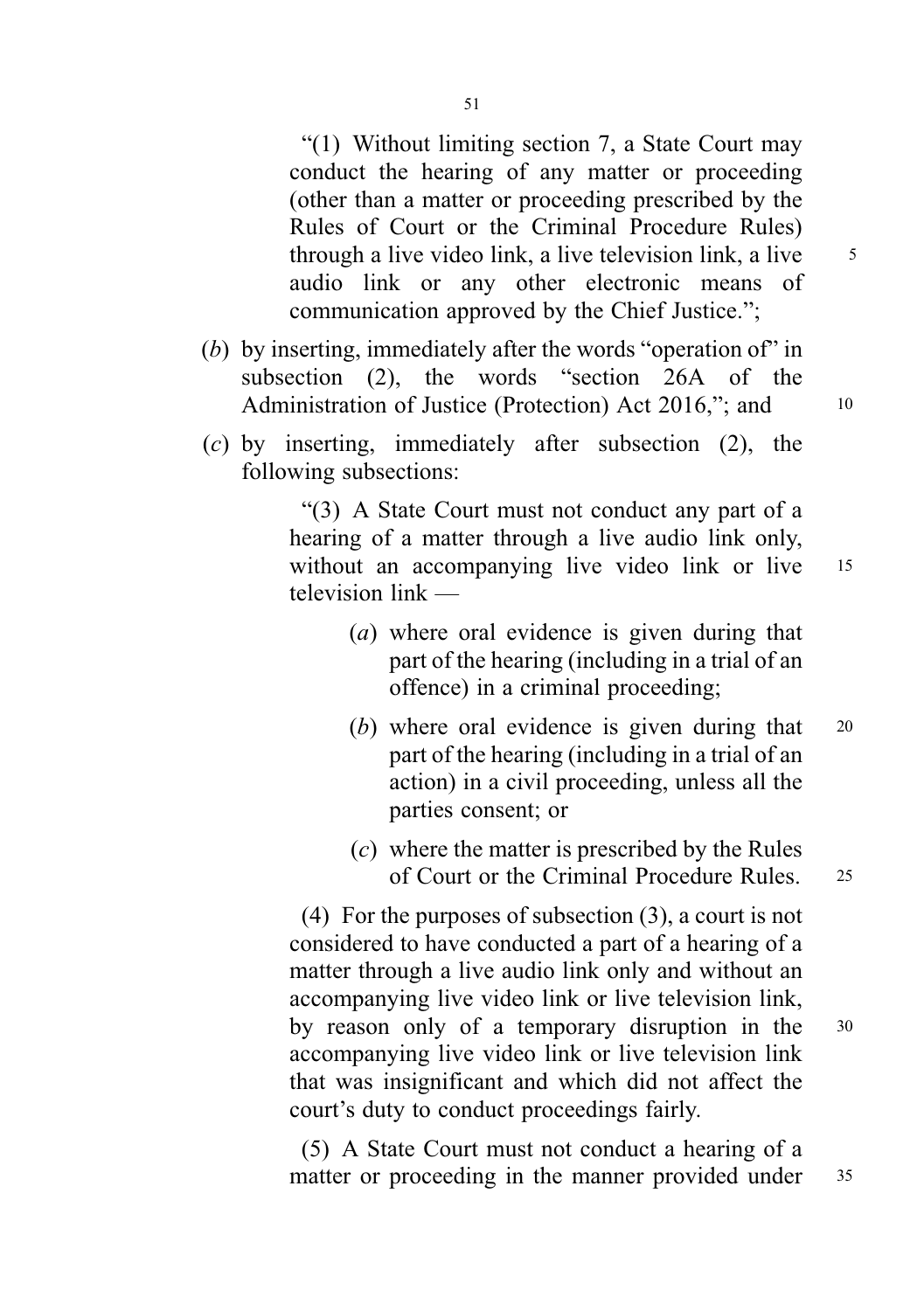subsection (1), if to do so would be inconsistent with the court's duty to ensure that the hearing is conducted fairly to all parties.

(6) A State Court is deemed to be sitting at a place <sup>5</sup> appointed under section 6A(3) when the court conducts a hearing of a matter or proceeding in the manner provided under subsection (1) (whether any judicial officer of the court is situated in Singapore or outside Singapore).".

# <sup>10</sup> Amendment of section 15

44. Section 15 of the State Courts Act is amended —

(a) by renumbering the section as subsection  $(1)$  of that section, and by inserting immediately thereafter the following subsection:

<sup>15</sup> "(2) The registrar may engage any auxiliary police officer appointed under the Police Force Act, any security agency, a provider of transport and of warehousing, a valuer, an estate agent, a broker, a solicitor or any other appropriate person to assist the <sup>20</sup> bailiffs in the discharge of the bailiffs' duties."; and

> (b) by inserting, immediately after the word "officers" in the section heading, the word ", etc.".

# Repeal and re-enactment of section 48

45. Section 48 of the State Courts Act is repealed and the following <sup>25</sup> section substituted therefor:

# "Agreement not to appeal

48.—(1) An appeal cannot be brought against a decision of a District Court exercising civil jurisdiction, where the parties have agreed in writing signed by or on behalf of each party that <sup>30</sup> the decision is final, unless the party seeking to appeal proves that —

(a) the decision is affected by fraud or illegality; or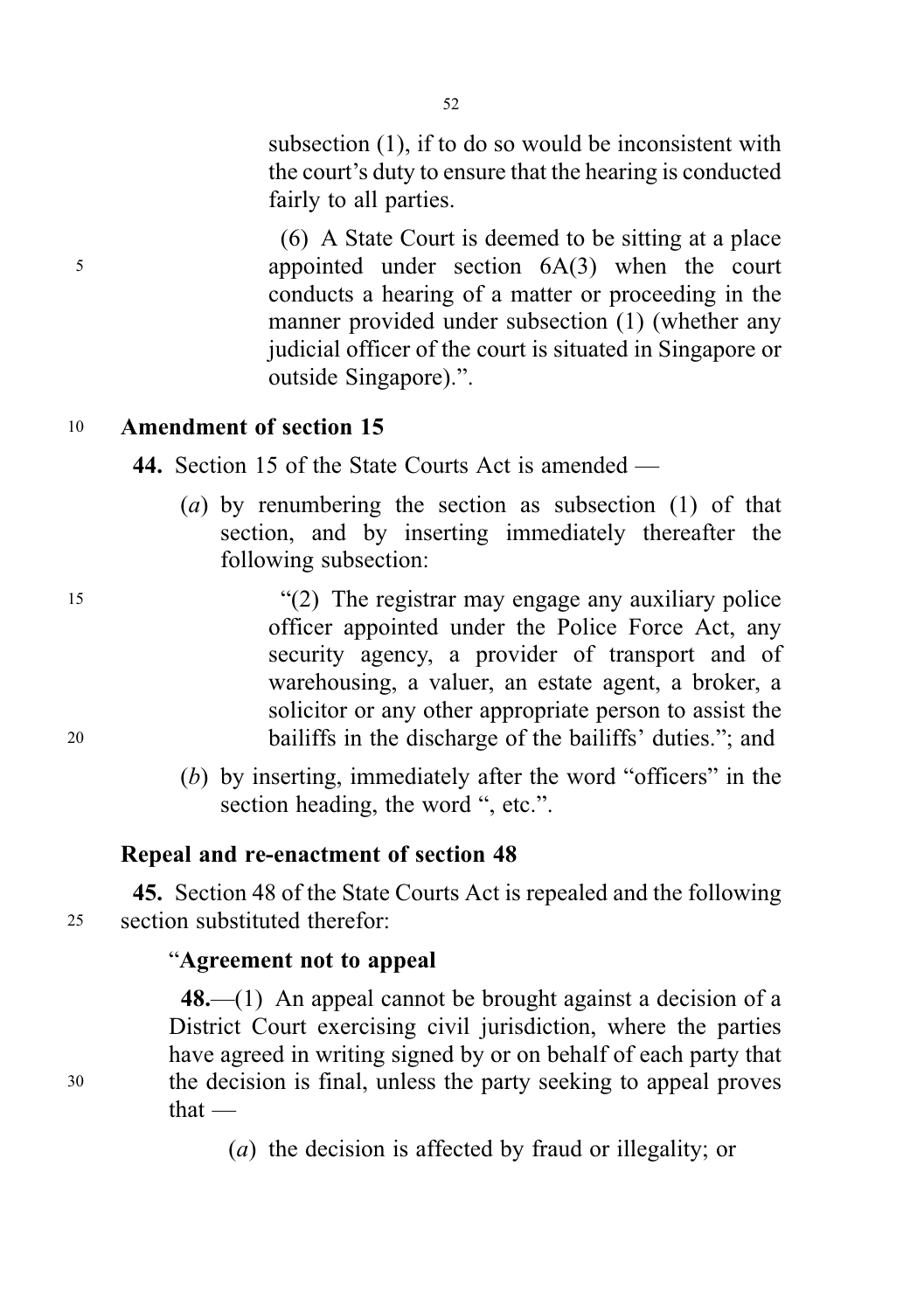- (b) there was a fundamental breach of the rules of natural justice in the proceedings resulting in the decision.
- (2) An agreement mentioned in subsection  $(1)$ 
	- (a) may be made before or after the decision to which the agreement relates is made; and  $\frac{5}{5}$
	- (b) may relate to part of a decision, in which case references in subsection (1) to a decision are to be read as references to that part of the decision.".

# New sections 49A and 49B

46. The State Courts Act is amended by inserting, immediately 10 after section 49, the following sections:

# "Oral hearing not needed generally

 $49A$ .—(1) Subject to subsection (2), a District Court may decide any matter in its civil jurisdiction without hearing oral arguments, other than a matter prescribed by the Rules of Court. <sup>15</sup>

(2) Subsection (1) does not allow any part of a proceeding where oral evidence is given (including any part of a trial of an action) to be conducted without an oral hearing, unless all the parties consent.

(3) Subject to subsection (4), a District Court may, in any <sup>20</sup> matter that the court may decide without hearing oral arguments, direct that the matter be heard in an asynchronous manner by exchange of written correspondence with the party or parties using such means of communications as directed by the court.

(4) A District Court must not hear a matter in an asynchronous <sup>25</sup> manner if to do so would be inconsistent with the court's duty to ensure that the proceedings are conducted fairly to all parties.

(5) To avoid doubt, this section does not affect the power of a District Court to hear oral arguments before deciding any matter that may be decided without hearing oral arguments.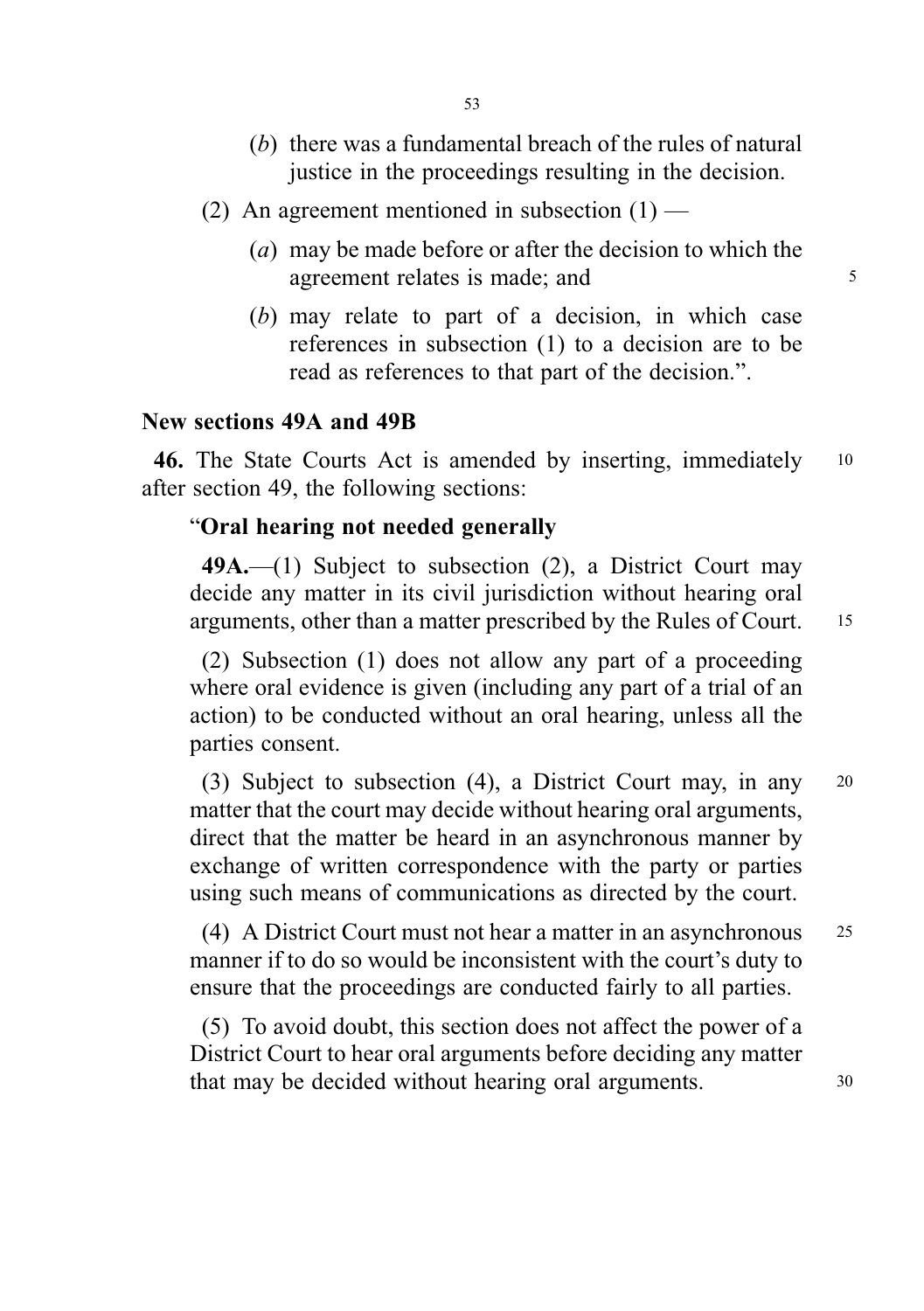## Summary dismissal of certain matters

49B.—(1) A District Judge sitting in a District Court may, on his or her own motion, summarily dismiss any appeal made against a decision of the registrar relating to civil proceedings, if <sup>5</sup> the District Judge is satisfied of any of the following:

- (a) every issue in the appeal has already been decided by a District Court or a higher court in an earlier matter in which the appellant was involved, and the appeal therefore has no merit;
- <sup>10</sup> (b) such conditions as may be prescribed by the Rules of Court are met.

(2) Before summarily dismissing any appeal under subsection (1), a District Judge sitting in a District Court must —

- (a) give the appellant a reasonable opportunity to show <sup>15</sup> cause why the appeal should not be summarily dismissed; and
	- (b) consider any representations of the appellant.
	- (3) In this section, "appeal" includes part of an appeal.".

# Amendment of section 52

<sup>20</sup> 47. Section 52(1B) of the State Courts Act is amended by deleting the words "section 43" in paragraph  $(d)(i)$  and substituting the words "sections 43 and 49A".

# New section 54AA

48. The State Courts Act is amended by inserting, immediately <sup>25</sup> after section 54, the following section:

# "Agreement not to appeal

54AA.—(1) An appeal cannot be brought against a decision of a Magistrate's Court exercising civil jurisdiction, where the parties have agreed in writing signed by or on behalf of each <sup>30</sup> party that the decision is final, unless the party seeking to appeal proves that —

(a) the decision is affected by fraud or illegality; or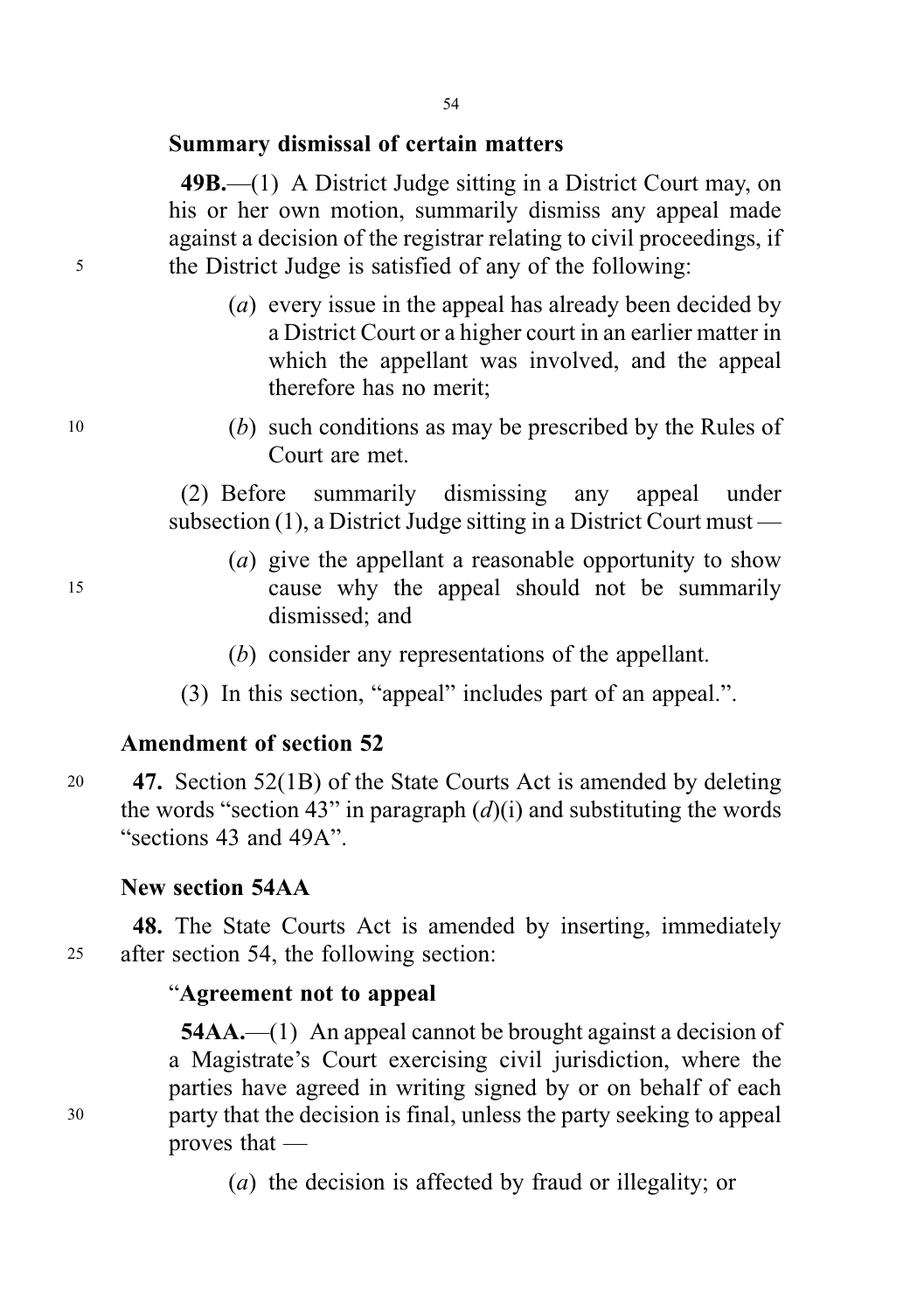- (b) there was a fundamental breach of the rules of natural justice in the proceedings resulting in the decision.
- (2) An agreement mentioned in subsection  $(1)$ 
	- (a) may be made before or after the decision to which the agreement relates is made; and  $\frac{5}{5}$
	- (b) may relate to part of a decision, in which case references in subsection (1) to a decision are to be read as references to that part of the decision.".

# Amendment of section 69

| 49. Section 69 of the State Courts Act is amended $-$ |  |
|-------------------------------------------------------|--|
|-------------------------------------------------------|--|

- (a) by deleting the word "and" at the end of subsection  $(3)(h)(iii)$ :
- (b) by deleting the full-stop at the end of paragraph (i) of subsection (3) and substituting the word "; and", and by inserting immediately thereafter the following paragraph: 15
	- "(j) prescribing anything that is required or permitted under this Act to be prescribed by Rules of Court."; and
- (c) by inserting, immediately after subsection (3), the following subsection: 20

"(3A) The Rules of Court may, instead of providing for any matter, refer to any provision made or to be made for that matter by practice directions issued for the time being by the registrar.".

#### Miscellaneous amendments <sup>25</sup>

50. The State Courts Act is amended —

(a) by deleting the words "any writ of seizure and sale or any other writ of execution or of distress" in the following provision and substituting the words "any enforcement order for seizure and sale of property, any other <sup>30</sup> enforcement order or any writ of distress":

Section 16;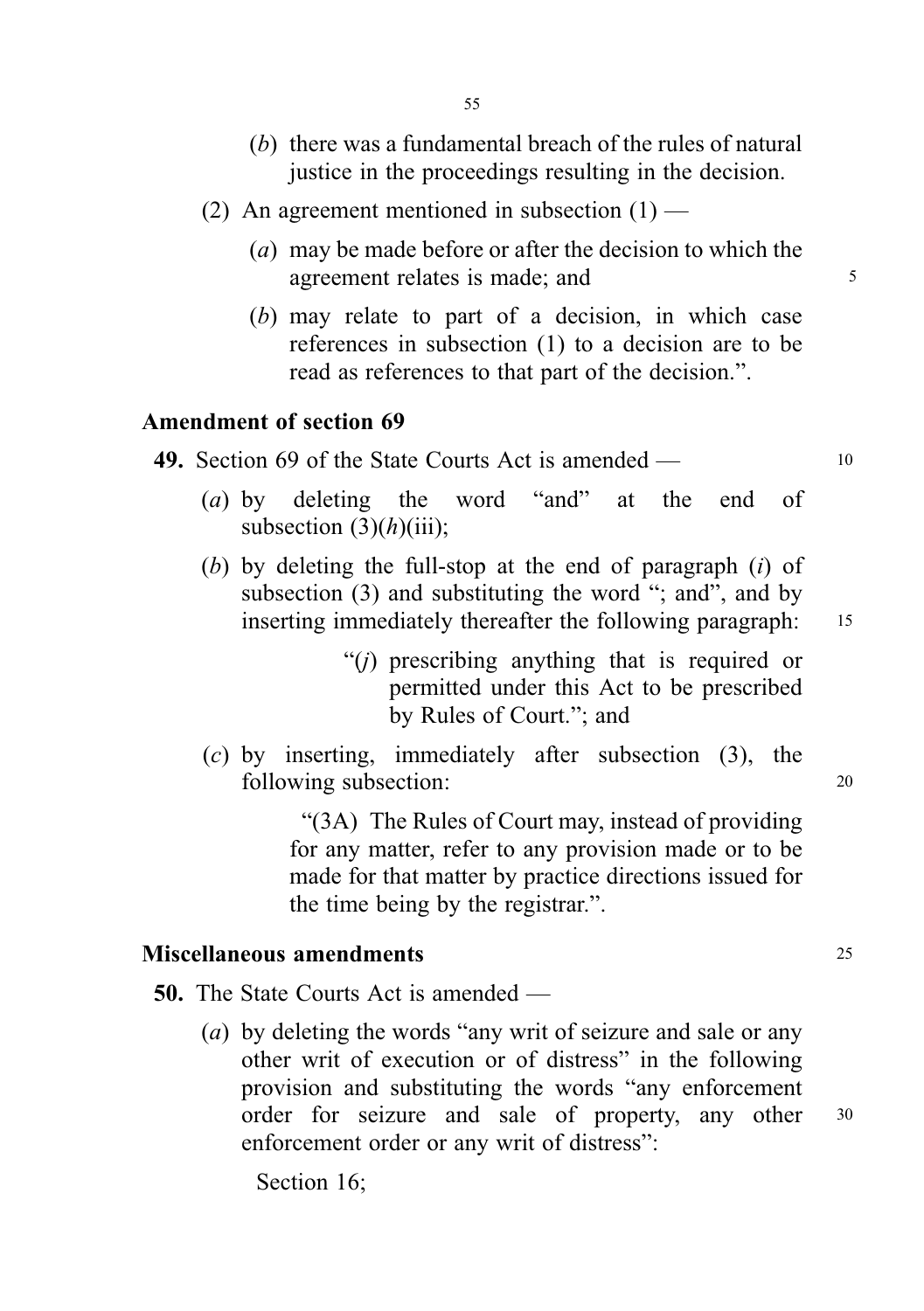(b) by deleting the words "a writ of summons" in the following provisions and substituting in each case the words "an originating claim":

Section  $19(2)(a)$ 

 $5$  Section  $52(1)(a)$ ;

(c) by deleting the word "plaintiff" wherever it appears in the following provisions and substituting in each case the word "claimant":

Section 22(1)

10 Section 39(1), (2) and (3)

Section 54E(3)

Section 54F(3);

(d) by deleting the word "plaintiff's" in the following provisions and substituting in each case the word <sup>15</sup> "claimant's":

Section 39(6)

Section  $54E(2)(c)$ 

Section 54F $(2)(c)$ ;

- (e) by deleting the word "execution" in the following <sup>20</sup> provisions and substituting in each case the word "enforcement":
	- Section 43(3) Section 54E(3) Section 54F(3);
- <sup>25</sup> (f) by deleting the word "leave" in the following provision and substituting the word "permission":

Section 43(3);

(g) by inserting, immediately after the words "stay of execution" in the following provision, the words <sup>30</sup> "or enforcement":

Section 49(1) and section heading;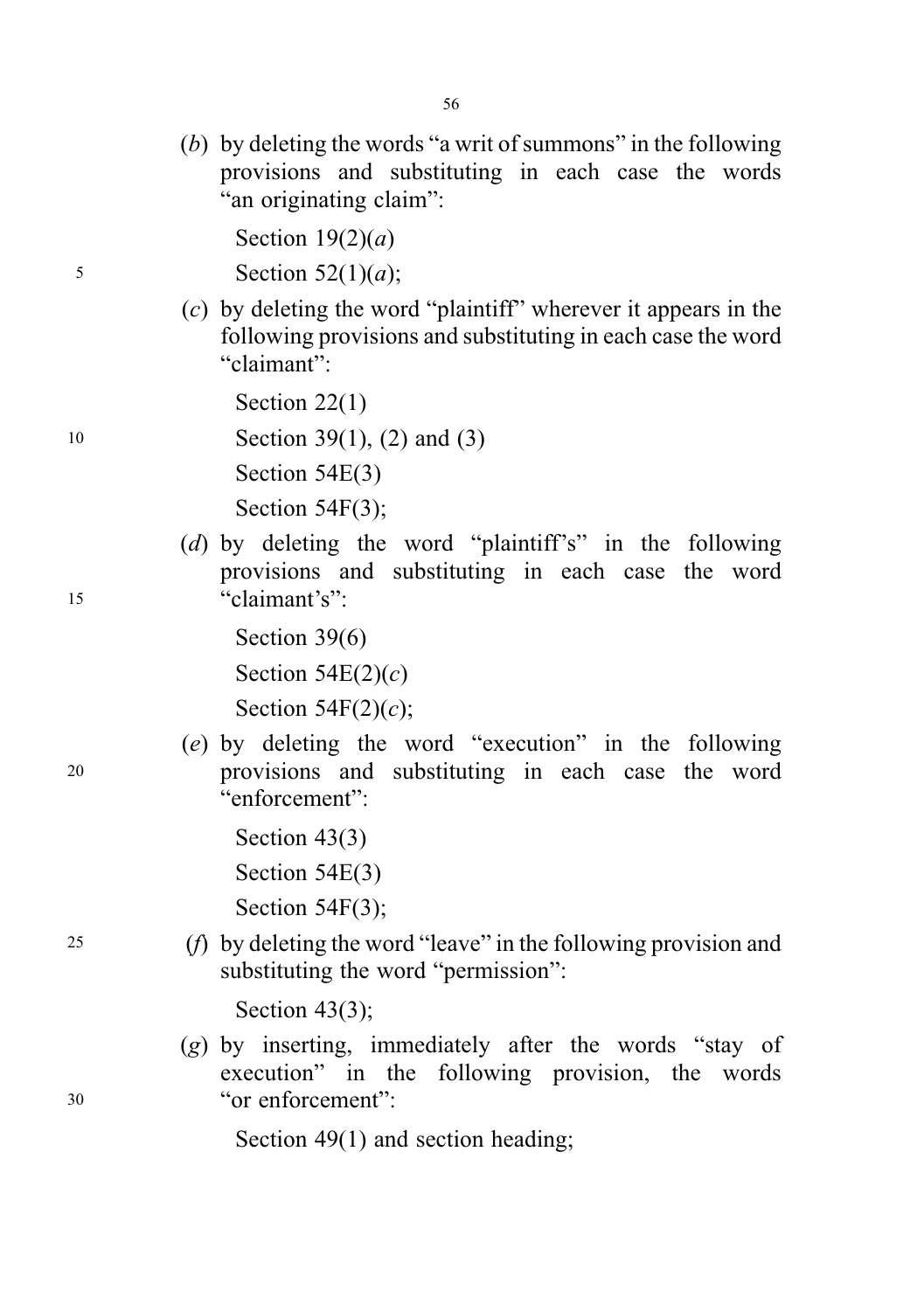(h) by deleting the words "writ or order of execution" in the following provision and substituting the words "enforcement order or writ of distress":

Section 68(3):

(i) by deleting the words "writ of execution" in the following  $\frac{5}{5}$ provision and substituting the words "enforcement order":

Section  $69(3)(f)(i)$ ; and

 $(i)$  by deleting the words "writ or" in the following provision: Section  $69(3)(f)$ .

# **PART 13** 10

# AMENDMENT OF SUPREME COURT OF JUDICATURE ACT

#### Amendment of section 8

- 51. Section 8 of the Supreme Court of Judicature Act is amended
	- (a) by deleting the words "in camera" wherever they appear in subsections (2), (5) and (6) and in the section heading and  $15$ substituting in each case the words "in private";
	- (b) by inserting, immediately after the word "propriety," in subsections (2), (2A) and (6), the words "the national interest or national security of Singapore,";
	- (c) by inserting, immediately after subsection (2), the <sup>20</sup> following subsections:

"(2AA) Any application for a matter or proceeding to be held in private, on the grounds that it is expedient in the national interest or national security of Singapore to do so, is to be heard in private. <sup>25</sup>

(2AB) The court has the power to hear any application mentioned in subsection (2AA), or any part of such an application, otherwise than in private, if the court is satisfied that —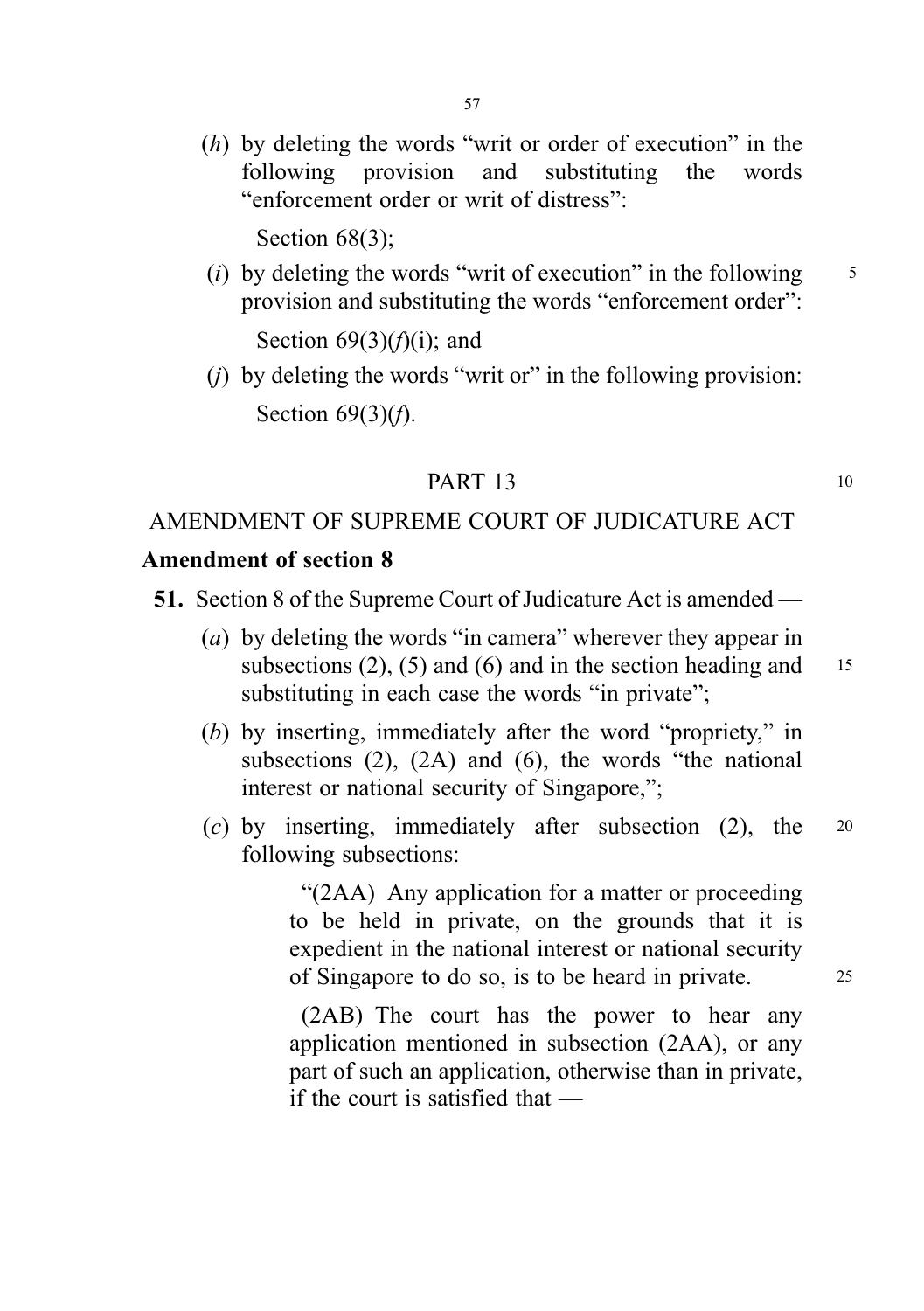- (a) it is expedient in the interests of justice to hear the application or part of the application otherwise than in private; and
- (b) it is not prejudicial to the national interest <sup>5</sup> or national security of Singapore to hear the application or part of the application otherwise than in private.";
	- (d) by deleting the word "or" at the end of subsection  $(2A)(a)$ ;
- (e) by deleting the comma at the end of paragraph (b) of <sup>10</sup> subsection (2A) and substituting the word "; or", and by inserting immediately thereafter the following paragraph:
	- " $(c)$  any information that, if disclosed, may be prejudicial to the national interest or national security of Singapore,";
- 15 (f) by deleting the word "or" at the end of subsection  $(3)(a)$ ;
	- (g) by deleting the words "such a witness." in subsection  $(3)(b)$  and substituting the words "any witness" mentioned in paragraph  $(a)$ ; or"; and
- (h) by inserting, immediately after paragraph (b) of <sup>20</sup> subsection (3), the following paragraph:
- " $(c)$  publish any information relating to any matter or proceeding before the court that, if disclosed, may be prejudicial to the national interest or national security of <sup>25</sup> Singapore.".

# Amendment of section 8A

52. Section 8A of the Supreme Court of Judicature Act is amended —

(a) by deleting subsection (1) and substituting the following <sup>30</sup> subsection:

> "(1) Without limiting section 8, the court may conduct the hearing of any matter or proceeding (other than a matter or proceeding prescribed by the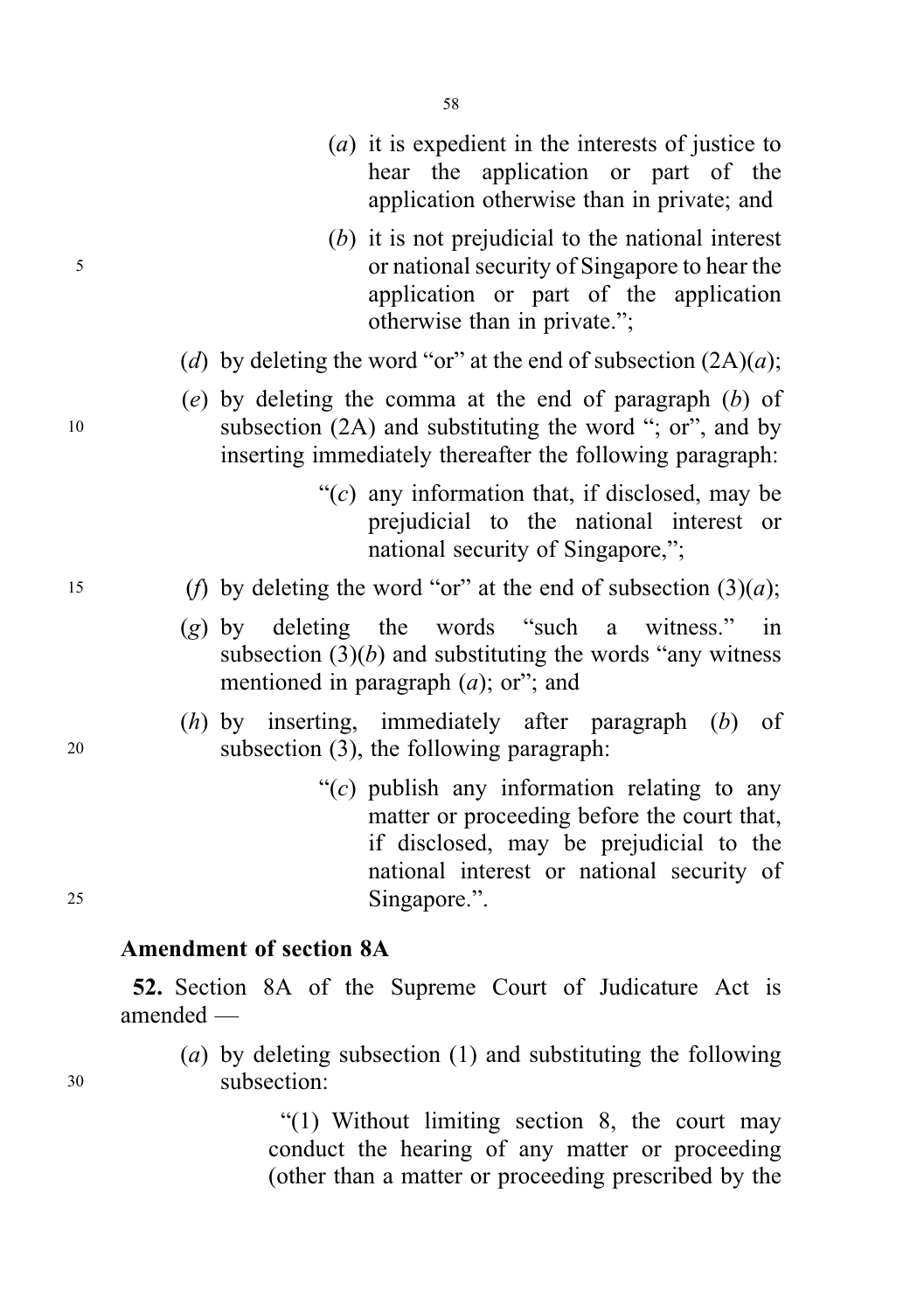Rules of Court, the Family Justice Rules or the Criminal Procedure Rules) through a live video link, a live television link, a live audio link or any other electronic means of communication approved by the Chief Justice.": 5

- (b) by inserting, immediately after the words "operation of" in subsection (2), the words "section 26A of the Administration of Justice (Protection) Act 2016,"; and
- (c) by inserting, immediately after subsection (2), the following subsections: 10

"(3) A court must not conduct any part of a hearing of a matter through a live audio link only, without an accompanying live video link or live television  $link$  —

- (*a*) where oral evidence is given during that  $15$ part of the hearing (including in a trial of an offence) in a criminal proceeding;
- (b) where oral evidence is given during that part of the hearing (including in a trial of an action) in a civil proceeding, unless all the <sup>20</sup> parties consent; or
- (c) where the matter is prescribed by the Rules of Court, the Family Justice Rules or the Criminal Procedure Rules.

(4) For the purposes of subsection  $(3)$ , a court is not 25 considered to have conducted a part of a hearing of a matter through a live audio link only and without an accompanying live video link or live television link, by reason only of a temporary disruption in the accompanying live video link or live television link <sup>30</sup> that was insignificant and which did not affect the court's duty to conduct proceedings fairly.

(5) A court must not conduct a hearing of a matter or proceeding in the manner provided under subsection  $(1)$ , if to do so would be inconsistent  $35$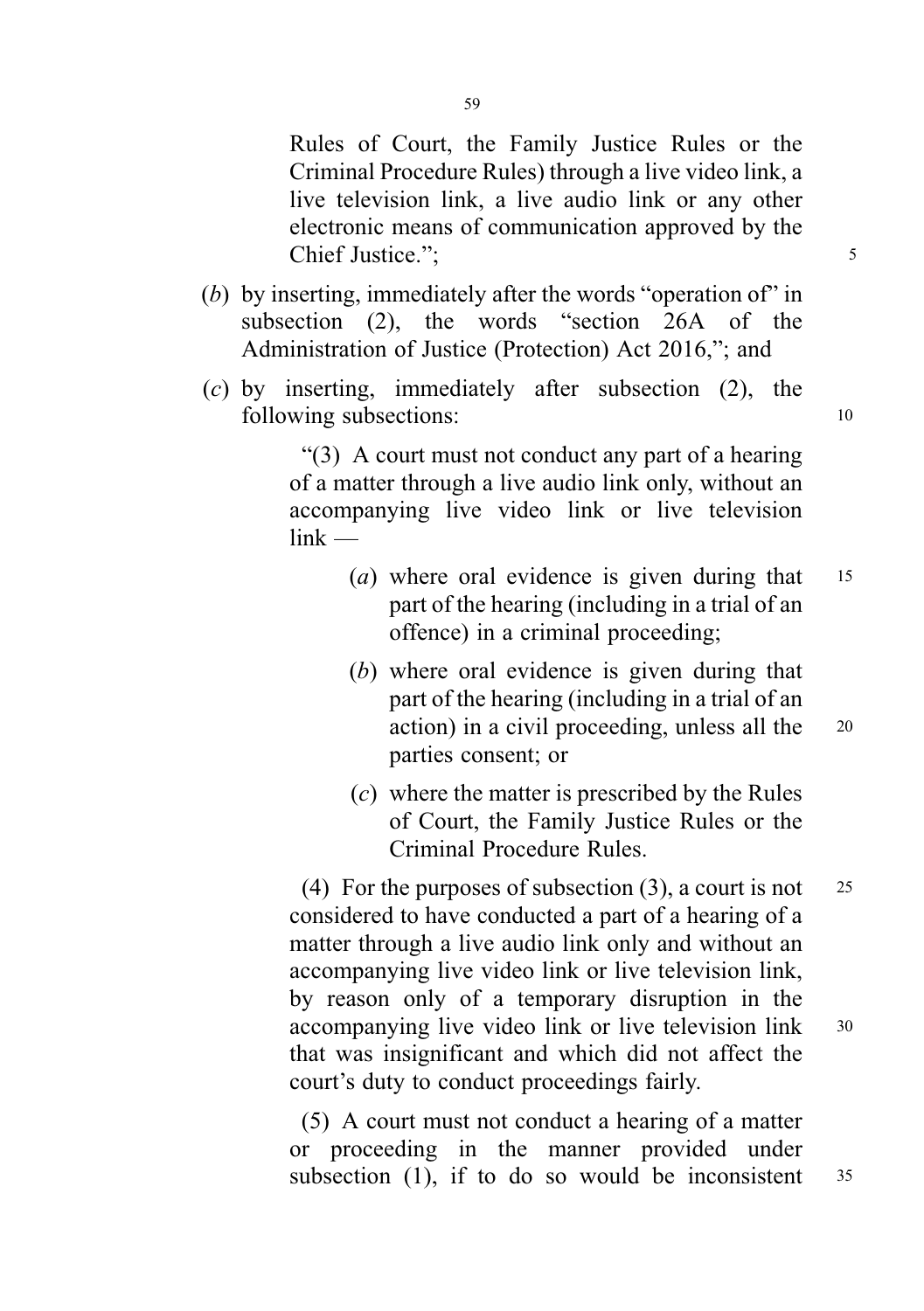with the court's duty to ensure that the hearing is conducted fairly to all parties.

(6) A court is deemed to be sitting at a place appointed under section 11(1),  $34(1)(a)$  or  $52(1)(a)$ <sup>5</sup> (as the case may be) when the court conducts a hearing of a matter or proceeding in the manner provided under subsection (1) (whether any Judge or Registrar sitting in the court is situated in Singapore or outside Singapore).".

# <sup>10</sup> Amendment of section 10

53. Section 10 of the Supreme Court of Judicature Act is amended —

(a) by deleting subsection (1) and substituting the following subsections:

<sup>15</sup> "(1) Subject to subsection (1A), every proceeding in the General Division and all business arising out of the proceeding is to be heard and disposed of before a single Judge, or before any other number of Judges as provided by any written law for the time being in <sup>20</sup> force.

(1A) Despite subsection (1) and any other written law mentioned in that subsection, the Chief Justice may direct that any particular proceeding in the General Division be heard before a court consisting of <sup>25</sup> any uneven number of Judges greater than the number provided under subsection (1) or that other written law.

(1B) A proceeding in the General Division before 3 or more Judges must be decided in accordance with <sup>30</sup> the opinion of the majority of them."; and

> (b) by deleting the words "to be disposed of by single Judge" in the section heading.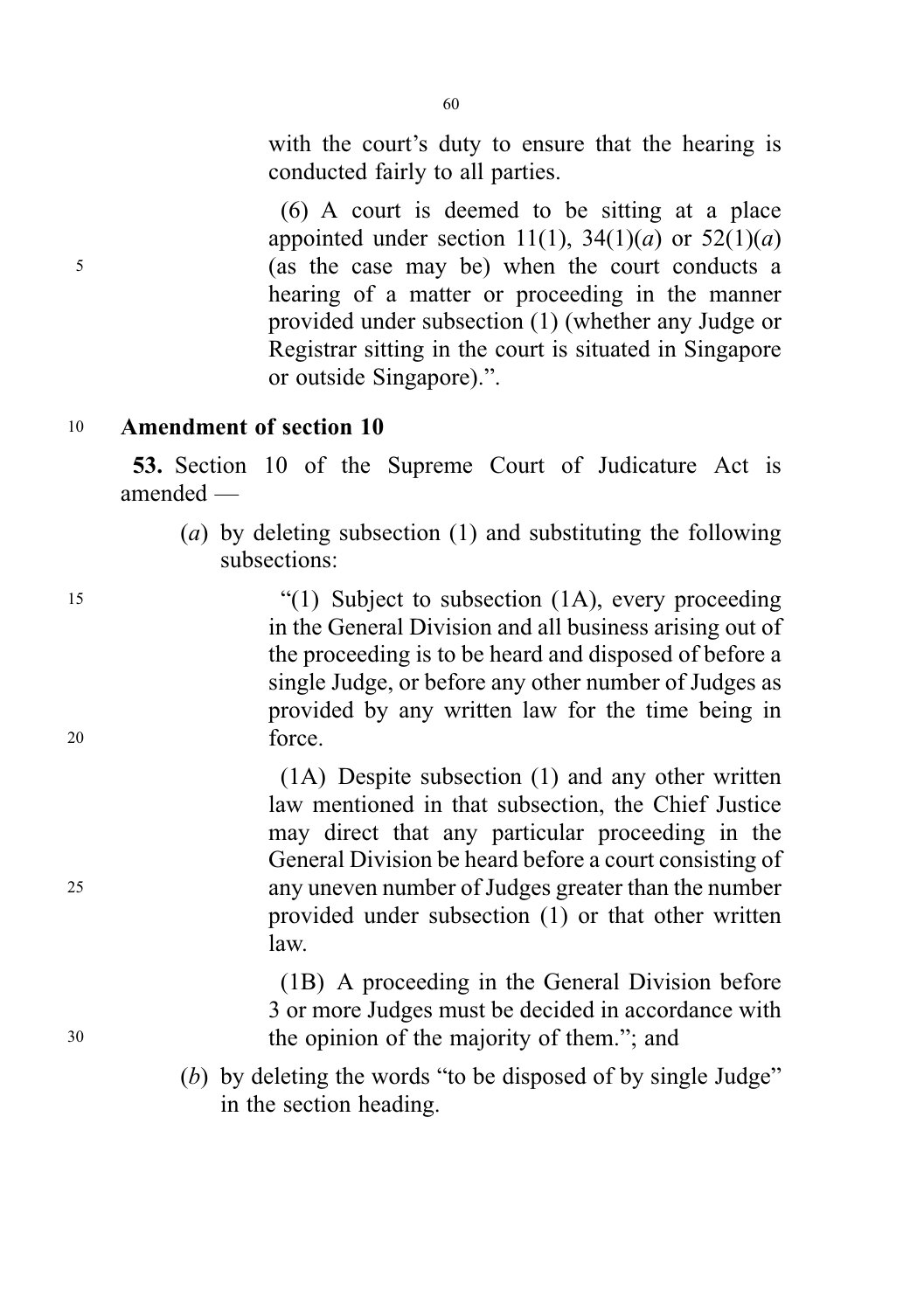# Amendment of section 13

54. Section 13 of the Supreme Court of Judicature Act is amended —

- (a) by deleting the words "a writ, to be called a writ of seizure and sale" and substituting the words "an enforcement order 5 for seizure and sale of property"; and
- (b) by deleting the section heading and substituting the following section heading:

# "Enforcement orders for seizure and sale of property".

# New sections 17B and 17C

55. The Supreme Court of Judicature Act is amended by inserting, immediately after section 17A, the following sections:

## "Oral hearing not needed generally

17B.—(1) Subject to subsection (2), the General Division may 15 decide any matter in its original civil jurisdiction without hearing oral arguments, other than a matter prescribed by the Rules of Court or the Family Justice Rules.

(2) Subsection (1) does not allow any part of a proceeding where oral evidence is given (including any part of a trial of an <sup>20</sup> action) to be conducted without an oral hearing, unless all the parties consent.

(3) Subject to subsection (4), the General Division may, in any matter that the General Division may decide without hearing oral arguments, direct that the matter be heard in an <sup>25</sup> asynchronous manner by exchange of written correspondence with the party or parties using such means of communication as directed by the General Division.

(4) The General Division must not hear a matter in an asynchronous manner if to do so would be inconsistent with <sup>30</sup> the court's duty to ensure that the proceedings are conducted fairly to all parties.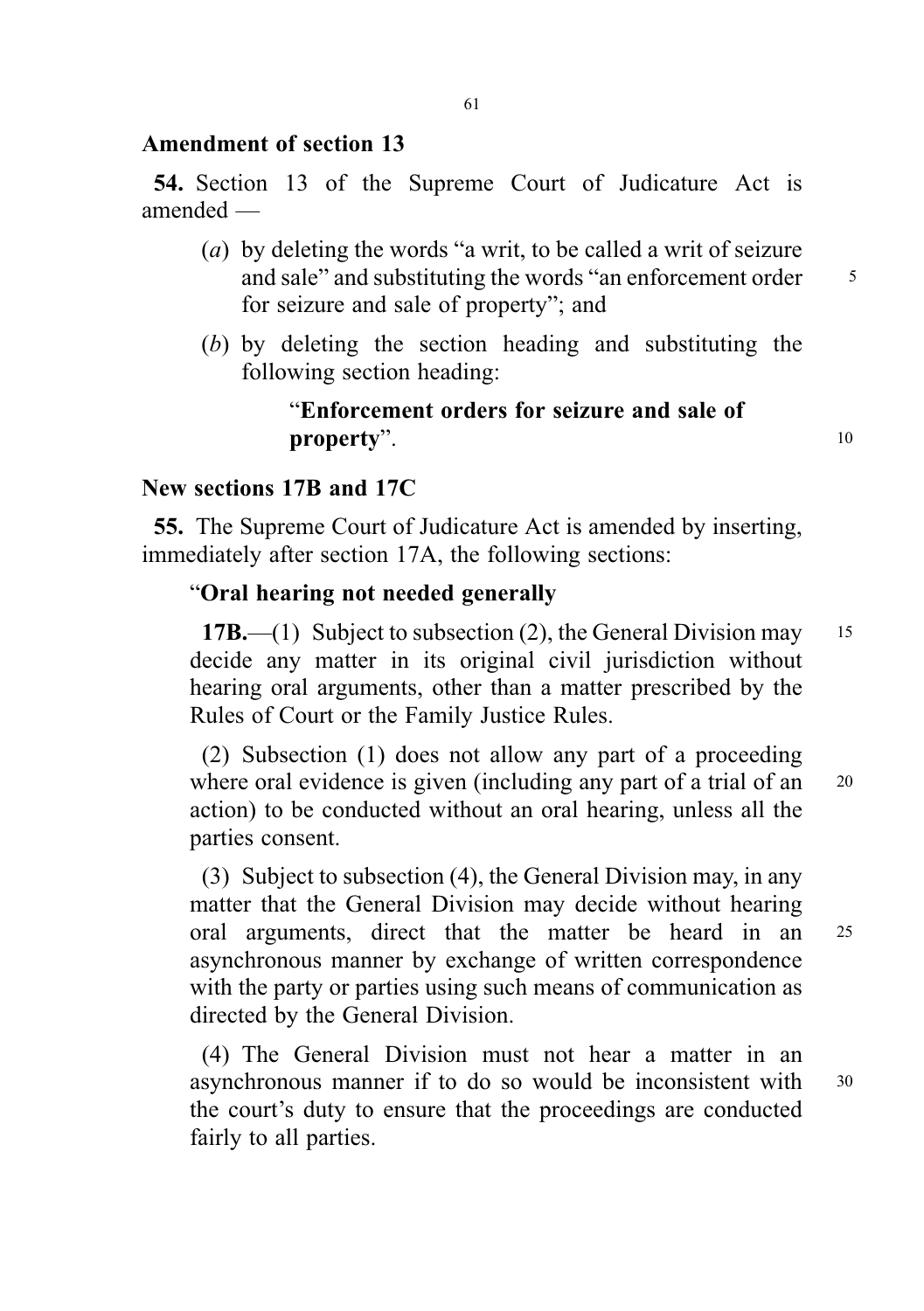(5) To avoid doubt, this section does not affect the power of the General Division to hear oral arguments before deciding any matter that may be decided without hearing oral arguments.

## Summary dismissal of certain matters

<sup>5</sup> 17C.—(1) A Judge sitting in the General Division may, on his or her own motion, summarily dismiss any appeal made against a decision of the Registrar relating to civil proceedings, if the Judge is satisfied of any of the following:

- (a) every issue in the appeal has already been decided by <sup>10</sup> the General Division, the Appellate Division or the Court of Appeal in an earlier matter in which the appellant was involved, and the appeal therefore has no merit;
- (b) such conditions as may be prescribed by the Rules of <sup>15</sup> Court or the Family Justice Rules are met.

(2) Before summarily dismissing any appeal under subsection (1), a Judge sitting in the General Division must —

- (a) give the appellant a reasonable opportunity to show cause why the appeal should not be summarily <sup>20</sup> dismissed; and
	- (b) consider any representations of the appellant.
	- (3) In this section, "appeal" includes part of an appeal.".

### Amendment of section 18D

56.—(1) Section 18D of the Supreme Court of Judicature Act is <sup>25</sup> amended —

> (a) by deleting subsection (2) and substituting the following subsection:

"(2) Without limiting subsection (1), the Singapore International Commercial Court (being a division of <sup>30</sup> the General Division) has jurisdiction —

> (a) to hear any proceedings relating to international commercial arbitration that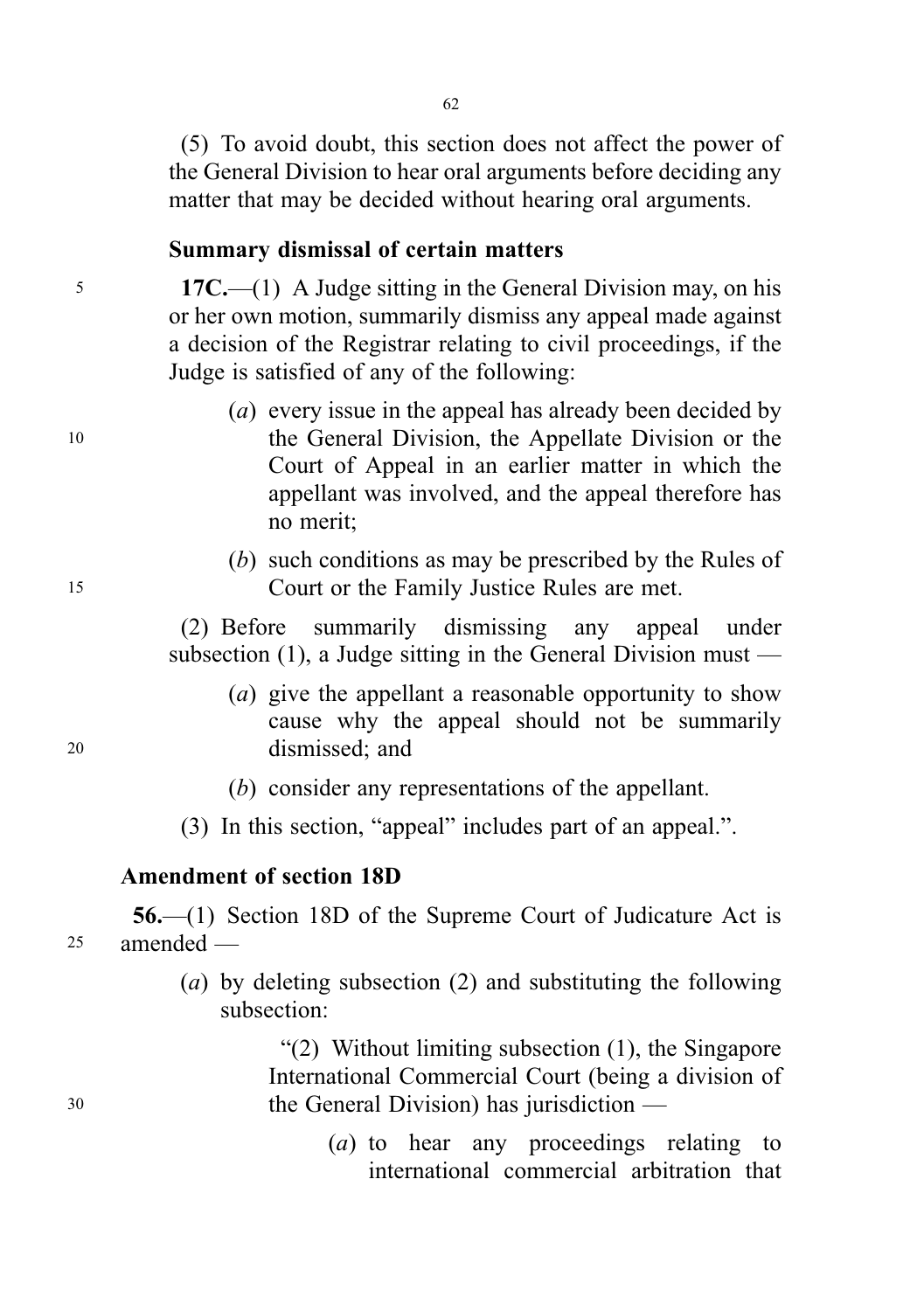the General Division may hear and that satisfy such conditions as the Rules of Court may prescribe; and

- (b) to hear any application  $-$ 
	- (i) that seeks relief for the purposes of  $\frac{5}{5}$ proceedings in the Singapore International Commercial Court;
	- (ii) that is made before the commencement of such proceedings; and 10
	- (iii) that satisfies such conditions as the Rules of Court may prescribe."; and
- (b) by inserting, immediately after subsection (2), the following subsections:

"(3) Where the Singapore International <sup>15</sup> Commercial Court has and exercises jurisdiction under subsection (1) in respect of any action, such jurisdiction includes —

- (a) the jurisdiction to hear and try the action upon the joinder of any additional party, if  $\,$  20 the action continues to maintain an international and commercial character, even if the claim by or against the additional party is not international and commercial in nature; <sup>25</sup>
- (b) the jurisdiction to hear and try a counterclaim brought in, and that remains part of, that action, if the action and counterclaim taken as a whole maintain an international and commercial character, <sup>30</sup> even if the counterclaim is not international and commercial in nature;
- (c) the jurisdiction to hear and try any proceedings (called in this subsection and

63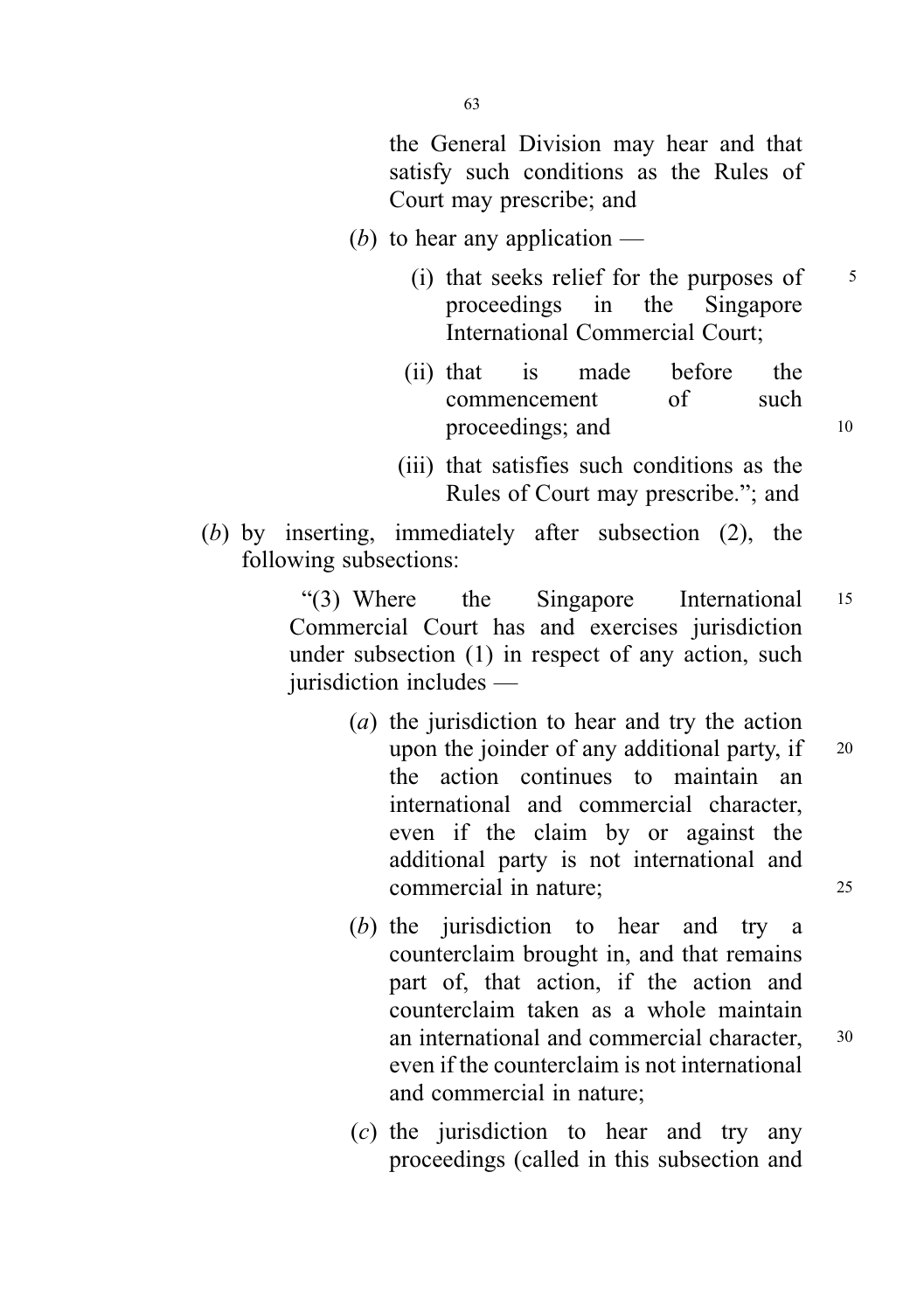subsection (4) third party proceedings) brought by a defendant or respondent against any party (called in this subsection and subsection (4) a third <sup>5</sup> party) who is not already a party to the action, if —

- (i) the requirements prescribed in the Rules of Court for the bringing of third party proceedings are satisfied; <sup>10</sup> and
- (ii) the main action and the third party proceedings taken as a whole maintain an international and commercial character, even if the <sup>15</sup> third party proceedings are not international and commercial in nature; and
- ( d) the jurisdiction to hear and try any proceedings (called in this subsection and <sup>20</sup> subsection (4) subsequent party proceedings) brought by a third party against any party (called in this subsection and subsection (4) a subsequent party) who is not already a <sup>25</sup> party to the third party proceedings, if —
	- (i) the requirements prescribed in the Rules of Court for the bringing of subsequent party proceedings are satisfied; and
- <sup>30</sup> (ii) the main action, the third party proceedings and the subsequent party proceedings taken as a whole maintain an international and commercial character, even if the <sup>35</sup> third party proceedings or the subsequent party proceedings are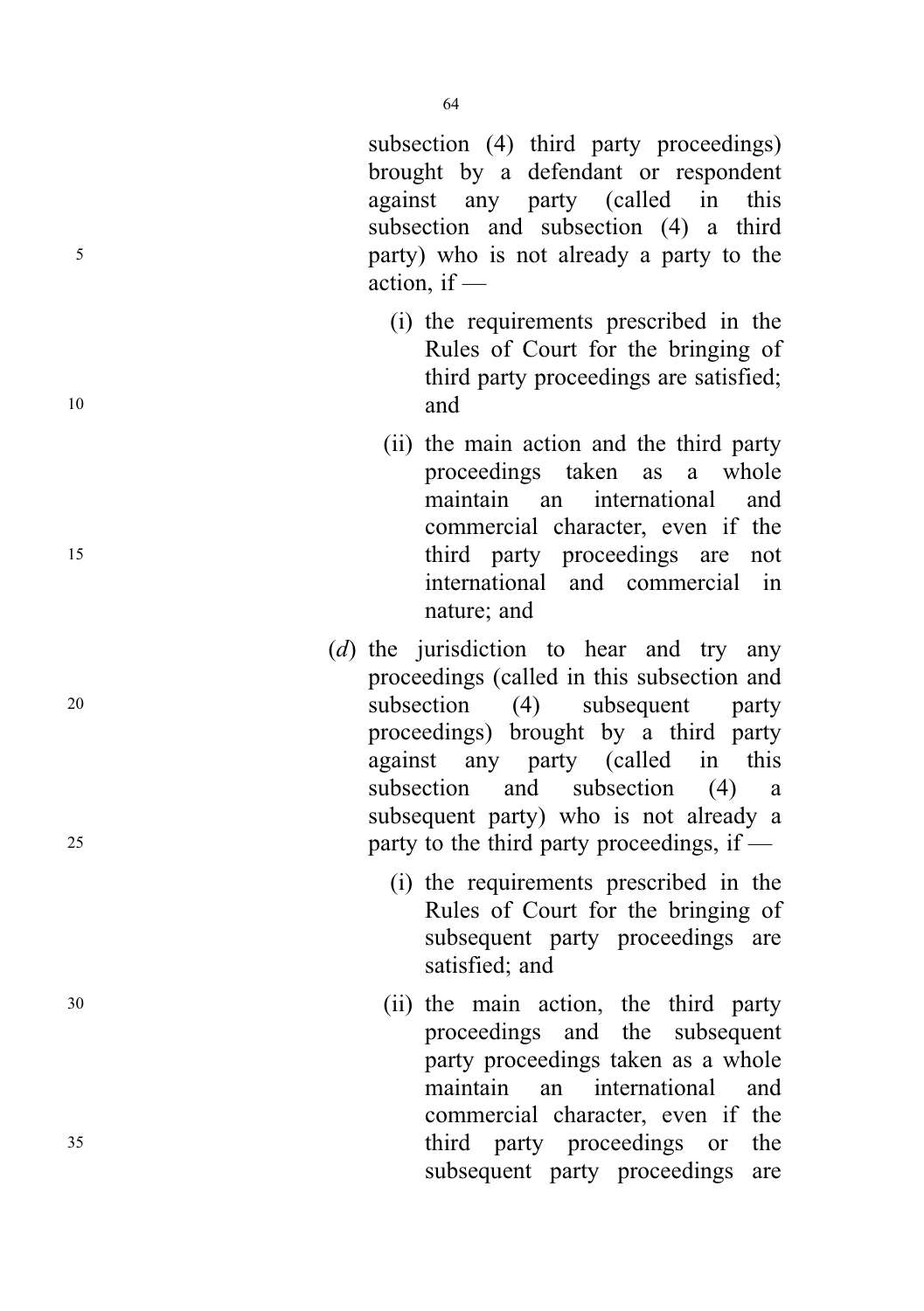not international and commercial in nature.

(4) Subsection  $(3)(d)$  applies, with the appropriate modifications, to any proceedings brought by a subsequent party against any party who is not 5 already a party to the subsequent party proceedings, as if the subsequent party were a third party, and the subsequent party proceedings were third party proceedings.".

(2) Section 18D(2) of the Supreme Court of Judicature Act, as <sup>10</sup> amended by subsection  $(1)(a)$ , is further amended —

- (a) by deleting the word "and" at the end of paragraph  $(a)$ ; and
- (b) by deleting the full-stop at the end of paragraph  $(b)$  and substituting the word "; and", and by inserting immediately thereafter the following paragraph: 15
	- " $(c)$  to hear any proceedings relating to corporate insolvency, restructuring or dissolution under the Insolvency, Restructuring and Dissolution Act 2018, or under the Companies Act as in force <sup>20</sup> immediately before 30 July 2020 —
		- (i) that are international and commercial in nature; and
		- (ii) that satisfy such conditions as the Rules of Court may prescribe.". 25

## Amendment of section 21

57. Section 21 of the Supreme Court of Judicature Act is amended by deleting subsection (2).

# Amendment of section 22

58. Section 22 of the Supreme Court of Judicature Act is amended <sup>30</sup> by deleting subsection (2) and substituting the following subsections: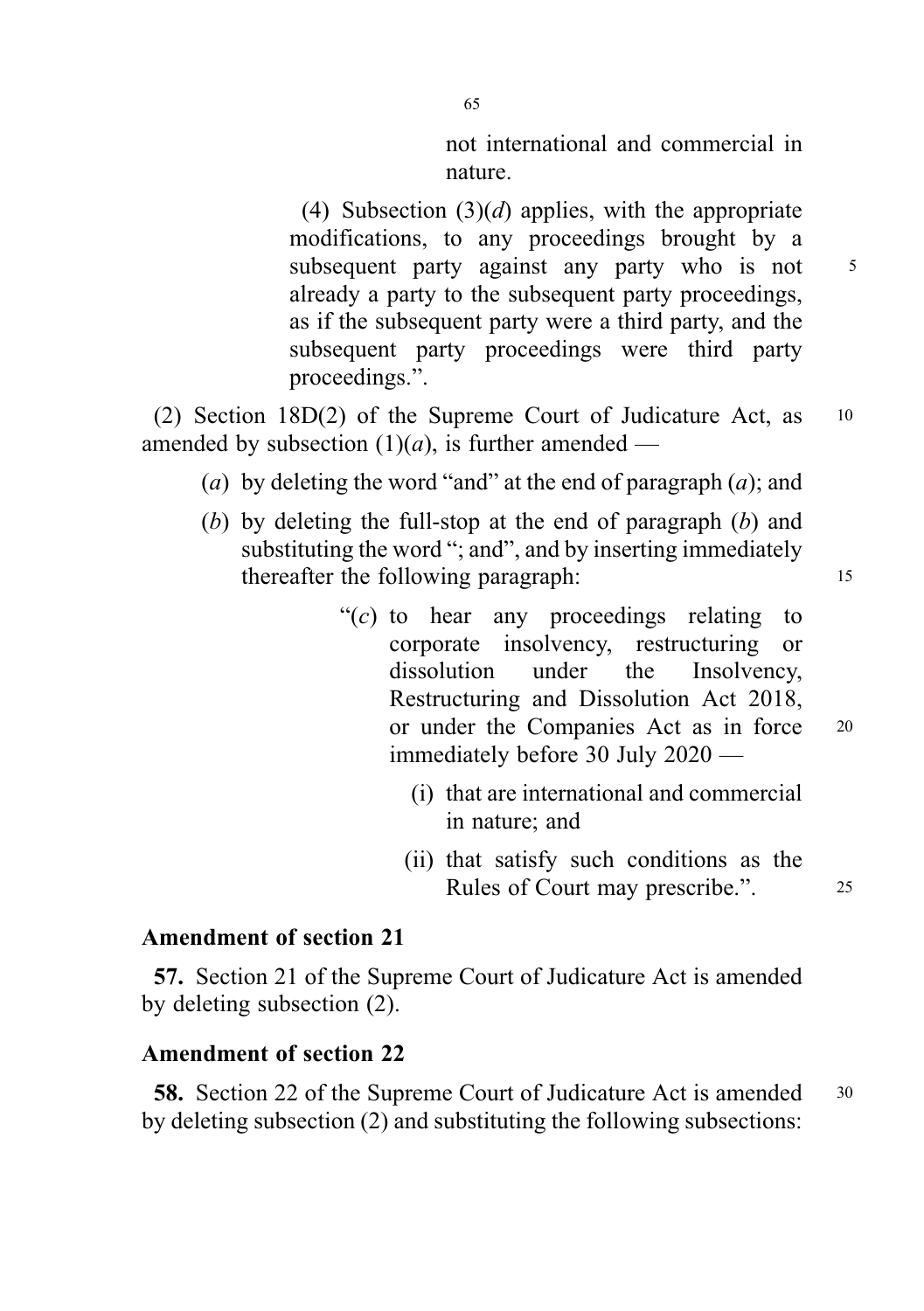"(2) In hearing and deciding an appeal, the General Division has all the powers and duties, as to amendment or otherwise, of the court from which the appeal was brought.

(3) Subject to the provisions of this Act and any other written <sup>5</sup> law, the General Division may receive further evidence —

- (a) by oral examination in court;
- (b) by affidavit;
- (c) by deposition taken before an examiner or a commissioner; or
- $10$  (*d*) in any other manner as the court may allow.

(4) Except as provided in subsection (5), such further evidence may be given to the General Division only with the permission of the General Division and on special grounds.

(5) Such further evidence may be given to the General <sup>15</sup> Division without permission if the evidence relates to matters occurring after the date of the decision appealed against.

> (6) The General Division may draw any inference of fact, give any judgment and make any order.

(7) The powers in this section —

- <sup>20</sup> (a) may be exercised in relation to any part of the decision appealed against, including any part of the decision appealed against to which the appeal does not relate; and
- (b) may be exercised in favour of any party to the <sup>25</sup> decision appealed against, including any party to the decision appealed against who has not appealed against the decision.".

## New sections 22A and 22B

59. The Supreme Court of Judicature Act is amended by inserting, <sup>30</sup> immediately after section 22, the following sections: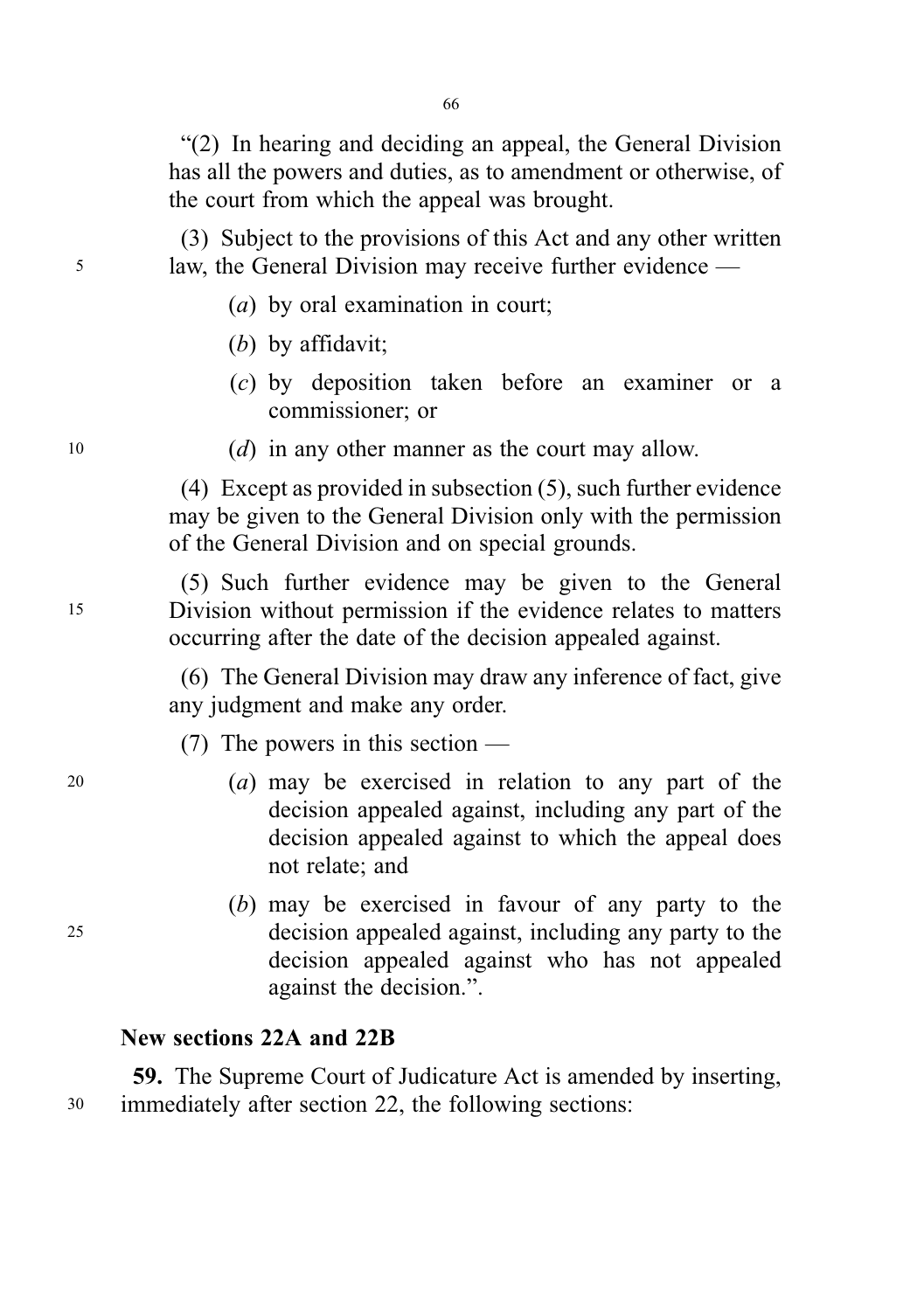# "Oral hearing not needed for appellate matters generally

**22A.**—(1) Subject to subsection (2), the General Division may decide any matter in its appellate civil jurisdiction without hearing oral arguments, other than a matter prescribed by the Rules of Court or the Family Justice Rules.

(2) Subsection (1) does not allow any part of a proceeding where oral evidence is given to be conducted without an oral hearing, unless all the parties consent.

(3) Subject to subsection (4), the General Division may, in any matter that the General Division may decide without hearing 10 oral arguments, direct that the matter be heard in an asynchronous manner by exchange of written correspondence with the party or parties using such means of communication as directed by the General Division.

(4) The General Division must not hear a matter in an <sup>15</sup> asynchronous manner if to do so would be inconsistent with the court's duty to ensure that the proceedings are conducted fairly to all parties.

(5) To avoid doubt, this section does not affect the power of the General Division to hear oral arguments before deciding any <sup>20</sup> matter that may be decided without hearing oral arguments.

# Summary dismissal of certain appeals

22B.—(1) The General Division may, on its own motion, summarily dismiss any appeal to the General Division in the exercise of its appellate civil jurisdiction, if it is satisfied of any 25 of the following:

- (a) it does not have the jurisdiction to hear and determine the appeal;
- (b) every issue in the appeal has already been decided by the General Division, the Appellate Division or the <sup>30</sup> Court of Appeal in an earlier matter in which the appellant was involved, and the appeal therefore has no merit;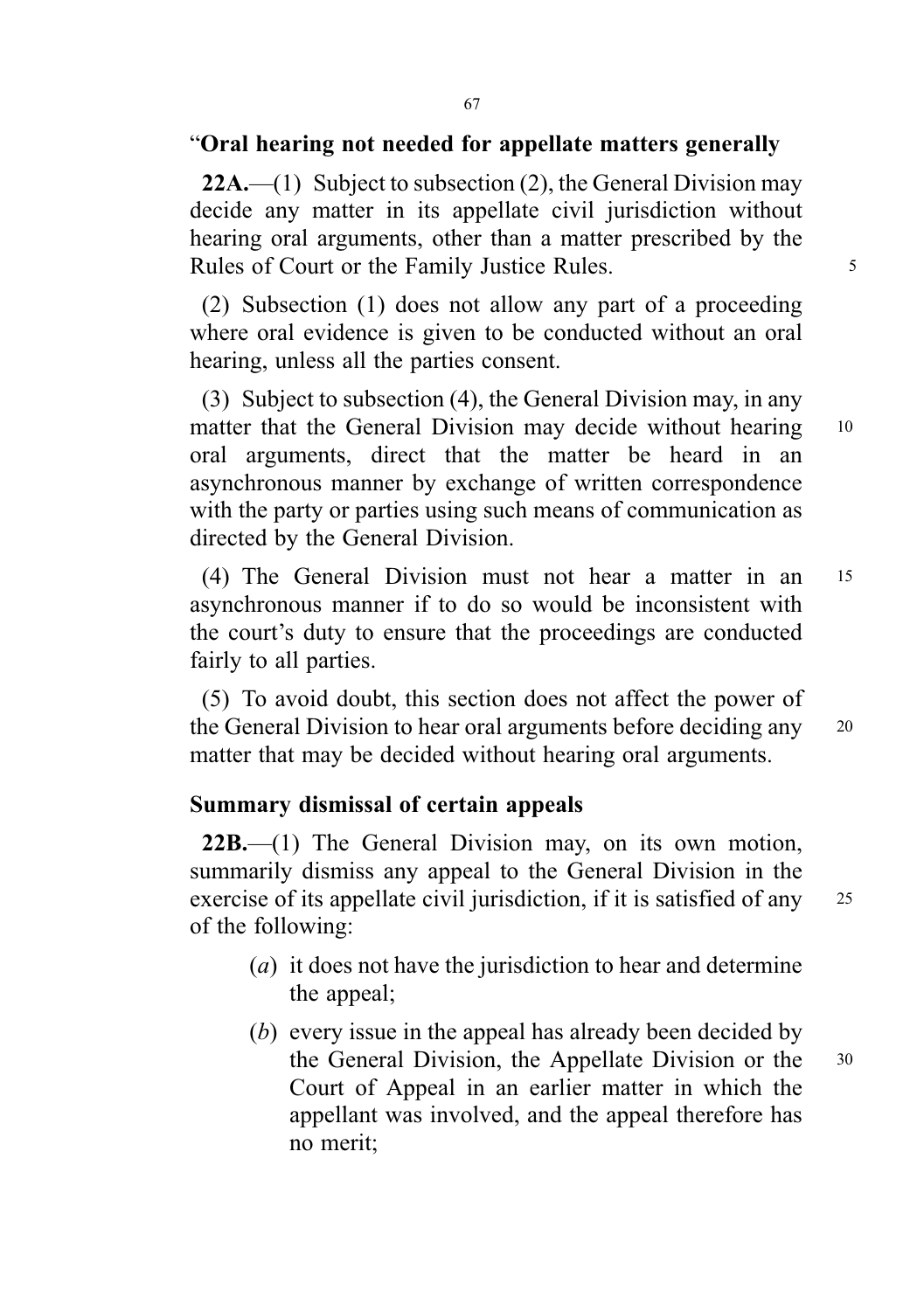(c) such conditions as may be prescribed by the Rules of Court or the Family Justice Rules are met.

(2) Before summarily dismissing any appeal under subsection (1), the General Division must —

- <sup>5</sup> (a) give the appellant a reasonable opportunity to show cause why the appeal should not be summarily dismissed; and
	- (b) consider any representations made by the appellant.
	- (3) In this section, "appeal" includes part of an appeal.".

# <sup>10</sup> Amendment of section 29A

60. Section 29A(1) of the Supreme Court of Judicature Act is amended by deleting the words "3 and  $4(1)$ " in paragraph  $(c)$  and substituting the words "3,  $4(1)$  and  $5(1)$ ".

# Amendment of section 29B

<sup>15</sup> 61. Section 29B(2) of the Supreme Court of Judicature Act is amended by deleting the word "on" in paragraph  $(a)$  and substituting the word "at".

# Repeal and re-enactment of section 37

62. Section 37 of the Supreme Court of Judicature Act is repealed <sup>20</sup> and the following section substituted therefor:

# "Oral hearing not needed for appellate matters generally

37.—(1) Subject to subsection (2), the Appellate Division may decide any matter without hearing oral arguments, other than a matter prescribed by the Rules of Court.

<sup>25</sup> (2) Subsection (1) does not allow any part of a proceeding where oral evidence is given to be conducted without an oral hearing, unless all the parties consent.

(3) Subject to subsection (4), the Appellate Division may, in any matter that the court may decide without hearing oral <sup>30</sup> arguments, direct that the matter be heard in an asynchronous manner by exchange of written correspondence with the party or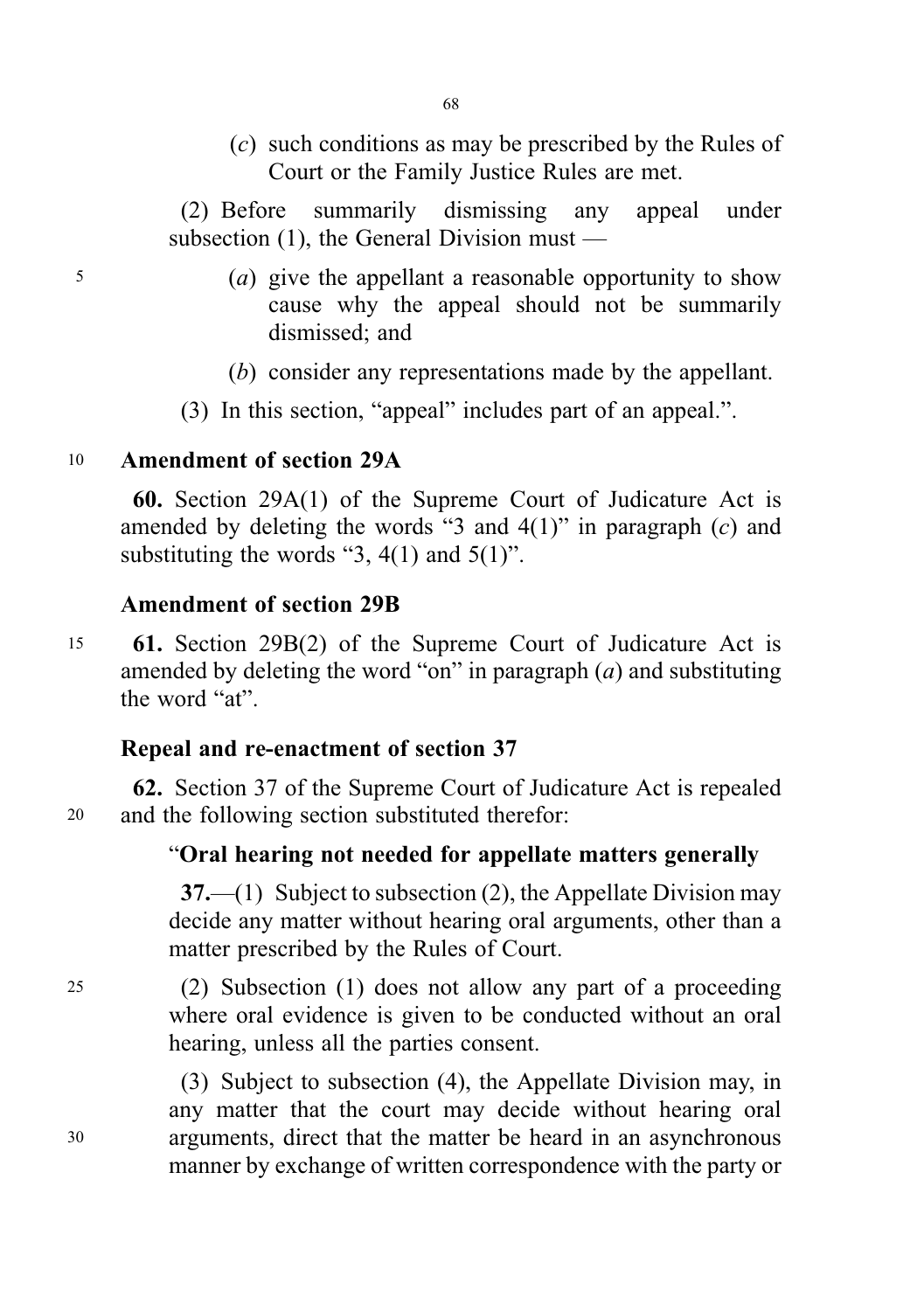parties using such means of communication as directed by the court.

(4) The Appellate Division must not hear a matter in an asynchronous manner if to do so would be inconsistent with the court's duty to ensure that the proceedings are conducted fairly  $\frac{5}{10}$ to all parties.

(5) To avoid doubt, this section does not affect the power of the Appellate Division to hear oral arguments before deciding any matter that may be decided without hearing oral arguments.".

# Amendment of section 41

63. Section 41 of the Supreme Court of Judicature Act is amended —

(a) by deleting subsection (3) and substituting the following subsection: 15

> "(3) The Appellate Division may receive further evidence —

- (a) by oral examination in court;
- (b) by affidavit;
- (c) by deposition taken before an examiner or a  $20$ commissioner; or
- (d) in any other manner that the Appellate Division allows."; and
- (b) by inserting, immediately after subsection (7), the following subsections: 25

"(8) Where an application for permission to adduce further evidence in an appeal before the Appellate Division is heard and decided by a single Judge or 2 Judges, any party may request the full panel of the Appellate Division hearing the appeal to rehear <sup>30</sup> arguments in respect of the application for permission to adduce further evidence.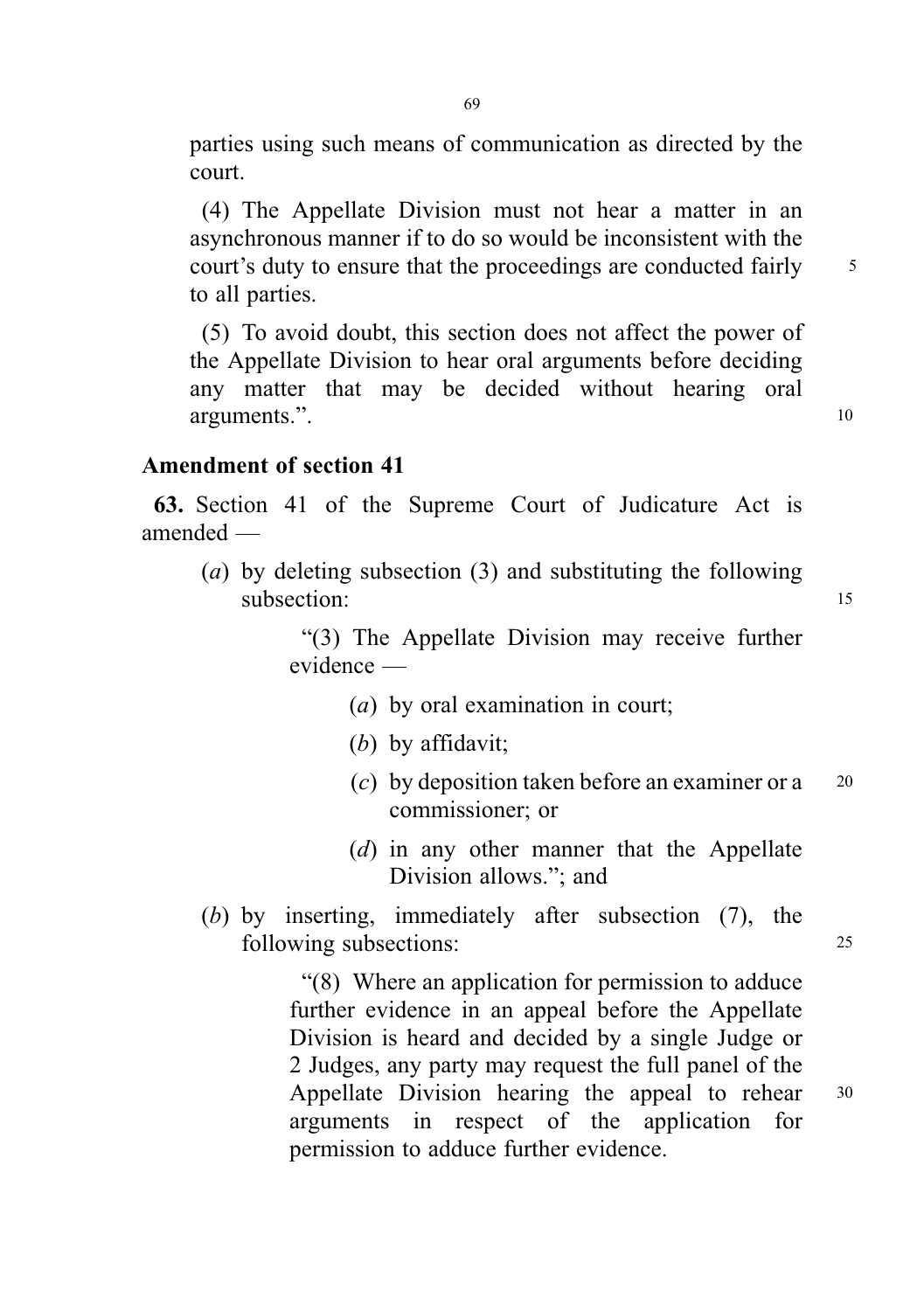(9) No request may be made under subsection (8) in respect of an application for permission to adduce further evidence in an appeal where the Appellate Division that first decided the application is <sup>5</sup> constituted —

- (a) by 2 Judges, where the Appellate Division hearing the appeal is constituted by 2 Judges; or
- (b) by 3 or more Judges.

<sup>10</sup> (10) A request under subsection (8) must be made before the earlier of the following:

- (a) the time at which the judgment or order relating to the decision on the application for permission to adduce further evidence 15 is extracted:
	- (b) the expiration of 7 days after the date on which the decision on the application for permission to adduce further evidence is made.

<sup>20</sup> (11) After rehearing arguments on a request mentioned in subsection (8), the Appellate Division may affirm, vary or set aside the decision on the application for permission to adduce further evidence.".

## <sup>25</sup> Repeal and re-enactment of section 55

64. Section 55 of the Supreme Court of Judicature Act is repealed and the following section substituted therefor:

## "Oral hearing not needed for appellate matters generally

55.—(1) Subject to subsection (2), the Court of Appeal may <sup>30</sup> decide any matter without hearing oral arguments, other than a matter prescribed by the Rules of Court.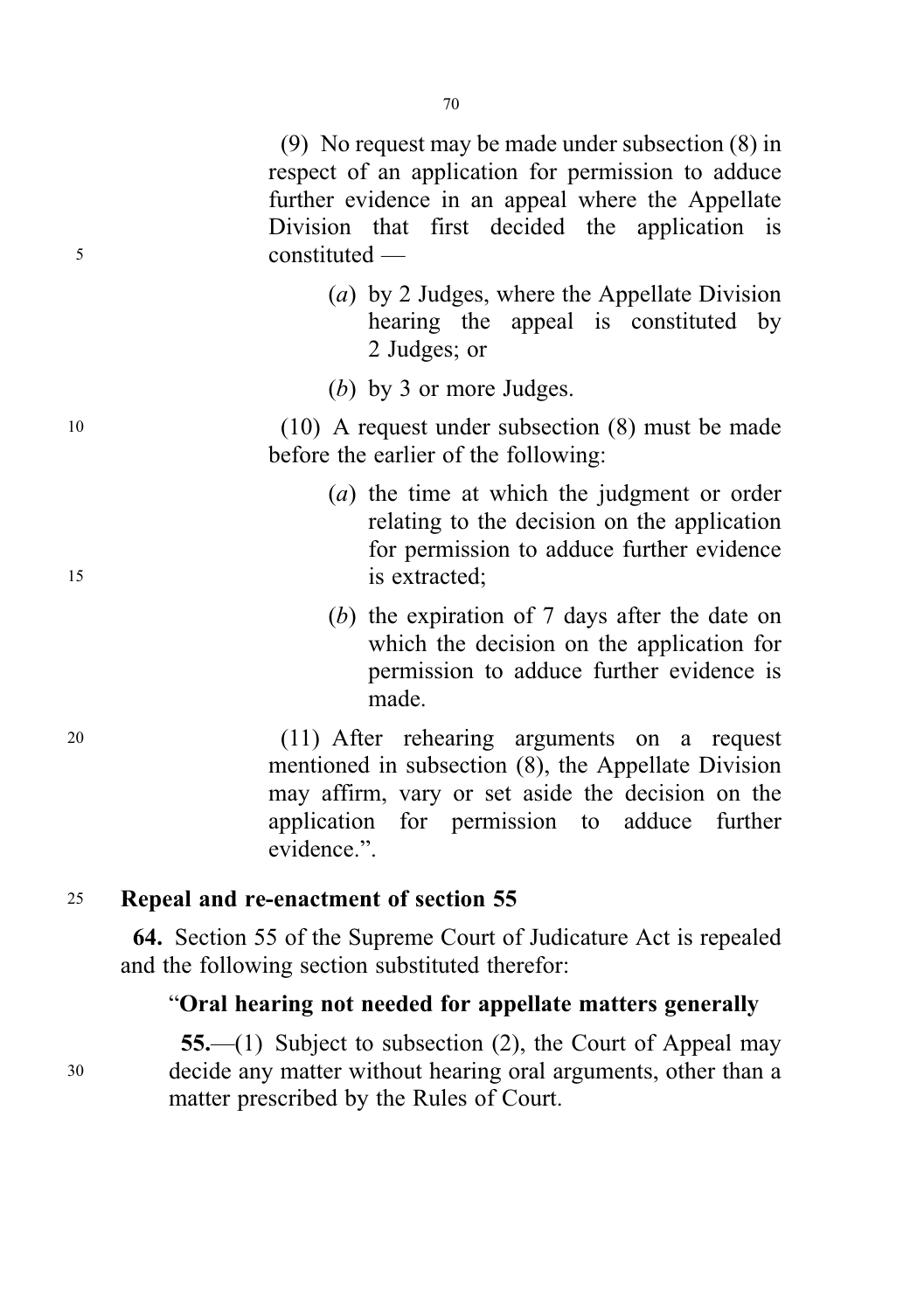(2) Subsection (1) does not allow any part of a proceeding where oral evidence is given to be conducted without an oral hearing, unless all the parties consent.

(3) Subject to subsection (4), the Court of Appeal may, in any matter that the court may decide without hearing oral arguments,  $\frac{5}{10}$ direct that the matter be heard in an asynchronous manner by exchange of written correspondence with the party or parties using such means of communication as directed by the court.

(4) The Court of Appeal must not hear a matter in an asynchronous manner if to do so would be inconsistent with <sup>10</sup> the court's duty to ensure that the proceedings are conducted fairly to all parties.

(5) To avoid doubt, this section does not affect the power of the Court of Appeal to hear oral arguments before deciding any matter that may be decided without hearing oral arguments.". 15

#### Amendment of section 59

65. Section 59 of the Supreme Court of Judicature Act is amended —

(a) by deleting subsection (3) and substituting the following subsection: 20

"(3) The Court of Appeal may receive further evidence —

- (a) by oral examination in court;
- (b) by affidavit;
- (c) by deposition taken before an examiner or a  $25$ commissioner; or
- (d) in any other manner that the Court of Appeal allows."; and
- (b) by inserting, immediately after subsection (7), the following subsections:  $30$

"(8) Where an application for permission to adduce further evidence in an appeal before the Court of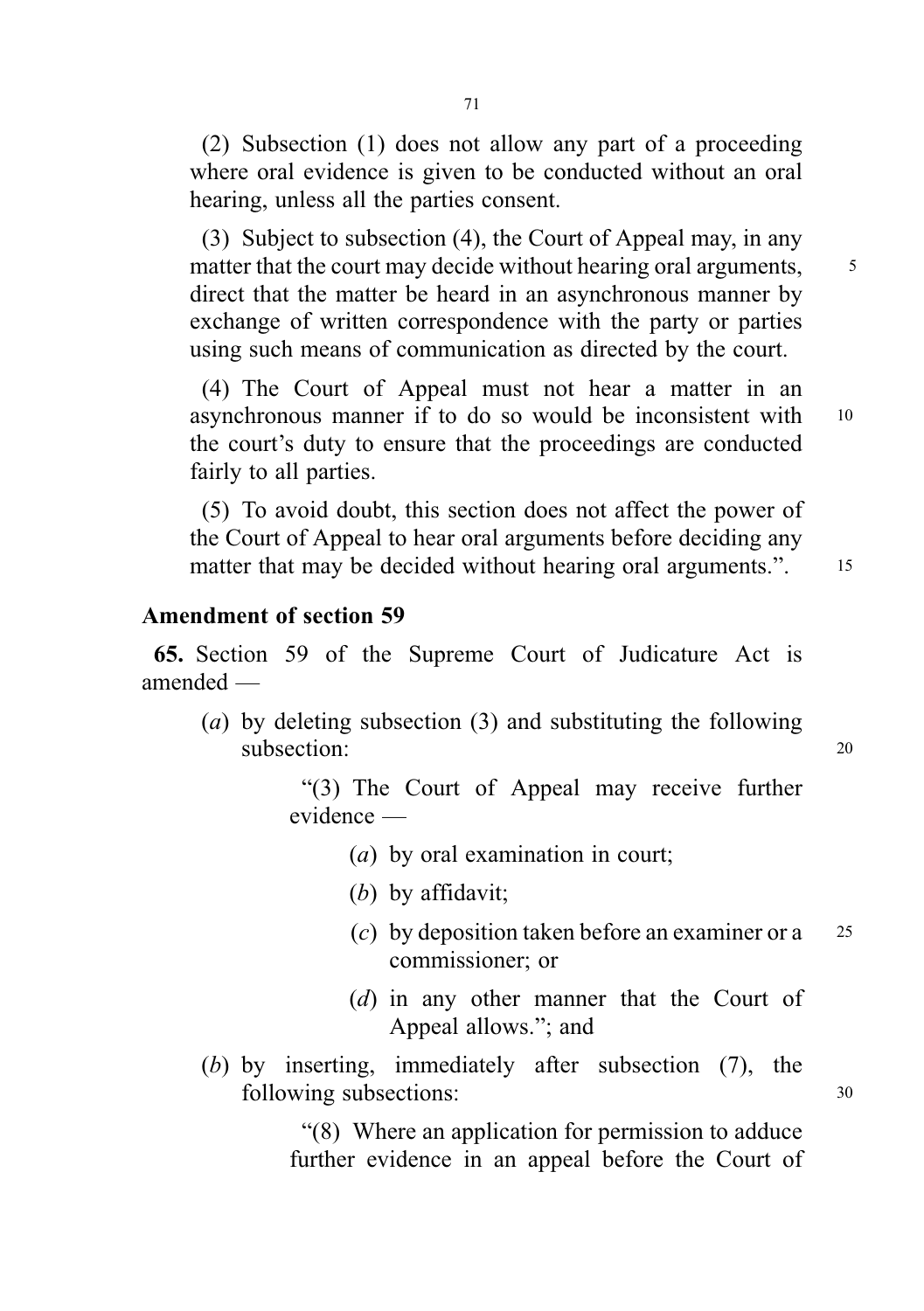Appeal is heard and decided by a single Judge or 2 Judges, any party may request the full panel of the Court of Appeal hearing the appeal to rehear arguments in respect of the application for <sup>5</sup> permission to adduce further evidence.

(9) No request may be made under subsection (8) in respect of an application for permission to adduce further evidence in an appeal where the Court of Appeal that first decided the application is <sup>10</sup> constituted —

- (a) by 2 Judges, where the Court of Appeal hearing the appeal is constituted by 2 Judges; or
- (b) by 3 or more Judges.

<sup>15</sup> (10) A request under subsection (8) must be made before the earlier of the following:

- (a) the time at which the judgment or order relating to the decision on the application for permission to adduce further evidence <sup>20</sup> is extracted;
	- (b) the expiration of 7 days after the date on which the decision on the application for permission to adduce further evidence is made.

<sup>25</sup> (11) After rehearing arguments on a request mentioned in subsection (8), the Court of Appeal may affirm, vary or set aside the decision on the application for permission to adduce further evidence.".

# <sup>30</sup> Amendment of section 60E

66. Section 60E of the Supreme Court of Judicature Act is amended by deleting subsection (1) and substituting the following subsection: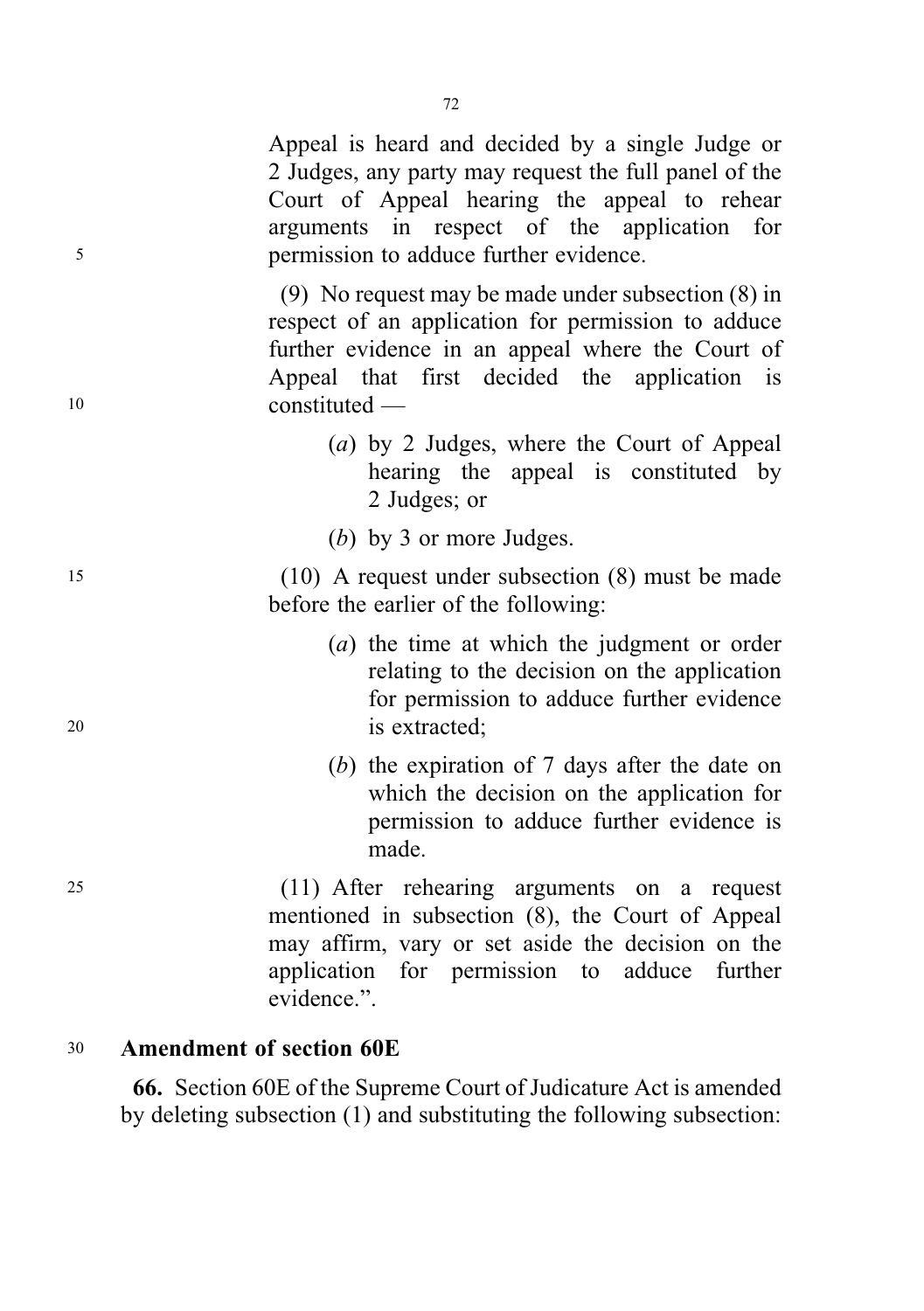"(1) Despite section  $50(1)$ , a case before the Court of Appeal may, if the Tenth Schedule so provides, be heard and determined by a single Judge.".

#### Amendment of section 64

67. Section 64 of the Supreme Court of Judicature Act is amended  $\frac{5}{5}$ by inserting, immediately after subsection (2), the following subsection:

"(3) The Sheriff may engage any auxiliary police officer appointed under the Police Force Act, any security agency, a provider of transport and of warehousing, a valuer, an estate <sup>10</sup> agent, a broker, a solicitor or any other appropriate person to assist the Sheriff in the discharge of the Sheriff's duties.".

### Amendment of section 79

68. Section 79 of the Supreme Court of Judicature Act is amended by inserting, immediately after subsection (4), the following <sup>15</sup> subsections:

"(5) The Registrar, the Deputy Registrar, an Assistant Registrar or a court-appointed mediator is not liable to be sued for any act done by him or her for the purposes of any mediation or other alternative dispute resolution process <sup>20</sup> conducted by him or her in the Supreme Court, if the act —

- (a) was done in good faith; and
- (b) did not involve any fraud or wilful misconduct on his or her part.

(6) Any person or entity who does any act, or does not do any <sup>25</sup> act, in compliance with a prerogative order is immune from legal proceedings in respect of that act or omission.".

#### Amendment of section 80

69. Section 80 of the Supreme Court of Judicature Act is amended — 30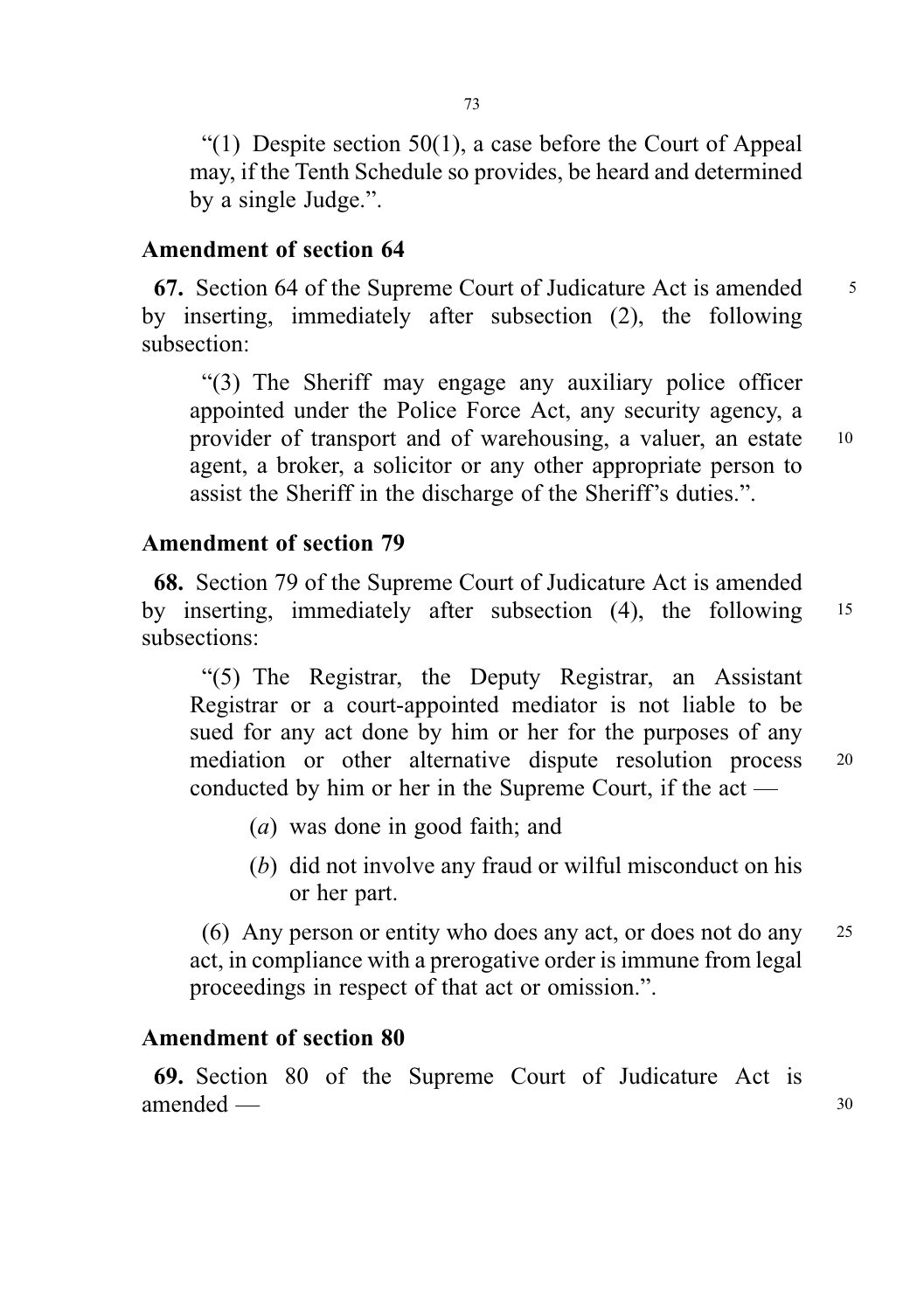- (a) by deleting the full-stop at the end of paragraph  $(q)$  of subsection (2) and substituting a semi-colon, and by inserting immediately thereafter the following paragraph:
- " $(r)$  prescribing the fees and deposits payable" <sup>5</sup> for proceedings in the General Division, the Appellate Division and the Court of Appeal.";
	- (b) by deleting paragraph (c) of subsection (2A) and substituting the following paragraph:
- $^{10}$  (c) to prescribe, for the purposes of section  $18D(2)$  —
- (i) what constitutes an international commercial arbitration, and any conditions that any proceedings <sup>15</sup> must satisfy before that Court may hear those proceedings; and
- (ii) what constitutes a corporate insolvency, restructuring or dissolution under the Insolvency, <sup>20</sup> Restructuring and Dissolution Act 2018, or under the Companies Act as in force immediately before 30 July 2020, that is international and commercial in nature, and any <sup>25</sup> conditions that any proceedings must satisfy before that Court may hear those proceedings;";
	- (c) by inserting, immediately after paragraph (c) of subsection (2A), the following paragraphs:
- <sup>30</sup> "(ca) to prescribe, for the purposes of section  $18D(3)(b)$ , any conditions that a counterclaim must satisfy before that Court can hear and try the counterclaim;
- (cb) to prescribe, for the purposes of  $35$  section  $18D(3)(c)$ , any requirements for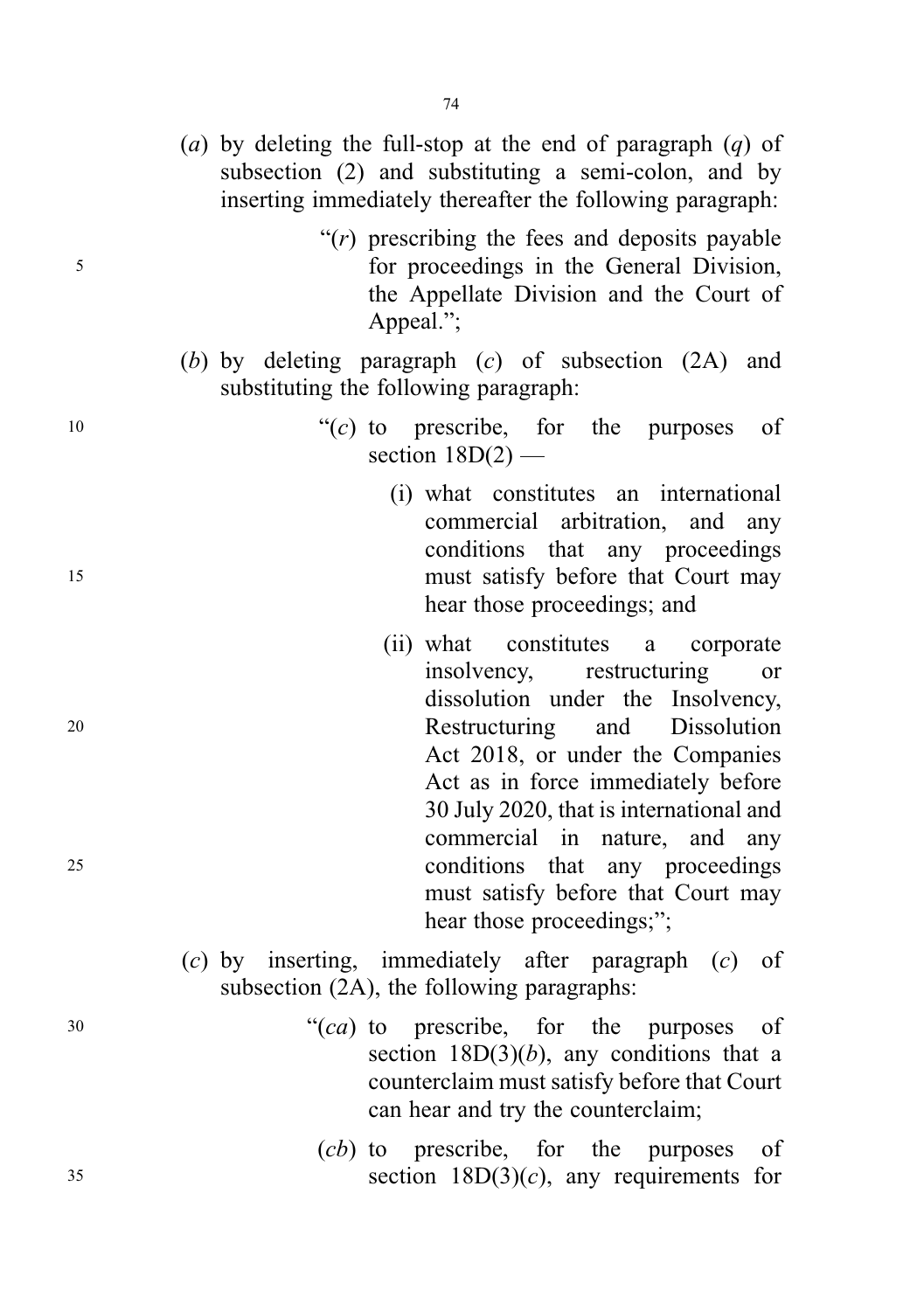the issue of proceedings against a third party;

- (cc) to prescribe, for the purposes of section  $18D(3)(d)$ , any requirements for the issue of proceedings against a 5 subsequent party."; and
- (d) by inserting, immediately after subsection (2A), the following subsection:

"(2B) The Rules of Court may, instead of providing for any matter, refer to any provision made or to be 10 made for that matter by practice directions issued for the time being by the Registrar.".

#### Amendment of section 83

70. Section 83 of the Supreme Court of Judicature Act is amended — 15

- (a) by deleting the word ", Eighth" in subsection  $(1)$ ; and
- (b) by deleting the words "Seventh and Eighth Schedules" in subsection (1A) and substituting the words "Seventh Schedule".

#### Amendment of First Schedule 20

71. The First Schedule to the Supreme Court of Judicature Act is amended —

- (a) by deleting the words "in execution" in paragraph  $4(b)$  and substituting the words "under or pursuant to an enforcement order": and 25
- (b) by inserting, immediately after paragraph 22, the following paragraph:

#### "Ordering parties to attempt to resolve dispute by amicable resolution

 $23$ —(1) Power to order any party to any proceedings to  $30$ attempt to resolve any dispute by amicable resolution.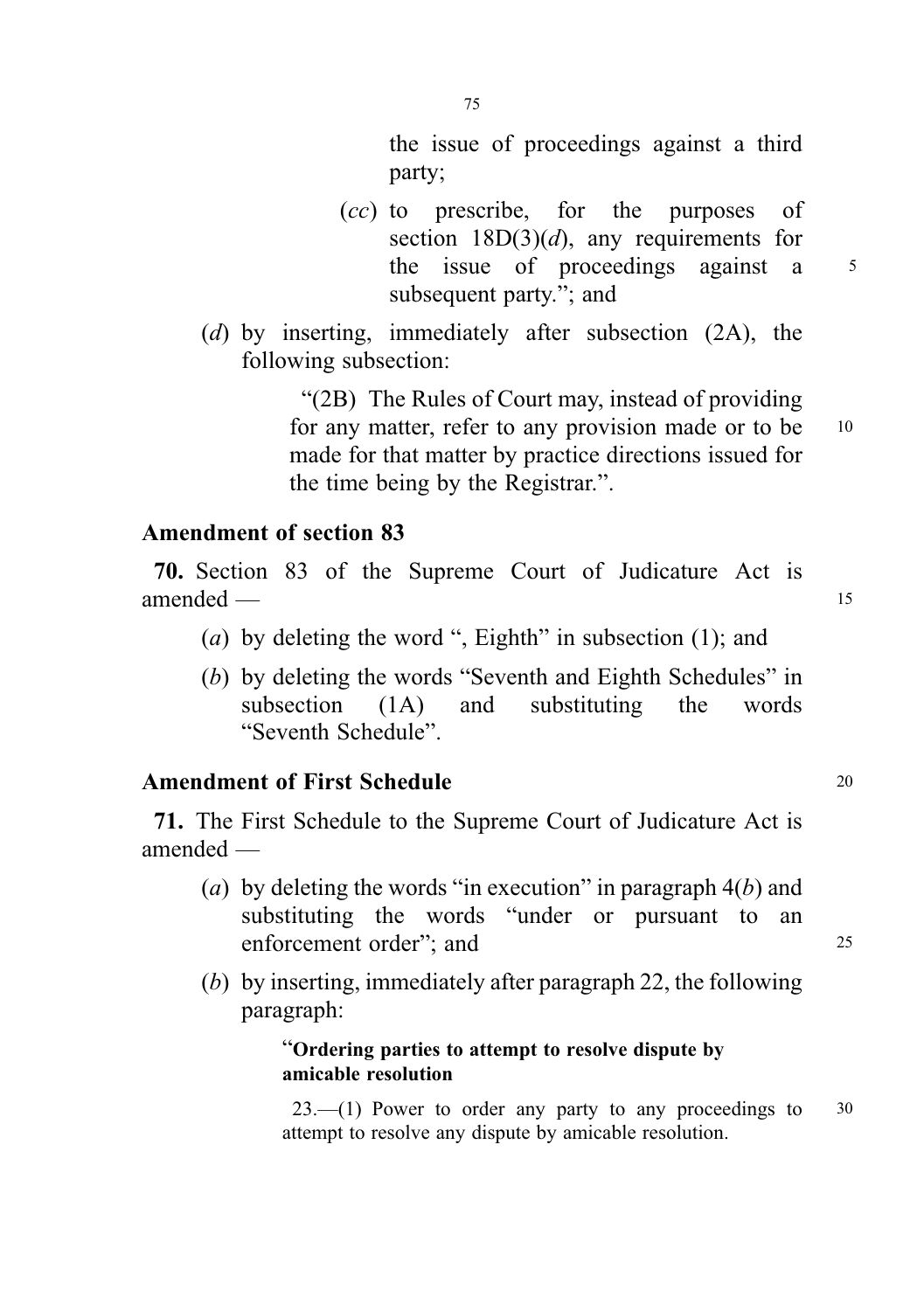- (2) In this paragraph, "amicable resolution" means
	- (a) settlement of an action or appeal relating to a dispute; or
- (b) resolution of a dispute other than by litigation, 5 whether in whole or in part.".

### Amendment of Fourth Schedule

72. The Fourth Schedule to the Supreme Court of Judicature Act is amended by inserting, immediately after paragraph 2, the following paragraph:

<sup>10</sup> "3.—(1) An appeal cannot be brought against a decision of the General Division, where the parties have agreed in writing signed by or on behalf of each party that the decision is final, unless the party seeking to appeal proves that —

- (a) the decision is affected by fraud or illegality; or
- 15 (b) there was a fundamental breach of the rules of natural justice in the proceedings resulting in the decision.
	- (2) An agreement mentioned in sub-paragraph  $(1)$ 
		- (a) may be made before or after the decision to which the agreement relates is made; and
- 20 (b) may relate to part of a decision, in which case references in sub-paragraph (1) to a decision are to be read as references to that part of the decision.".

#### Amendment of Fifth Schedule

73. The Fifth Schedule to the Supreme Court of Judicature Act is <sup>25</sup> amended by inserting, immediately after paragraph 4, the following paragraph:

#### "Signed agreement in writing that decision is final, where appellant makes certain allegations

5.—(1) The permission of the appellate court is required to appeal against a 30 decision of the General Division (including the Family Division of the High Court), where —

> (a) the parties have agreed in writing signed by or on behalf of each party that the decision is final; and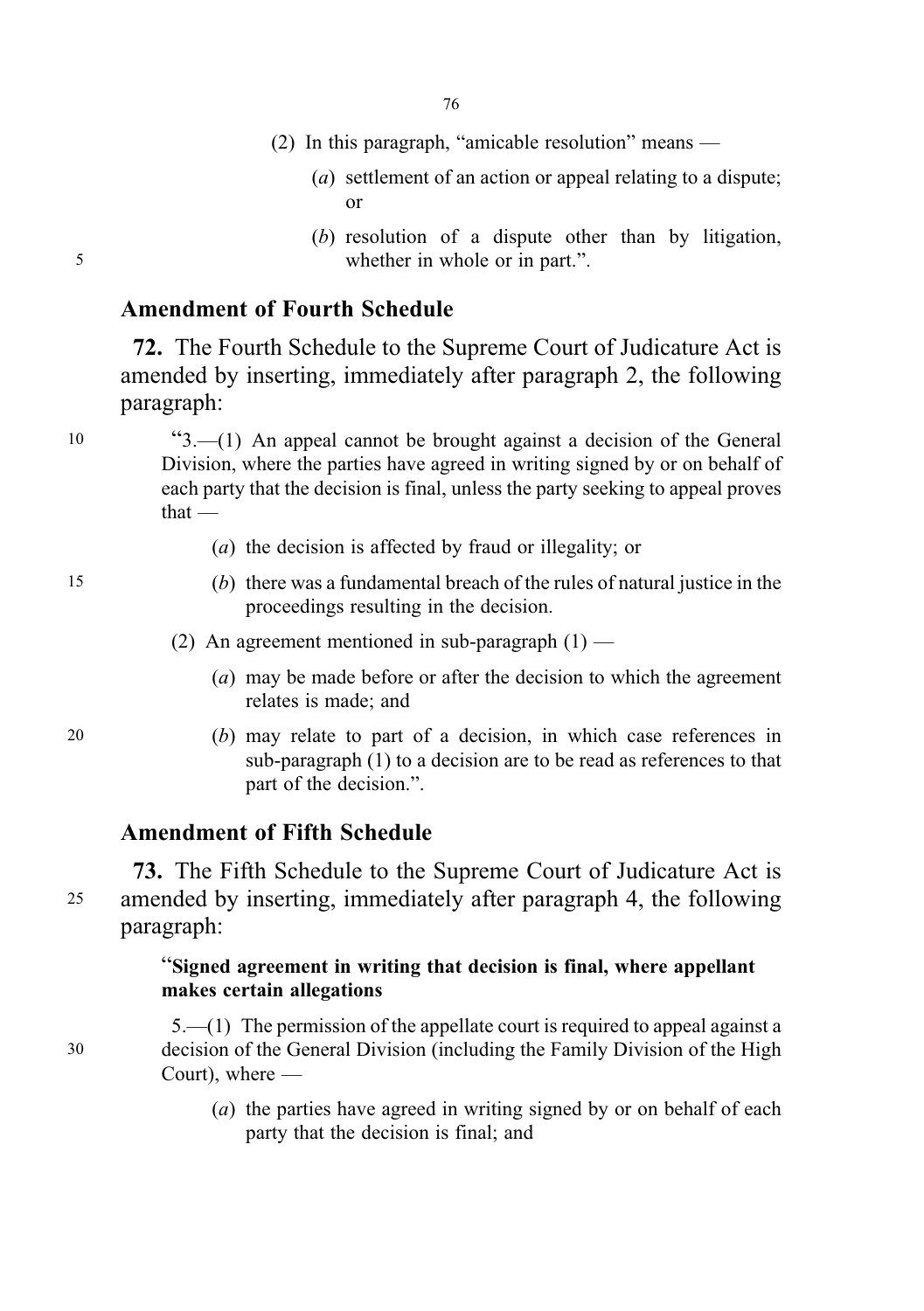- (b) the party seeking to appeal alleges that
	- (i) the decision is affected by fraud or illegality; or
	- (ii) there was a fundamental breach of the rules of natural justice in the proceedings resulting in the decision.
- (2) An agreement mentioned in sub-paragraph  $(1)$  5
	- (a) may be made before or after the decision to which the agreement relates is made; and
	- (b) may relate to part of a decision, in which case references in sub-paragraph (1) to a decision are to be read as references to that part of the decision.".

#### Amendment of Sixth Schedule

74. Paragraph 1 of the Sixth Schedule to the Supreme Court of Judicature Act is amended by deleting the full-stop at the end of sub-paragraph  $(l)$  and substituting a semi-colon, and by inserting immediately thereafter the following sub-paragraph: <sup>15</sup>

- $\mathfrak{m}(m)$  the appeal is made under section 4B(1) of the Attorney-General (Additional Functions) Act against a decision of the General Division —
	- (i) refusing permission to the Attorney-General to intervene in proceedings in the General Division, or setting aside the 20 order granting permission to intervene;
	- (ii) refusing to set aside the order granting permission to the Attorney-General to intervene; or
	- (iii) arising from an appeal against a decision of a State Court, Family Court or Youth Court refusing permission to the 25 Attorney-General to intervene, setting aside the order granting permission to intervene or refusing to set aside the order granting permission to intervene.".

#### Amendment of Seventh Schedule

75. The Seventh Schedule to the Supreme Court of Judicature Act <sup>30</sup> is amended —

(a) by inserting, immediately after sub-paragraph (3) of paragraph 1, the following sub-paragraph: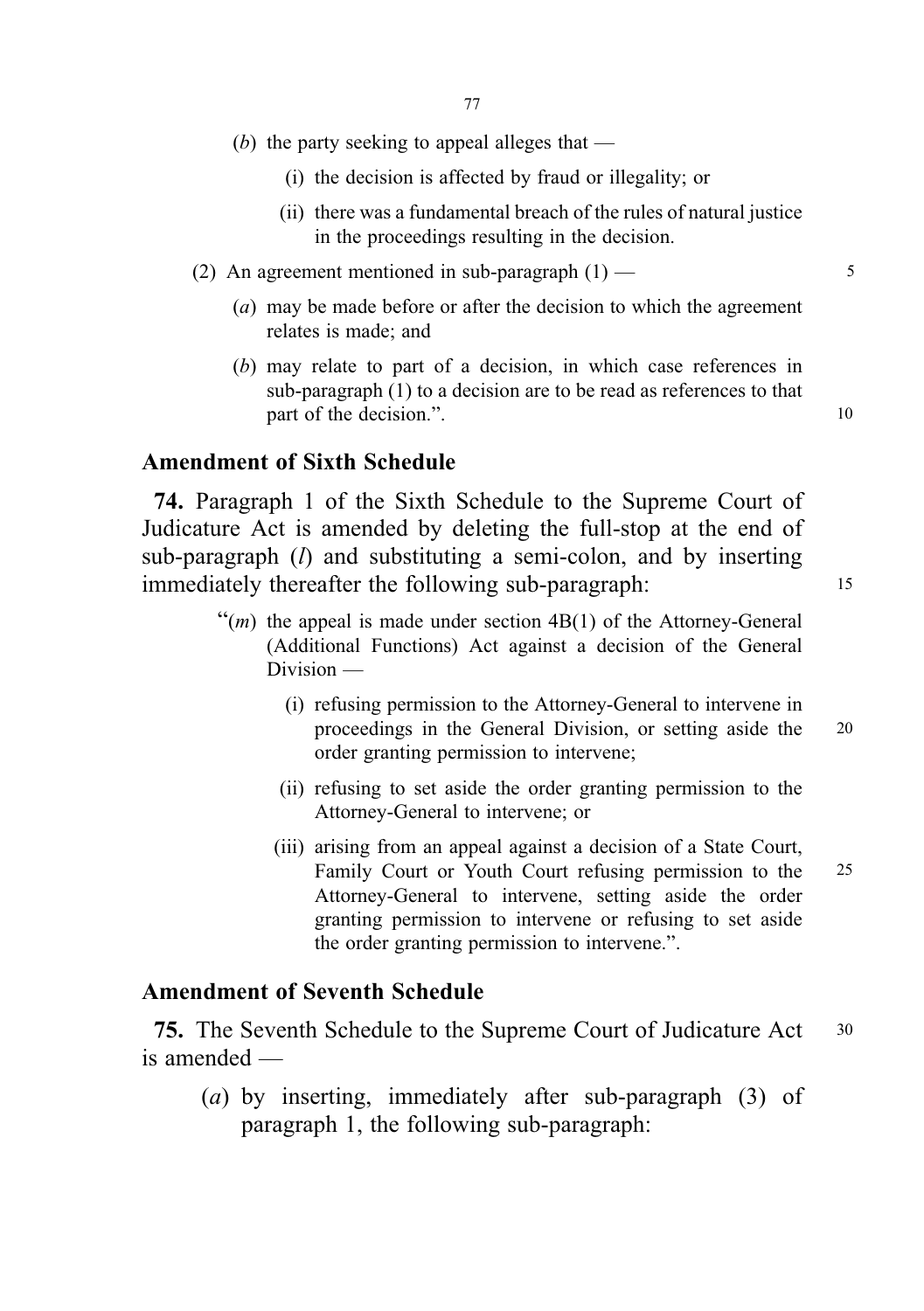"(4) Despite section 32(1), the Appellate Division consisting of a single Judge or 2 Judges may hear and decide any of the following:

- (a) an application by the Attorney-General for permission 5 to intervene under section 4A(1) of the Attorney-General (Additional Functions) Act in any proceedings in the Appellate Division;
- (b) an application to set aside the order granting permission to the Attorney-General to intervene 10 made under section 4A(7) of the Attorney-General (Additional Functions) Act."; and
	- (b) by inserting, immediately after sub-paragraph (3) of paragraph 3, the following sub-paragraph:

 $(4)$  Despite section 50(1), the Court of Appeal consisting of a 15 single Judge or 2 Judges may hear and decide any of the following:

- (a) an application by the Attorney-General for permission to intervene under section 4A(1) of the Attorney-General (Additional Functions) Act in any 20 proceedings in the Court of Appeal;
	- (b) an application to set aside the order granting permission to the Attorney-General to intervene made under section 4A(7) of the Attorney-General (Additional Functions) Act.".

## <sup>25</sup> Repeal of Eighth Schedule

76. The Eighth Schedule to the Supreme Court of Judicature Act is repealed.

#### Amendment of Ninth Schedule

77. The Ninth Schedule to the Supreme Court of Judicature Act is <sup>30</sup> amended by inserting, immediately after paragraph 2, the following paragraph:

"3.—(1) An appeal cannot be brought against a decision of the Appellate Division, where the parties have agreed in writing signed by or on behalf of each party that the decision is final, unless the party seeking to appeal proves  $35$  that —

(a) the decision is affected by fraud or illegality; or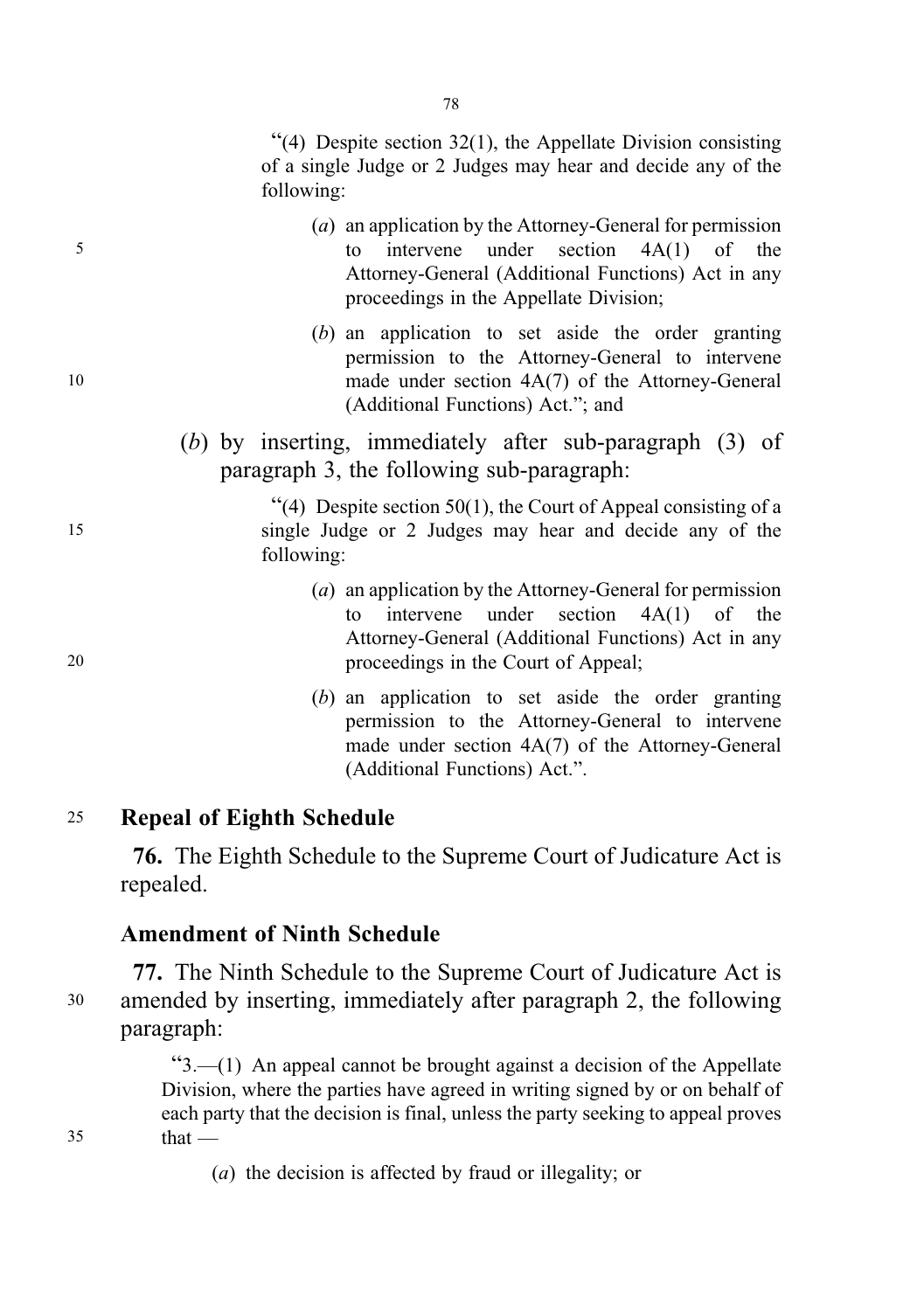- (b) there was a fundamental breach of the rules of natural justice in the proceedings resulting in the decision.
- (2) An agreement mentioned in sub-paragraph  $(1)$ 
	- (a) may be made before or after the decision to which the agreement relates is made; and 5
	- (b) may relate to part of a decision, in which case references in sub-paragraph (1) to a decision are to be read as references to that part of the decision.".

#### New Tenth Schedule

78. The Supreme Court of Judicature Act is amended by inserting, <sup>10</sup> immediately after the Ninth Schedule, the following Schedule:

#### "TENTH SCHEDULE

Section 60E(1)

#### CASES WHERE CRIMINAL JURISDICTION OF COURT OF APPEAL CAN BE EXERCISED BY 15 LESS THAN 3 JUDGES

1. Despite section 50(1), the following cases may be heard and decided by the Court of Appeal consisting of a single Judge:

- (a) an application under section 394H of the Criminal Procedure Code for permission to apply to the Court of Appeal to review an earlier 20 decision of the Court of Appeal;
- (b) a criminal motion mentioned in section 408A of the Criminal Procedure Code for which each party consents to the relief or remedy sought in the motion.

2. Despite section  $50(1)$ , the following orders may be made by the Court of  $25$ Appeal consisting of a single Judge:

- (a) an order under section 378(5A) of the Criminal Procedure Code summarily giving permission to withdraw an appeal where every party consents to the withdrawal of the appeal;
- (b) an order under section 408A(4) of the Criminal Procedure Code 30 summarily giving permission to withdraw a criminal motion where every party consents to the withdrawal of the motion.".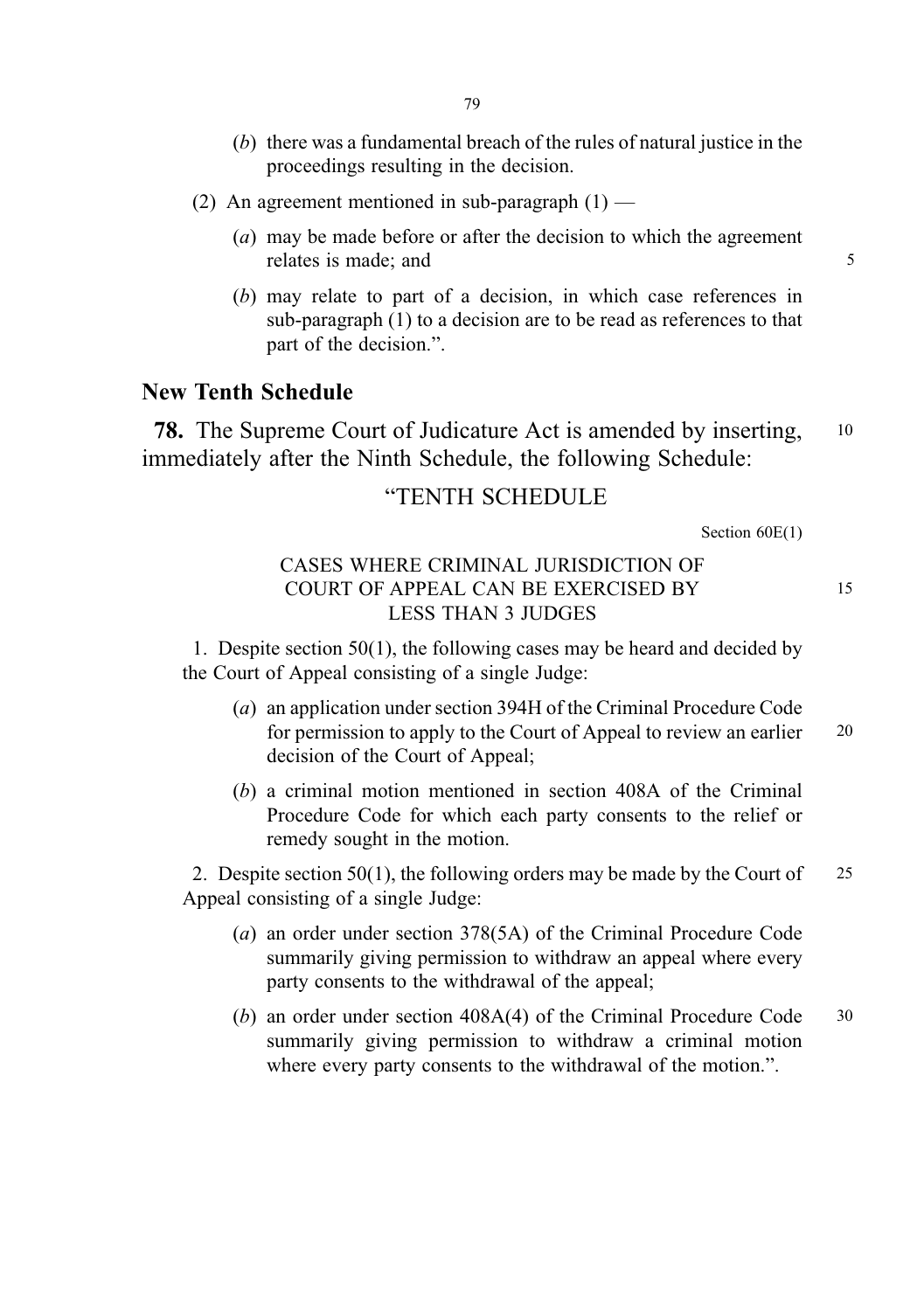#### Miscellaneous amendments

79. The Supreme Court of Judicature Act is amended —

(a) by deleting the words "a writ of summons" in the following provisions and substituting in each case the words <sup>5</sup> "an originating claim":

Section  $16(1)(a)$ 

Fifth Schedule, paragraph  $3(e)(i)$  and  $(l)(iii)$  and (iv);

(b) by deleting the word "leave" wherever it appears in the following provisions and substituting in each case the word 10 "permission":

Section 21(1) and (2A) Section  $29A(1)$  and  $(2)$ Section  $40(4)(b)$ Section 41(4) and  $(5)$ 15 Section 47(1), (2), (3) and (4) Section  $58(4)(b)$ Section 59(4) and (5) Section 73A(9) and (9A) Section  $73B(2)(a)$  and  $(b)$ ,  $(3)$ ,  $(5)$  and  $(6)$ 20 Section  $73C(2)(a)$  and  $(b)$ ,  $(3)$ ,  $(6)$  and  $(7)$ Section  $73D(2)(a)$  and  $(b)$ ,  $(3)$ ,  $(6)$  and  $(7)$ Section 74(1)(*a*) and (*b*), (2A) and (3) Third Schedule, the paragraph Fourth Schedule, paragraph 1(i) 25 Fifth Schedule, paragraphs  $2(1)$  and  $(2)$ , 3 and  $4(1)$ Sixth Schedule, paragraph  $1(l)$ Seventh Schedule, paragraphs  $2(c)$  and  $4(c)$ Ninth Schedule, paragraph  $1(c)$ ;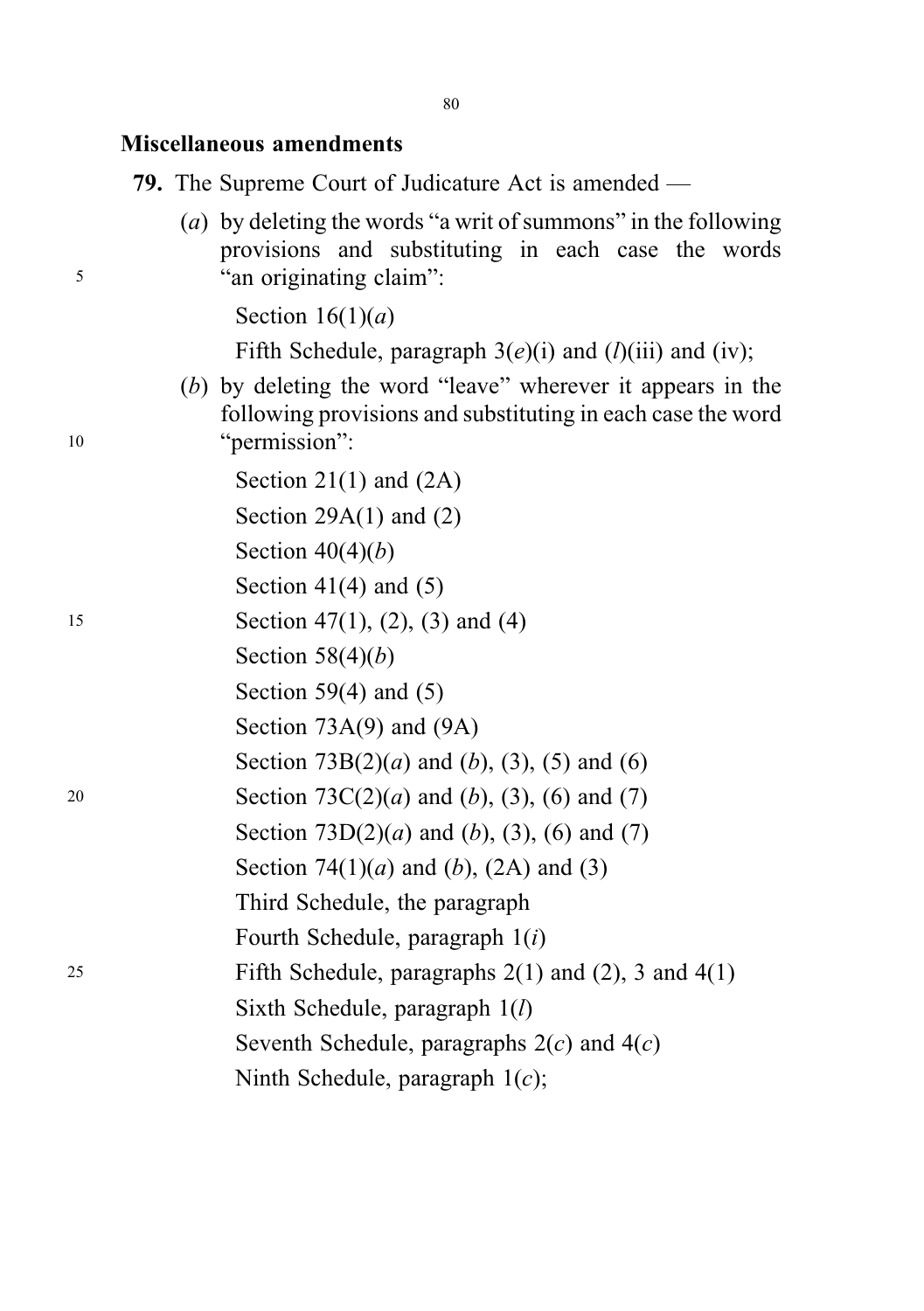(c) by deleting the word "leave" in the following provisions and substituting in each case the word "permission":

Division 7 of Part III (Division heading)

Division 3 of Part IV (Division heading);

(d) by deleting the word "Leave" in the following provisions  $\frac{5}{5}$ and substituting in each case the word "Permission":

Section 29A (section heading)

Section 47 (section heading);

(e) by inserting, immediately after the words "stay of execution" in the following provisions, the words 10 "or enforcement":

Section 45(1) and section heading

Section  $60C(1)$  and section heading

Seventh Schedule, paragraphs  $2(d)$  and  $4(d)$ ;

(*f*) by deleting the words "any writ of seizure and sale or any  $15$ other writ of execution or of distress" in the following provision and substituting the words "any enforcement order for seizure and sale of property, any other enforcement order or any writ of distress":

Section  $64(2)$ ; 20

 $(g)$  by deleting the words "writ or order of execution" in the following provision and substituting the words "enforcement order or writ of distress":

Section 79(3);

(h) by deleting the words "a writ of seizure and sale" in the  $25$ following provision and substituting the words "an enforcement order for seizure and sale of property":

Section  $80(2)(l)$ :

(i) by deleting the word "execution" in the following provision and substituting the word "enforcement": <sup>30</sup>

Section  $80(2)(m)$ ;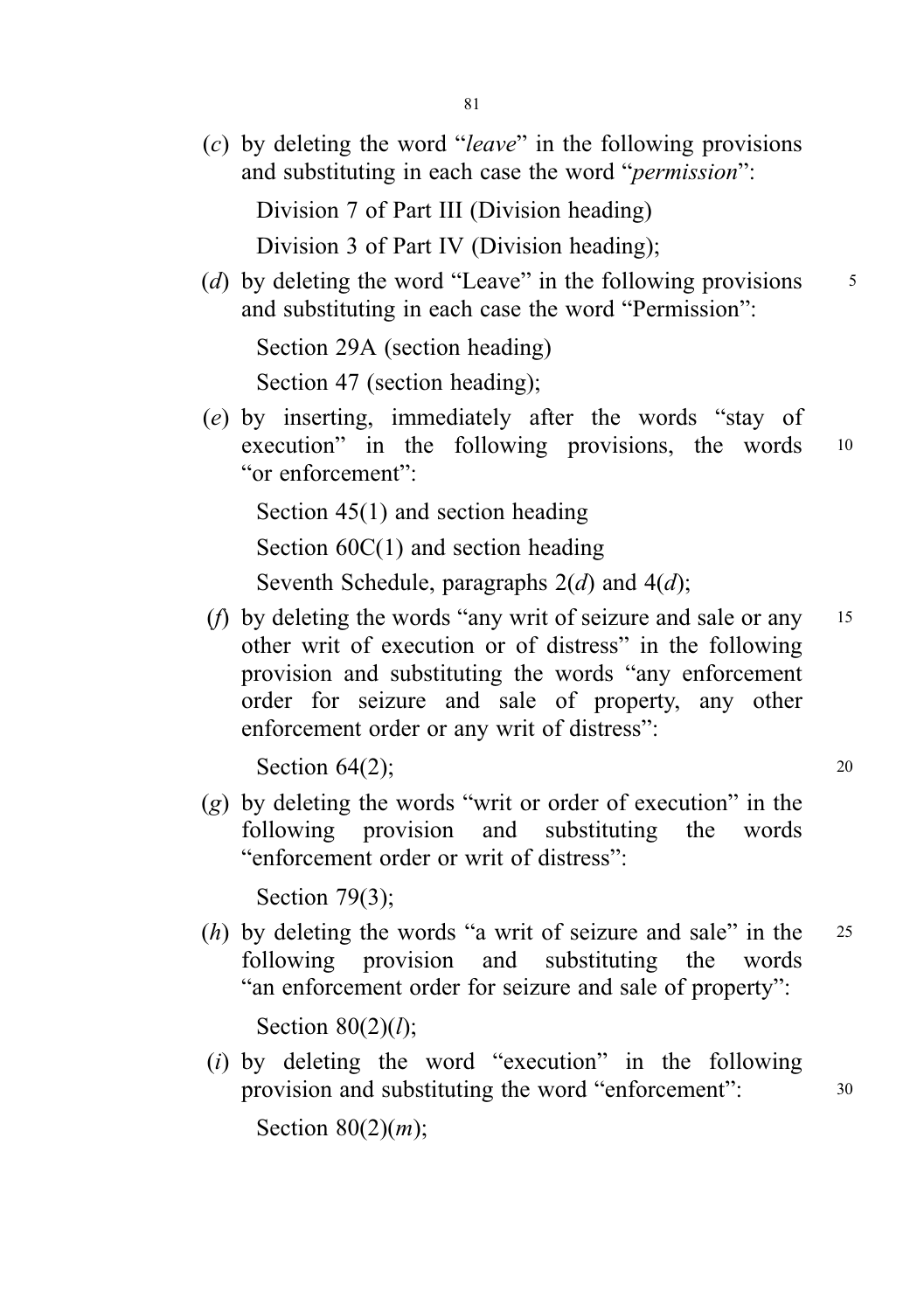$(i)$  by deleting the word "LEAVE" in the following provisions and substituting in each case the word "PERMISSION":

Third Schedule (Schedule heading)

Fifth Schedule (Schedule heading); and

<sup>5</sup> (k) by deleting the words "the writ of summons" in the following provisions and substituting in each case the words "the originating claim":

> Fourth Schedule, paragraph  $1(i)(i)$ Fifth Schedule, paragraph  $3(h)(i)$ .

### <sup>10</sup> PART 14

#### AMENDMENTS TO OTHER ACTS

## Amendment of Administration of Muslim Law Act

80. The Administration of Muslim Law Act is amended —

(a) by deleting the word "leave" wherever it appears in the <sup>15</sup> following provisions and substituting in each case the word "permission":

Section  $35A(1)$  to  $(4)$ 

Section 36(2)

Section 43B(2)

20 Section 55(1)(*f*) and (*g*), (2) and (4);

(b) by deleting the word "Leave" in the following provision and substituting the word "Permission":

Section 35A (section heading);

(c) by deleting the words "in camera" in the following <sup>25</sup> provision and substituting in each case the words "in private":

Section  $46(1)$  and section heading; and

- (d) by inserting, immediately after the word "execution" in the following provision, the words "or enforcement":
- <sup>30</sup> Section 122(1).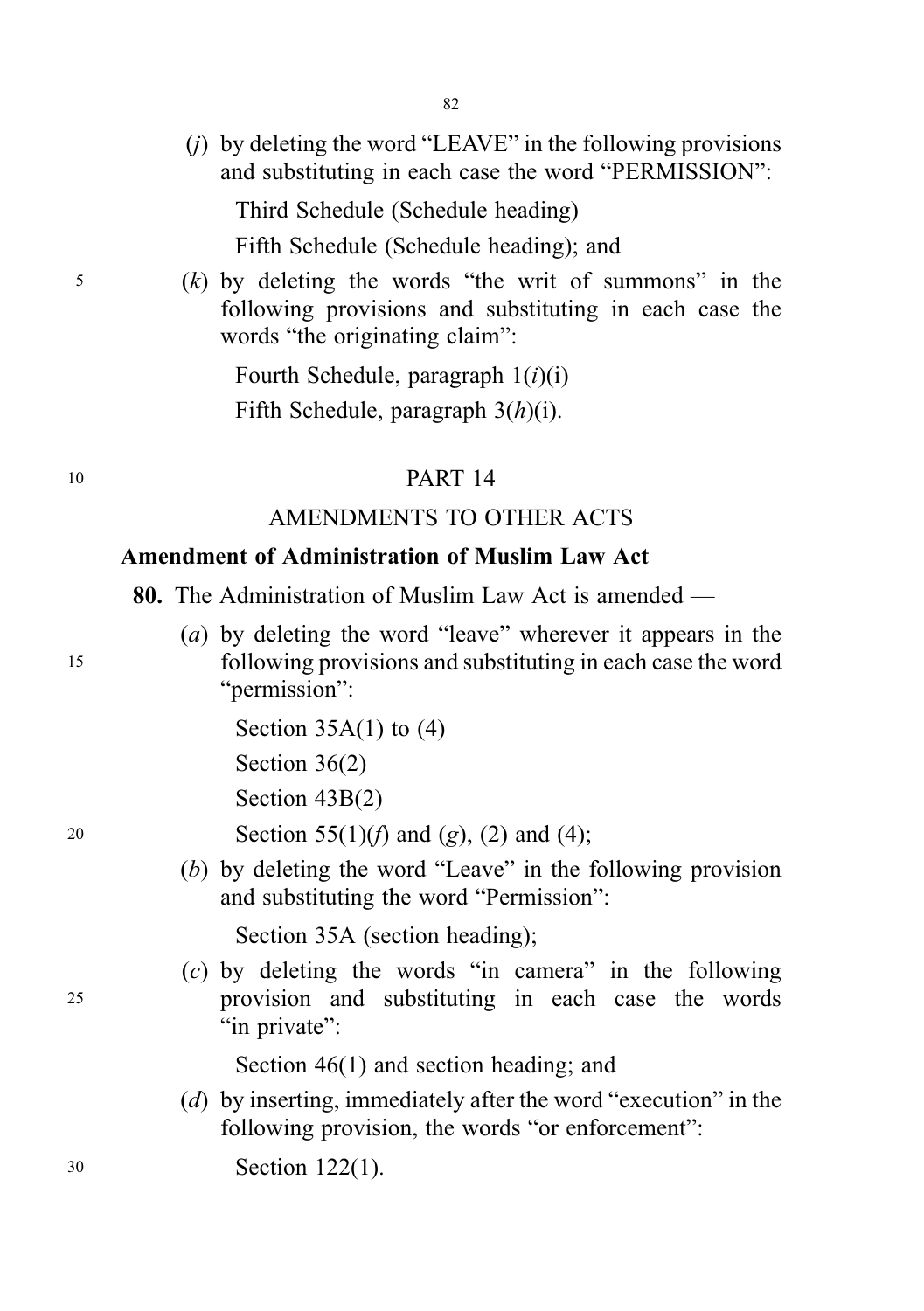## Amendment of Arbitration (International Investment Disputes) Act

81. The Arbitration (International Investment Disputes) Act is amended by deleting the word "execution" wherever it appears in the following provisions and substituting in each case the word 5 "enforcement":

Section 5

Section  $6(d)$ .

### Amendment of Banking Act

82. The Banking Act is amended — 10

(a) by deleting the words "in camera" in the following provision and substituting the words "in private":

Section  $47(3)(a)$ ;

(b) by deleting the word "execution" in the following provisions and substituting in each case the words <sup>15</sup> "an enforcement order":

Section 54(1)(iii) Section  $57FB(1)(e)$ ;

(c) by deleting the words "in camera" in the following provisions and substituting in each case the words <sup>20</sup> "in private":

Part I of Third Schedule, third column of items 3 and 4;

(d) by deleting the words "a garnishee order" in the following provision and substituting the words "an enforcement order for attachment of a debt": 25

Part I of Third Schedule, first column of item 6; and

(e) by deleting the words "the garnishee order" in the following provision and substituting the words "the enforcement order for attachment of a debt":

Part I of Third Schedule, second column of item 6.  $\frac{30}{2}$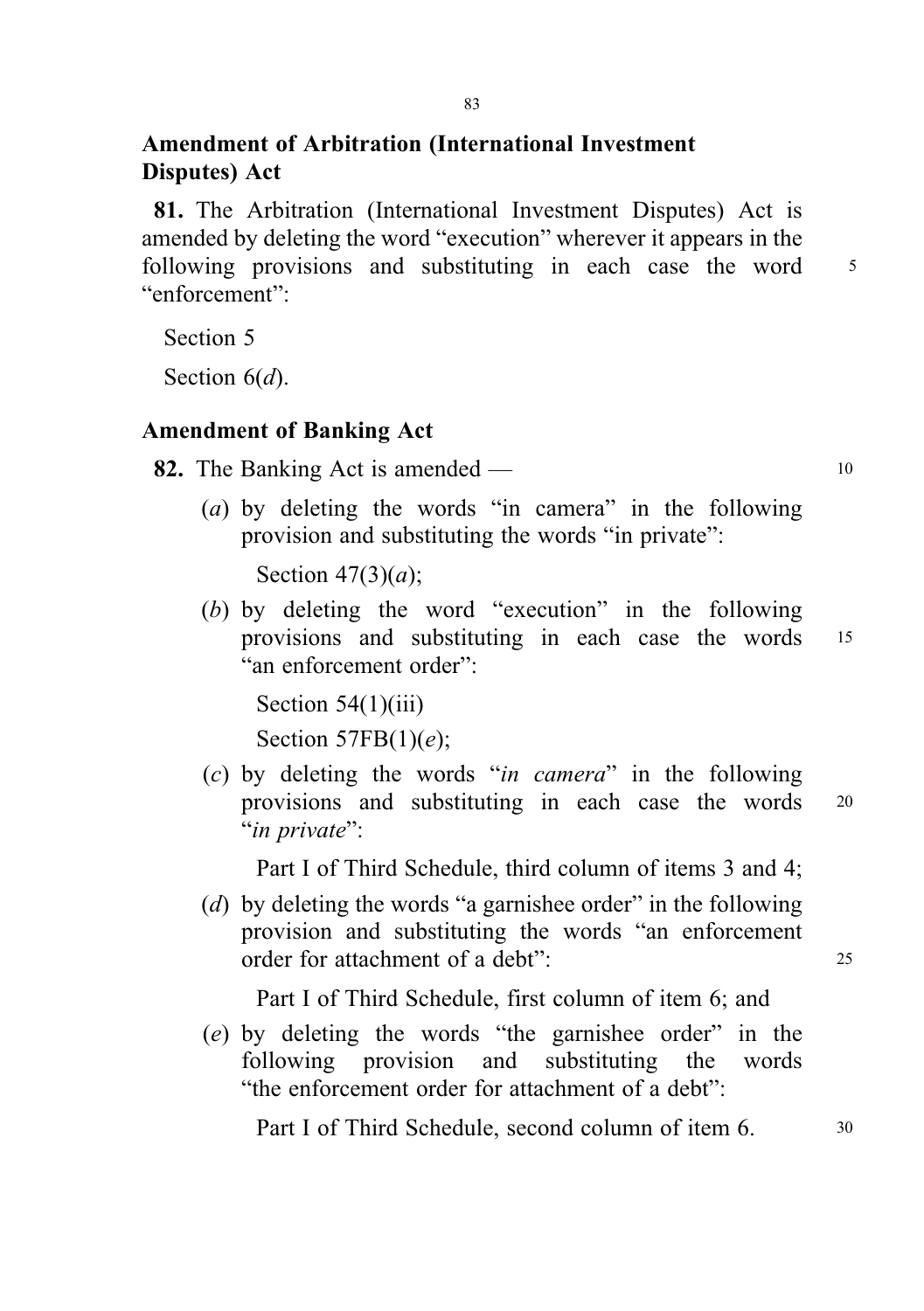#### 84

#### Amendment of Bills of Sale Act

83. The Bills of Sale Act is amended by deleting the words "execution has been levied" in the following provision and substituting the words "an enforcement order has been executed":

5 Section  $8(1)(e)$ .

### Amendment of Broadcasting Act

84. The Broadcasting Act is amended by deleting the words "in execution" in the following provision and substituting the words "under or pursuant to an enforcement order":

<sup>10</sup> Section 61(1).

## Amendment of Building and Construction Authority Act

85. The Building and Construction Authority Act is amended by deleting the word "leave" in the following provision and substituting the word "permission":

<sup>15</sup> Section 31C(4).

## Amendment of Building and Construction Industry Security of Payment Act

86. The Building and Construction Industry Security of Payment Act is amended —

<sup>20</sup> (a) by deleting the word "leave" in the following provisions and substituting in each case the word "permission":

Section  $21(1)(a)$ 

Section 27(1), (2) and (3); and

(b) by deleting the words "in execution under the order" in the <sup>25</sup> following provision and substituting the words "under or pursuant to an enforcement order":

Section 28A(4).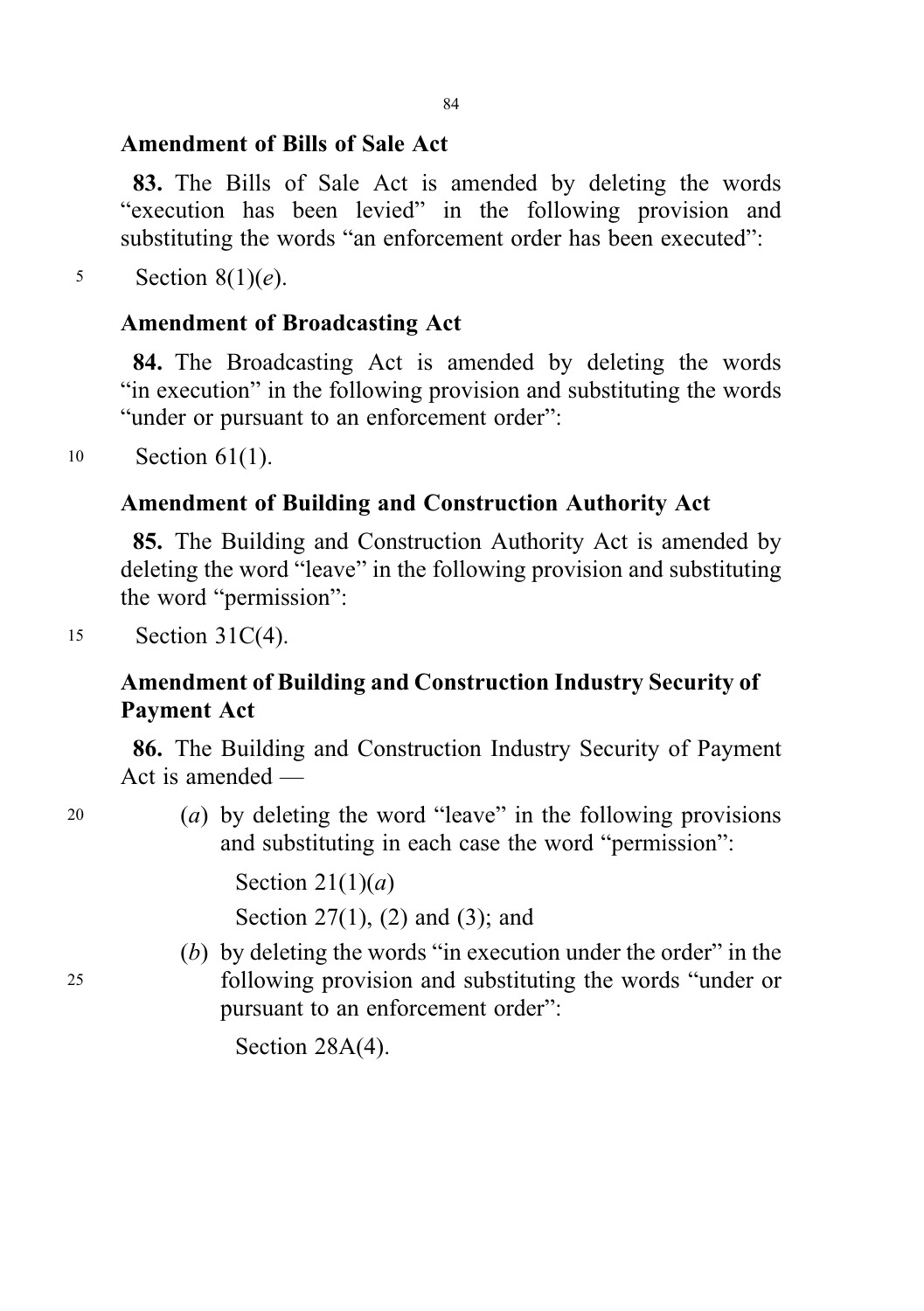## Amendment of Building Maintenance and Strata Management Act

87. The Building Maintenance and Strata Management Act is amended —

(a) by deleting the words "a subpoena for production" in the  $\frac{5}{5}$ following provision and substituting the words "an order to produce documents":

Section 96(3);

(b) by inserting, immediately after the words "stay of execution" in the following provision, the words <sup>10</sup> "or enforcement":

Section 98(3);

(c) by deleting the word "leave" wherever it appears in the following provision and substituting in each case the word "permission": 15

Section 120(1); and

(d) by deleting the words "originating summons" in the following provision and substituting the words "originating application":

Section  $124(1)$ . 20

## Amendment of Business Names Registration Act 2014

88. The Business Names Registration Act 2014 is amended by deleting the word "leave" wherever it appears in the following provisions and substituting in each case the word "permission":

Section 34(1) and (3). 25

## Amendment of Business Trusts Act

89. The Business Trusts Act is amended —

(a) by deleting the word "execution" in the following provision and substituting the words "an enforcement order": 30

Section  $4(2)(h)$ ;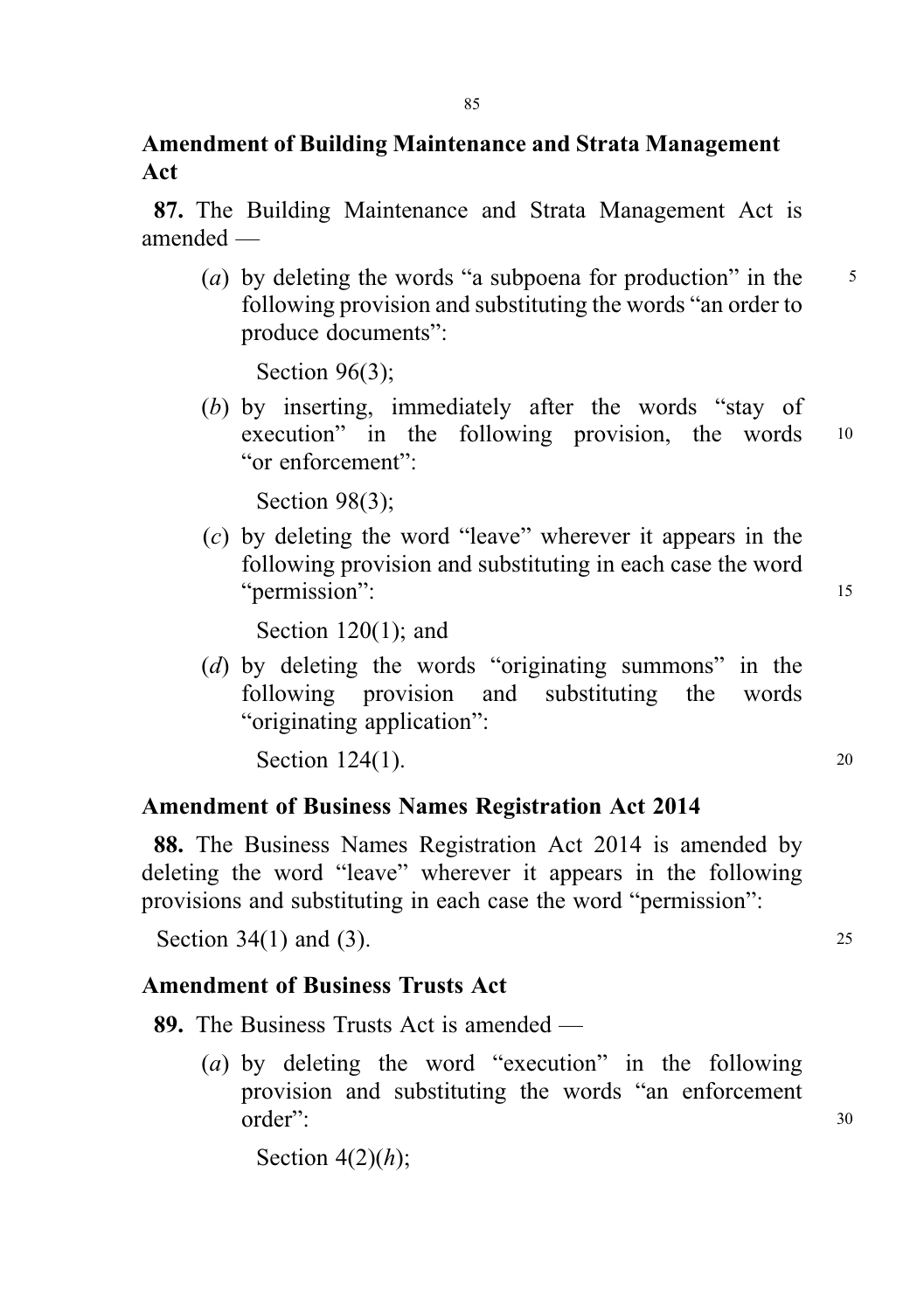(b) by deleting the word "leave" in the following provisions and substituting in each case the word "permission":

Section 41(3)

Section 42(1), (4) and (5);

<sup>5</sup> (c) by deleting the words "execution was issued on" in the following provision and substituting the words "an enforcement order was issued to enforce":

Section  $46(2)(b)$ ; and

(d) by deleting the words "execution has been returned <sup>10</sup> unsatisfied" in the following provision and substituting the words "enforcement order has been returned unsatisfied":

Section  $46(2)(b)$ .

## Amendment of CareShield Life and Long-Term Care Act 2019

<sup>15</sup> 90. The CareShield Life and Long-Term Care Act 2019 is amended by deleting the words "writ of summons" in the following provision and substituting the words "originating claim":

Section 27(1).

## Amendment of Carriage by Air Act

<sup>20</sup> 91. The Carriage by Air Act is amended by deleting the word "execution" in the following provision and substituting the words "an enforcement order":

Section 11(2).

## Amendment of Casino Control Act

25 92. The Casino Control Act is amended by deleting the words "writ of summons" in the following provision and substituting the words "originating claim":

Section 148(1).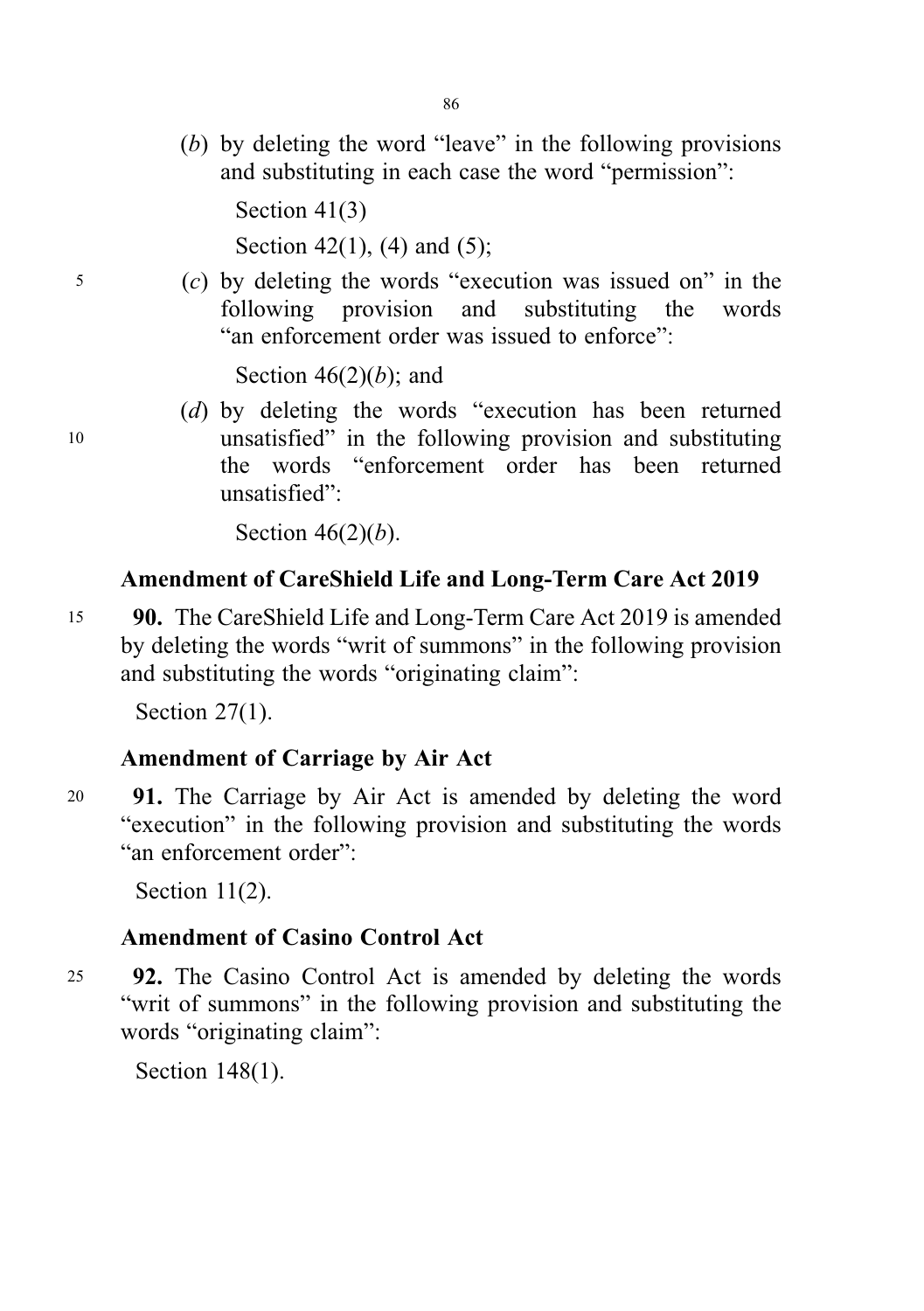### Amendment of Central Provident Fund Act

- 93. The Central Provident Fund Act is amended
	- (a) by deleting the words "a writ of seizure and sale has been issued in execution of" in the following provision and substituting the words "an enforcement order for seizure 5 and sale of property has been issued to enforce":

Section  $68(1)(a)$ ;

(b) by deleting the words "in pursuance of the execution" in the following provision and substituting the words "pursuant to the enforcement": 10

Section  $68(1)(a)$ ;

(c) by deleting the words "execution creditor" wherever they appear in the following provisions and substituting in each case the words "enforcement creditor":

Section  $68(1)$  and  $(3)$ ; 15

(d) by deleting the words "execution of the writ" in the following provision and substituting the words "execution of the enforcement order":

Section  $68(1)(b)$ ;

(e) by deleting the words "issuing the writ" in the following  $20$ provision and substituting the words "issuing the enforcement order":

Section 68(1);

(f) by deleting the words "a garnishee order has been issued in execution of a judgment" in the following provision and <sup>25</sup> substituting the words "an enforcement order for attachment of a debt has been issued to enforce a judgment":

Section  $68(3)(a)$ ;

- (g) by deleting paragraph (b) of section  $68(3)$  and substituting  $30$ the following paragraph:
	- " $(b)$  prior to the payment of the amount due or accruing due to the judgment debtor from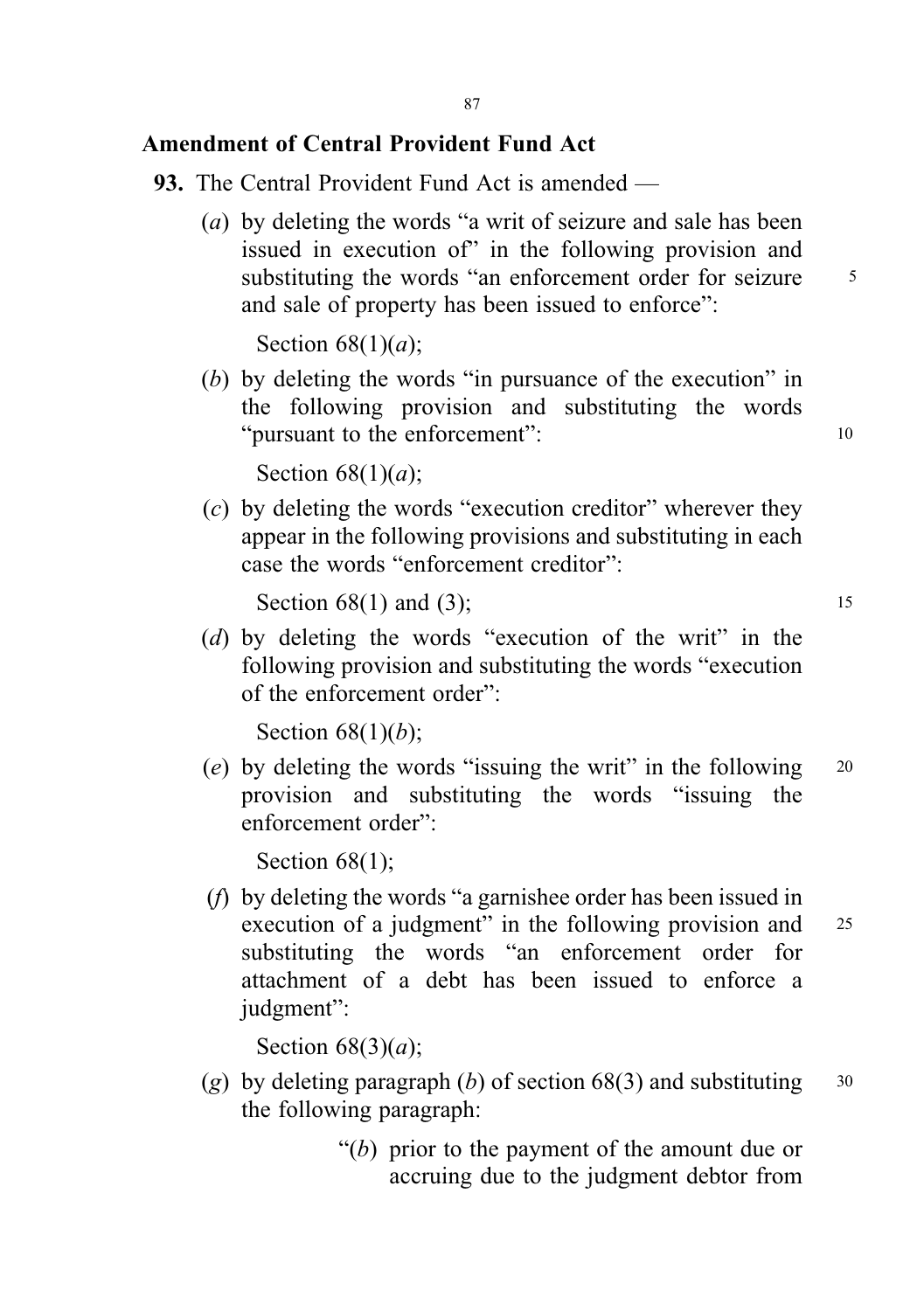the employer or member against whom the enforcement order for attachment of a debt is issued, notice has been given to that employer or member by the Board that any <sup>5</sup> sum is due to the Fund,";

> $(h)$  by deleting the words "garnishee order" wherever they appear in the following provision and substituting in each case the words "enforcement order for attachment of a debt":

10 **Section 68(3);** 

 $(i)$  by deleting the words "a garnishee order" in the following provision and substituting the words "an enforcement order for attachment of a debt":

Section  $68(5)(b)$ ; and

<sup>15</sup> (j) by deleting the word "execution" in the following provision and substituting the word "enforcement":

Section 68 (section heading).

## Amendment of Central Sikh Gurdwara Board Act

94. The Central Sikh Gurdwara Board Act is amended by deleting <sup>20</sup> the words "writ of summons" in the following provision and substituting the words "originating claim":

Section 17.

## Amendment of Charities Act

95. The Charities Act is amended by deleting the word "leave" in <sup>25</sup> the following provisions and substituting in each case the word "permission":

> Section 27(3) Section 31(5).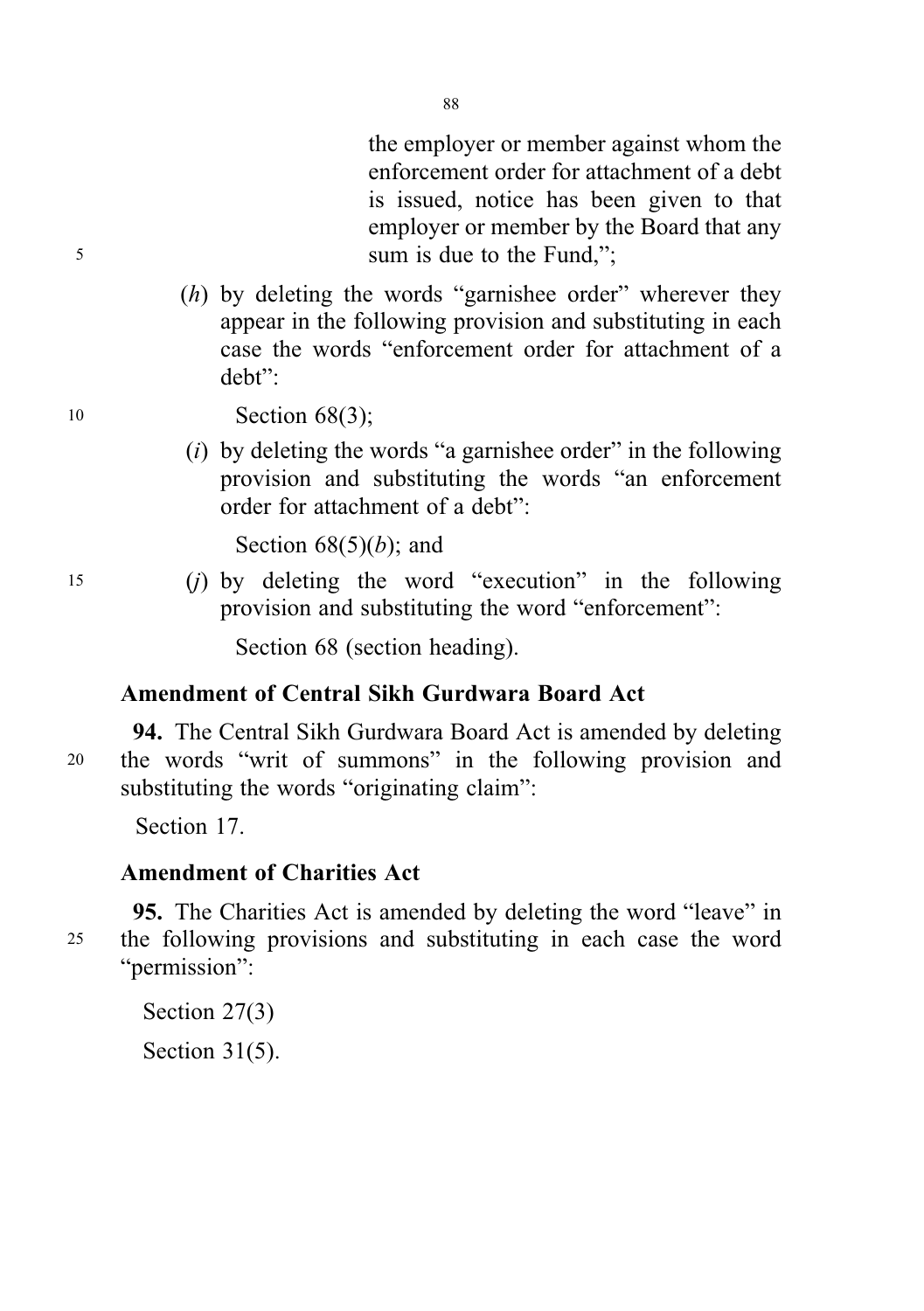#### Amendment of Children and Young Persons Act

96. The Children and Young Persons Act is amended by deleting the word "leave" in the following provisions and substituting in each case the word "permission":

Section  $49B(10)(b)$  and (11).

#### Amendment of Commodity Trading Act

97. The Commodity Trading Act is amended —

(a) by deleting the words "a levy of execution" in the following provisions and substituting in each case the words "an enforcement order": 10

Section 18(2)(b) and (3)(c);

(b) by deleting the words "in execution under the order" in the following provision and substituting the words "under or pursuant to an enforcement order":

Section  $30(3)(b)$ ; and 15

 $(c)$  by deleting the words "in camera" in the following provision and substituting the words "in private":

Section  $51(2)(b)$ .

### Amendment of Community Disputes Resolution Act 2015

- 98. The Community Disputes Resolution Act 2015 is amended 20
	- (a) by deleting the word "plaintiff" wherever it appears in the following provisions and substituting in each case the word "claimant":

Section  $17(2)$  and  $(4)$ 

Section 20(3);  $25$ 

(b) by deleting the words "execution on" in the following provision and substituting the words "enforcement of":

Section 20(3);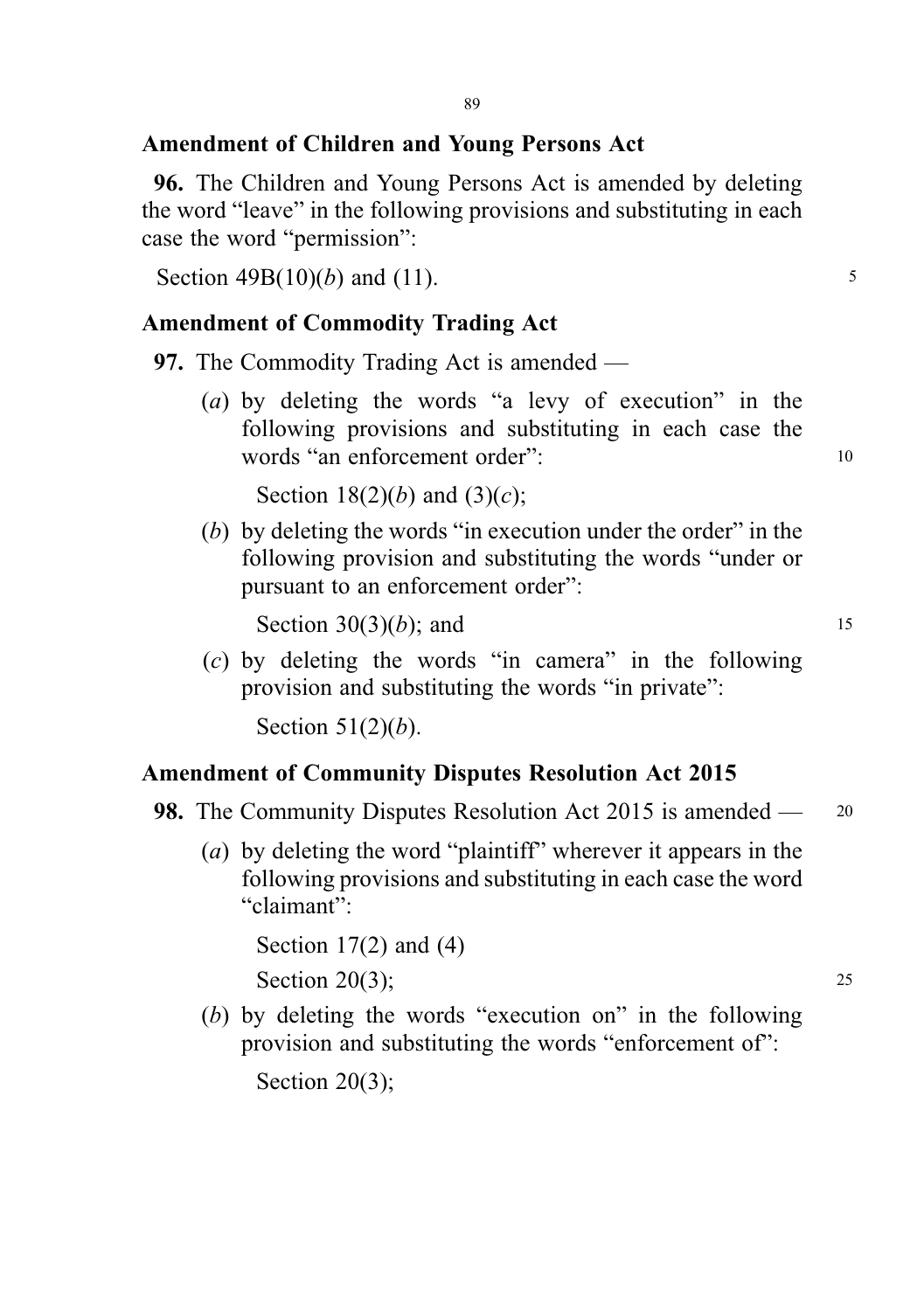(c) by deleting the words "in camera" in the following provision and substituting in each case the words "in private":

Section 22(1) and section heading;

<sup>5</sup> (d) by deleting the word "leave" in the following provisions and substituting in each case the word "permission":

> Section  $26(2)$  and  $(3)$ Section 29 $(3)(b)$ ; and

(e) by inserting, immediately after the words "stay of <sup>10</sup> execution" in the following provisions, the words "or enforcement":

Section 27(1) and (2) and section heading.

#### Amendment of Community Mediation Centres Act

99. The Community Mediation Centres Act is amended —

<sup>15</sup> (a) by deleting the words "a subpoena" in the following provision and substituting in each case the words "an order":

Section  $18(1)(a)$  and  $(b)$ ; and

(b) by deleting the word "Subpoena" in the following <sup>20</sup> provision and substituting the words "Order to attend court or order to produce documents":

Section 18 (section heading).

#### Amendment of Companies Act

100. The Companies Act is amended —

<sup>25</sup> (a) by deleting the word "leave" wherever it appears in the following provisions and substituting in each case the word "permission":

Section 14(1) Section 32(5) <sup>30</sup> Section 148(1), (3) and (4) Section 149(13) and (15)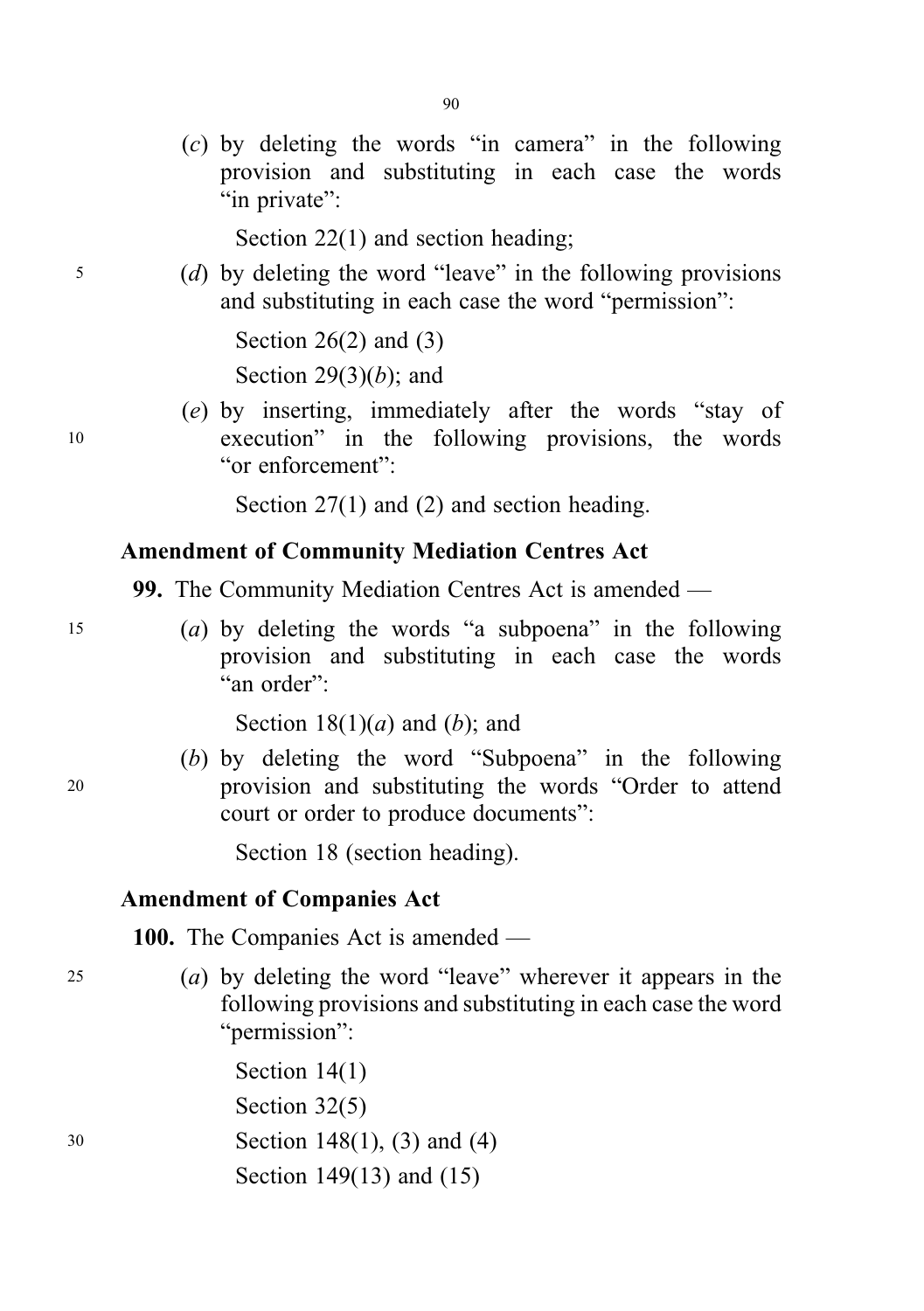Section 154(3), (6) and (9) Section 155(1) and (9) Section 155A(3) Section  $155C(1)$  and  $(3)$ Section  $155D(1)$  and  $(3)$  5 Section 210(10) Section 216(4) Section 216A(2), (5) and (6);

(b) by deleting the word "plaintiff" in the following provision and substituting the word "claimant": 10

Section 388(1); and

(c) by deleting the words "levying of any execution" in the following provision and substituting the words "execution of any enforcement order":

Section  $406(b)$ . 15

#### Amendment of Competition Act

101. The Competition Act is amended by deleting the word "plaintiff" in the following provision and substituting the word "claimant":

Section  $86(8)$ . 20

## Amendment of Consumer Protection (Trade Descriptions and Safety Requirements) Act

102. The Consumer Protection (Trade Descriptions and Safety Requirements) Act is amended by deleting the word "leave" in the following provision and substituting the word "permission": 25

Section 19(2).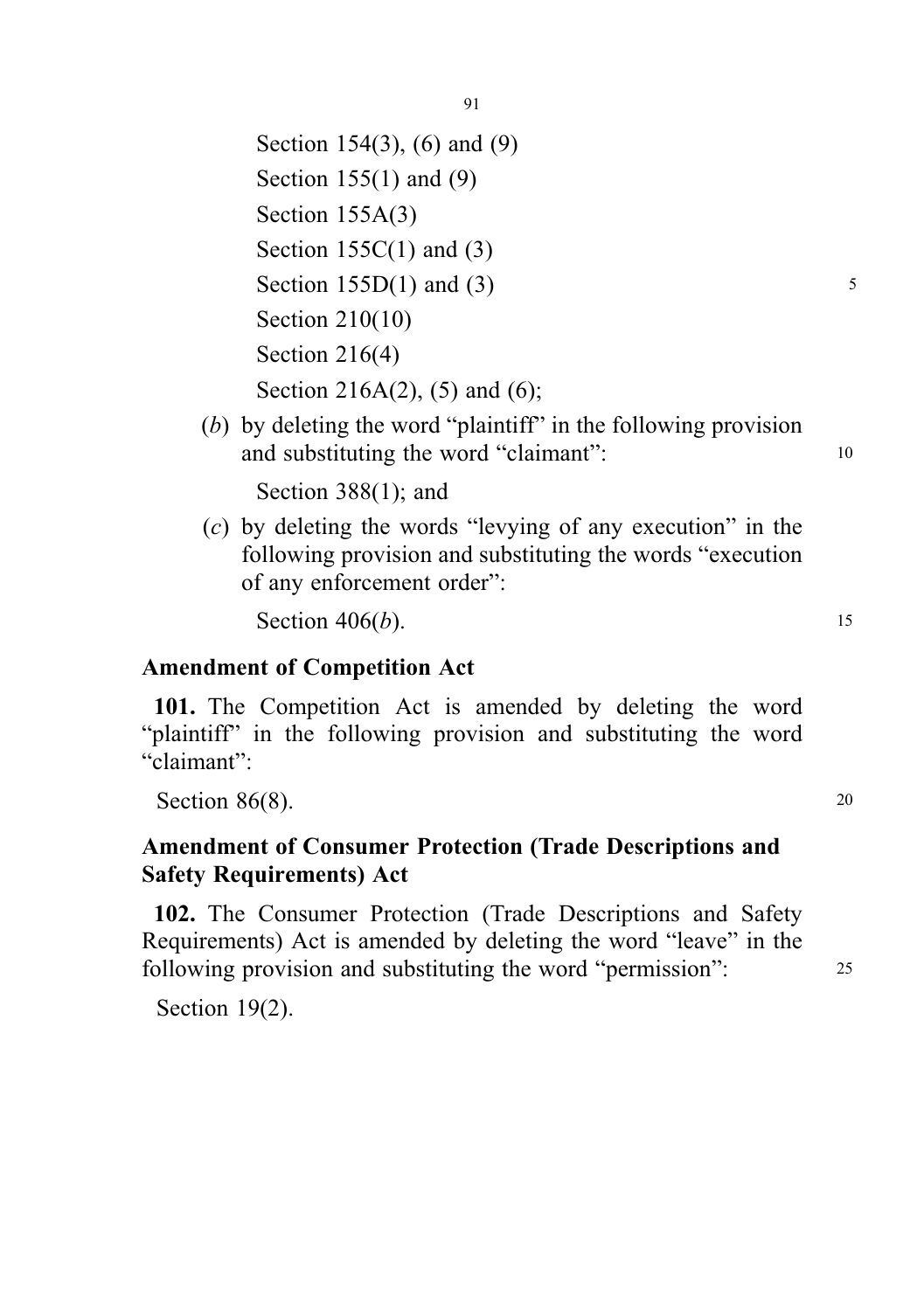#### Amendment of Control of Plants Act

103. The Control of Plants Act is amended by deleting the word "leave" in the following provision and substituting the word "*nermission*":

<sup>5</sup> Section 8(5).

#### Amendment of Conveyancing and Law of Property Act

104. The Conveyancing and Law of Property Act is amended —

(a) by deleting the words "originating summons" in the following provisions and substituting in each case the <sup>10</sup> words "originating application":

Section 4(1)

Section  $73E(5)(a)$ ;

(b) by deleting the words "a writ of possession" in the following provision and substituting the words <sup>15</sup> "an enforcement order for possession of property":

Section  $18A(9)(b)$ ;

(c) by deleting the words "the writ" wherever they appear in the following provision and substituting in each case the words "the enforcement order":

<sup>20</sup> Section 18A(9); and

(d) by deleting the word "plaintiff" in the following provision and substituting the word "claimant":

Section 30(3).

#### Amendment of Co-operative Societies Act

- <sup>25</sup> 105. The Co-operative Societies Act is amended
	- (a) by deleting the word "leave" in the following provision and substituting the word "permission":

Section  $60(3)(b)$ ;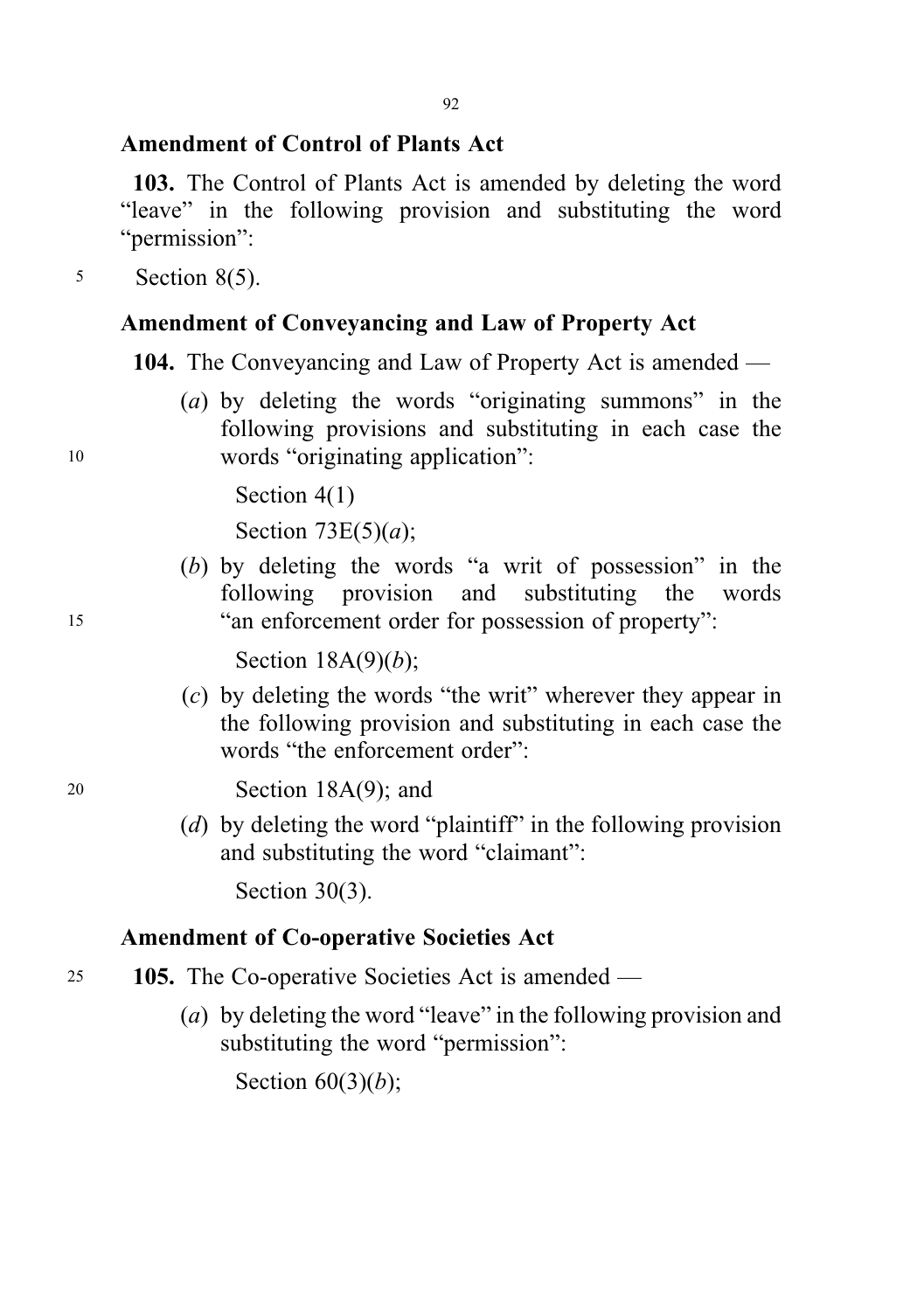(b) by inserting, immediately after the words "to delay the execution" in the following provision, the words "or enforcement":

Section 90(3): and

(c) by deleting the words "levying of any execution" in the  $\frac{5}{5}$ following provision and substituting the words "execution of any enforcement order":

Section  $100C(1)(b)$ .

#### Amendment of Copyright Act

106. The Copyright Act is amended — 10

(a) by deleting the word "plaintiff" wherever it appears in the following provisions and substituting in each case the word "claimant":

Section 118(2) Section 119(2)(d), (3) and (5)(d) 15 Section 120(1) Section  $120A(1)(a)$ ,  $(2)(a)$  and  $(b)$  and  $(7)$ Section 124 Section  $126(a)$  and  $(b)$ Section 129 20 Section 130(1)(*b*), (1A) and (1B) Section 133(1)(b) and  $(2)(b)$ Section  $193DB(3)(a)$ Section 193DDB(3) Section  $200(4)$  25 Section  $252CB(3)(a)$ Section 252CDB(3) Section 253(2)(d) and  $(3A)(d)$ Section 261(1)(d), (4)(d) and (5) Section 261F(1)(b)(ii), (2), (4)(d), (5) and (6);  $30$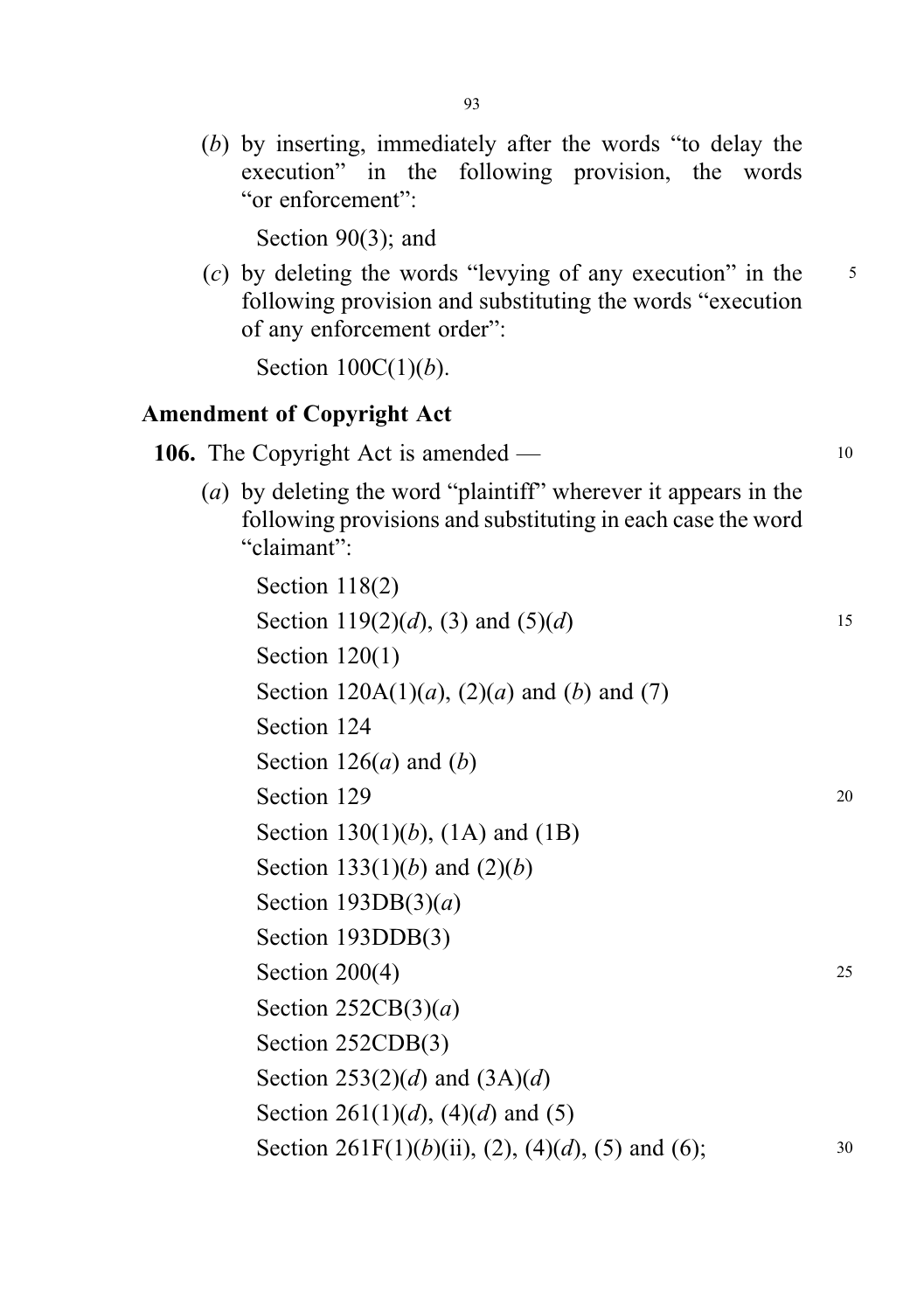(b) by deleting the word "plaintiffs" in the following provision and substituting the word "claimants":

Section 126:

(c) by deleting the words "enters an appearance" in the <sup>5</sup> following provision and substituting the words "files and serves a notice of intention to contest or not contest a claim":

Section 129; and

(d) by deleting the word "leave" in the following provision and <sup>10</sup> substituting the word "permission":

Section 162(2).

## Amendment of Corruption, Drug Trafficking and Other Serious Crimes (Confiscation of Benefits) Act

107. The Corruption, Drug Trafficking and Other Serious Crimes <sup>15</sup> (Confiscation of Benefits) Act is amended —

> (a) by deleting the word "leave" in the following provision and substituting the word "permission":

Section 13(4);

(b) by deleting the words "a garnishee order" in the following <sup>20</sup> provision and substituting the words "an enforcement order for attachment of a debt":

Section 14(5);

(c) by deleting the words "ex parte application" in the following provisions and substituting in each case the <sup>25</sup> words "application without notice":

> Section  $16(4)(b)$ Section  $17(3)(b)$ ;

(d) by deleting the words "in camera" in the following provision and substituting the words "in private":

<sup>30</sup> Section 31(6); and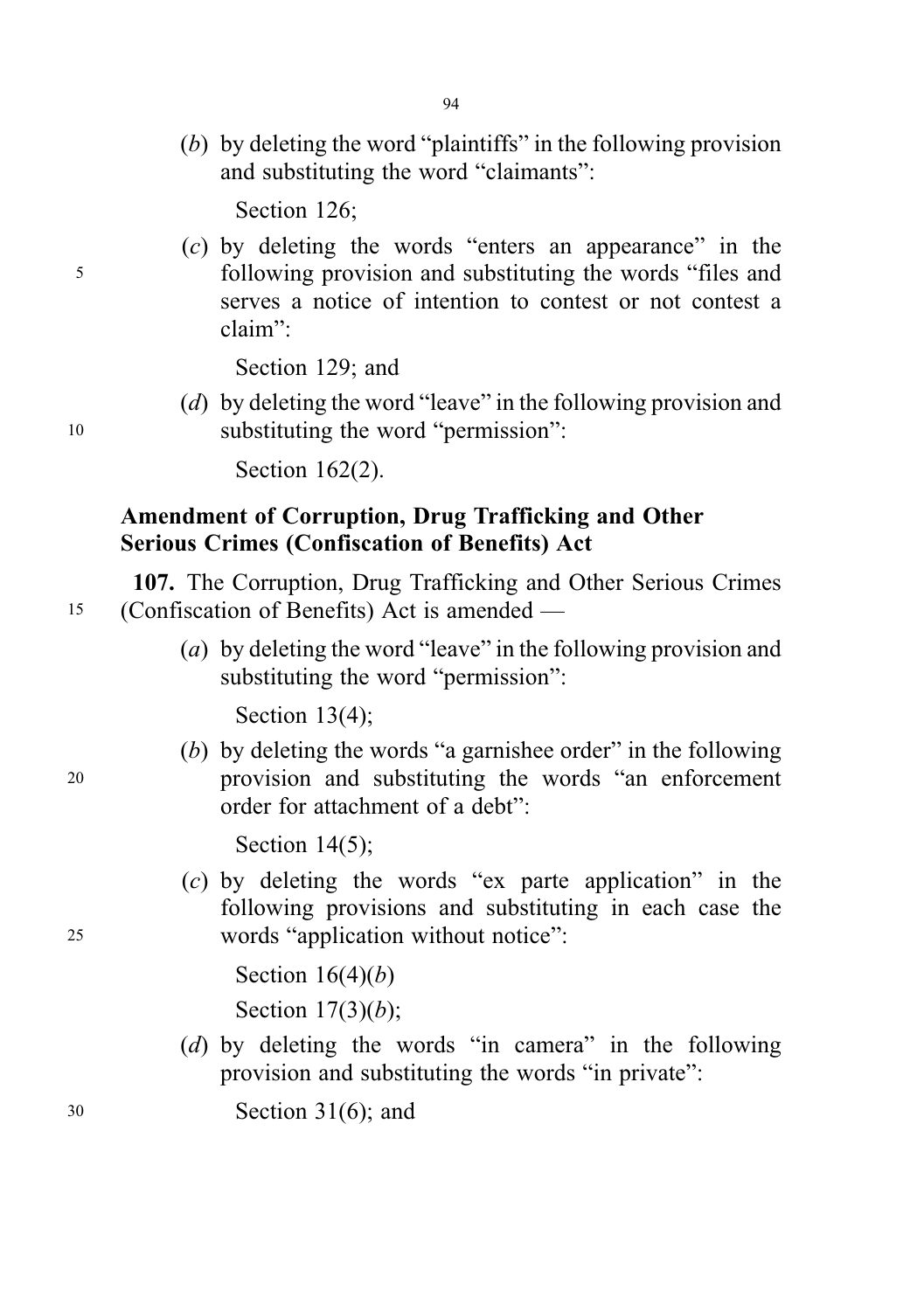(e) by deleting the words "or in execution of a decree" in the following provisions and substituting in each case the words ", in execution of a decree or under or pursuant to an enforcement order":

Second Schedule, items 28 and 29.

#### Amendment of Credit Bureau Act 2016

108. The Credit Bureau Act 2016 is amended by deleting the word "execution" in the following provision and substituting the words "an enforcement order":

Section  $46(5)(c)$ . 10

#### Amendment of Criminal Law (Temporary Provisions) Act

109. The Criminal Law (Temporary Provisions) Act is amended by deleting the words "in camera" in the following provision and substituting in each case the words "in private":

Section 23 and section heading. 15

#### Amendment of Debtors Act

110. The Debtors Act is amended —

(a) by deleting the words "a writ of execution" in the following provision and substituting the words "an enforcement order": <sup>20</sup>

Section 3;

(b) by deleting the word "execution" wherever it appears in the following provisions and substituting in each case the word "enforcement":

```
Section 4(1) 25
Section 6(2)Section 13(1) (including the proviso)
Section 17(1)(c);
```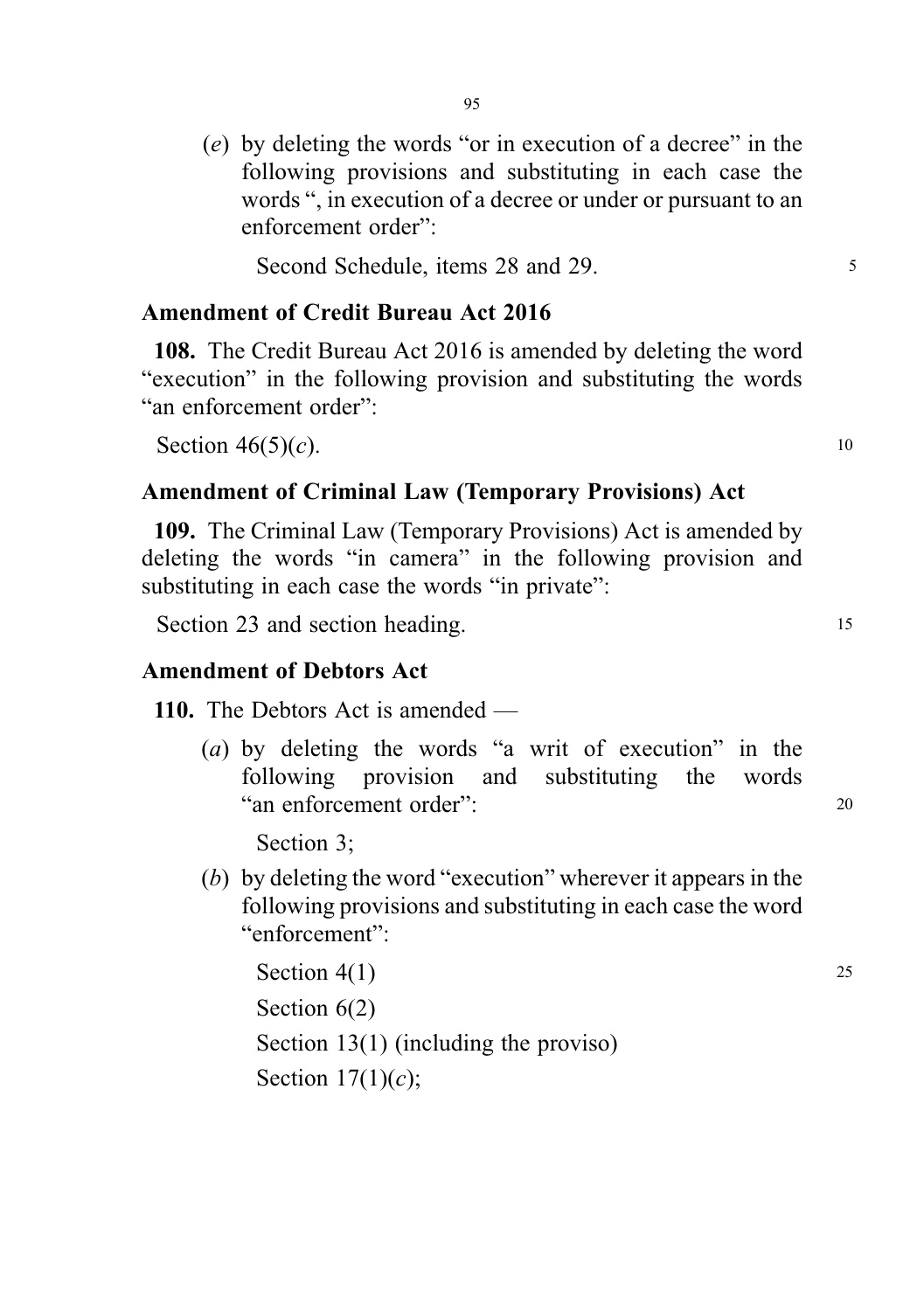(c) by deleting the words "order for committal" in the following provision and substituting the words "committal order":

Section 8(1):

<sup>5</sup> (d) by deleting the words "issue execution" in the following provision and substituting the words "issue an enforcement order":

Section 12;

(e) by deleting the word "plaintiff" wherever it appears in the <sup>10</sup> following provisions and substituting in each case the word "claimant":

> Section 13(1) Section 17(1) Section 21(1);

<sup>15</sup> (f) by deleting the word "plaintiff's" in the following provisions and substituting in each case the word "claimant's":

Section 13(1) (proviso)

Section 21(1);

20 (g) by deleting the words "a writ of summons" wherever they appear in the following provision and substituting in each case the words "an originating claim":

Section 17(1);

(h) by deleting the words "seized in execution" in the <sup>25</sup> following provision and substituting the words "seized under or pursuant to an enforcement order":

Section 17(4);

(i) by deleting the words "be liable to execution" in the following provision and substituting the words "be liable <sup>30</sup> to being taken under or pursuant to an enforcement order":

Section 20;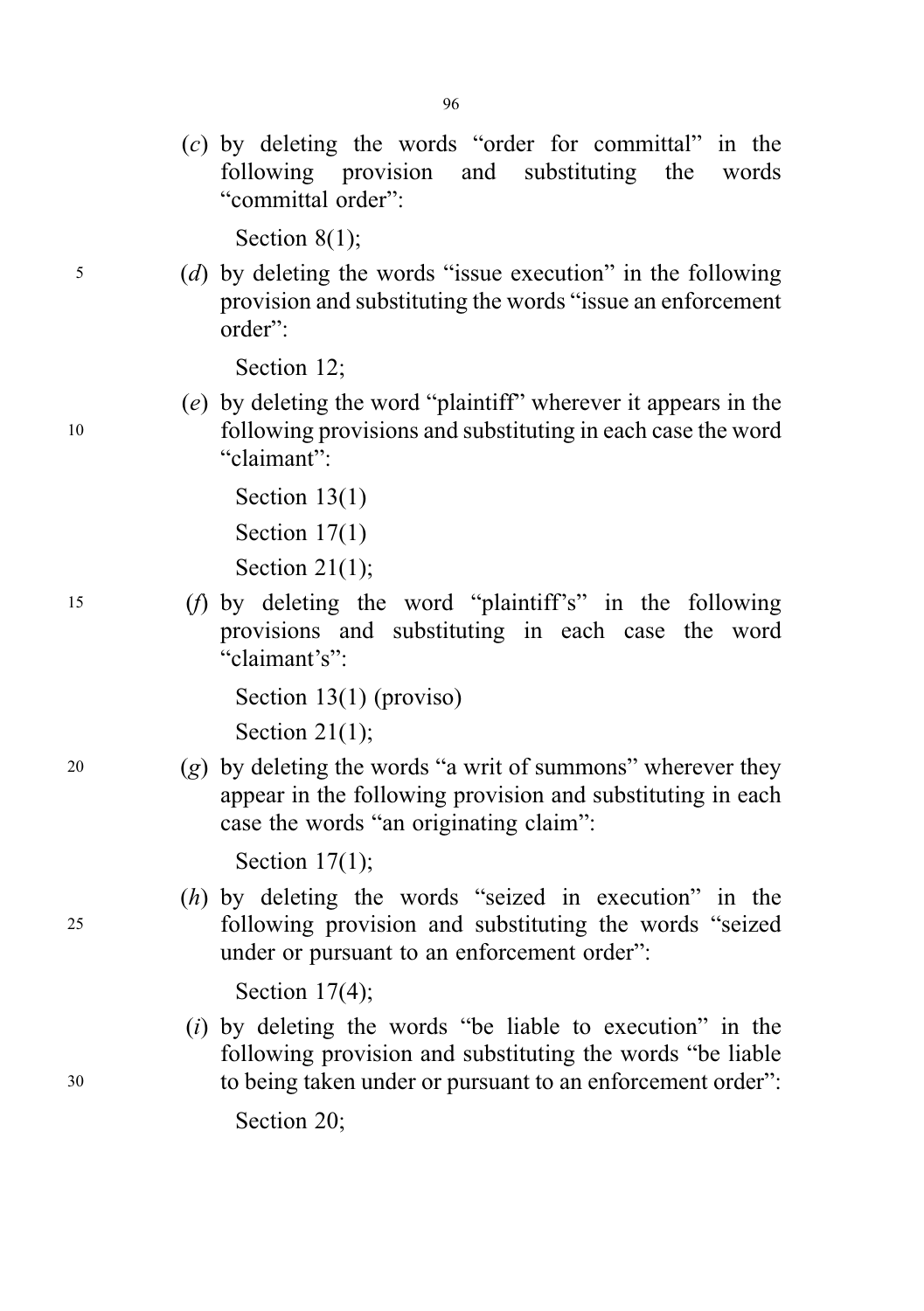(j) by deleting the words "had issued execution" in the following provision and substituting the words "had obtained an enforcement order":

Section 20;

(k) by deleting the word "execution" in the following  $5$ provision and substituting the words "being taken under or pursuant to enforcement order":

Section 20 (section heading);

(l) by deleting the words "writ of seizure and sale" in the following provision and substituting the words <sup>10</sup> "enforcement order for seizure and sale of property":

Section 23(1) (proviso);

 $(m)$  by deleting the words "subpoena as a witness" in the following provision and substituting the words "issue an order to attend court against": 15

Section 24(3);

(n) by deleting the words "Subpoena for witness" in the following provision and substituting the words "Order to attend court":

Section 24(3) (subsection heading); and 20

(o) by deleting the words "ex parte" in the following provision and substituting the words "in the absence of the judgment debtor":

Section 24 $(5)(b)$ .

#### Amendment of Defamation Act 25

- 111. The Defamation Act is amended
	- (a) by deleting the word "plaintiff" wherever it appears in the following provisions and substituting in each case the word "claimant":

Section  $5 \t\t 30$ Section  $6(1)(a)$  and  $(b)$ Section  $7(1)(b)$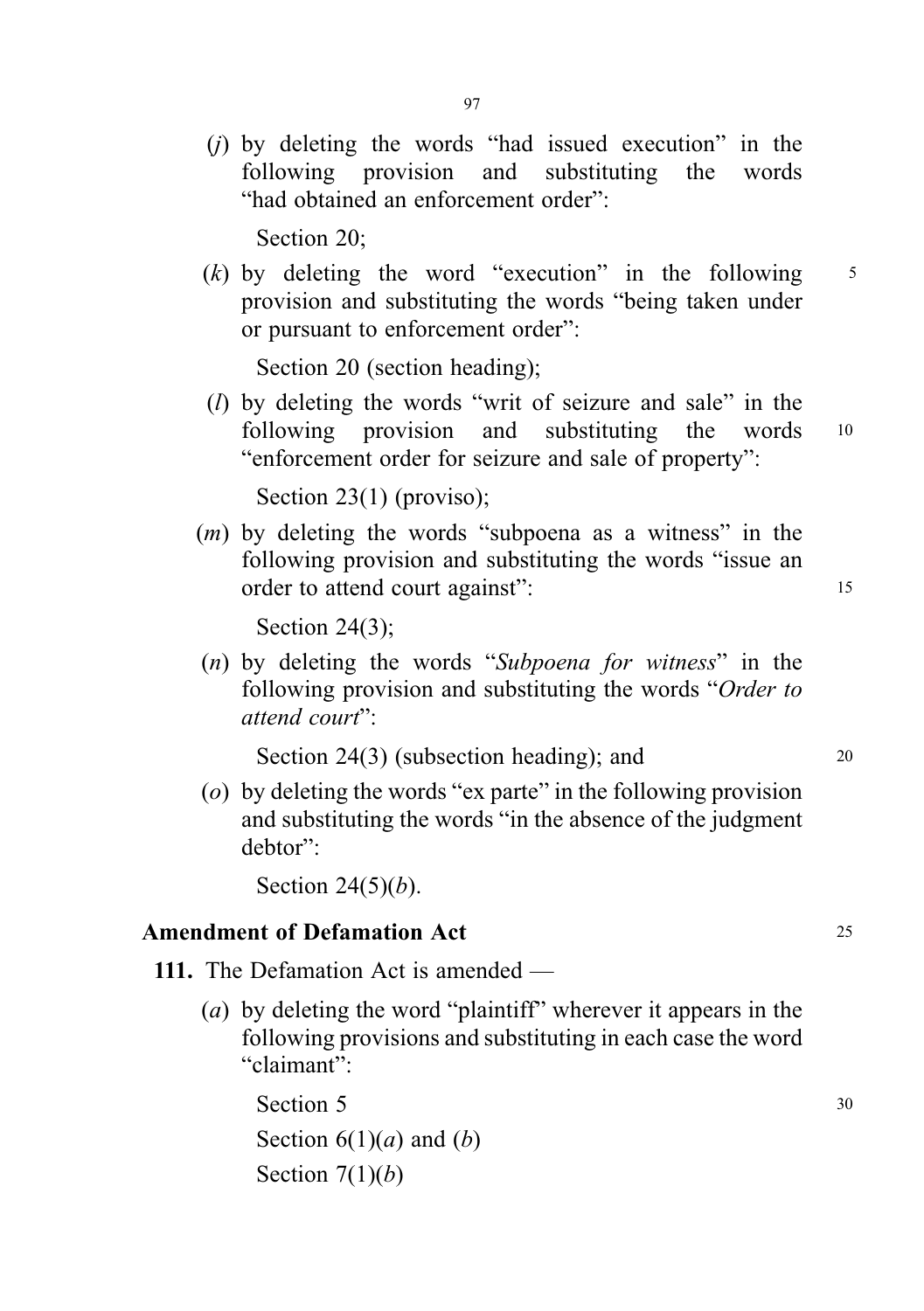Section 8 Section  $10(1)$  and  $(2)$ Section 12(2) Section 16 and section heading <sup>5</sup> Section 17(3) and (5)

Section 18

Section 19;

(b) by deleting the word "plaintiff's" in the following provision and substituting the word "claimant's":

<sup>10</sup> Section 8; and

(c) by deleting the word "execution" in the following provision and substituting the words "an enforcement order":

Section 18.

## <sup>15</sup> Amendment of Distress Act

112. The Distress Act is amended —

- (a) by deleting the words "ex parte" in the following provision and substituting the words "by way of an application without notice".
- <sup>20</sup> Section 5(1);
	- (b) by deleting the words "a writ of execution" in the following provision and substituting the words "an enforcement order":

Section 20(1);

<sup>25</sup> (c) by deleting the words "the writ of execution" in the following provisions and substituting in each case the words "the enforcement order":

Section 20(1) and  $(2)$ ;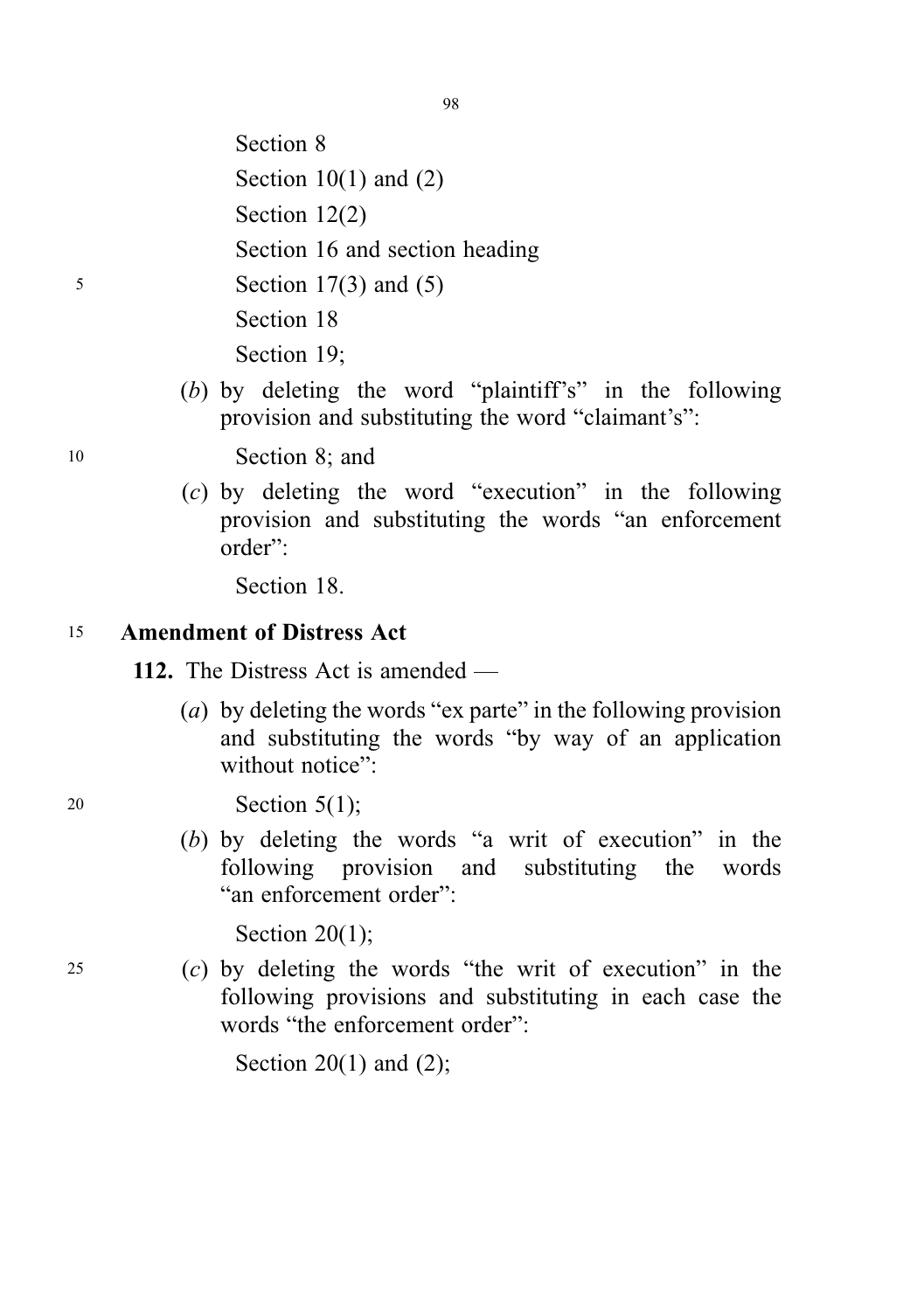(d) by deleting the words "execution creditor" in the following provisions and substituting in each case the words "enforcement creditor":

Section 20(2) and (4);

(e) by deleting the words "execution debtor" in the following  $\frac{5}{5}$ provisions and substituting in each case the words "enforcement debtor":

Section 20(2), (3) and (4); and

(f) by deleting the words "by way of execution" in the following provision and substituting the words "under or 10 pursuant to enforcement order":

Section 20 (section heading).

#### Amendment of District Cooling Act

113. The District Cooling Act is amended by deleting the words "in execution under process" in the following provision and <sup>15</sup> substituting the words "under or pursuant to an enforcement order":

Section  $30(b)$ .

#### Amendment of Economic Development Board Act

114. The Economic Development Board Act is amended by deleting the word "execution" in the following provision and 20 substituting the word "enforcement":

Section 21(12).

#### Amendment of Electricity Act

115. The Electricity Act is amended —

(a) by deleting the words "execute or" in the following  $25$ provision:

Section 29 $(7)(d)$ ;

(b) by deleting the words "in execution under process" in the following provision and substituting the words "under or pursuant to an enforcement order":  $30$ 

Section 38 $(b)$ ; and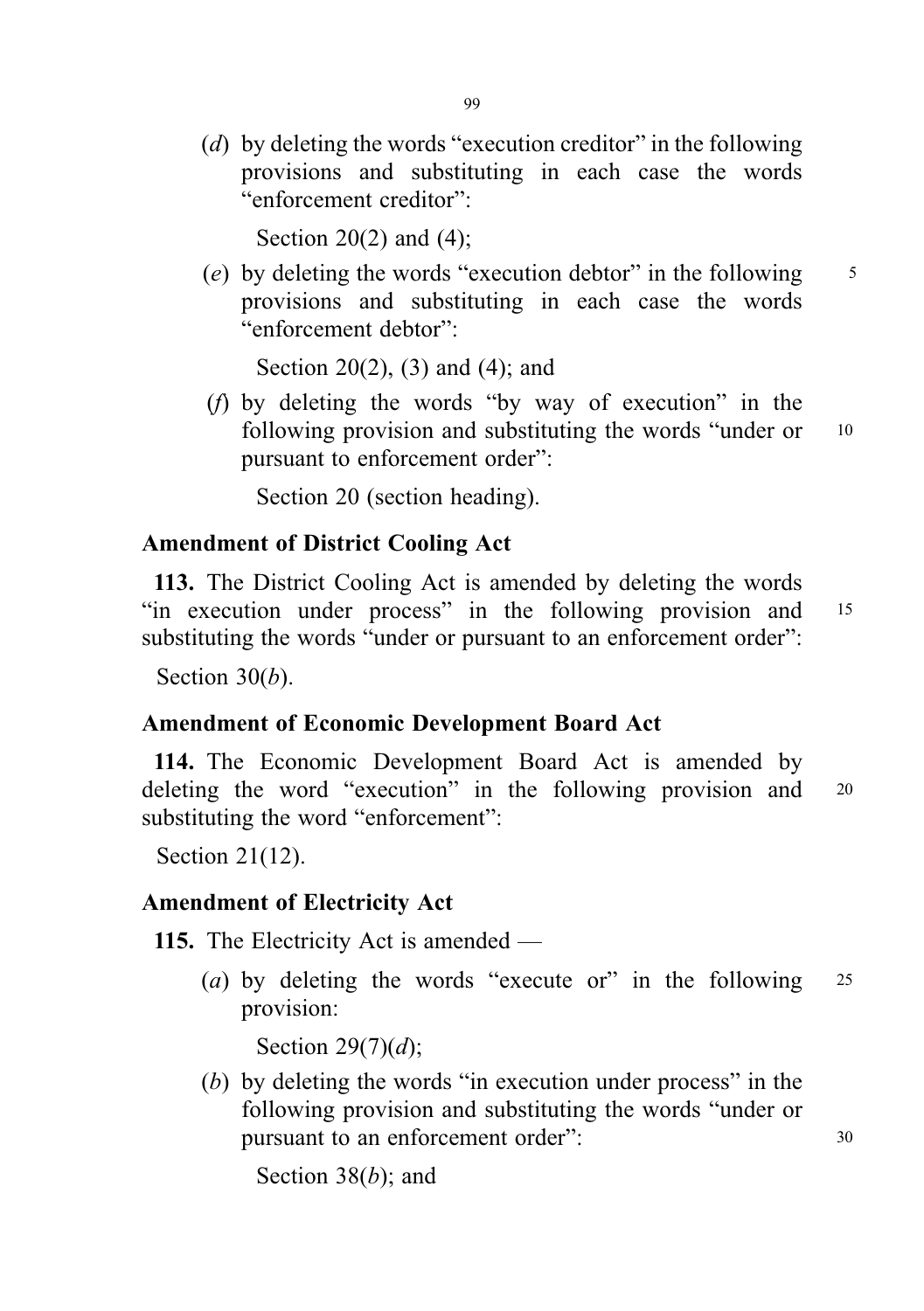100

(c) by deleting the word "leave" in the following provisions and substituting in each case the word "permission":

Section 80(10) Section 85(6).

## <sup>5</sup> Amendment of Employment Act

116. The Employment Act is amended —

(a) by deleting the word "plaintiffs" in the following provision and substituting the word "claimants":

Section 125(4); and

<sup>10</sup> (b) by deleting the word "leave" wherever it appears in the following provision and substituting in each case the word "permission":

Section 126C(7).

## Amendment of Employment Claims Act 2016

- 15 117. The Employment Claims Act 2016 is amended
	- (a) by inserting, immediately after the word "execution" wherever it appears in the following provisions, the words "or enforcement":

Section  $7(3)(a)$ 

<sup>20</sup> Section 17(4)

Section 24(1) to (4) and section heading

Section  $26(b)$ 

Section  $33(1)(a)(i)(G)$ ; and

(b) by deleting the word "leave" in the following provisions <sup>25</sup> and substituting in each case the word "permission":

> Section 23(2), (3) and  $(4)(a)$ Section  $24(4)(a)$ Section  $33(1)(a)(i)(F)$ .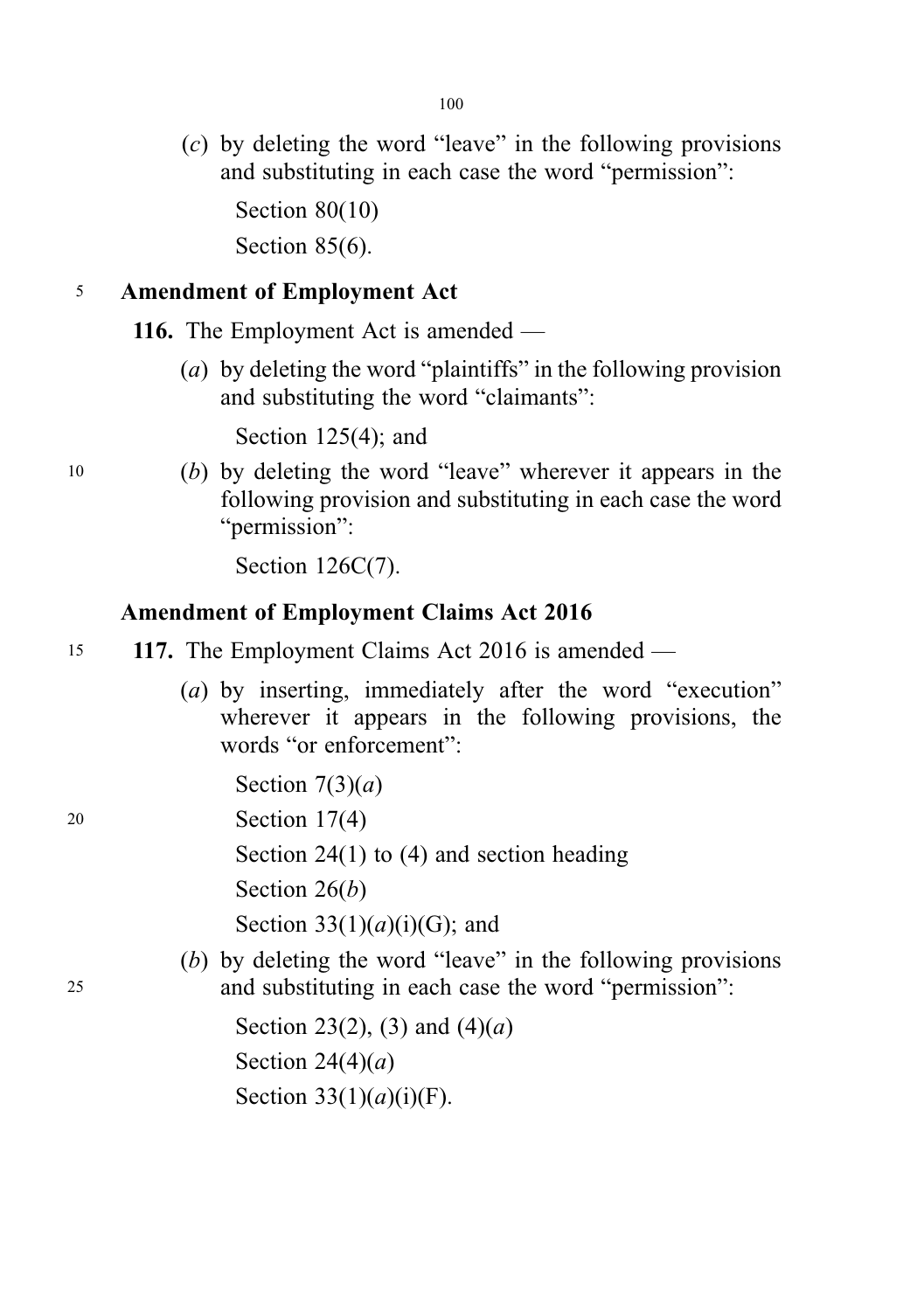### Amendment of Endangered Species (Import and Export) Act

118. The Endangered Species (Import and Export) Act is amended by deleting the word "leave" in the following provision and substituting the word "permission":

Section  $6(2)$ .

## Amendment of Environmental Protection and Management Act

119. The Environmental Protection and Management Act is amended by deleting the words "any process of execution" in the following provision and substituting the words "or pursuant to any 10 enforcement order":

Section 55(6).

## Amendment of Environmental Public Health Act

120. The Environmental Public Health Act is amended —

(a) by deleting the words "execute or" in the following 15 provision:

Section  $31D(1)(d)$ ; and

(b) by inserting, immediately after the word "person" in the following provision, the words ", or under or pursuant to any enforcement order,": 20

Section 31T.

## Amendment of Estate Duty Act

121. The Estate Duty Act is amended —

(a) by deleting the words "originating summons" in the following provision and substituting the words <sup>25</sup> "originating application":

Section 33(2);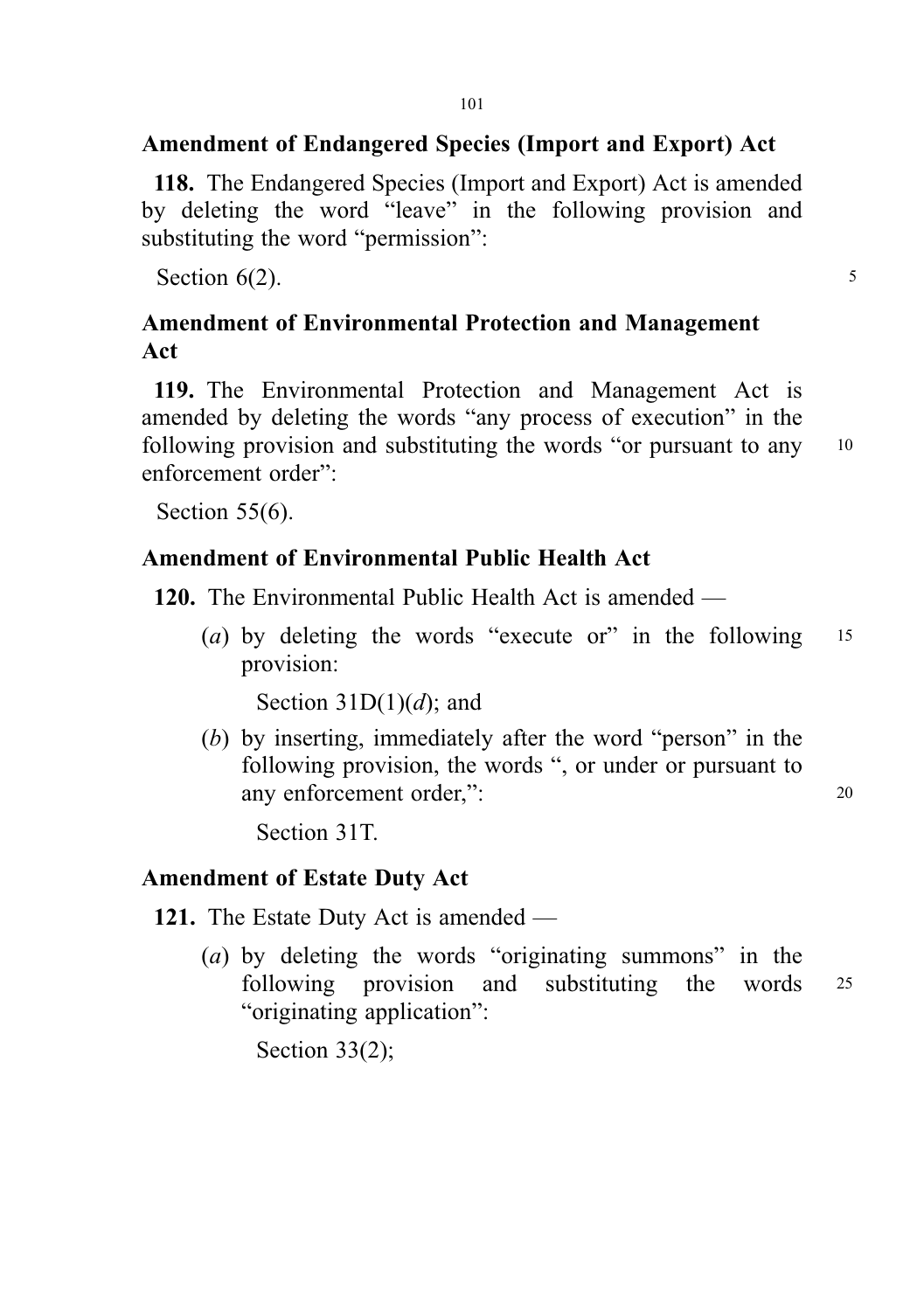(b) by deleting the word "leave" in the following provisions and substituting in each case the word "permission":

Section 47(3)

Section 56(2); and

<sup>5</sup> (c) by deleting the words "execution may be levied" in the following provision and substituting the words "an enforcement order may be executed":

Section 55(3).

#### Amendment of Exchange Control Act

- 10 122. The Exchange Control Act is amended
	- (a) by deleting the words "process of execution" in the following provision and substituting the words "enforcement order":

Fourth Schedule, paragraph  $3(1)(c)$ ;

<sup>15</sup> (b) by deleting the words "proceeds of the execution" in the following provision and substituting the words "proceeds of the enforcement order":

Fourth Schedule, paragraph  $3(1)(c)$ ;

(c) by deleting the words "writ of execution" in the following <sup>20</sup> provision and substituting the words "enforcement order":

Fourth Schedule, paragraph  $3(1)(c)$ ; and

(d) by deleting the words "such writ" in the following provision and substituting the words "such order":

Fourth Schedule, paragraph  $3(1)(c)$ .

## <sup>25</sup> Amendment of Executive Condominium Housing Scheme Act

123. The Executive Condominium Housing Scheme Act is amended by deleting the words "ex parte by originating summons" in the following provisions and substituting in each case the words "by an originating application without notice":

<sup>30</sup> Section 8(6)

Section 9(7).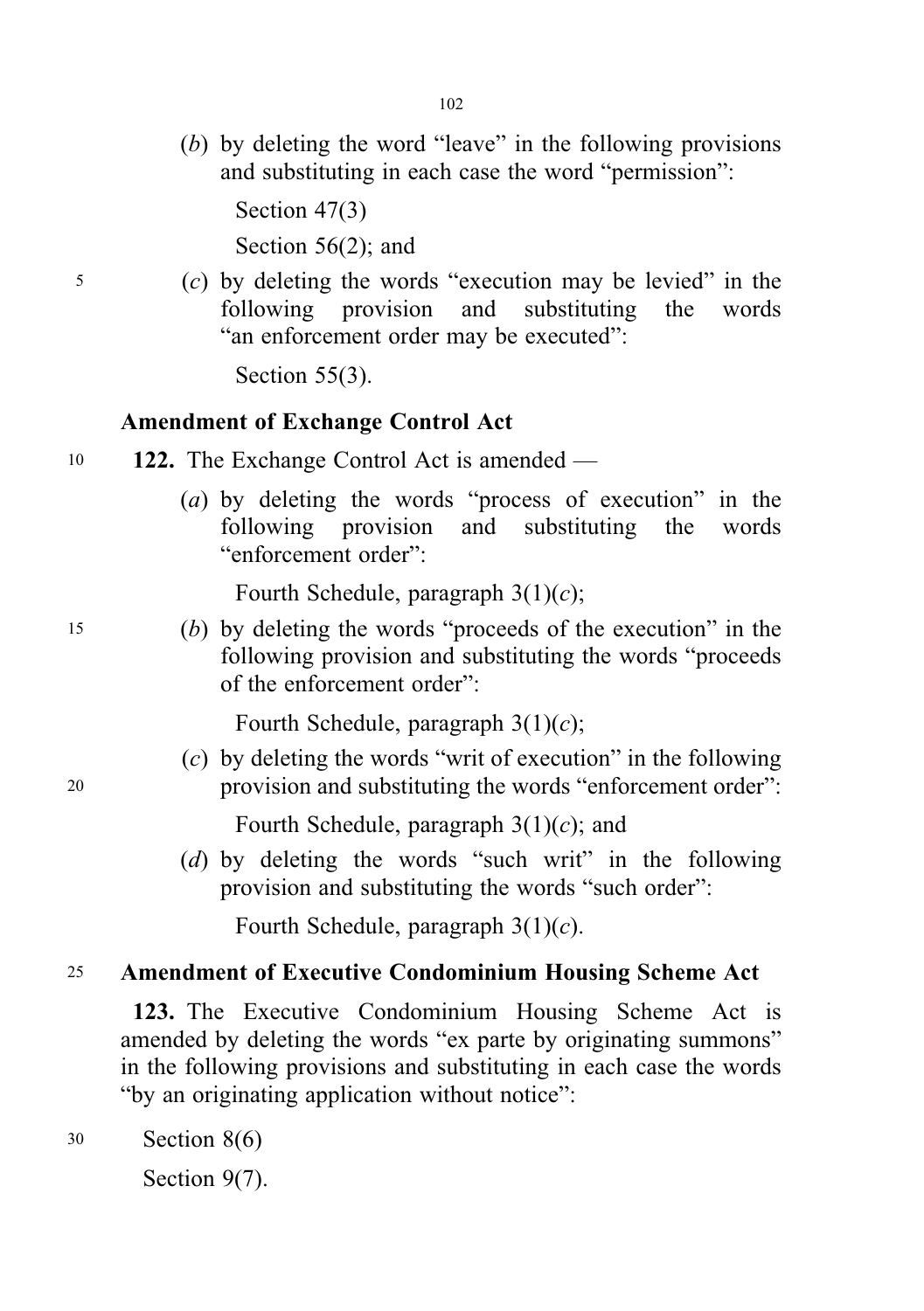### Amendment of Finance Companies Act

124. The Finance Companies Act is amended by deleting the word "execution" in the following provision and substituting the words "an enforcement order":

Section  $47(1)(c)$ . 5

## Amendment of Financial Advisers Act

125. The Financial Advisers Act is amended by deleting the word "execution" in the following provisions and substituting in each case the words "an enforcement order":

Section  $9(1)(h)$  10 Section  $23J(1)(d)$ Section  $57(1)(f)$ .

## Amendment of Financial Holding Companies Act 2013

126. The Financial Holding Companies Act 2013 is amended by deleting the word "execution" in the following provision and 15 substituting the words "an enforcement order":

Section  $62(1)(c)$ .

## Amendment of Fire Safety Act

127. The Fire Safety Act is amended by deleting the word "leave" in the following provisions and substituting in each case the word <sup>20</sup> "permission":

Section 36B(8)

Section 36C(3).

## Amendment of Gas Act

128. The Gas Act is amended — 25

(a) by deleting the word "leave" in the following provisions and substituting in each case the word "permission":

Section 32(9) Section 32A(5);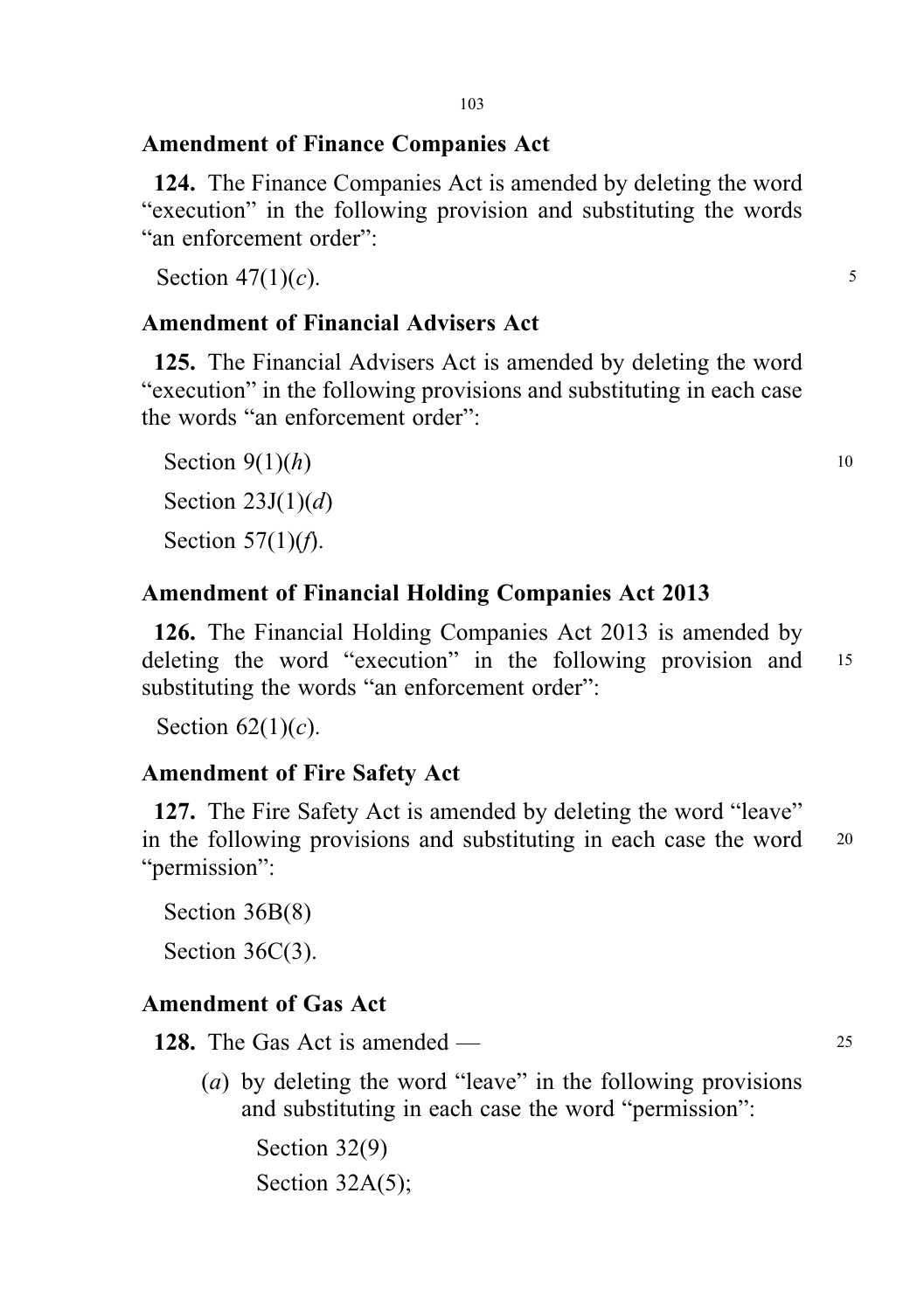(b) by deleting the words "execute or" in the following provision:

Section  $34(6)(d)$ ;

(c) by deleting the words "in execution under process" in the <sup>5</sup> following provision and substituting the words "under or pursuant to an enforcement order":

Section  $43(b)$ ; and

(d) by deleting the word "plaintiff" in the following provision and substituting the word "claimant":

<sup>10</sup> Section 101(7).

#### Amendment of Geographical Indications Act 2014

- 129. The Geographical Indications Act 2014 is amended
	- (a) by deleting the word "plaintiff" in the following provisions and substituting in each case the word "claimant":
- <sup>15</sup> Section 5

Section  $6(1)$ 

Section  $7(2)(a)$  and  $(b)$ 

Section  $8(3)$  and  $(4)$ ;

(b) by deleting the word "taxation" in the following provision <sup>20</sup> and substituting the word "assessment":

Section 26(2);

(c) by deleting the word "taxed" in the following provision and substituting the word "assessed":

Section 26(3);

<sup>25</sup> (d) by deleting the word "leave" in the following provision and substituting the word "permission":

Section 32(3); and

- (e) by deleting the word "plaintiff" wherever it appears in the following provision and substituting in each case the word <sup>30</sup> "claimant".
	- Section 62(2).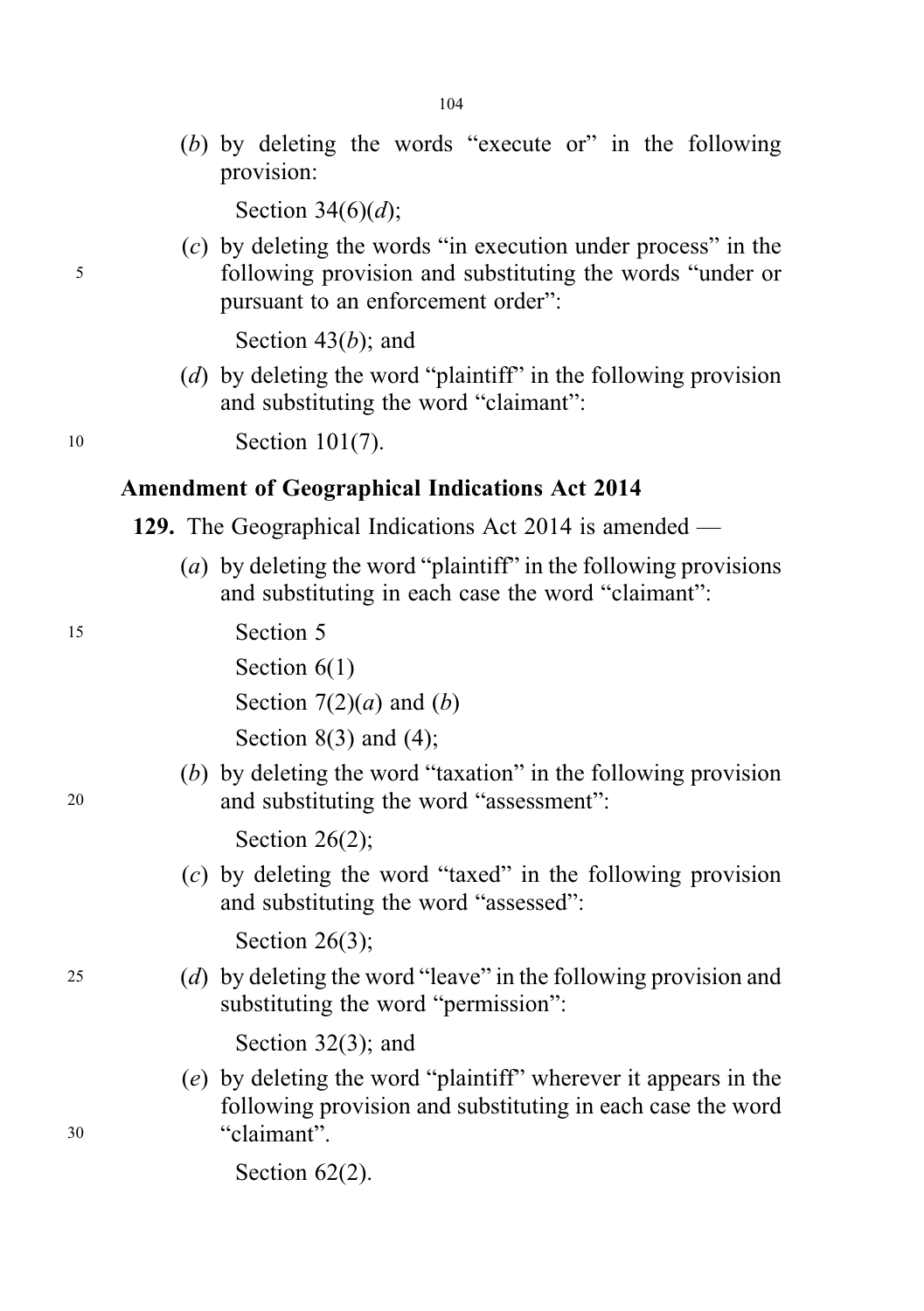### Amendment of Goods and Services Tax Act

- 130. The Goods and Services Tax Act is amended
	- (a) by deleting the words "in camera" in the following provisions and substituting in each case the words "in private": 5

Section 56(1) and (3); and

(b) by deleting the words "writ of summons" in the following provision and substituting the words "originating claim":

Section 78(1).

#### Amendment of Government Proceedings Act 10

- 131. The Government Proceedings Act is amended
	- (a) by deleting the word "plaintiff" wherever it appears in the following provisions and substituting in each case the word "claimant":

Section  $9(3)$  15 Section 27(1) (paragraph (b) of proviso) Section 35(2) Section  $37(2)(a)$  and  $(b)$ ;

(b) by deleting the words "ex parte" in the following provision and substituting the words "without notice": 20

Section 23(1);

(c) by deleting the words "entering an appearance" in the following provision and substituting the words "filing and serving a notice of intention to contest or not contest":

Section 23(1); 25

(d) by deleting the word "taxation" in the following provisions and substituting in each case the word "assessment":

Section 25(3) Section 29(3);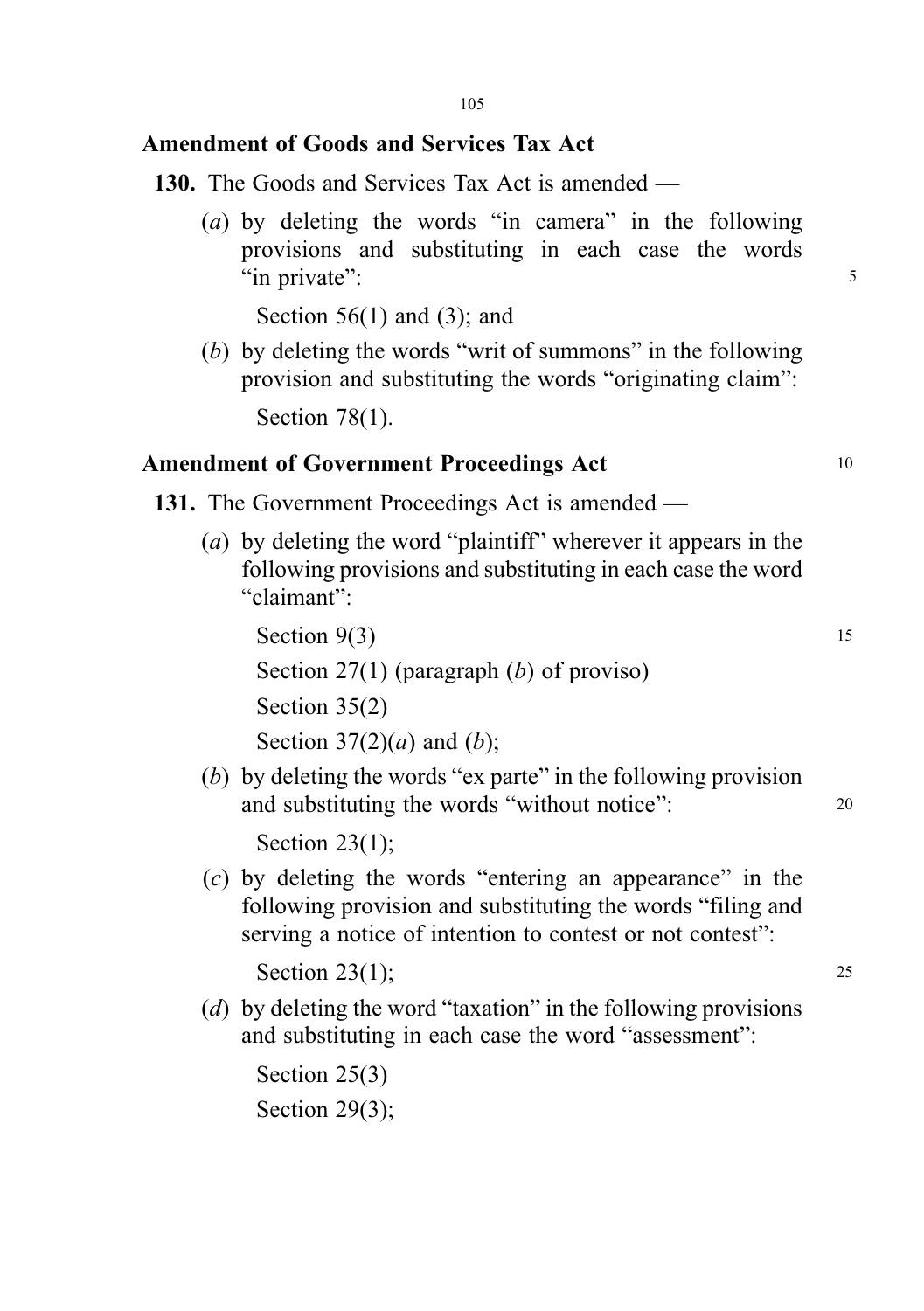(e) by inserting, immediately after the words "stay of execution" in the following provision, the words "or enforcement":

106

Section 28 and section heading;

<sup>5</sup> (f) by deleting the word "EXECUTION" in the following provision and substituting the word "ENFORCEMENT":

Part IV (Part heading);

(g) by deleting the word "taxed" wherever it appears in the following provisions and substituting in each case the word <sup>10</sup> "assessed":

Section 29(3)

Section 31(1);

(h) by deleting the word "execution" in the following provision and substituting the words "enforcement order":

<sup>15</sup> Section 31(4);

(i) by deleting the word "Execution" in the following provision and substituting the word "Enforcement":

Section 32 (section heading);

 $(i)$  by deleting the words "in execution" in the following <sup>20</sup> provision and substituting the words "under or pursuant to an enforcement order":

Section 33(2);

 $(k)$  by deleting the words "default of appearance" in the following provision and substituting the words "default of <sup>25</sup> a notice of intention to contest or not contest":

Section  $37(2)(b)$ ; and

( $l$ ) by deleting the word "leave" in the following provision and substituting in each case the word "permission":

Section 37(2)(b), (c) and (e)(ii) and (iii).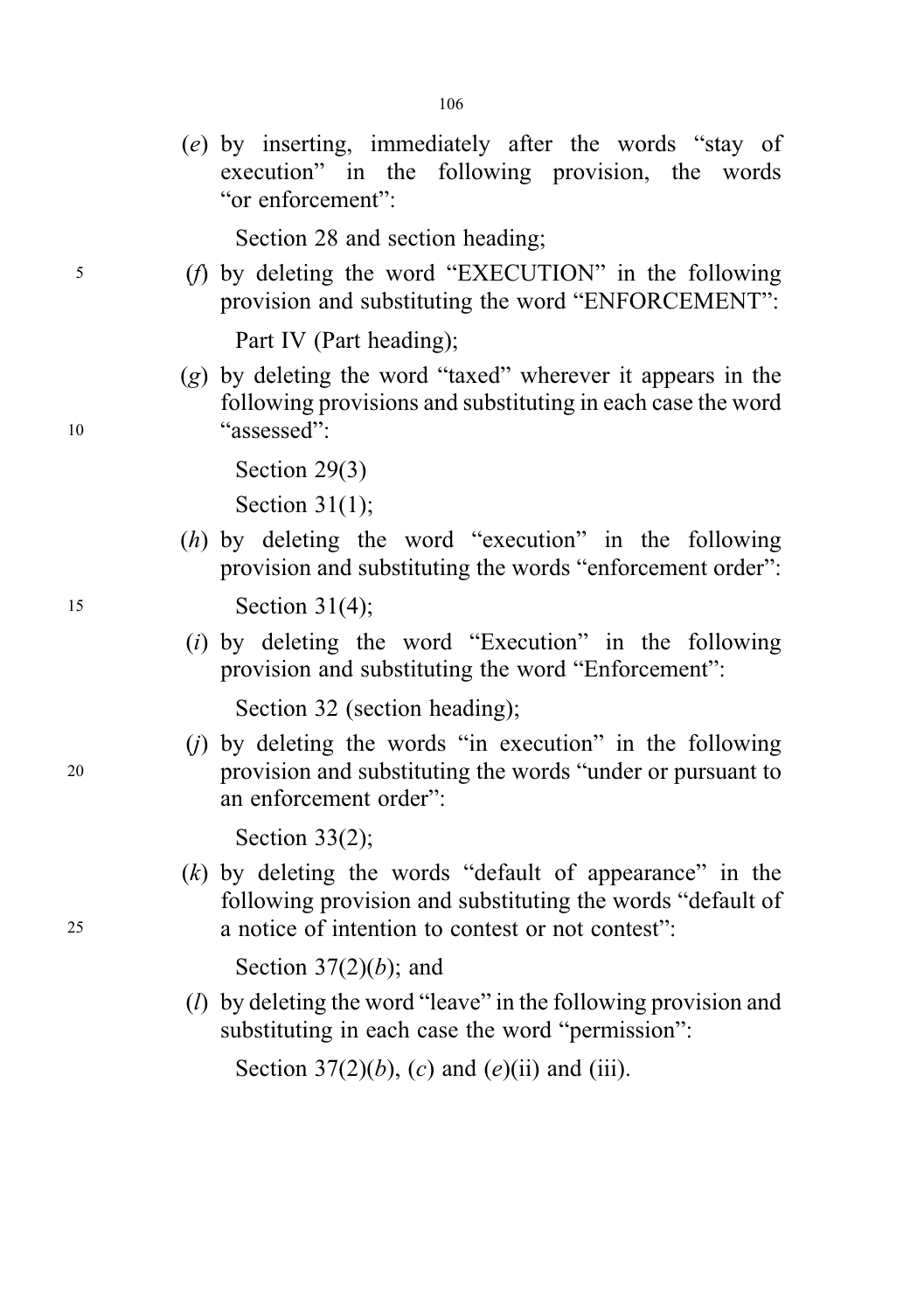## Amendment of Guardianship of Infants Act

132. The Guardianship of Infants Act is amended by deleting the word "leave" in the following provisions and substituting in each case the word "permission":

Section  $16(1)$  5

Section 18(1).

## Amendment of High Court (Admiralty Jurisdiction) Act

133. The High Court (Admiralty Jurisdiction) Act is amended by deleting the word "plaintiff" wherever it appears in the following provisions and substituting in each case the word "claimant": <sup>10</sup>

Section  $5(2)$  and  $(3)$ .

## Amendment of Hindu Endowments Act

134. The Hindu Endowments Act is amended by deleting the words "application by originating summons" in the following provision and substituting the words "originating application": 15

Section 32(1).

## Amendment of Housing and Development Act

135. The Housing and Development Act is amended —

(*a*) by deleting the words "ex parte by originating summons" in the following provisions and substituting in each case <sup>20</sup> the words "by an originating application without notice":

Section 52(8) Section 58(2A) Section 59A(8); and

(b) by deleting the words "writ of seizure and sale" in the 25 following provision and substituting the words "enforcement order for seizure and sale of property":

Section 65H(5).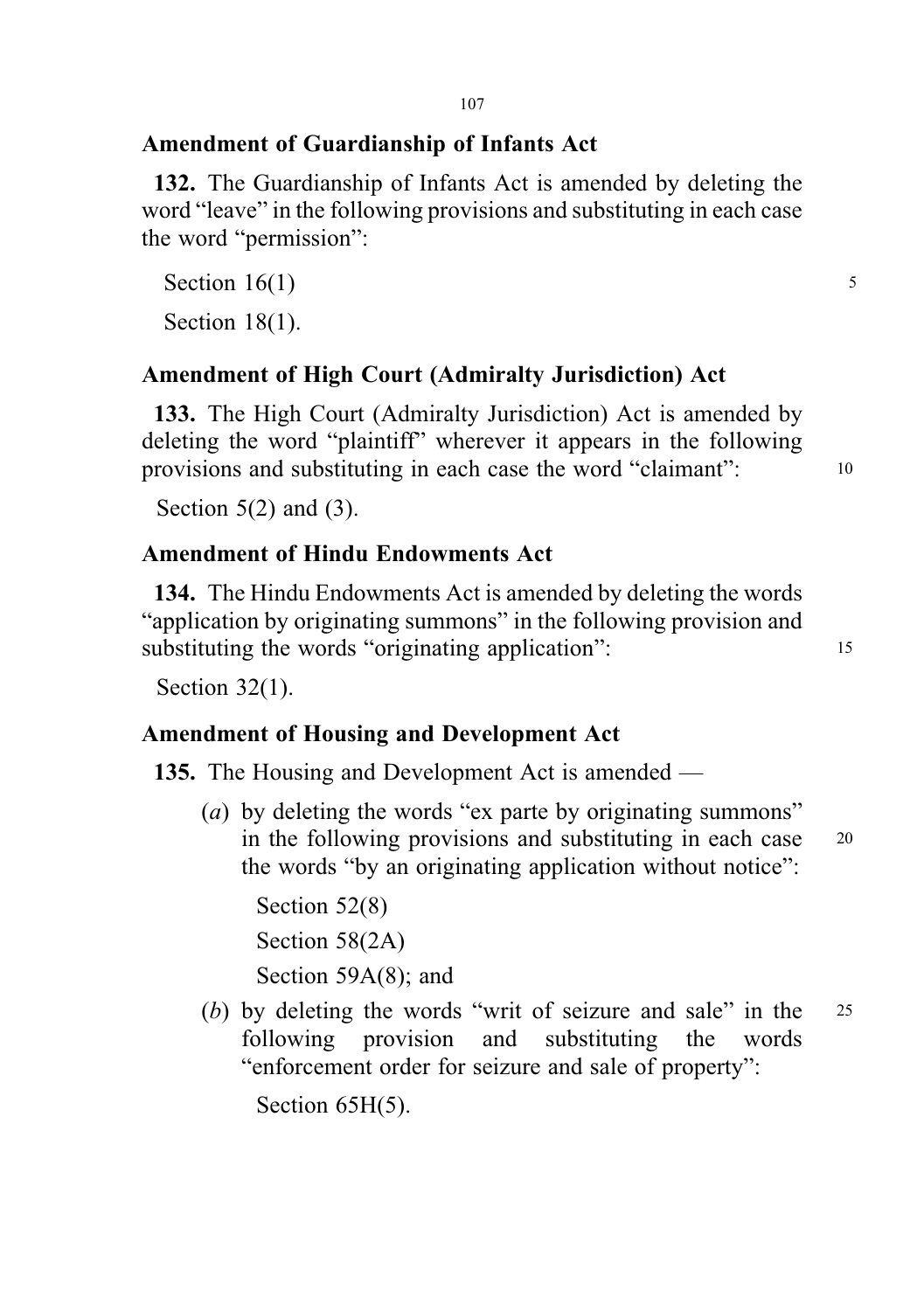### Amendment of Income Tax Act

136. The Income Tax Act is amended —

(a) by deleting the words "in camera" in the following provisions and substituting in each case the words <sup>5</sup> "in private":

> Section  $83(1)$  and  $(3)$ Section 105HA(6) Section 105Q(6);

(b) by deleting the words "writ of summons" in the following <sup>10</sup> provision and substituting the words "originating claim":

Section 89(1):

(c) by deleting the word "leave" wherever it appears in the following provisions and substituting in each case the word "*permission*":

# <sup>15</sup> Section 105HA(2) and (7)

Section  $105Q(2)$  and  $(7)$ ; and

(d) by deleting the word "Leave" in the following provisions and substituting in each case the word "Permission":

Section 105HA(3)

<sup>20</sup> Section 105Q(3).

#### Amendment of Industrial Relations Act

137. The Industrial Relations Act is amended by deleting the word "leave" in the following provisions and substituting in each case the word "permission":

<sup>25</sup> Section 63(2)

Section  $64(1)(b)$ .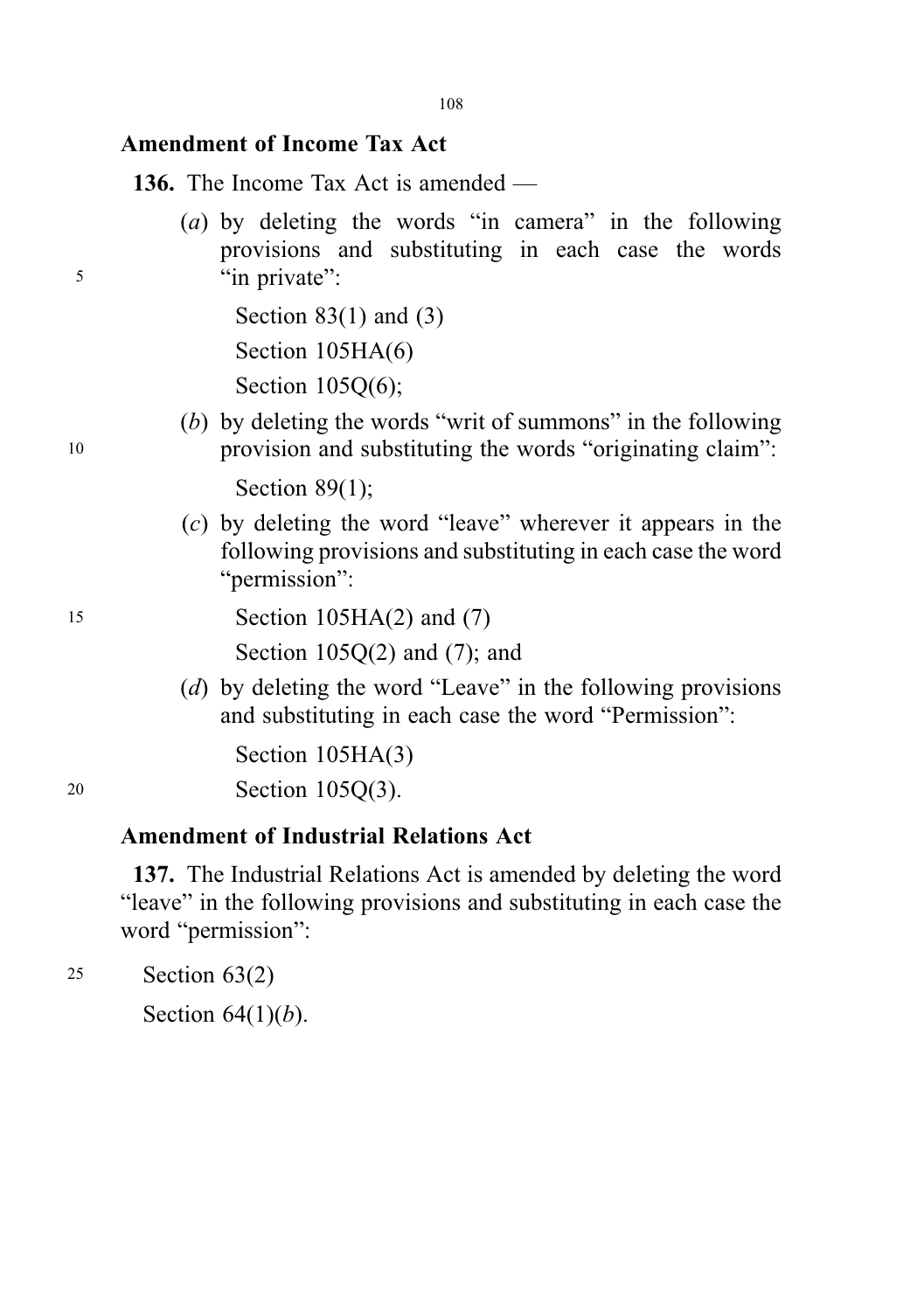## Amendment of Infrastructure Protection Act 2017

138. The Infrastructure Protection Act 2017 is amended —

(a) by deleting the words "in camera" in the following provision and substituting the words "in private":

Section  $77(3)$ ; and  $5$ 

(b) by deleting the word "leave" in the following provisions and substituting in each case the word "permission":

Section 77(4) and (5).

## Amendment of Inquiries Act

139. The Inquiries Act is amended by deleting the word "leave" in 10 the following provision and substituting the word "permission":

The Schedule, paragraph 10(2).

### Amendment of Insolvency, Restructuring and Dissolution Act 2018

140. The Insolvency, Restructuring and Dissolution Act 2018 is <sup>15</sup> amended —

(a) by deleting the word "leave" wherever it appears in the following provisions and substituting in each case the word "permission":

Section  $64(1)(c)$  to  $(f)$  and  $(8)(c)$  to  $(f)$  20 Section  $65(1)(c)$  to  $(f)$ Section 70(2) Section  $72K(1)(c)$  to  $(f)$ Section 72 $O(c)$  to  $(f)$ Section 95(1)(*b*), (*c*) and (*d*) 25 Section 96(4)(c)(ii), (d)(ii), (e)(ii) and (f)(ii) Section  $104(1)(b)$ Section  $116(2)(a)$ Section  $117(d)(i)$ Section  $124(2)(a)$  30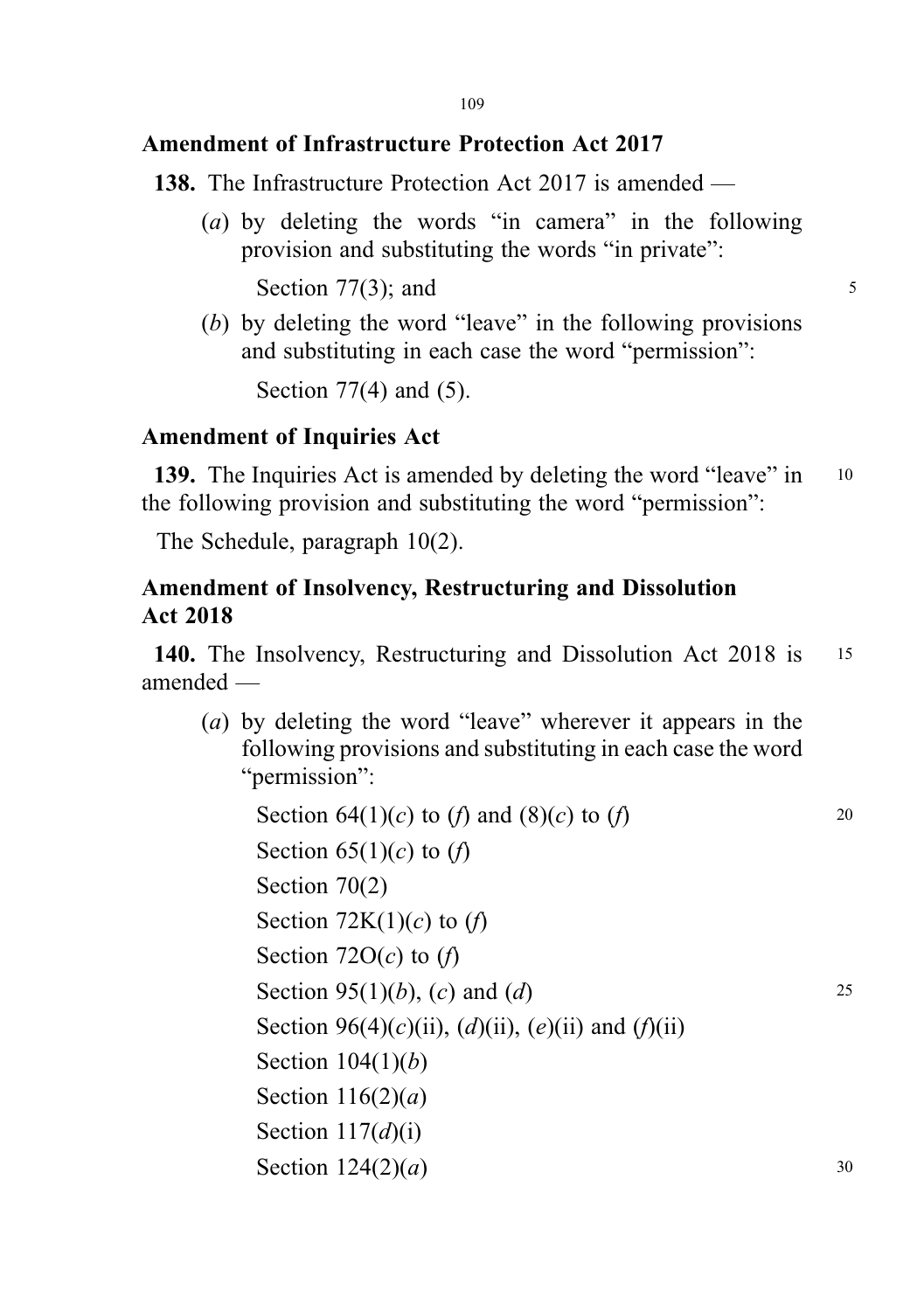|    | Section $133(1)(a)$                                                                                                                                                                       |
|----|-------------------------------------------------------------------------------------------------------------------------------------------------------------------------------------------|
|    | Section $151(5)(d)$                                                                                                                                                                       |
|    | Section 158(2)( <i>a</i> ) and ( <i>b</i> )                                                                                                                                               |
|    | Section $170(2)$                                                                                                                                                                          |
| 5  | Section 184                                                                                                                                                                               |
|    | Section $223(2)$                                                                                                                                                                          |
|    | Section 239 $(5)(d)$                                                                                                                                                                      |
|    | Section 244 $(2)(c)$                                                                                                                                                                      |
|    | Section $248(2)$                                                                                                                                                                          |
| 10 | Section $260(1)$                                                                                                                                                                          |
|    | Section $274(1)(f)$                                                                                                                                                                       |
|    | Section $276(3)(a)(ii)$ and $(b)(i)$ and $(ii)$                                                                                                                                           |
|    | Section $293(1)$                                                                                                                                                                          |
|    | Section $323(1)$                                                                                                                                                                          |
| 15 | Section $324(2)$                                                                                                                                                                          |
|    | Section $327(1)(c)$                                                                                                                                                                       |
|    | Section $338(5)$                                                                                                                                                                          |
|    | Section $392(2)$                                                                                                                                                                          |
|    | Section $400(1)$                                                                                                                                                                          |
| 20 | Section 438(5)( <i>a</i> );                                                                                                                                                               |
|    | $(b)$ by deleting the words "commencement, continuation or<br>levying of any execution, distress or other legal process" in<br>the following provisions and substituting in each case the |
| 25 | words "issuance, continuation or execution of any<br>enforcement order or other legal process, or the levying<br>of any distress,":                                                       |
|    | Section $64(1)(d)$                                                                                                                                                                        |

Section  $64(1)(d)$ Section  $65(1)(d)$ 

Section 72O(d);

<sup>30</sup> (c) by deleting the words "no execution, distress or other legal process may be commenced, continued or levied" in the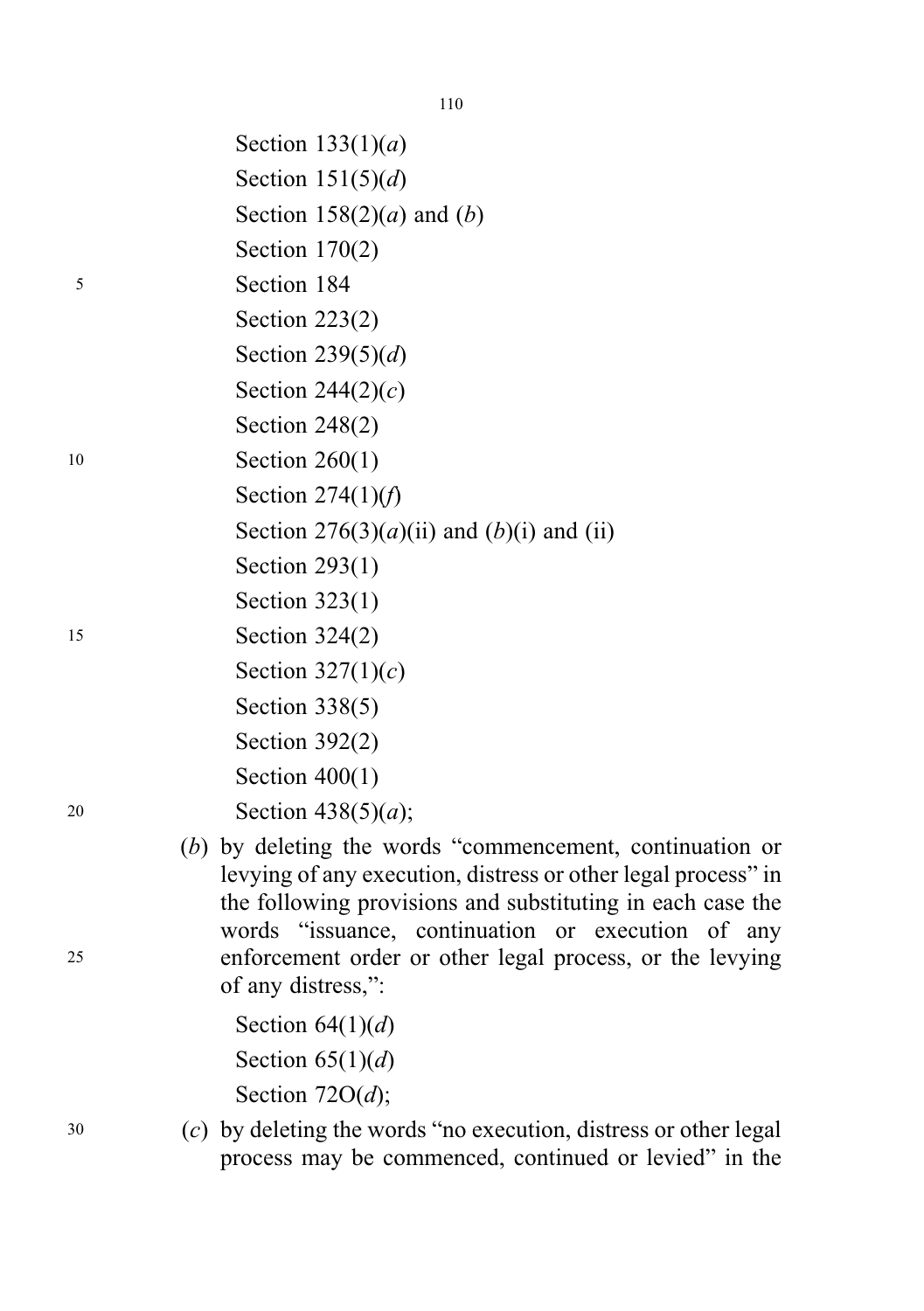following provisions and substituting in each case the words "no enforcement order or other legal process may be issued, continued or executed, and no distress may be levied,":

```
Section 64(8)(d) 5
```

```
Section 72K(1)(d);
```
(d) by deleting the words "no execution or other legal process, may be commenced or continued," in the following provision and substituting the words "no enforcement order or other legal process may be issued, continued or 10 executed,":

Section  $95(1)(d)$ ;

(e) by deleting the words "no execution or other legal process may be commenced or continued," in the following provision and substituting the words "no enforcement <sup>15</sup> order or other legal process may be issued, continued or executed,":

Section  $96(4)(d)$ :

(f) by deleting the words "execution or other process issued on a judgment" in the following provisions and substituting in 20 each case the words "an enforcement order or other process issued to enforce a judgment";

Section  $125(2)(b)$ Section  $246(2)(c)$ ;

(g) by deleting the word "taxed" in the following provisions  $25$ and substituting in each case the word "assessed":

```
Section 127(2)
Section 296(1)(b)Section 352(1)(b)Section 421(2); 30
```
(h) by deleting the word "execution" in the following provisions and substituting in each case the words "enforcement order":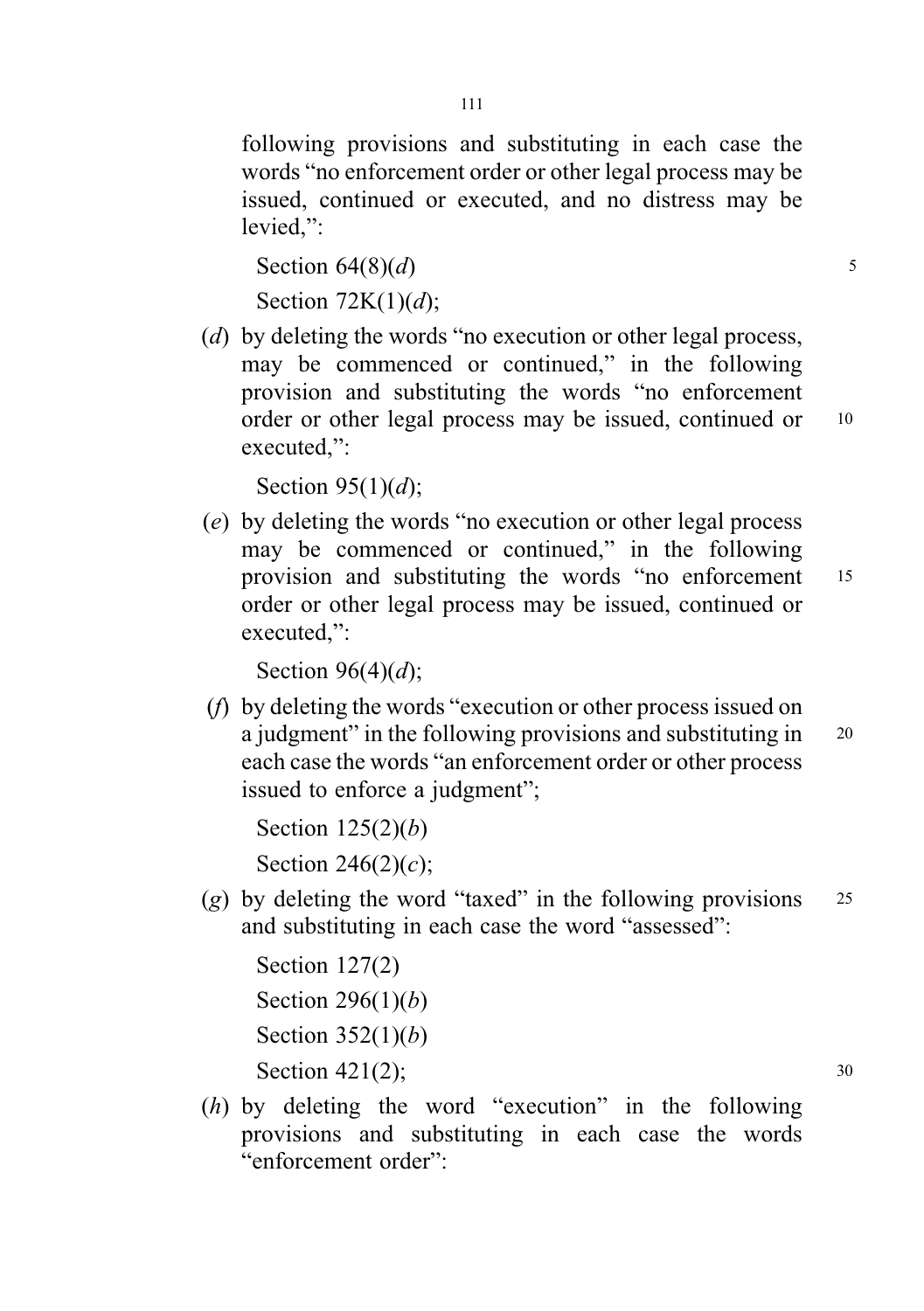|    | Section $130(2)$                                                                                                                                                     |
|----|----------------------------------------------------------------------------------------------------------------------------------------------------------------------|
|    | Section $170(1)$                                                                                                                                                     |
|    | Section 206(2)( <i>a</i> ) and ( <i>c</i> ) and section heading                                                                                                      |
|    | Section $278(1)$ and $(3)$                                                                                                                                           |
| 5  | Section 293(4)( <i>a</i> ) and ( <i>c</i> )                                                                                                                          |
|    | Section 325                                                                                                                                                          |
|    | Section 367(2)( <i>a</i> ) and ( <i>c</i> ) and section heading                                                                                                      |
|    | Section $368(2)$ ;                                                                                                                                                   |
| 10 | $(i)$ by deleting the words "has issued execution" in the<br>following provisions and substituting in each case the<br>words "has obtained an enforcement order":    |
|    | Section $206(1)$                                                                                                                                                     |
|    | Section $293(3)$                                                                                                                                                     |
|    | Section $367(1)$ ;                                                                                                                                                   |
| 15 | $(j)$ by deleting the words "benefit of the execution" in the<br>following provisions and substituting in each case the<br>words "benefit of the enforcement order": |
|    | Section $206(1)$                                                                                                                                                     |
|    | Section $293(3)$                                                                                                                                                     |
| 20 | Section $367(1)$ ;                                                                                                                                                   |
|    | $(k)$ by inserting, immediately after the words "completed the<br>execution" in the following provisions, the words "of the<br>enforcement order":                   |
|    | Section $206(1)$                                                                                                                                                     |
| 25 | Section $293(3)$                                                                                                                                                     |
|    | Section $367(1)$ ;                                                                                                                                                   |
|    | $(l)$ by deleting the words "in execution" in the following<br>provisions and substituting in each case the words "under<br>or pursuant to an enforcement order":    |
| 30 | Section $207(1)$                                                                                                                                                     |
|    | Section $368(1)$ ;                                                                                                                                                   |
|    |                                                                                                                                                                      |

112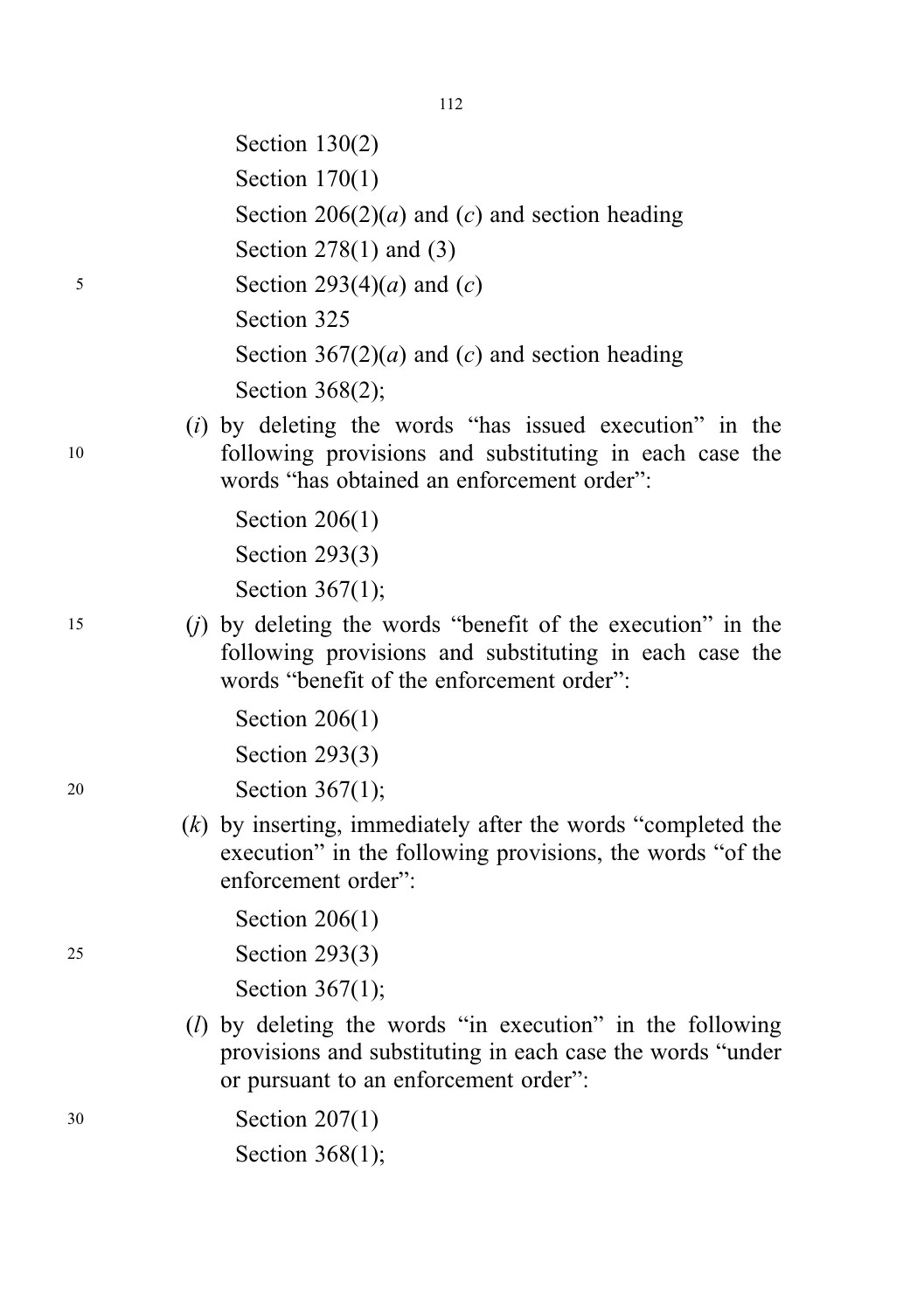(m) by inserting, immediately after the words "completion of the execution" in the following provisions, the words "of the enforcement order":

Section 207(1)

Section  $368(1)$ ; 5

 $(n)$  by deleting the words "satisfaction of the execution" in the following provision and substituting the words "satisfaction of the enforcement order":

Section 207(1);

(o) by inserting, immediately after the words "costs of the <sup>10</sup> execution" in the following provisions, the words "of the enforcement order":

Section 207(1)(d) and (2)(a);

 $(p)$  by deleting the words "execution creditor" in the following provisions and substituting in each case the words <sup>15</sup> "enforcement creditor":

Section  $207(2)(b)$ Section 250L(15) Section 368(4);

(q) by deleting the words "in execution" in the following  $20$ provisions and substituting in each case the words "under or pursuant to enforcement order":

Section 207 (section heading) Section 368 (section heading);

(r) by deleting the words "execution or other legal process <sup>25</sup> may be commenced or continued" in the following provision and substituting in each case the words "enforcement order or other legal process may be issued, continued or executed":

Section  $276(3)(a)(ii)$  and  $(b)(ii)$ ; 30

(s) by deleting the words "execution has been levied" in the following provisions and substituting in each case the words "enforcement order has been executed":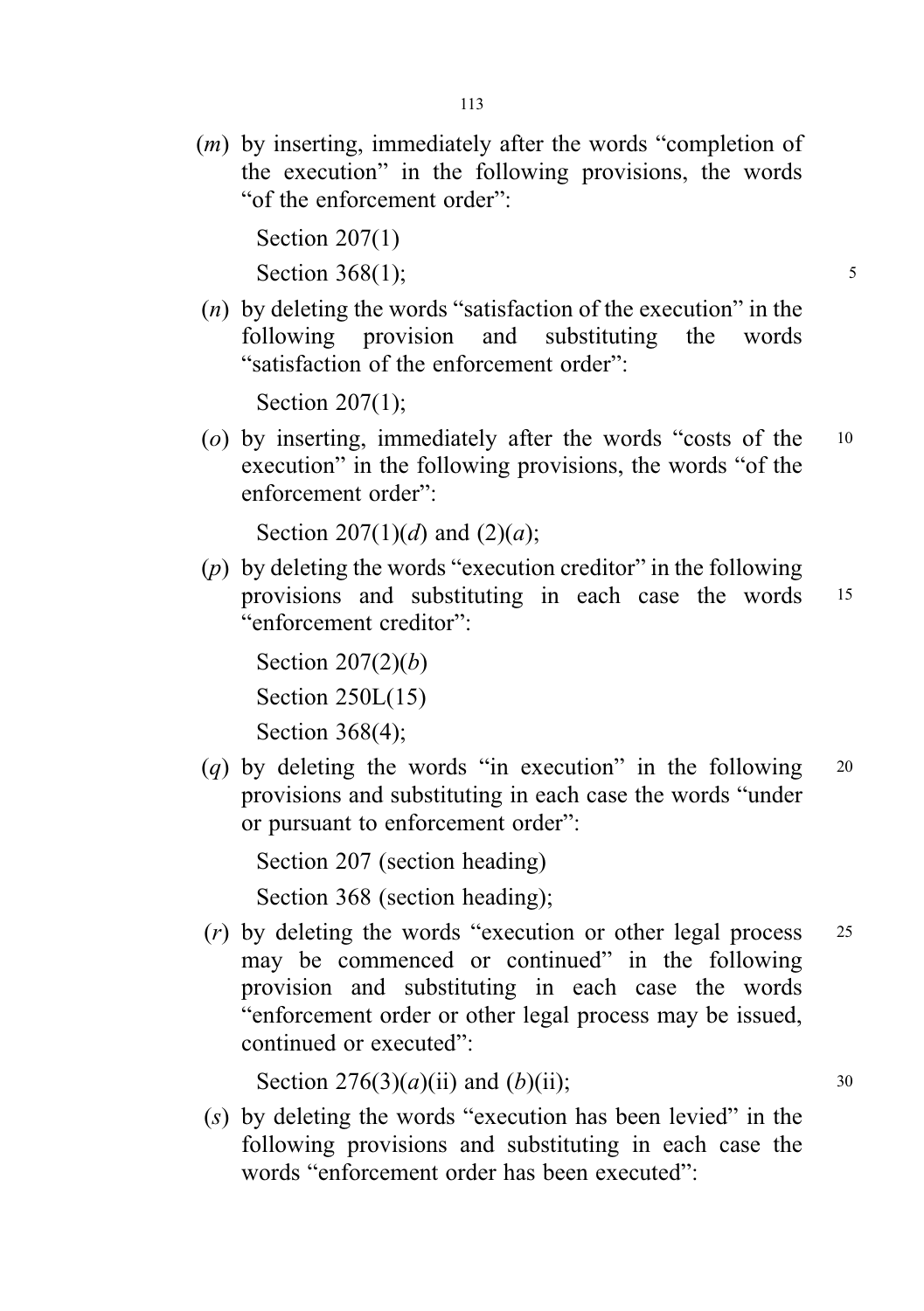Section  $206(1)(b)$ Section  $293(3)(a)$ Section  $367(1)(a)$ ;

(t) by deleting the words "a writ of seizure and sale" in the <sup>5</sup> following provisions and substituting in each case the words "an enforcement order for seizure and sale of property":

Section  $293(4)(c)$ Section  $367(2)(c)$ 10 **Section 368(3)** 

Section  $448(2)(i)$ ;

 $(u)$  by deleting the words "the writ of seizure and sale" in the following provisions and substituting in each case the words "the enforcement order for seizure and sale of <sup>15</sup> property":

> Section  $293(4)(c)$ Section  $367(2)(c)$ Section 368(3) Section  $448(2)(j)$ ;

 $20$  (v) by deleting the word "execution" in the following provisions and substituting in each case the words "an enforcement order":

```
Section 311(1)(d)Section 312(b)
```
<sup>25</sup> Section 338(3);

(w) by deleting the words "incidental to the execution" in the following provision and substituting the words "incidental to the execution of the enforcement order":

Section 368(4);

114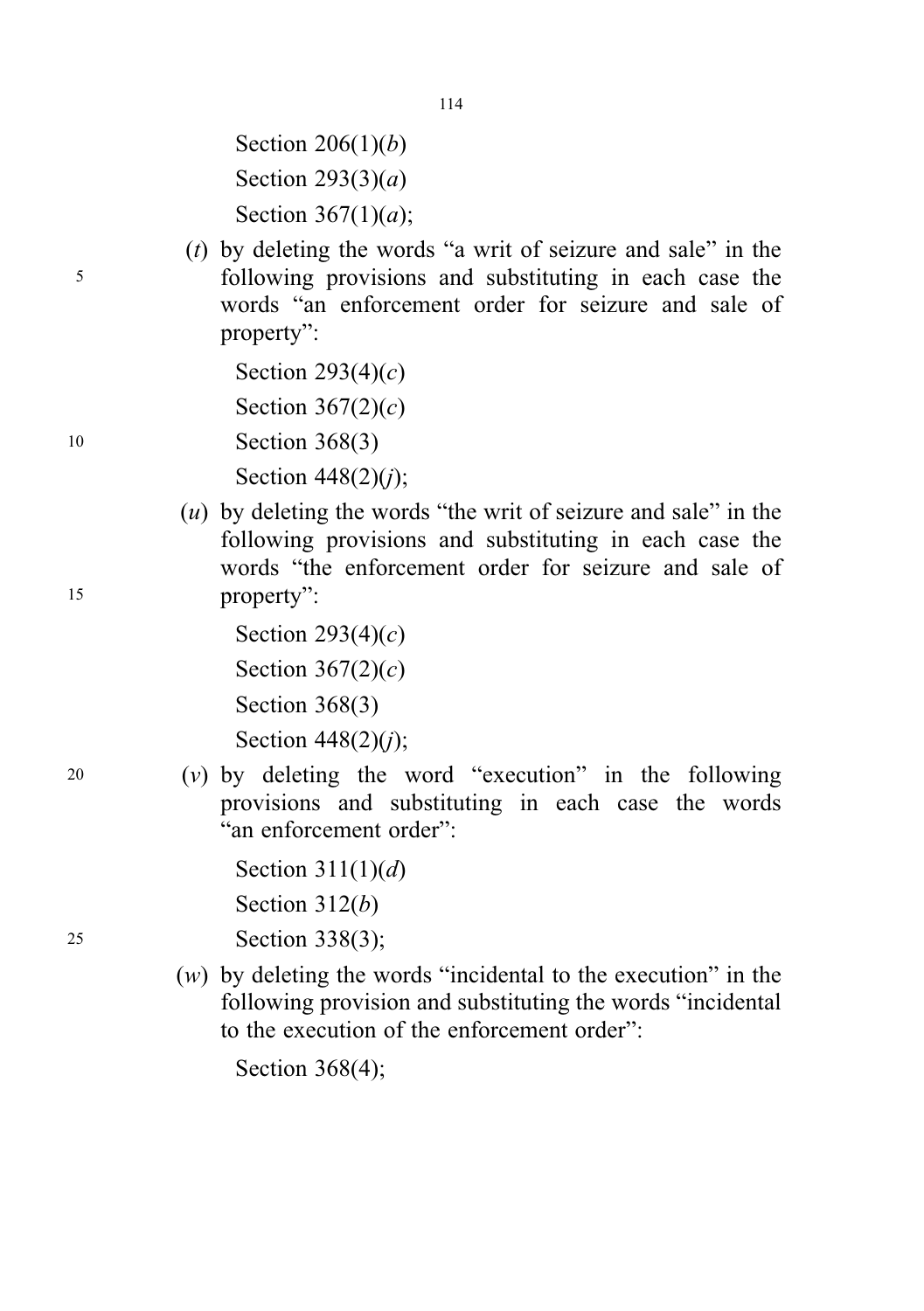$(x)$  by deleting the words "levying of any execution" in the following provision and substituting the words "execution of an enforcement order":

Section 409(2);

(y) by deleting the word "taxation" in the following provisions  $\frac{5}{5}$ and substituting in each case the word "assessment":

Section 421(3) and (4); and

(z) by deleting the word "execution" in the following provision and substituting the word "enforcement":

Section  $448(2)(k)$ . 10

## Amendment of Insurance Act

- 141. The Insurance Act is amended
	- (a) by deleting the word "execution" in the following provision and substituting the words "an enforcement order": 15

Section 31A(1)(iii); and

(b) by deleting the word "execution" in the following provision and substituting the words "enforcement order":

Section  $41E(1)(c)$ .

#### Amendment of Internal Security Act 20

142. The Internal Security Act is amended by deleting the word "leave" in the following provision and substituting the word "permission":

Section  $5(3)(a)$ .

#### Amendment of International Child Abduction Act <sup>25</sup>

143. The International Child Abduction Act is amended by deleting the word "leave" in the following provision and substituting the word "permission":

Section 8(4).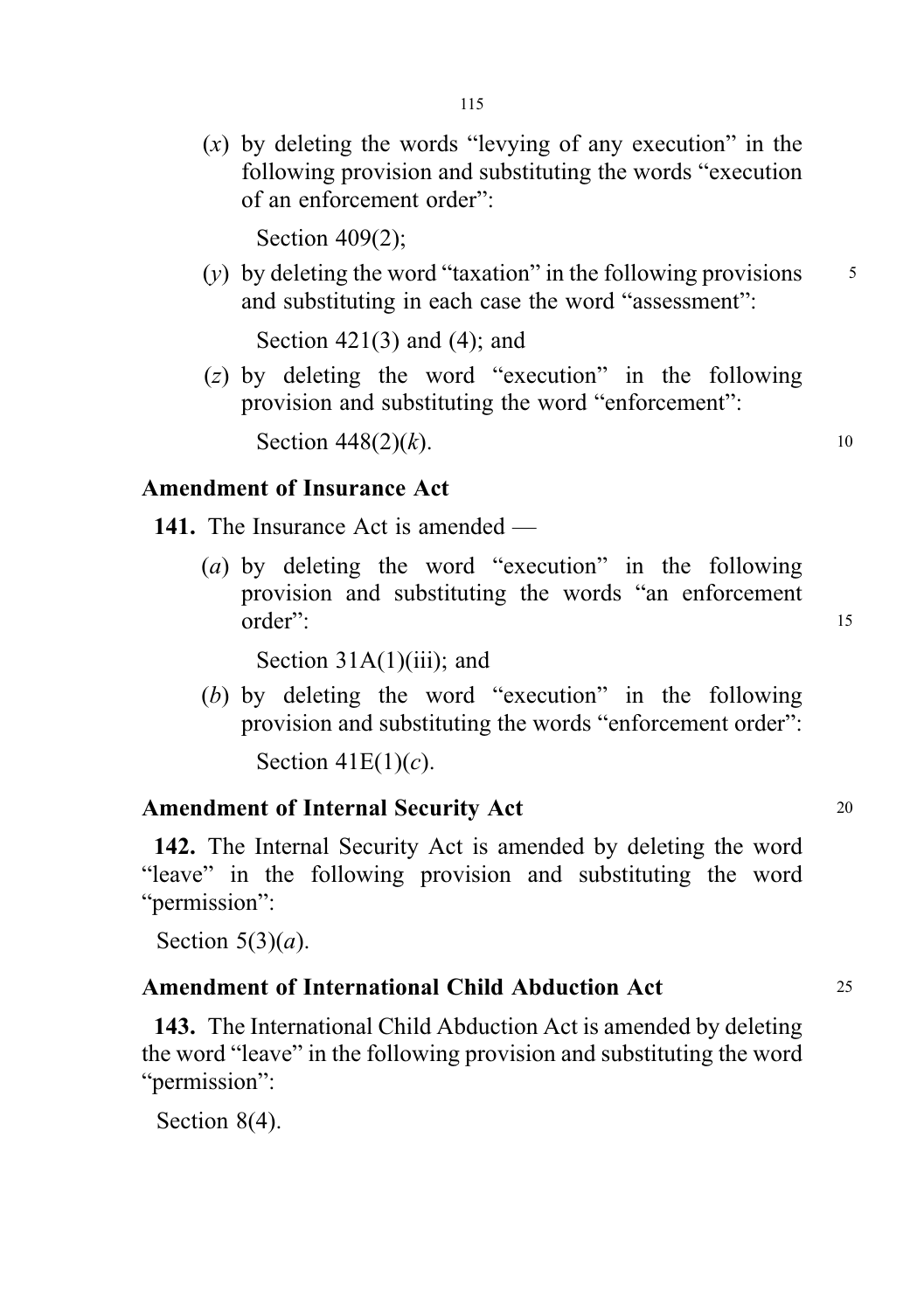# Amendment of Jewish Synagogue Ordinance

144. The Jewish Synagogue Ordinance is amended by deleting the words "application made by originating summons" in the following provision and substituting the words "originating application made":

<sup>5</sup> Section 7(2).

# Amendment of Land Acquisition Act

145. The Land Acquisition Act is amended by deleting the words "ex parte" in the following provision and substituting the words "by way of an application without notice":

<sup>10</sup> Section 40(2).

## Amendment of Land Revenue Collection Act

146. The Land Revenue Collection Act is amended by deleting the word "plaintiff" in the following provision and substituting the word "claimant":

<sup>15</sup> Section 22(1).

## Amendment of Land Titles Act

147. The Land Titles Act is amended —

(a) by deleting the words "a writ of execution" in the following provisions and substituting in each case the <sup>20</sup> words "an enforcement order":

Section  $42(2)(b)$ 

Section  $57(3)(b)(i)$  and (ii) and (c);

(b) by deleting the word "leave" in the following provisions and substituting in each case the word "permission":

<sup>25</sup> Section 121(7)

Section 153(2);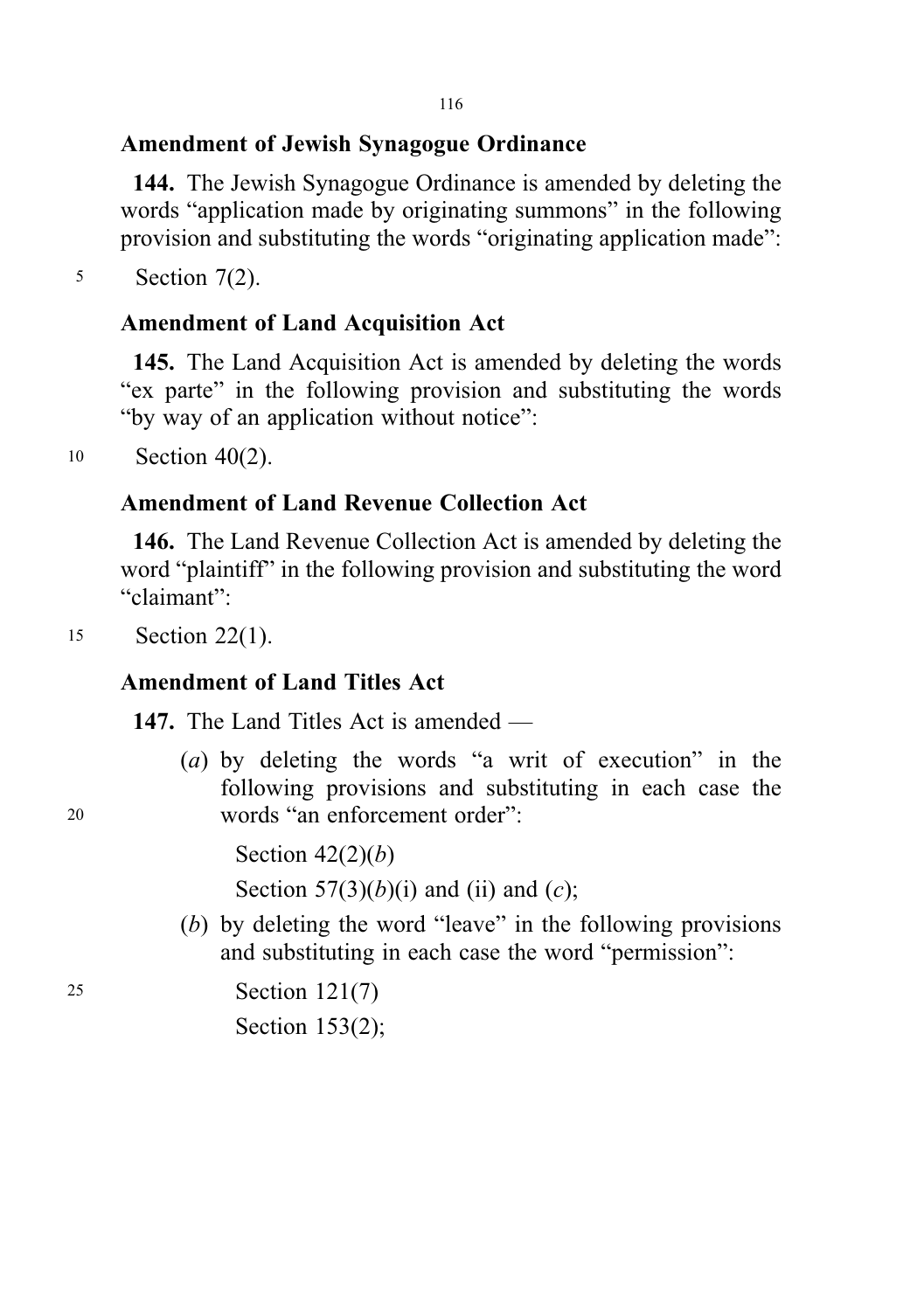(c) by deleting the words "either ex parte" in the following provision and substituting the words "whether in the absence of the caveator":

Section 127(1);

(d) by deleting the word "WRITS" in the following provision  $\frac{5}{5}$ and substituting the words "ENFORCEMENT ORDERS":

Part XIII (Part heading);

- (e) by inserting, immediately before the definition of "order" in section 131, the following definition:
	- " "enforcement order" means an enforcement order 10 against land issued by a court having jurisdiction to issue such an order, and, where the context admits, includes renewal of an enforcement order and a second or subsequent enforcement order on the same 15 judgment;";
- (f) by deleting the words "levy execution on land;" in the following provision and substituting the words "execute an enforcement order against land.":

Section 131 (definition of "Sheriff"); 20

- (g) by deleting the definition of "writ" in section 131;
- (h) by deleting the words "A writ of execution" in the following provision and substituting the words "An enforcement order":

Section  $132(1)$ ; 25

(i) by deleting the words "the writ" wherever they appear in the following provisions and substituting in each case the words "the enforcement order":

```
Section 132(1) and (3)
Section 133(1) 30
Section 134(1) and (4)
Section 135(1), (2) and (3)
Section 136(3);
```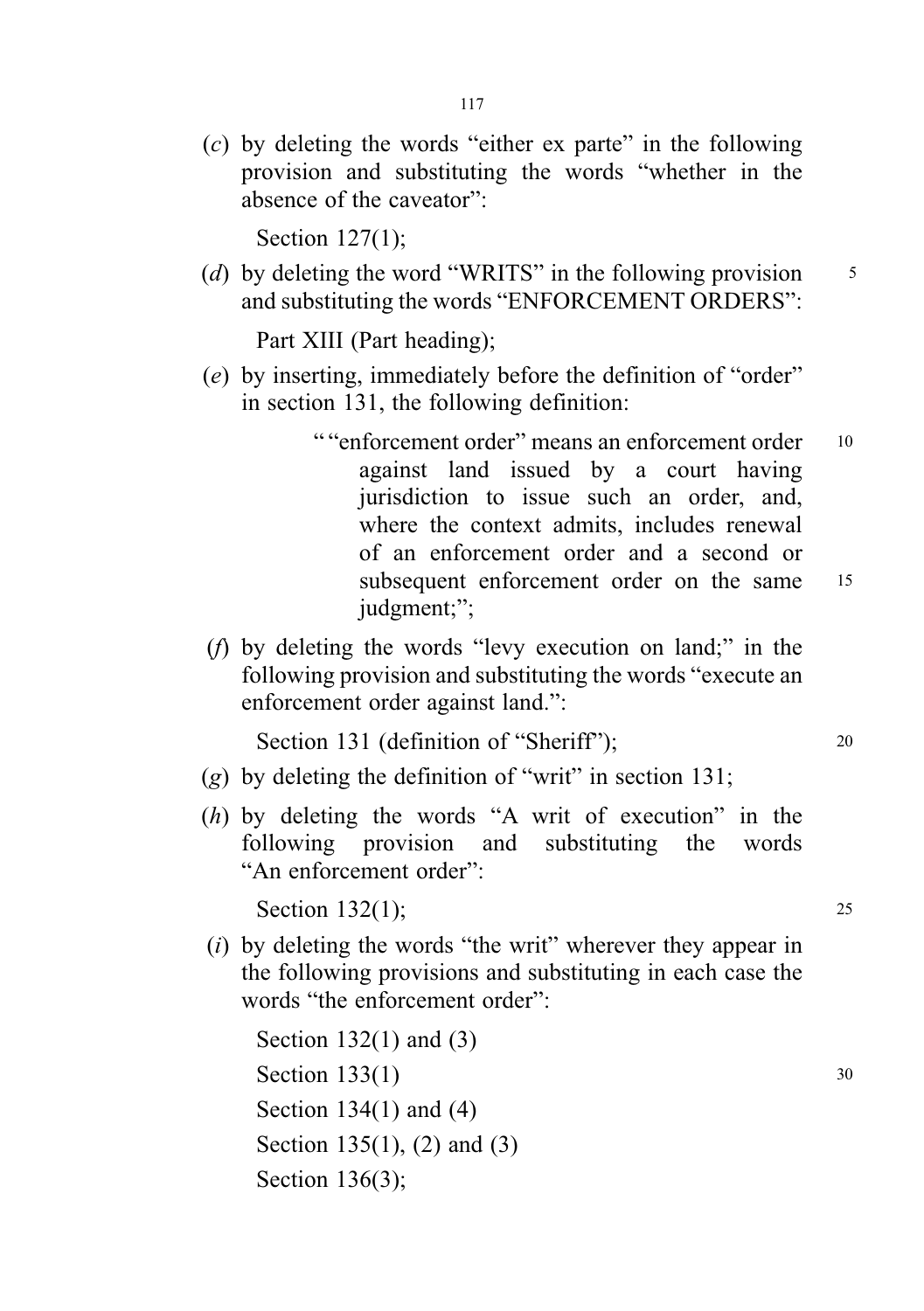(j) by deleting the words "a writ" wherever they appear in the following provisions and substituting in each case the words "an enforcement order":

Section 132(4) and (6)

<sup>5</sup> Section 133(1) and (2)

Section 134(1), (2), (4) and (5)

Section 135(1) and (3)

Section 136(2) and (3);

 $(k)$  by deleting the words "A writ" in the following provisions <sup>10</sup> and substituting in each case the words "An enforcement order":

Section 132(5)

Section 136(1);

(l) by deleting the words "that writ" in the following <sup>15</sup> provisions and substituting in each case the words "that enforcement order":

Section 132(6)

Section 136(1);

- $(m)$  by deleting the words "subsequent writ" in the following <sup>20</sup> provisions and substituting in each case the words "subsequent enforcement order":
	- Section 132(6) Section 133(2) Section 134(2);
- <sup>25</sup> (n) by deleting the word "Writs" in the following provision and substituting the words "Enforcement orders":

Section 132 (section heading);

(o) by deleting the word "writs" wherever it appears in the following provisions and substituting in each case the <sup>30</sup> words "enforcement orders":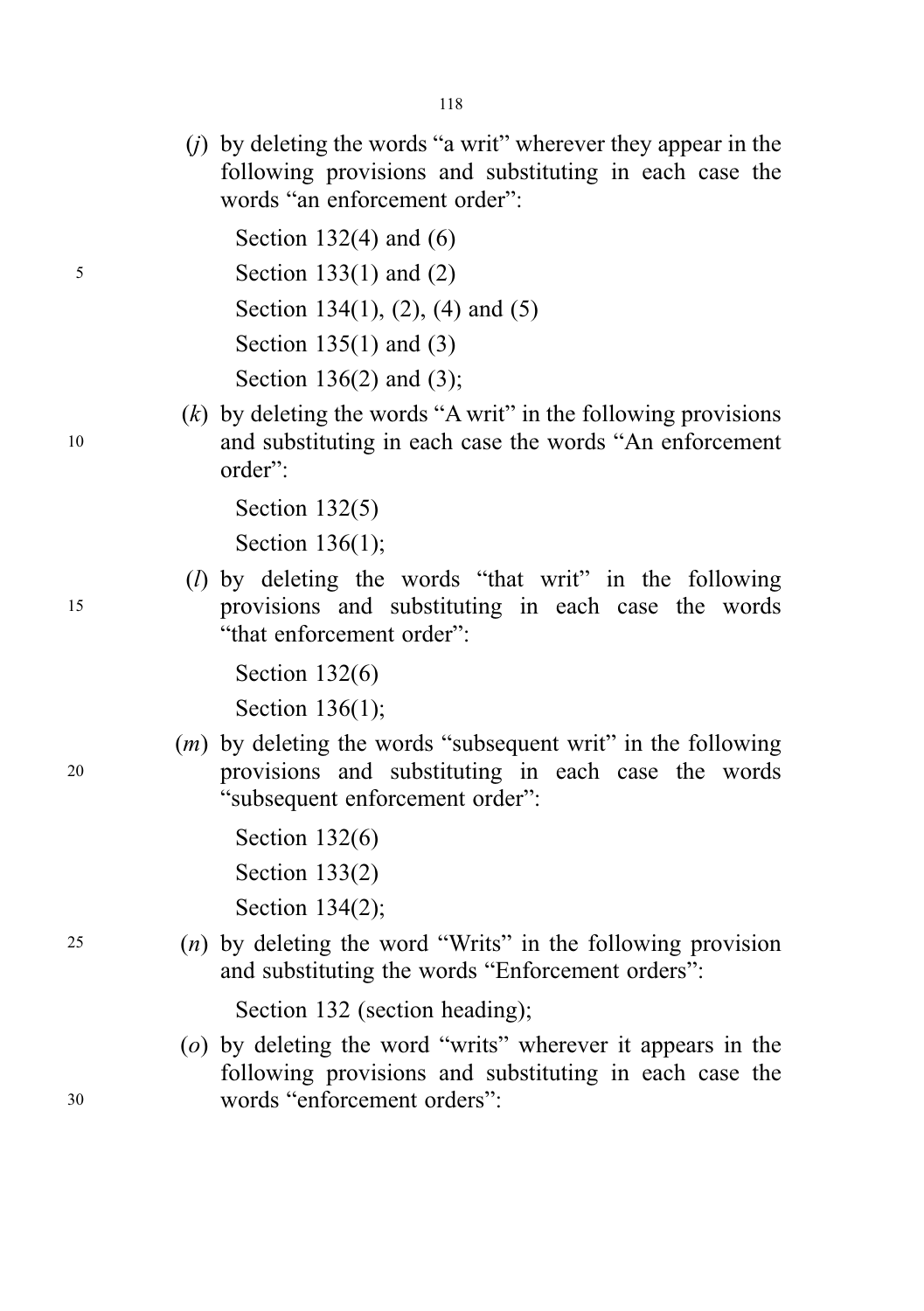119

Section 134(3) and section heading

Section 135 (section heading)

Section 136 (section heading); and

(p) by deleting the word "plaintiff" in the following provisions and substituting in each case the word "claimant":  $\frac{5}{5}$ 

Section 156(3) and (4).

# Amendment of Land Titles (Strata) Act

148. The Land Titles (Strata) Act is amended by deleting the words "originating summons" in the following provision and substituting the words "originating application": 10

Section 121(1).

# Amendment of Layout-Designs of Integrated Circuits Act

149. The Layout-Designs of Integrated Circuits Act is amended by deleting the word "plaintiff" wherever it appears in the following provisions and substituting in each case the word "claimant": <sup>15</sup>

Section 14(2) Section  $15(a)$ Section  $16(1)(a)$ Section  $21(1)(a)$ .

# Amendment of Limitation Act 20

150. The Limitation Act is amended by deleting the word "plaintiff" wherever it appears in the following provisions and substituting in each case the word "claimant":

Section 24A(2) and  $(3)(b)$ Section  $29(1)$ . 25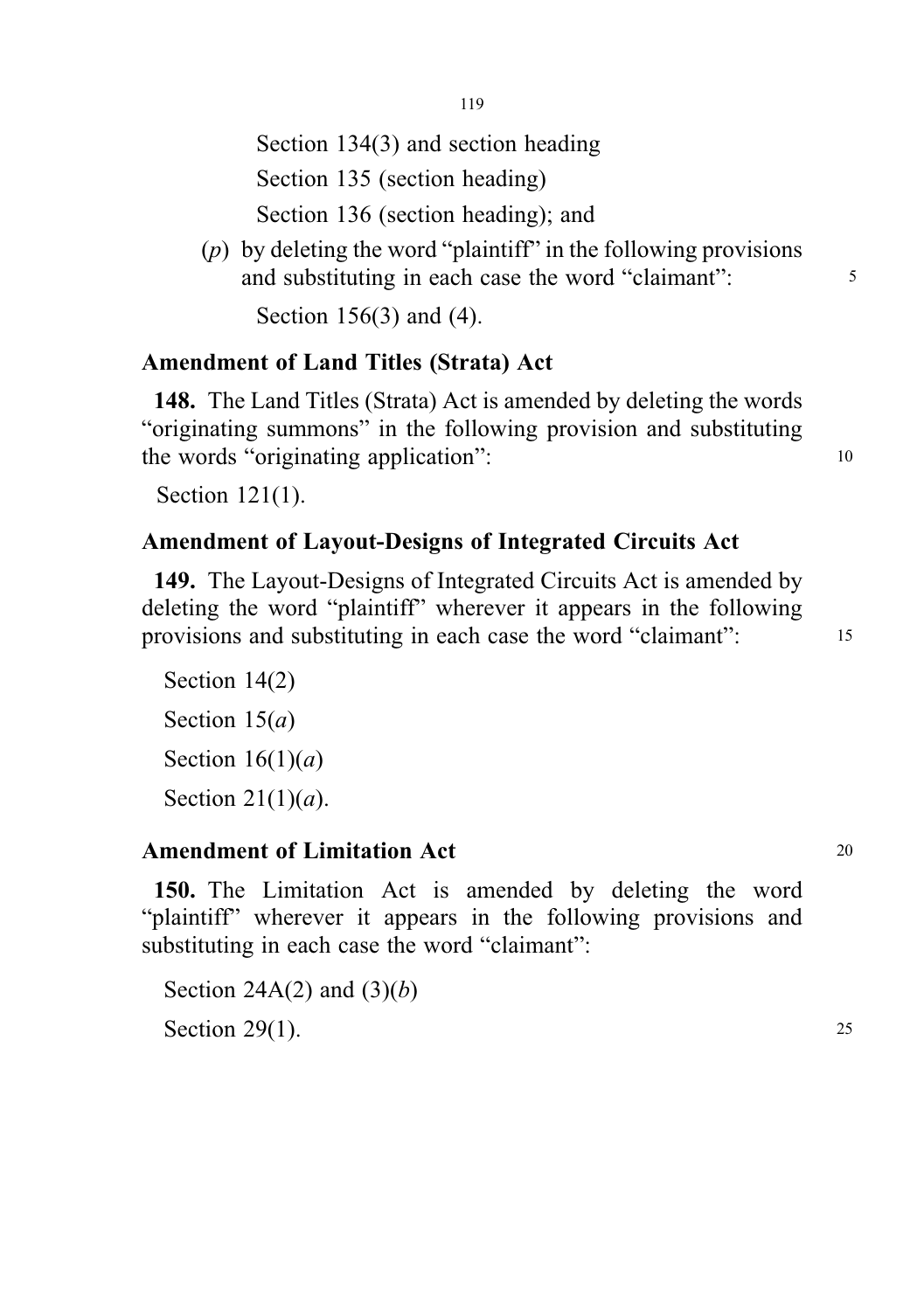### Amendment of Limited Liability Partnerships Act

151. The Limited Liability Partnerships Act is amended —

(a) by deleting the word "leave" wherever it appears in the following provisions and substituting in each case the word <sup>5</sup> "permission":

> Section 33(1) and (3) Section 34(14)

Section 36(3) and (5)

Section  $37(1)$  and  $(1A)$ 

- <sup>10</sup> Fifth Schedule, paragraphs 9(3)(a), 10(1), 25(7), 34, 46(2), 59 and 86(1), (3) and (4);
	- (b) by deleting the word "execution" in the following provision and substituting the words "an enforcement order":

15 Fifth Schedule, paragraph  $3(2)(b)$ ;

(c) by deleting the word "execution" in the following provisions and substituting in each case the words "enforcement order":

Fifth Schedule, paragraphs 8(2) and 46(1); and

<sup>20</sup> (d) by deleting paragraphs 88 and 89 of the Fifth Schedule and substituting the following paragraphs:

#### "Restriction of rights of creditor as to enforcement or attachment

88.—(1) Where a creditor has obtained an enforcement order 25 against the goods or land of a limited liability partnership or has attached any debt due to the limited liability partnership and the limited liability partnership is subsequently wound up, the creditor is not entitled to retain the benefit of the enforcement order or attachment against the liquidator unless the creditor has 30 completed the enforcement order or attachment before the date of the commencement of the winding up, but —

(a) where any creditor has had notice of a meeting having been called at which a resolution for voluntary winding up is to be proposed, the date on which the 35 creditor so had notice is for the purposes of this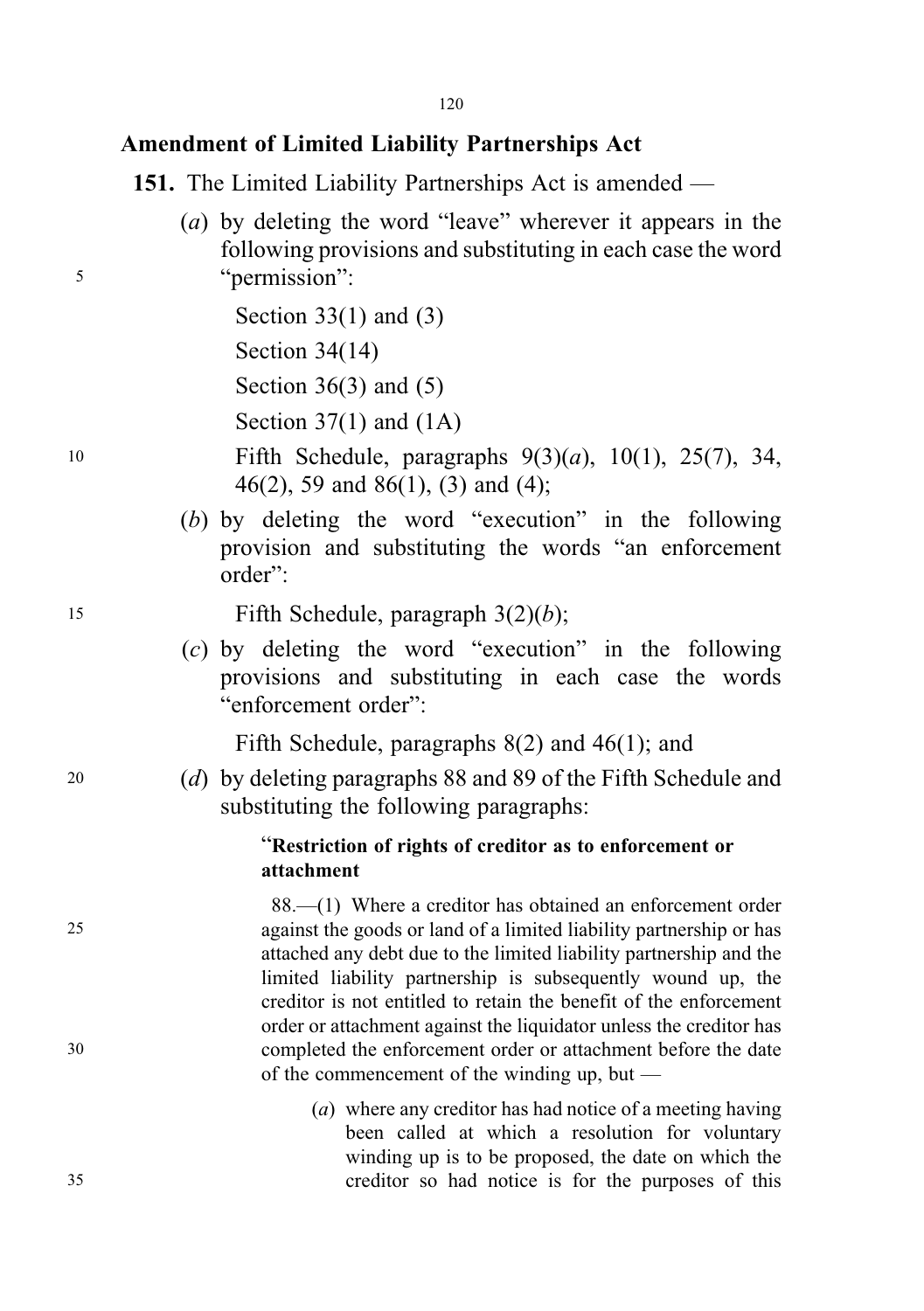paragraph substituted for the date of the commencement of the winding up;

- (b) a person who purchases in good faith under a sale by the bailiff any goods of a limited liability partnership on which an enforcement order has been executed in  $\frac{5}{5}$ all cases acquires a good title to them against the liquidator; and
- (c) the rights conferred by this sub-paragraph on the liquidator may be set aside by the Court in favour of the creditor to the extent and subject to the terms that 10 the Court thinks fit.
- (2) For the purposes of this paragraph
	- (a) an enforcement order against goods is completed by seizure and sale;
	- (b) an attachment of a debt is completed by receipt of the 15 debt; and
	- (c) an enforcement order against land is completed by sale or, in the case of an equitable interest, by the appointment of a receiver.

#### Duties of bailiff as to goods taken under or pursuant to 20 enforcement order

89.—(1) Subject to sub-paragraph  $(3)$ , where any goods of a limited liability partnership are taken under or pursuant to an enforcement order and, before the sale of the goods or the completion of the enforcement order by the receipt or recovery 25 of the full amount of the levy, notice is served on the bailiff that —

- (a) a provisional liquidator has been appointed;
- (b) a winding up order has been made; or
- (c) a resolution for voluntary winding up has been passed,  $30$

the bailiff must, on being so required, deliver the goods and any money seized or received in part satisfaction of the enforcement order to the liquidator, but the costs of the enforcement order are a first charge on the goods or moneys so delivered, and the liquidator may sell the goods, or a sufficient part of the goods, 35 for the purpose of satisfying that charge.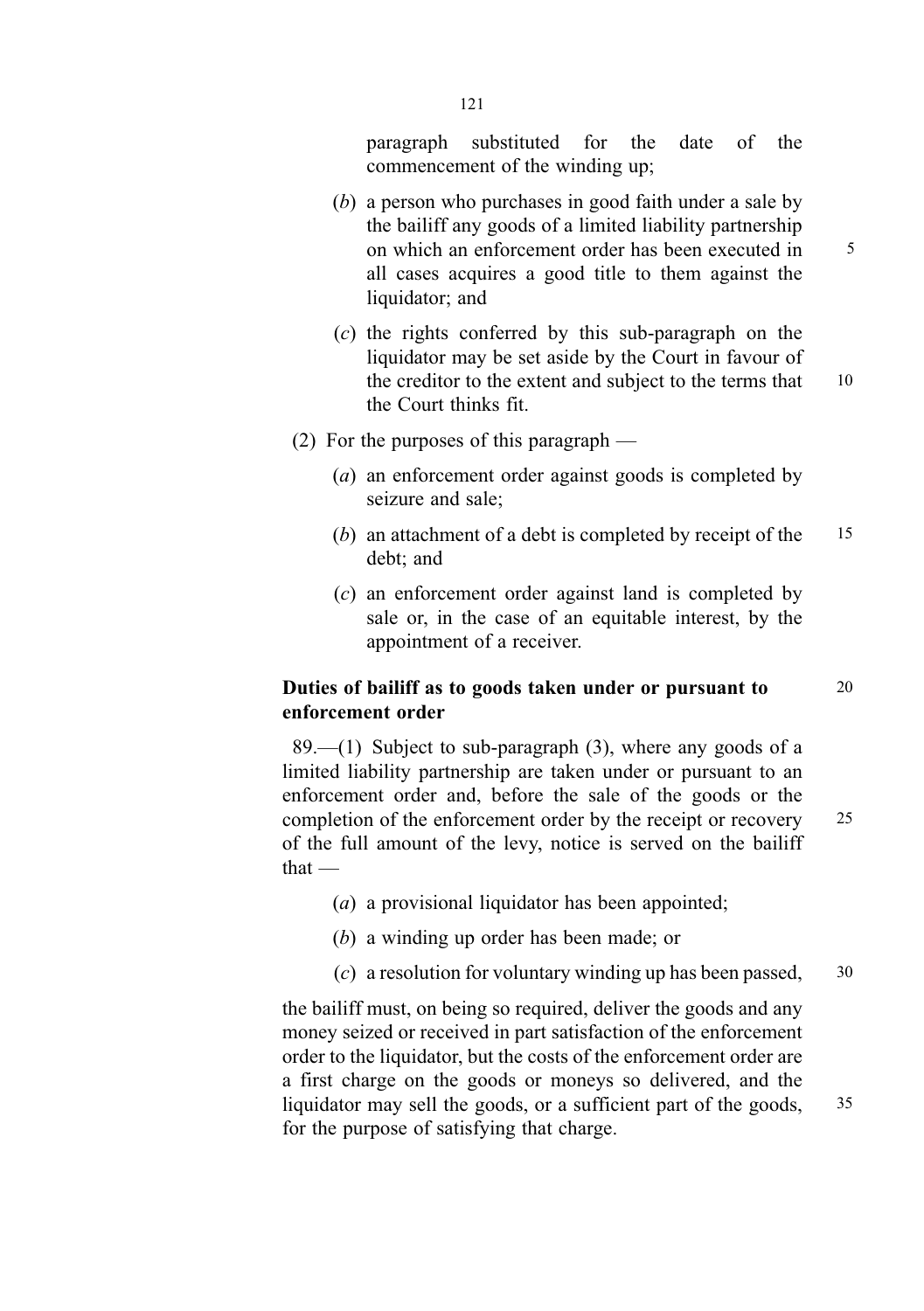(2) Subject to sub-paragraph (3), where under an enforcement order in respect of a judgment for a sum exceeding \$100 the goods of a limited liability partnership are sold or money is paid in order to avoid sale, the bailiff must deduct the costs of the 5 enforcement order from the proceeds of the sale or the money paid and retain the balance of 14 days; and if within that time notice is served on the bailiff of an application for the winding up of the limited liability partnership having been made or of a meeting having been called at which there is to be proposed a 10 resolution for the voluntary winding up and an order is made or a resolution is passed for the winding up, the bailiff must pay the balance to the liquidator who is entitled to retain it as against the enforcement creditor.

(3) The rights conferred by this paragraph on the liquidator 15 may be set aside by the Court in favour of the creditor to the extent and subject to the terms that the Court thinks fit.".

#### Amendment of Limited Partnerships Act

152. The Limited Partnerships Act is amended by deleting the word "leave" wherever it appears in the following provisions and <sup>20</sup> substituting in each case the word "permission":

Section 29(1) and (3).

### Amendment of Maintenance of Parents Act

153. The Maintenance of Parents Act is amended —

(a) by deleting the word "leave" wherever it appears in the <sup>25</sup> following provision and substituting in each case the word "*permission*":

Section 18(5); and

(b) by deleting the words "in camera" in the following provisions and substituting in each case the words <sup>30</sup> "in private":

Section 19(1) and (3) and section heading.

#### Amendment of Maritime and Port Authority of Singapore Act

154. The Maritime and Port Authority of Singapore Act is amended —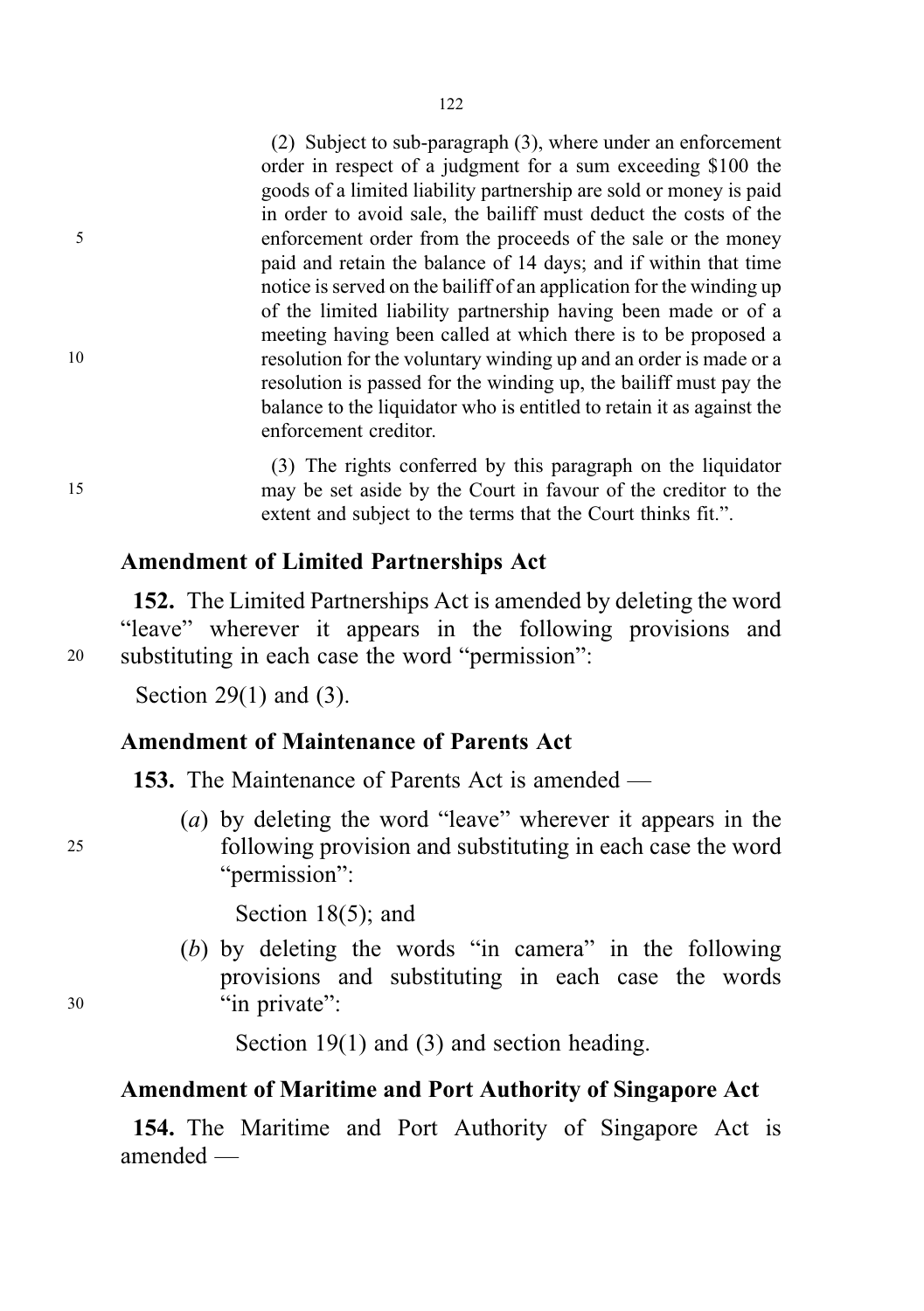(a) by deleting the words "in execution under process" in the following provision and substituting the words "under or pursuant to an enforcement order":

Section 108; and

(b) by deleting the words "attachment of" in the following  $\frac{5}{5}$ provision and substituting the words "enforcement against":

Section 108 (section heading).

### Amendment of Mediation Act 2017

- **155.** The Mediation Act 2017 is amended 10
	- (a) by deleting the word "leave" in the following provisions and substituting in each case the word "permission":

Section 9(3) Section 10 Section  $11(1)$  and  $(2)$ ; and 15

(b) by deleting the word "Leave" in the following provision and substituting the word "Permission":

Section 11 (section heading).

# Amendment of Medical and Elderly Care Endowment Schemes Act <sup>20</sup>

156. The Medical and Elderly Care Endowment Schemes Act is amended by deleting the words "in execution under an order" in the following provision and substituting the words "under or pursuant to an enforcement order":

Section  $12(1)(b)$ . 25

#### Amendment of Medical Registration Act

157. The Medical Registration Act is amended —

(a) by deleting the words "originating summons" in the following provision and substituting the words "originating application": <sup>30</sup>

Section 49(5);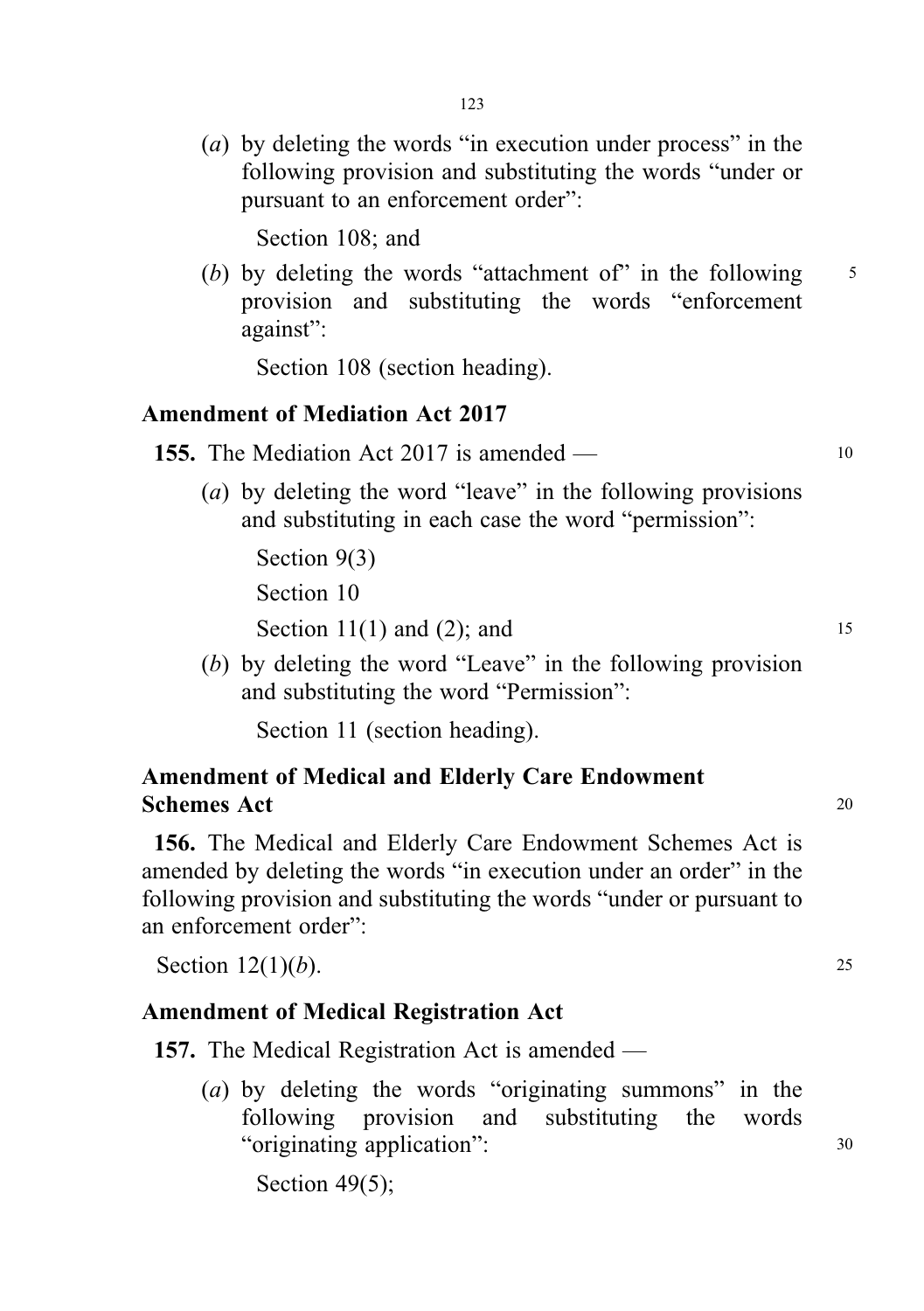(b) by deleting the words "subpoenas issued" in the following provision and substituting the words "orders to attend court or orders to produce documents issued":

Section 51(6);

 $5$  (c) by deleting the words "subpoenas issued" in the following provision and substituting the words "orders to attend court or orders to produce documents issued":

Section 59A(6); and

(d) by deleting the words "ex parte originating summons" in <sup>10</sup> the following provision and substituting the words "an originating application without notice":

Section 59U(2).

## Amendment of MediShield Life Scheme Act 2015

158. The MediShield Life Scheme Act 2015 is amended by deleting <sup>15</sup> the words "writ of summons" in the following provision and substituting the words "originating claim":

Section 15(1).

### Amendment of Mental Health (Care and Treatment) Act

159. The Mental Health (Care and Treatment) Act is amended by <sup>20</sup> deleting the word "leave" wherever it appears in the following provision and substituting in each case the word "permission":

Section 25(2).

# Amendment of Merchant Shipping Act

160. The Merchant Shipping Act is amended by deleting the words <sup>25</sup> "originating summons" in the following provision and substituting the words "originating application":

Section 88(6).

# Amendment of Merchant Shipping (Civil Liability and Compensation for Bunker Oil Pollution) Act

<sup>30</sup> 161. The Merchant Shipping (Civil Liability and Compensation for Bunker Oil Pollution) Act is amended by deleting the word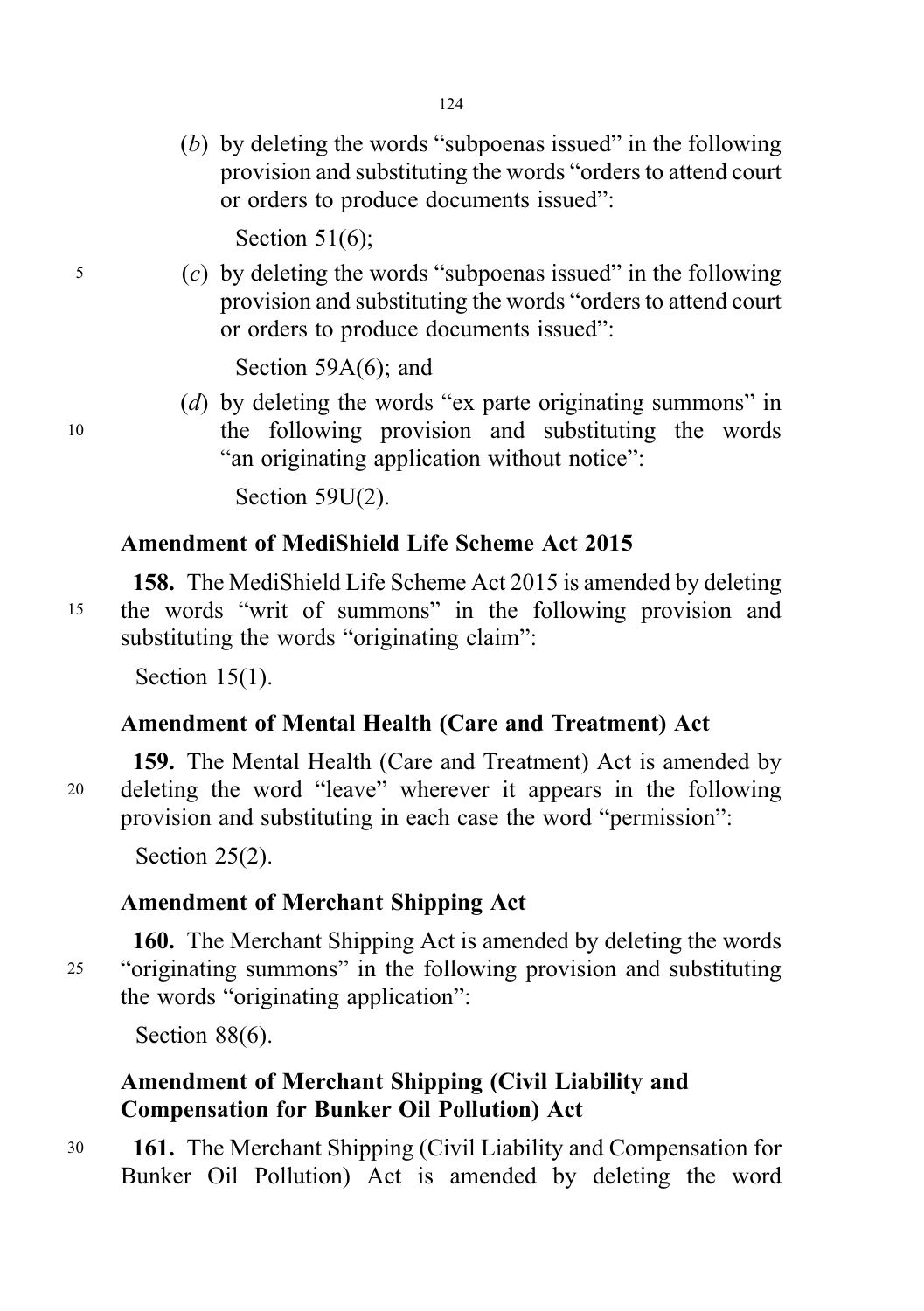125

"execution" in the following provision and substituting the words "an enforcement order":

Section 17(4).

# Amendment of Merchant Shipping (Civil Liability and Compensation for Oil Pollution) Act 5

162. The Merchant Shipping (Civil Liability and Compensation for Oil Pollution) Act is amended —

(a) by deleting the word "execution" in the following provision and substituting the words "an enforcement order": 10

Section 18(4); and

(b) by deleting the word "leave" wherever it appears in the following provisions and substituting in each case the word "permission":

Section  $28(4)(a)$  and  $(b)$  15 Section 29(5).

# Amendment of Minors' Contracts Act

163. The Minors' Contracts Act is amended by deleting the word "plaintiff" wherever it appears in the following provisions and substituting in each case the word "claimant": 20

Section  $3(1)$  and  $(2)$ .

### Amendment of Monetary Authority of Singapore Act

164. The Monetary Authority of Singapore Act is amended —

(a) by deleting the word "execution" in the following provision and substituting the words "an enforcement <sup>25</sup> order":

Section  $40(1)(iii)$ ; and

(b) by deleting the word "execution" in the following provisions and substituting in each case the words "enforcement order": <sup>30</sup>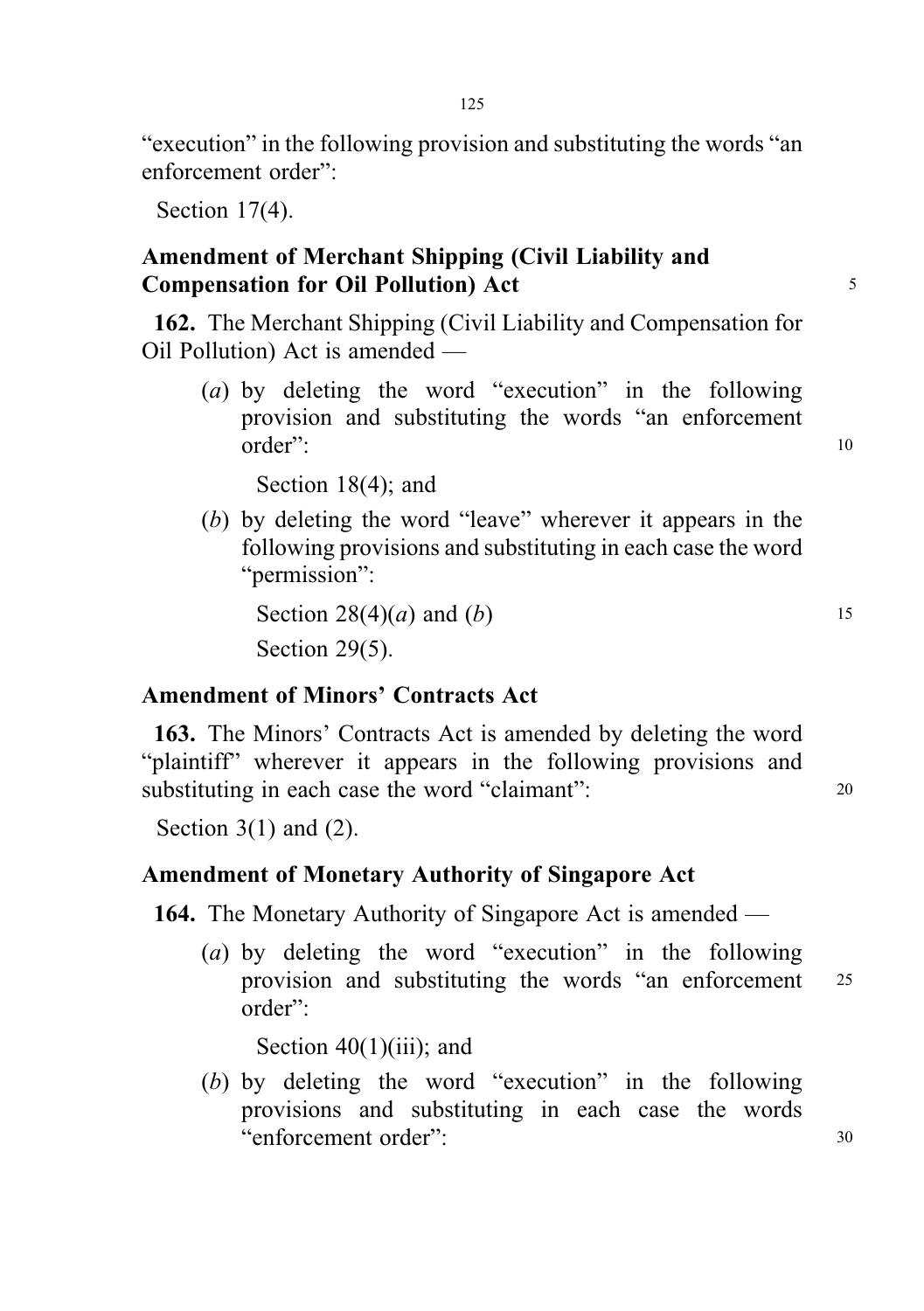126

Section  $53(2)(d)$ Section  $59(2)(b)$ Section  $67(13)(a)$  and  $(j)$ Section  $70(13)(d)$  $5 \qquad \qquad$  Section 77(1)(d).

# Amendment of Moneylenders Act

165. The Moneylenders Act is amended by deleting the words "in execution" in the following provision and substituting the words "under or pursuant to an enforcement order":

<sup>10</sup> Section 29(2).

# Amendment of Motor Vehicles (Third-Party Risks and Compensation) Act

166. The Motor Vehicles (Third-Party Risks and Compensation) Act is amended —

<sup>15</sup> (a) by deleting the word "execution" in the following provision and substituting the word "enforcement":

Section  $9(3)(b)$ ;

(b) by deleting the word "plaintiff" in the following provision and substituting the word "claimant":

<sup>20</sup> Section 9(5);

(c) by deleting the word "taxed" in the following provision and substituting the word "assessed":

Section  $18(3)(b)$ ; and

(d) by deleting the word "taxation" in the following provision <sup>25</sup> and substituting the word "assessment":

Section  $18(3)(c)$ .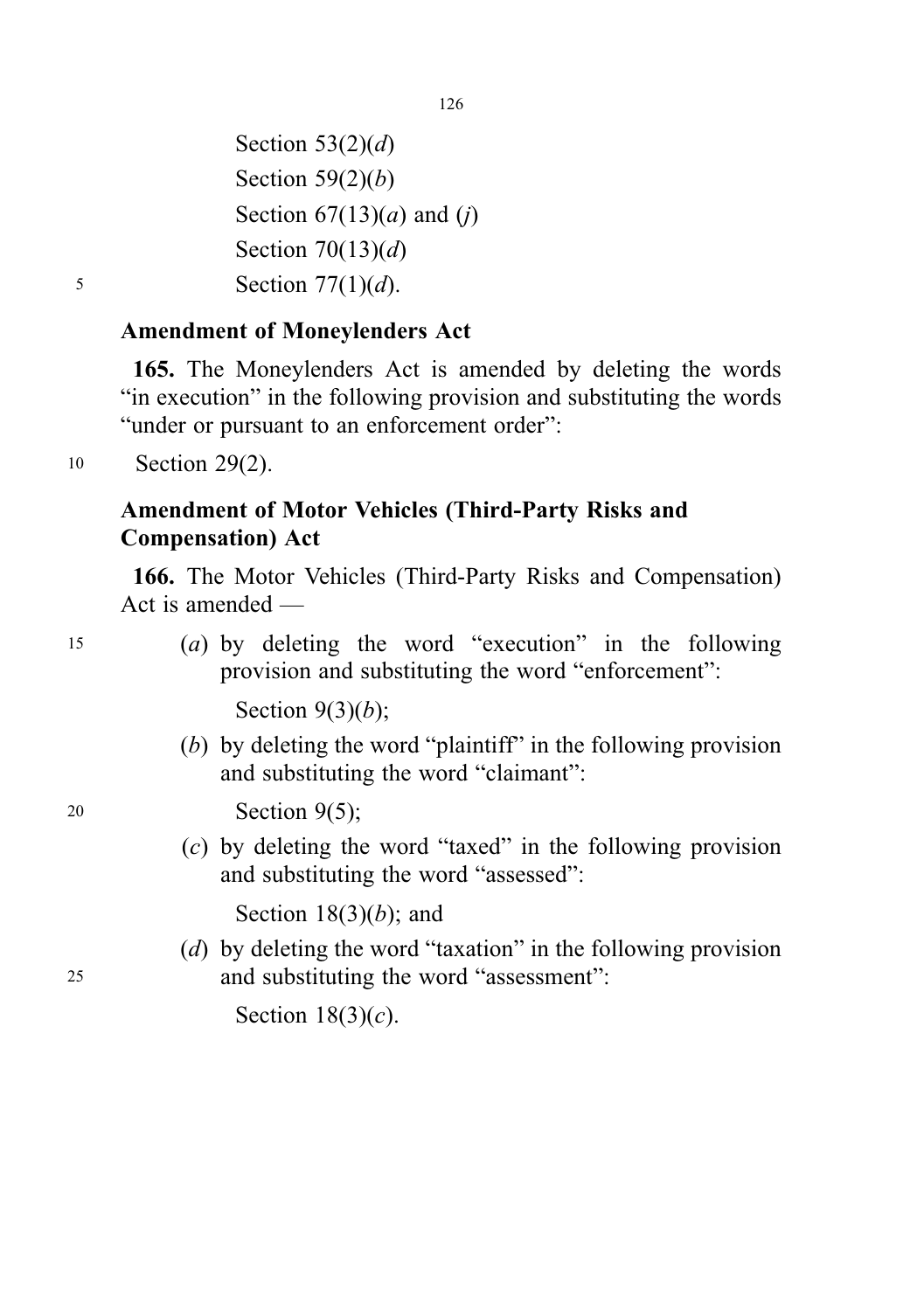# Amendment of Mutual Assistance in Criminal Matters Act

- 167. The Mutual Assistance in Criminal Matters Act is amended
	- (a) by deleting the words "in camera" in the following provision and substituting the words "in private":

Section 22 $(8)$ ; 5

(b) by deleting the words "or in execution of a decree" in the following provisions and substituting in each case the words ", in execution of a decree or under or pursuant to an enforcement order":

Second Schedule, items 167 and 168; 10

(c) by deleting the words "ex parte application" in the following provisions and substituting in each case the words "application without notice":

Third Schedule, paragraphs  $7(4)(b)$ ,  $8(3)(b)$  and  $17(5)(b)$ ; and 15

(d) by deleting the words "a garnishee order" in the following provision and substituting the words "an enforcement order for attachment of a debt":

Third Schedule, paragraph 10(2).

### Amendment of Mutual Benefit Organisations Act 20

- 168. The Mutual Benefit Organisations Act is amended
	- (a) by deleting the word "execution" in the following provision and substituting the word "enforcement":

Section  $16(b)$ ;

(b) by deleting the words "A writ of summons" in the <sup>25</sup> following provision and substituting the words "An originating claim":

Section 47(2); and

(c) by deleting the word "executed" in the following provision and substituting the word "enforced":  $30$ 

Section 47(3).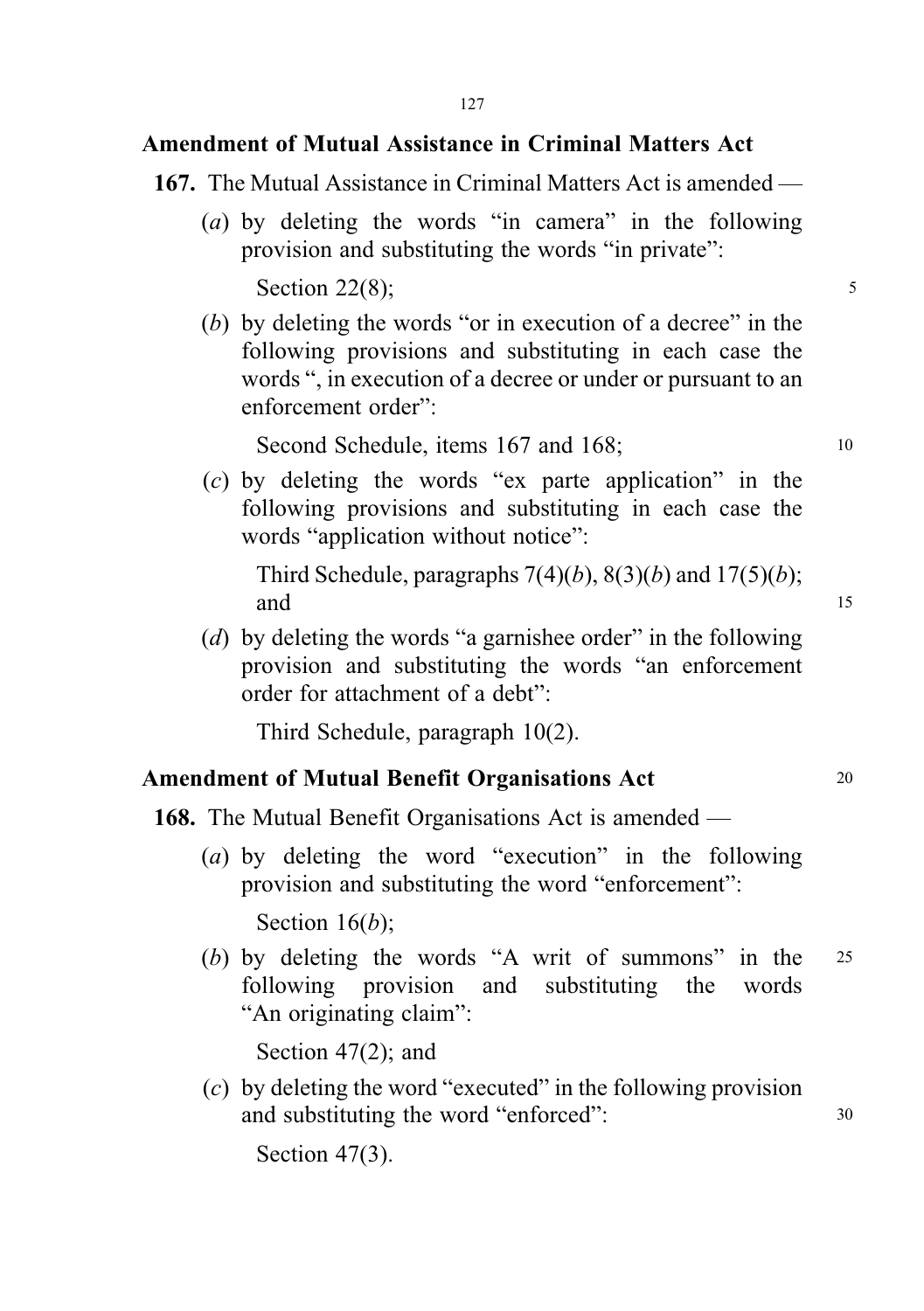## Amendment of Ngee Ann Kongsi (Incorporation) Ordinance

169. The Ngee Ann Kongsi (Incorporation) Ordinance is amended —

(a) by deleting the word "leave" wherever it appears in the <sup>5</sup> following provisions and substituting in each case the word "permission":

Section  $20(1)$  and  $(2)$ ; and

(b) by deleting the words "originating summons" in the following provision and substituting the words 10 "originating application":

Section 20(2).

# Amendment of Organised Crime Act 2015

- 170. The Organised Crime Act 2015 is amended —
- (a) by deleting the word "leave" in the following provision and <sup>15</sup> substituting the word "permission":

Section 39(6); and

(b) by deleting the words "ex parte application" in the following provisions and substituting in each case the words "application without notice":

<sup>20</sup> Section 56(b)

Section  $59(2)(b)$ .

## Amendment of Parliament (Privileges, Immunities and Powers) Act

171. The Parliament (Privileges, Immunities and Powers) Act is <sup>25</sup> amended by deleting the word "plaintiff" in the following provision and substituting the word "claimant":

Section 7(1).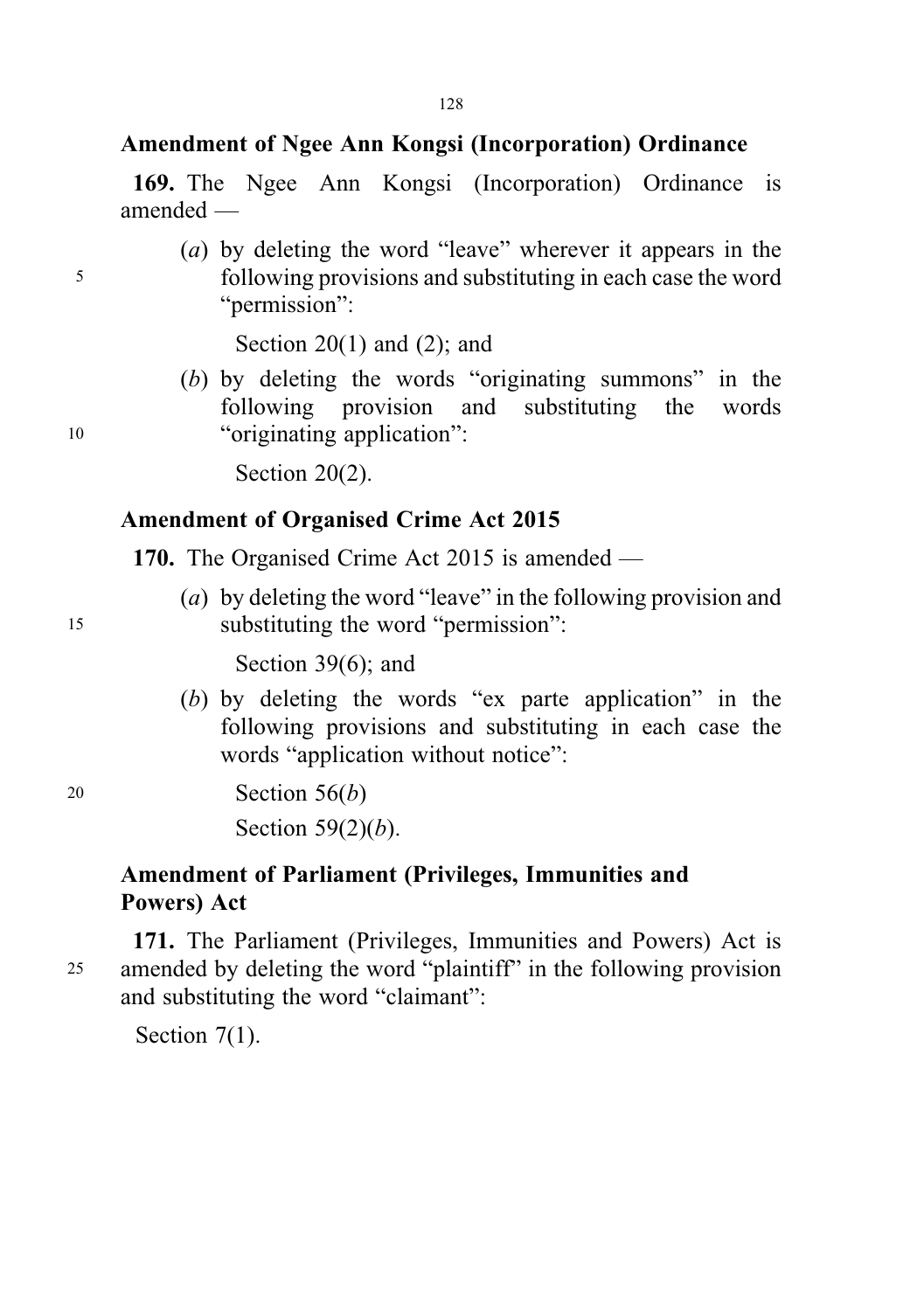# Amendment of Parliamentary Elections Act

172. The Parliamentary Elections Act is amended by deleting the word "leave" wherever it appears in the following provisions and substituting in each case the word "permission":

Section  $66(9)$  and  $(10)$  5

Section 97(4).

# Amendment of Partnership Act

173. The Partnership Act is amended by deleting the words "A writ of execution" in the following provision and substituting the words "An enforcement order":  $10$ 

Section 23(1).

# Amendment of Patents Act

174. The Patents Act is amended —

(a) by deleting the word "leave" in the following provisions and substituting in each case the word "permission": 15

Section 39(3) Section 82(7) Section 90(3);

(b) by deleting the word "plaintiff" wherever it appears in the following provisions and substituting in each case the word <sup>20</sup> "claimant":

Section 51(2) Section  $67(4)(b)$ Section 70(2) Section 77(2) and (3)(*c*); 25

(c) by deleting the words "enters an appearance" in the following provisions and substituting in each case the words "files and serves a notice of intention to contest or not contest":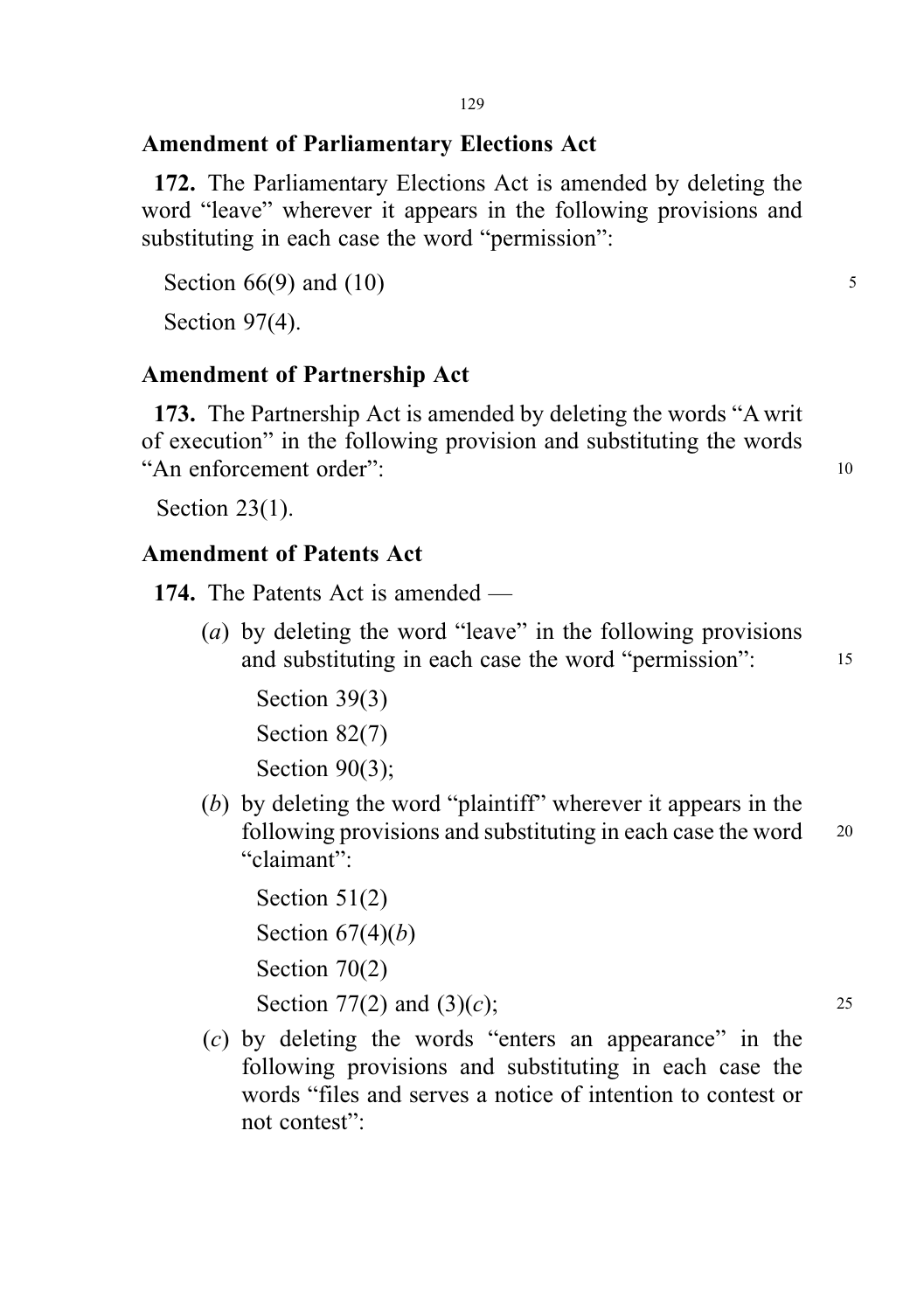- Section 53(7) Section 58(7) Section 73(2) Section 74(3);
- <sup>5</sup> (d) by deleting the word "plaintiff" in the following provision and substituting the word "claimant":

Section 67(3); and

(e) by deleting the word "execution" in the following provision and substituting the words "an enforcement <sup>10</sup> order":

Section 96(2).

# Amendment of Payment Services Act 2019

175. The Payment Services Act 2019 is amended —

(a) by deleting the words "in execution under an order" in the <sup>15</sup> following provision and substituting the words "under or pursuant to an enforcement order":

Section  $23(7)(b)$ ; and

- (b) by deleting the word "execution" in the following provisions and substituting in each case the words <sup>20</sup> "an enforcement order":
	- Section  $34(6)(c)$ Section  $35(2)(c)$ Section  $65(6)(c)$ Section  $66(2)(c)$ .

# <sup>25</sup> Amendment of Penal Code

176. The Penal Code is amended —

- (a) by inserting, immediately after the word "subpoenas," in the following provision, the words "orders to attend court,":
- $30$  Section  $21(1)(g)(v)$ ;

130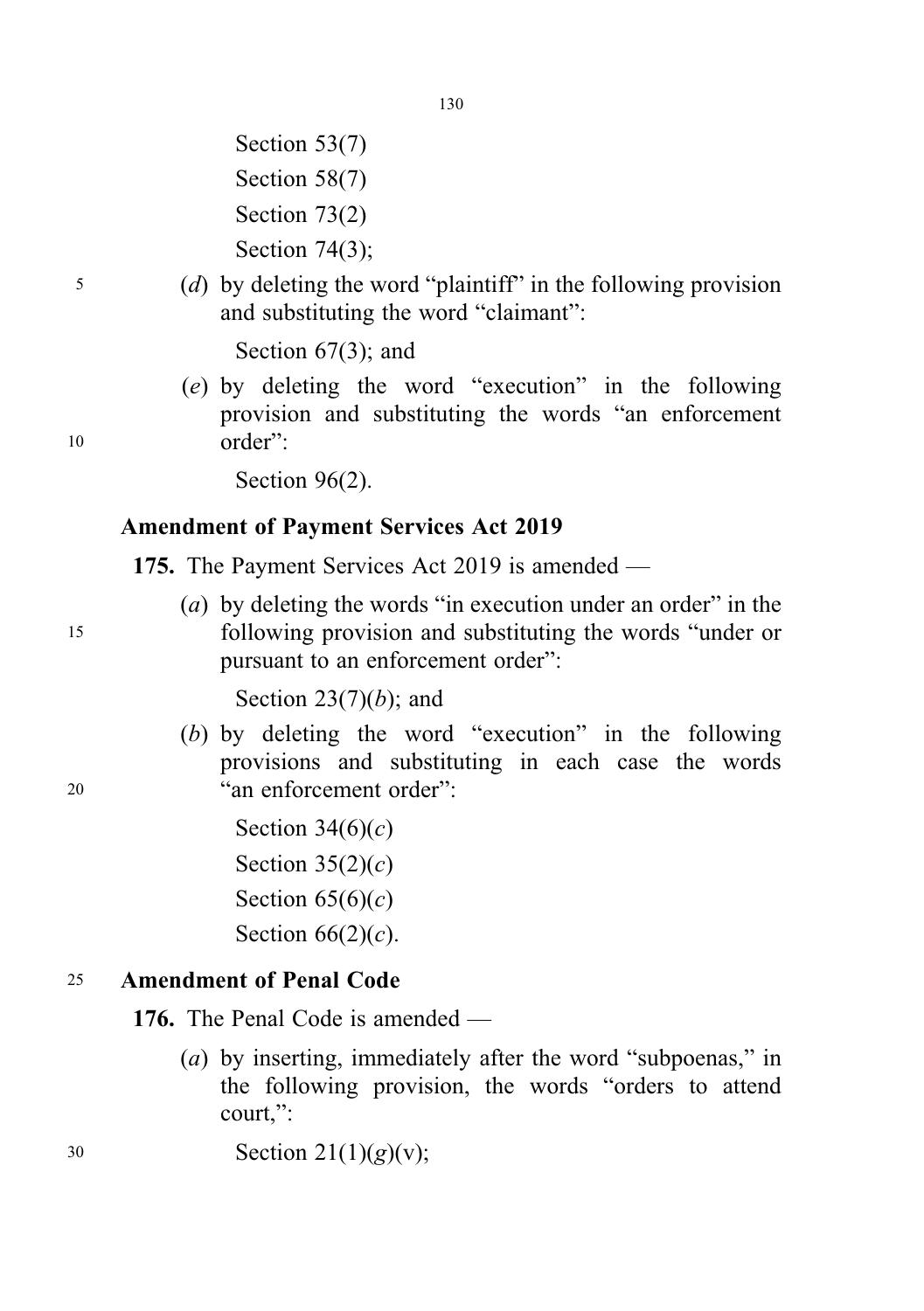(b) by deleting the words "in execution in order to satisfy a decree" in the following provision and substituting the words "under or pursuant to an enforcement order, or in execution in order to satisfy a decree,":

Section 166, *illustration*; 5

(c) by deleting the words "a subpoena" in the following provision and substituting the words "an order to attend court":

Section 174, *illustration* (*a*);

(d) by deleting the words "in execution of a decree or an order"  $10$ in the following provisions and substituting in each case the words "in execution of a decree or an order, or under or pursuant to an enforcement order,":

Section 206 Section 207: 15

(e) by deleting the words "or in execution of a decree" in the following provisions and substituting in each case the words ", in execution of a decree or under or pursuant to an enforcement order":

Section 206 (section heading) 20

Section 207 (section heading);

(f) by inserting, immediately after the word "executed" in the following provisions, the words "or enforced":

Section 208

Section 210; and 25

(g) by inserting, immediately after the word "execution" in the following provision, the words ", or under or pursuant to an enforcement order,":

Section 425, *illustration* (*d*).

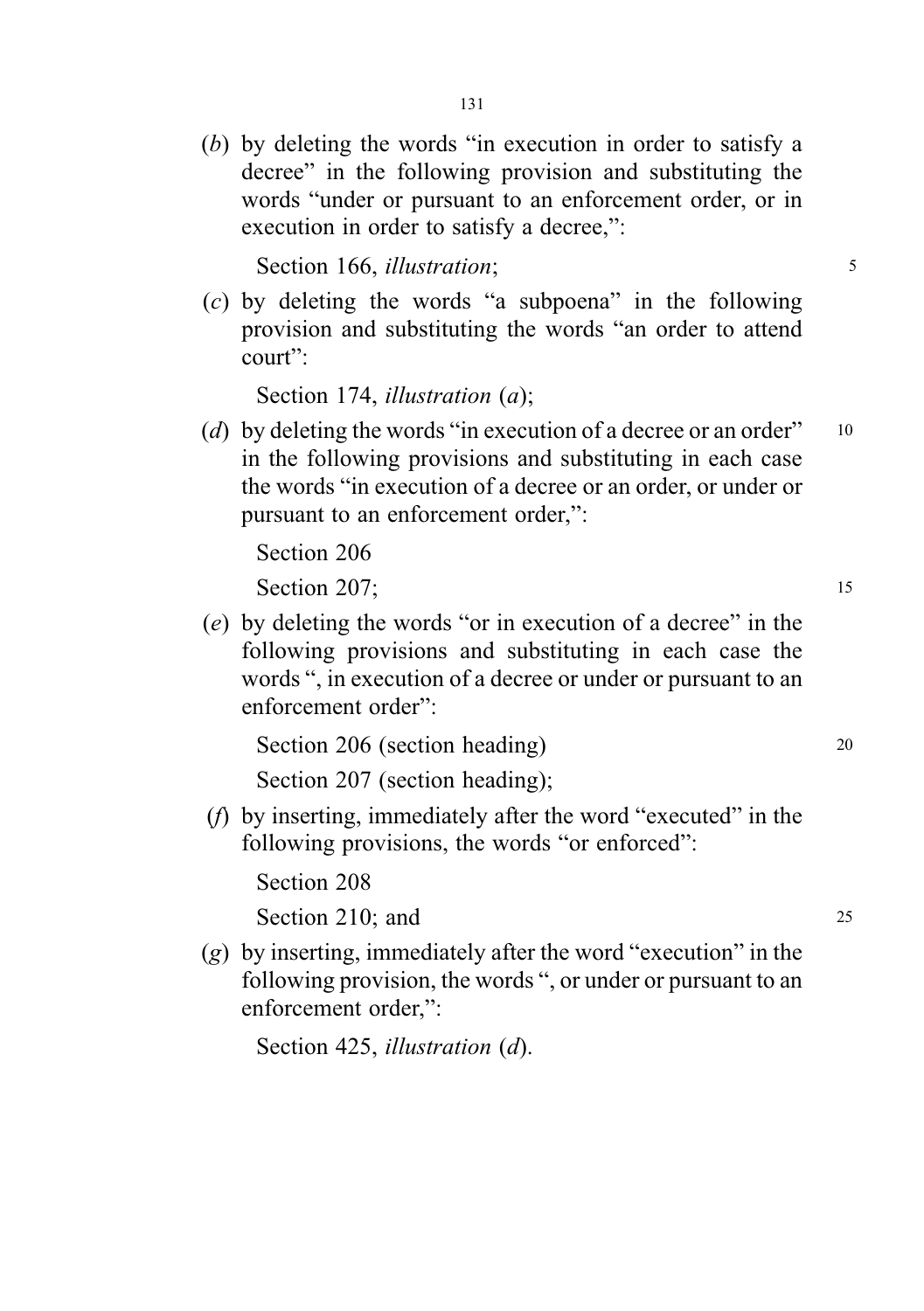# Amendment of Personal Data Protection Act 2012

177. The Personal Data Protection Act 2012 is amended by deleting the word "plaintiff" in the following provisions and substituting in each case the word "claimant":

<sup>5</sup> Section 48O(3)

Section 66.

# Amendment of Planning Act

178. The Planning Act is amended by deleting the words "process of execution" in the following provision and substituting the words <sup>10</sup> "enforcement order":

Section 42(6).

# Amendment of Plant Varieties Protection Act

179. The Plant Varieties Protection Act is amended —

(a) by deleting the word "taxation" in the following provision <sup>15</sup> and substituting the word "assessment":

Section 12(2);

(b) by deleting the word "taxed" in the following provision and substituting the word "assessed":

Section 12(3);

<sup>20</sup> (c) by deleting the word "plaintiff" in the following provision and substituting the word "claimant":

Section 30(4); and

(d) by deleting the word "leave" in the following provision and substituting the word "permission":

<sup>25</sup> Section 48(3).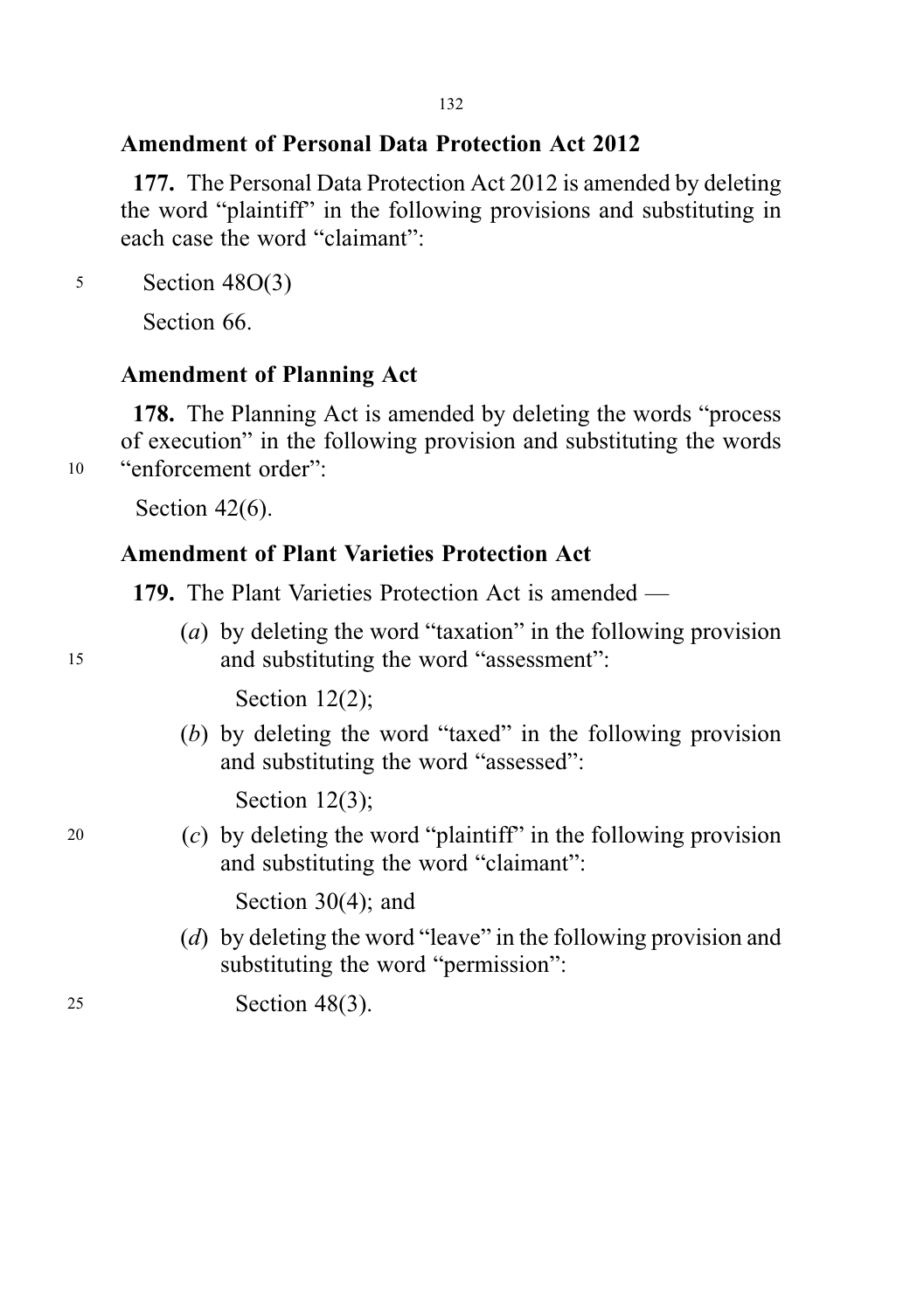### Amendment of Police Force Act

180. The Police Force Act is amended by inserting, immediately after the word "subpoenas," in the following provision, the words "orders to attend court,":

Section  $4(2)(i)$ . 5

#### Amendment of Portuguese Missions Ordinance

181. The Portuguese Missions Ordinance is amended by deleting the words "writs of summons" in the following provision and substituting the words "originating claims":

Section  $5(2)$ . 10

### Amendment of Postal Services Act

182. The Postal Services Act is amended —

(a) by deleting the word "leave" in the following provisions and substituting in each case the word "permission":

Section  $29(6)$  15 Section 39C(7); and

(b) by deleting the words "in execution under any process" in the following provision and substituting the words "under or pursuant to an enforcement order":

Section  $58(1)$ . 20

### Amendment of Presidential Elections Act

183. The Presidential Elections Act is amended by deleting the word "leave" wherever it appears in the following provisions and substituting in each case the word "permission":

Section 47(9) and (10) 25 Section 77(4).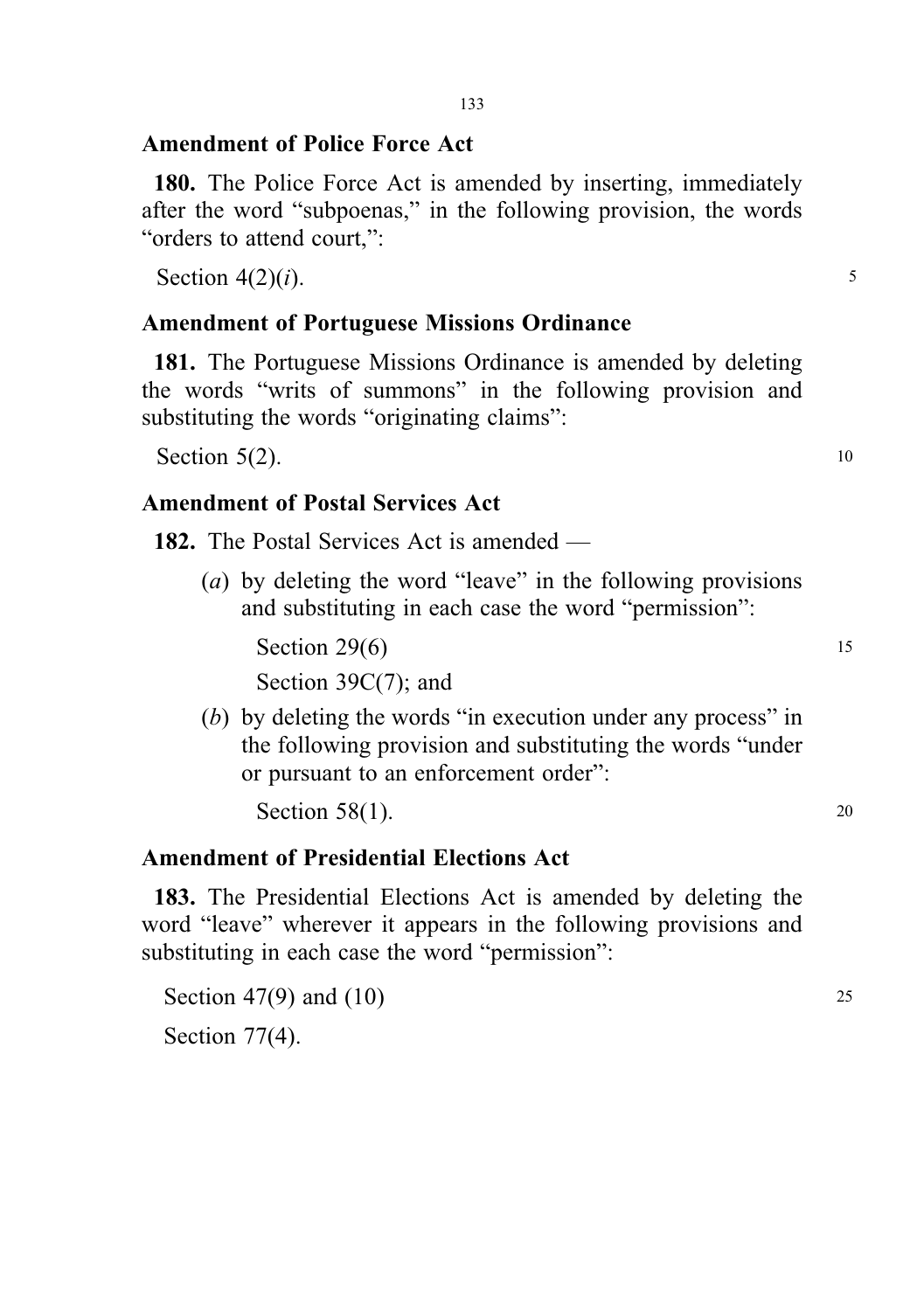# Amendment of Prevention of Human Trafficking Act 2014

184. The Prevention of Human Trafficking Act 2014 is amended by deleting the words "in camera" in the following provisions and substituting in each case the words "in private":

5 Section  $18(1)(a)$  and  $(b)$  and  $(3)$ .

## Amendment of Private Lotteries Act

185. The Private Lotteries Act is amended by deleting the words "a writ of summons" in the following provision and substituting the words "an originating claim":

<sup>10</sup> Section 22(1).

## Amendment of Property Tax Act

186. The Property Tax Act is amended —

(a) by deleting the words "writ of summons" in the following provision and substituting the words "originating claim":

<sup>15</sup> Section 38A(1); and

(b) by deleting the words "process of execution" in the following provision and substituting the words "enforcement order":

Section 39(6).

# <sup>20</sup> Amendment of Protection from Harassment Act

187. The Protection from Harassment Act is amended by deleting the word "leave" in the following provisions and substituting in each case the word "permission":

Section 13(3B)

<sup>25</sup> Section 16I(2) and (3).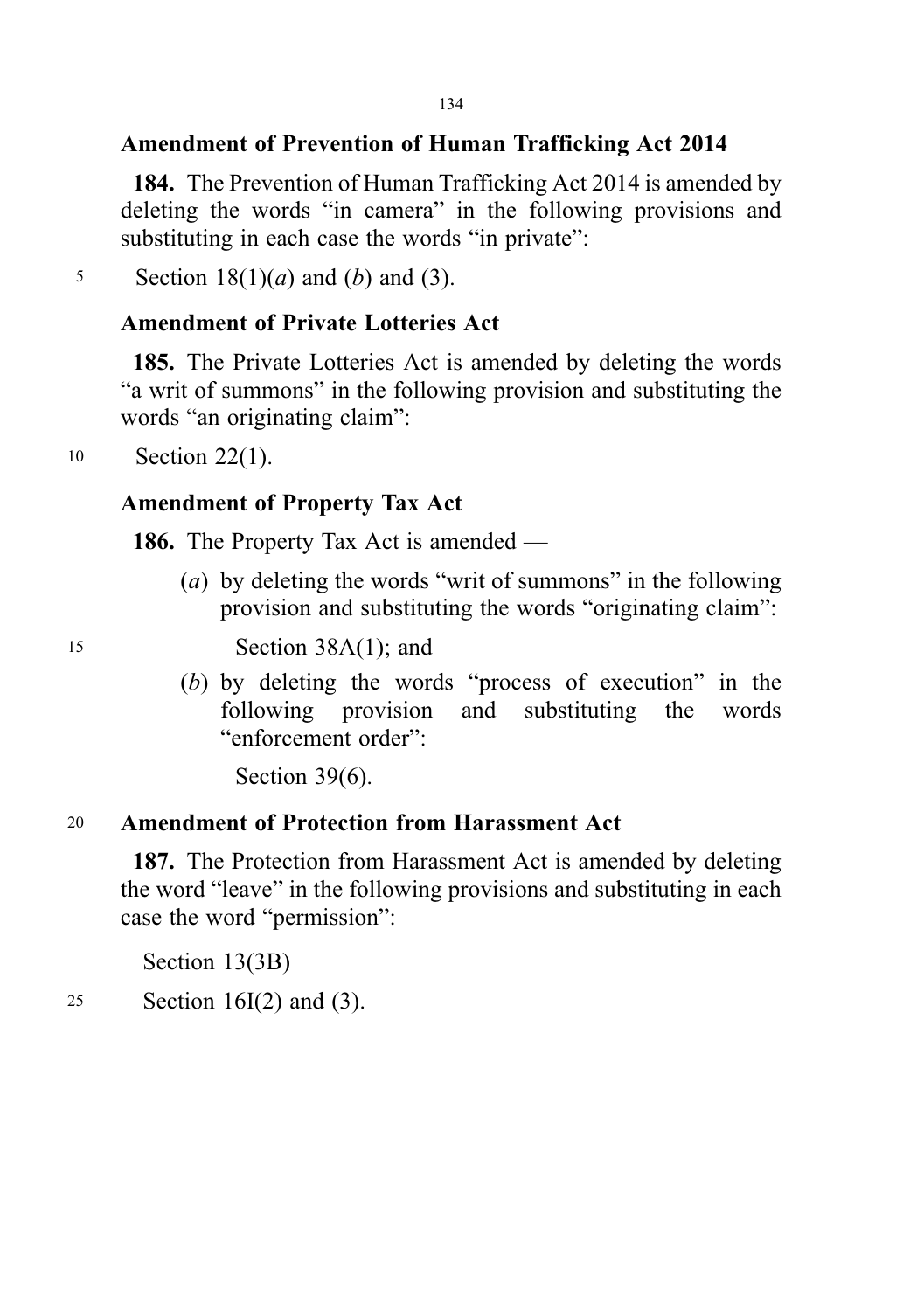### Amendment of Public Trustee Act

188. The Public Trustee Act is amended —

(a) by deleting the words "originating summons" in the following provision and substituting the words "originating application":

Section 5(1); and

(b) by deleting the word "leave" in the following provision and substituting the word "permission":

Section 22(2).

### Amendment of Public Utilities Act 10

189. The Public Utilities Act is amended —

(a) by deleting the words "in execution" in the following provisions and substituting in each case the words "under or pursuant to an enforcement order":

Section 29 15 Section 30;

(b) by deleting the words "in execution" in the following provisions and substituting in each case the words "under or pursuant to enforcement order":

Section 29 (section heading) 20

Section 30 (section heading); and

(c) by deleting the words "execute or" in the following provision:

Section  $44I(1)(h)$ .

#### Amendment of Railways Act 25

190. The Railways Act is amended —

(a) by inserting, immediately after the word "taken" wherever it appears in the following provision, the words "under or pursuant to an enforcement order or":

Section  $33(1)$ ; 30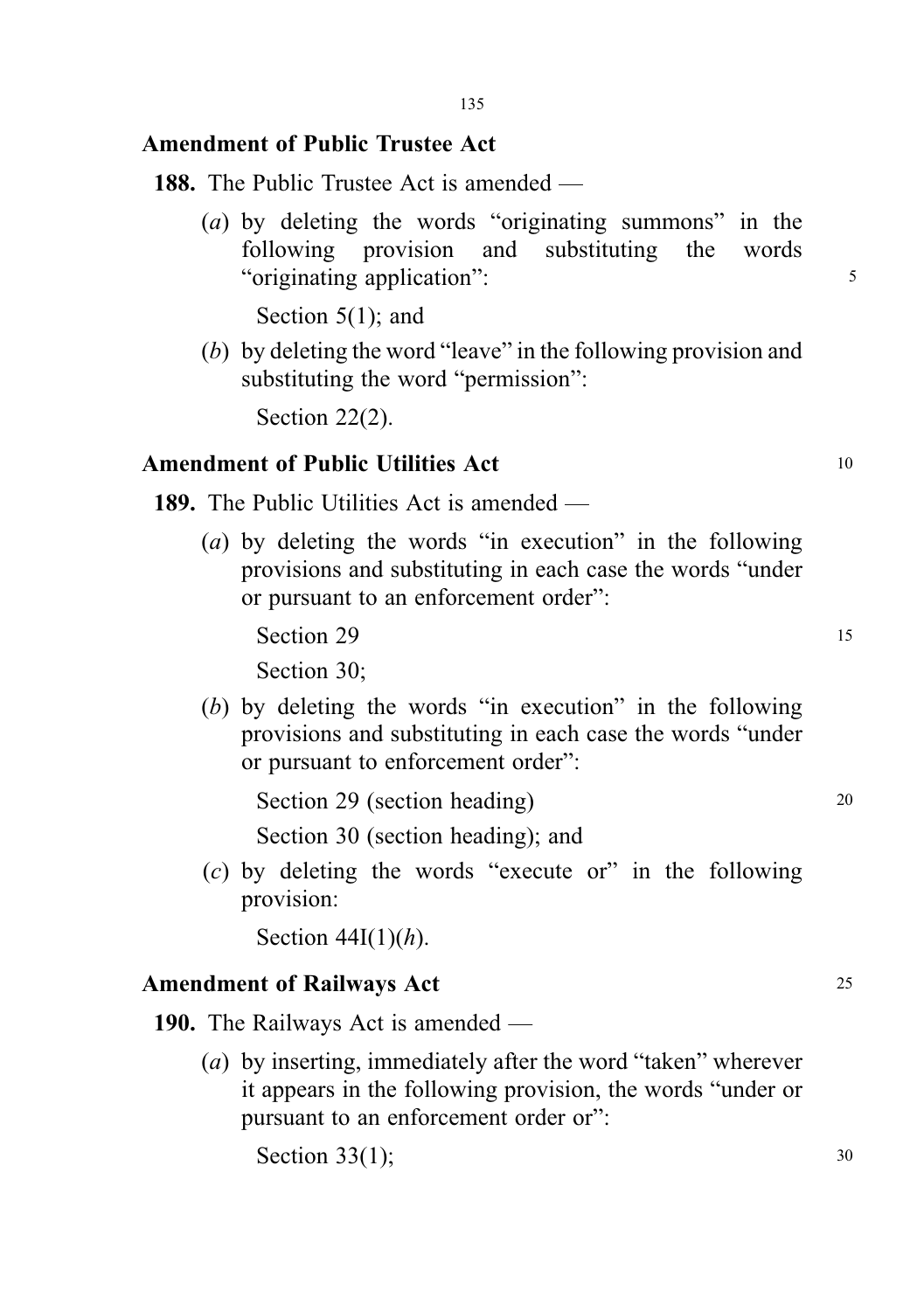(b) by inserting, immediately after the word "execution" in the following provision, the words "or enforcement":

Section 33(2) and section heading; and

(c) by deleting the word "plaintiff" in the following provision <sup>5</sup> and substituting the word "claimant":

Section 43(1).

# Amendment of Reciprocal Enforcement of Commonwealth Judgments Act

191. The Reciprocal Enforcement of Commonwealth Judgments <sup>10</sup> Act is amended —

> (a) by deleting the word "execution" in the following provisions and substituting in each case the word "enforcement":

Section 3(3)(*b*) and (4)(*c*); and

<sup>15</sup> (b) by deleting the word "plaintiff" in the following provision and substituting the word "claimant":

Section 3(5).

# Amendment of Reciprocal Enforcement of Foreign Judgments Act

- <sup>20</sup> 192. The Reciprocal Enforcement of Foreign Judgments Act is amended —
	- (a) by deleting the word "execution" in the following provisions and substituting in each case the word "enforcement":
- <sup>25</sup> Section 2(1) (definition of "appeal") Section  $4(4)(a)$  and  $(d)$ Section 13(2);
	- (b) by deleting the words "by execution" wherever they appear in the following provisions:

<sup>30</sup> Section 4(3)(b) Section  $6(2)$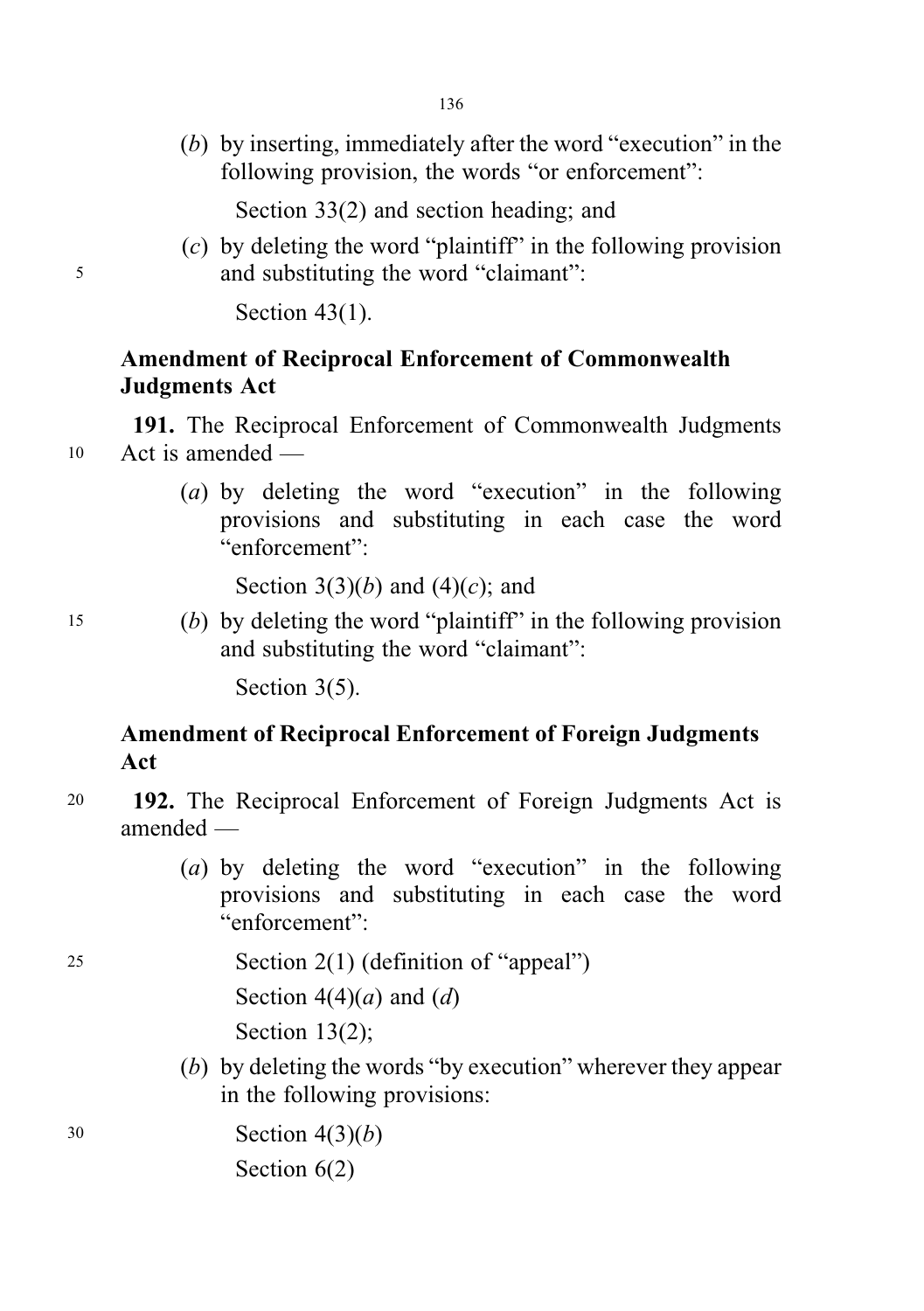Section  $8(1)(e)$ Section  $11(2)(a)(iii)$ ;

(c) by deleting the words "Execution shall not issue on the judgment" in the following provision and substituting the words "An enforcement order must not be issued to 5 enforce a judgment":

Section 4(5); and

(d) by deleting the word "plaintiff" in the following provision and substituting the word "claimant":

Section  $5(2)(a)(ii)$ . 10

# Amendment of Registered Designs Act

- 193. The Registered Designs Act is amended
	- (a) by deleting the word "plaintiff" wherever it appears in the following provisions and substituting in each case the word "claimant": <sup>15</sup>

Section  $40(1)$ Section  $41(2)(a)$  and  $(b)$ Section 44(2);

(b) by deleting the word "taxation" in the following provision and substituting the word "assessment": 20

Section 56(2);

(c) by deleting the word "taxed" in the following provision and substituting the word "assessed":

Section 56(3);

(d) by deleting the words "in camera" in the following  $25$ provision and substituting the words "in private":

Section 62(2);

(e) by deleting the word "leave" in the following provision and substituting the word "permission":

Section  $62(2A)$ ; and  $30$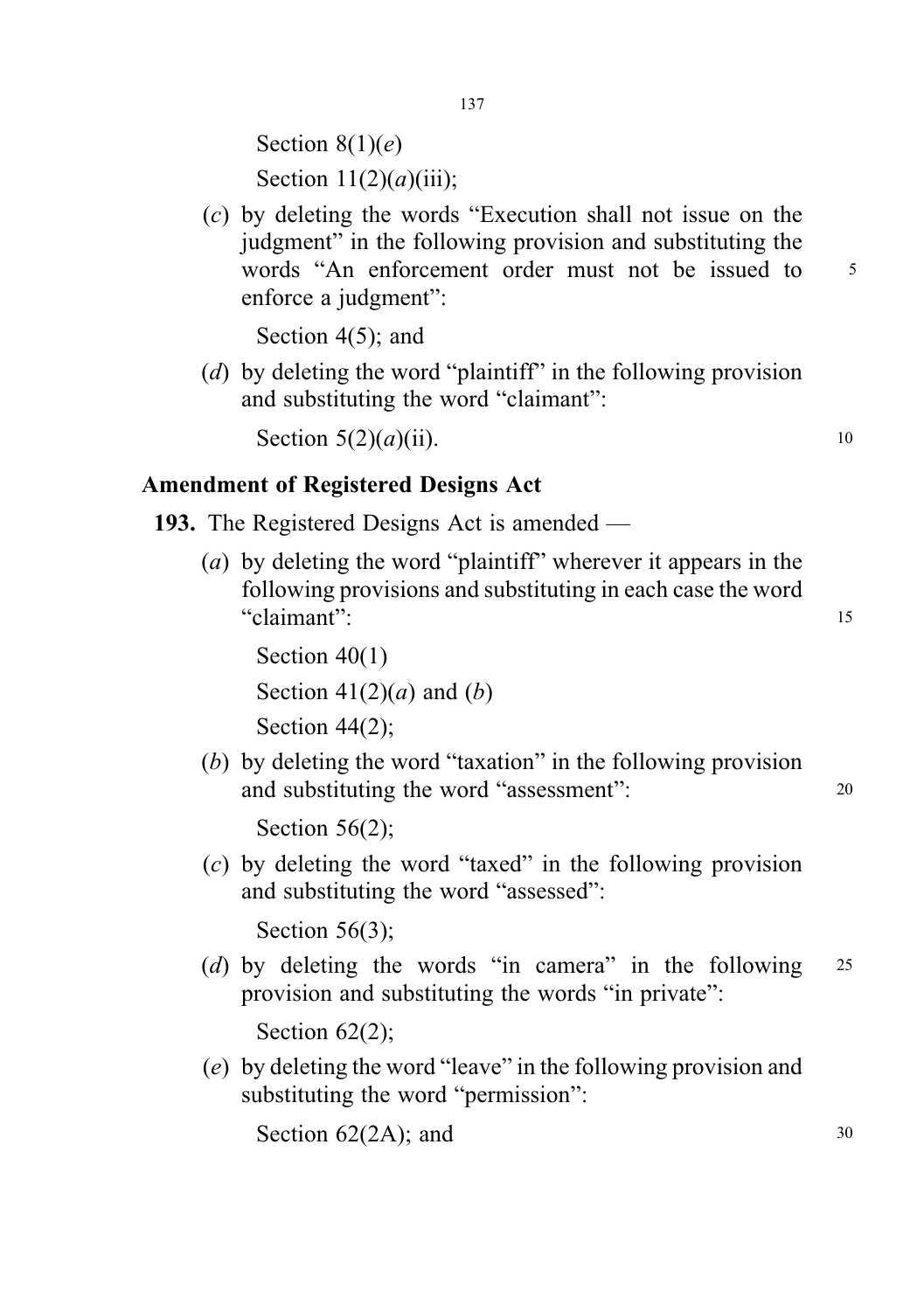(f) by deleting the word "plaintiff" wherever it appears in the following provision and substituting in each case the word "claimant":

Section 68M(2).

### <sup>5</sup> Amendment of Registration of Deeds Act

194. The Registration of Deeds Act is amended by deleting the words "writ of execution or sequestration" in the following provision and substituting the words "enforcement order, writ of sequestration":

<sup>10</sup> Section 2(1) (definition of "order of court").

## Amendment of Residential Property Act

195. The Residential Property Act is amended by deleting the words "originating summons" in the following provision and substituting the words "originating application":

<sup>15</sup> Section 24(8).

## Amendment of Road Traffic Act

196. The Road Traffic Act is amended —

(a) by deleting the words "writ of summons" in the following provision and substituting the words "originating claim":

<sup>20</sup> Section 18(1); and

(b) by deleting the word "leave" wherever it appears in the following provision and substituting in each case the word "permission":

Section 110A(6).

### <sup>25</sup> Amendment of Sale of Goods Act

197. The Sale of Goods Act is amended —

- (a) by deleting the word "plaintiff's" in the following provisions and substituting in each case the word "claimant's":
- <sup>30</sup> Section 52(1) and (2);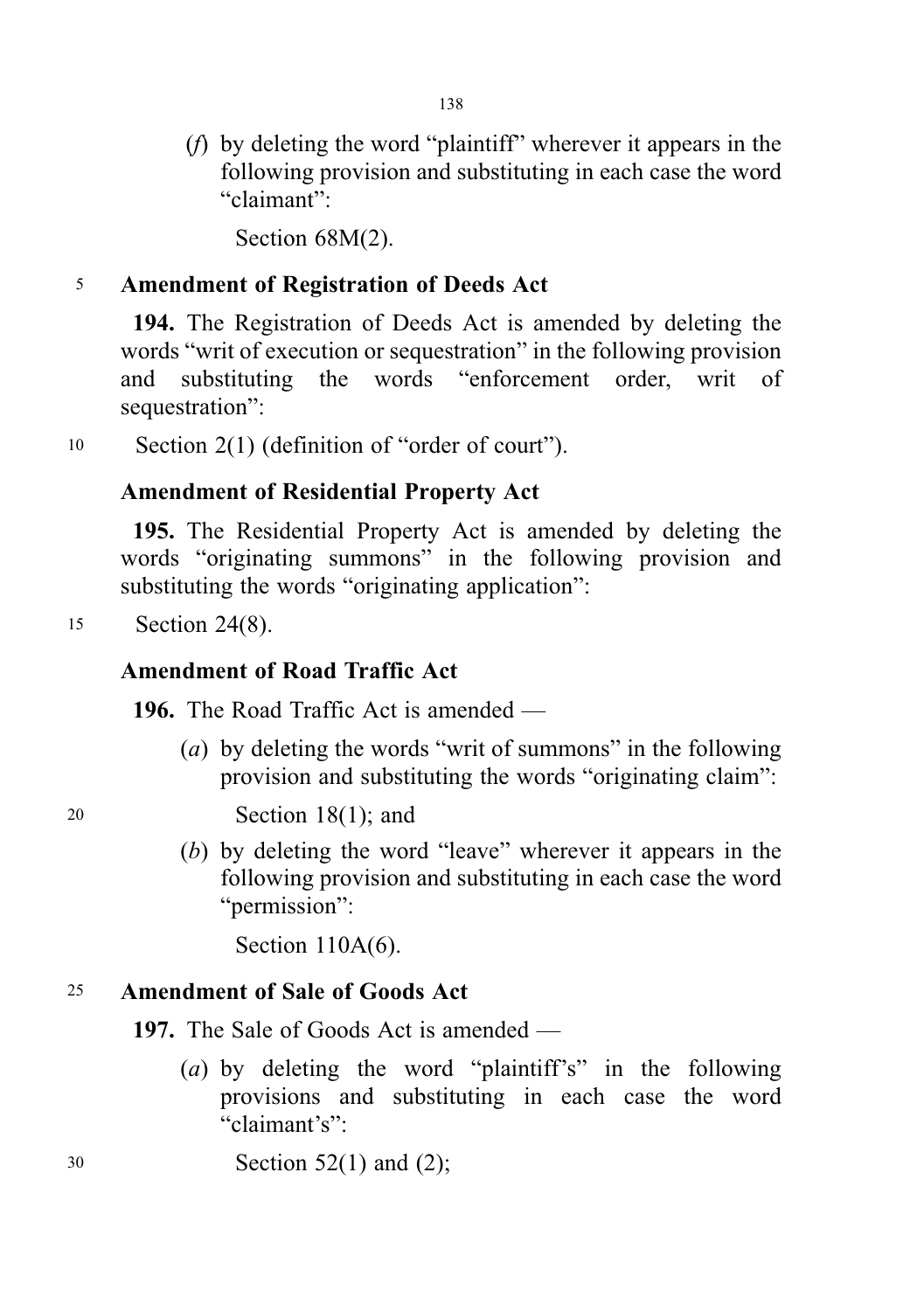(b) by inserting, immediately after the definition of "buyer" in section 61(1), the following definition:

> " "claimant" includes a defendant counterclaiming;"; and

(c) by deleting the definition of "plaintiff" in section  $61(1)$ .  $\frac{5}{1}$ 

### Amendment of Salvation Army Ordinance

198. The Salvation Army Ordinance is amended by deleting the words "Writs of Summons" in the following provision and substituting the words "originating claims":

Section 7. 10

## Amendment of Securities and Futures Act

199. The Securities and Futures Act is amended —

(a) by deleting the word "execution" in the following provisions and substituting in each case the words "an enforcement order": <sup>15</sup>

Section  $9(8)(d)$ Section  $43(1)(e)$ Section  $46E(9)(d)$ Section  $46Z(1)(e)$ Section  $51(8)(d)$  20 Section  $81P(1)(e)$ Section  $81ZJ(1)(e)$ Section  $86(4)(c)$ Section  $97(1)(iii)$ Section  $99M(1)(d)$  25 Section  $123F(6)(d)$ Section 123Y(1)(iii) Section  $123ZE(5)(d)$ Section  $123ZU(1)(iii)$ Section  $292A(1)(iii)$ ; 30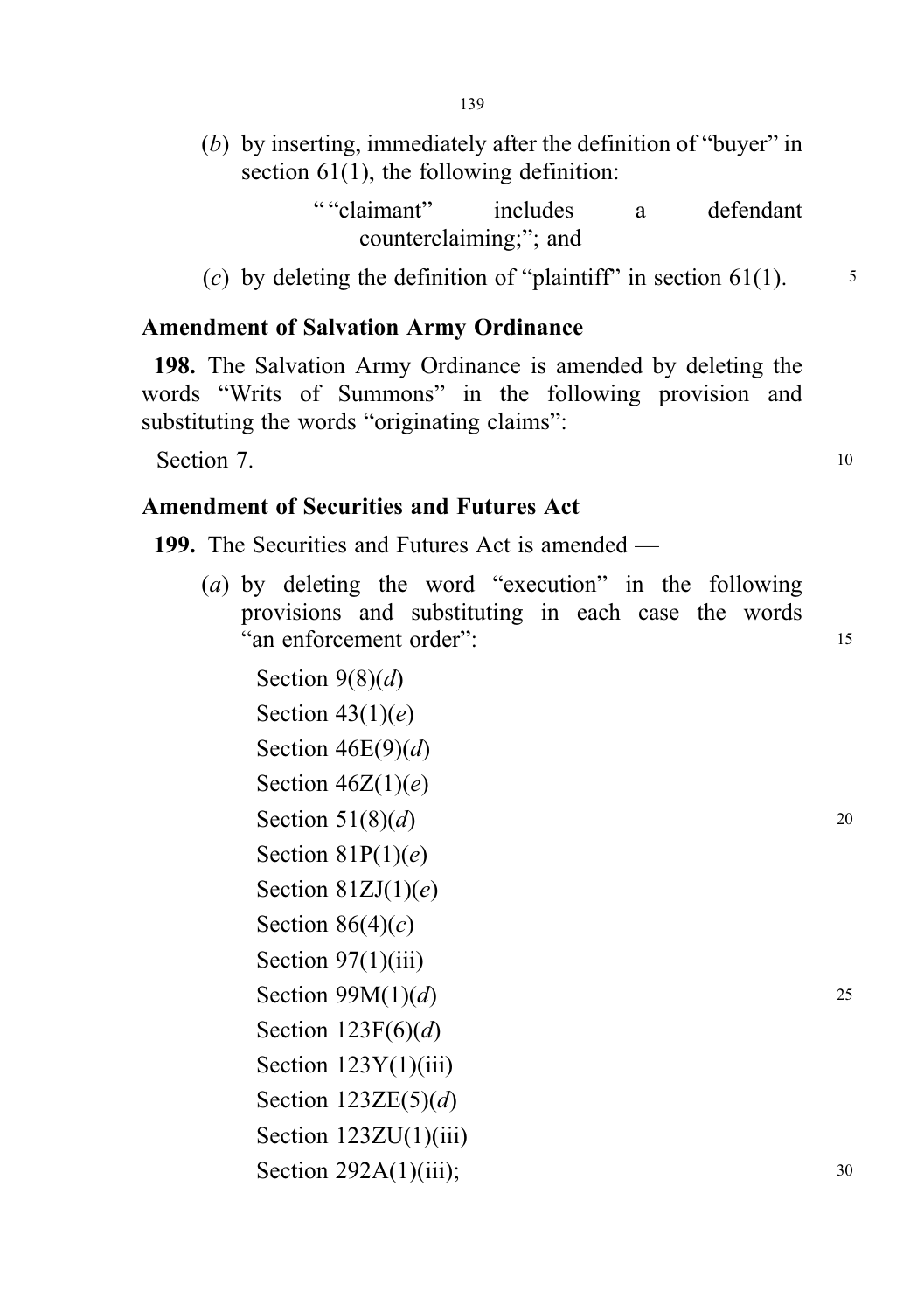- (b) by deleting the word "execution" in the following provision and substituting the words "enforcement order": Section  $81K(1)$ ;
- (c) by deleting the words "in execution under an order" in the <sup>5</sup> following provision and substituting the words "under or pursuant to an enforcement order":

Section  $104A(b)$ ;

(d) by deleting the word "leave" wherever it appears in the following provisions and substituting in each case the word 10 "permission":

Section 189<sub>(3)</sub>

Section 235(1) and (2)

Section 236J(1) and (3)

Section 295C(3);

<sup>15</sup> (e) by deleting the word "Leave" in the following provisions and substituting in each case the word "Permission":

Section 235(3)

Section  $236J(2)$  and  $(4)$ ; and

(f) by deleting the word "plaintiff" in the following provisions <sup>20</sup> and substituting in each case the word "claimant":

> Section 218(4) and (4A) Section 220(1) and (2).

#### Amendment of Sedition Act

200. The Sedition Act is amended —

<sup>25</sup> (a) by deleting the words "ex parte" in the following provision and substituting the words "without notice":

Section 10(2); and

(b) by deleting the words "originating summons" in the following provision and substituting the words <sup>30</sup> "originating application":

Section 10(7).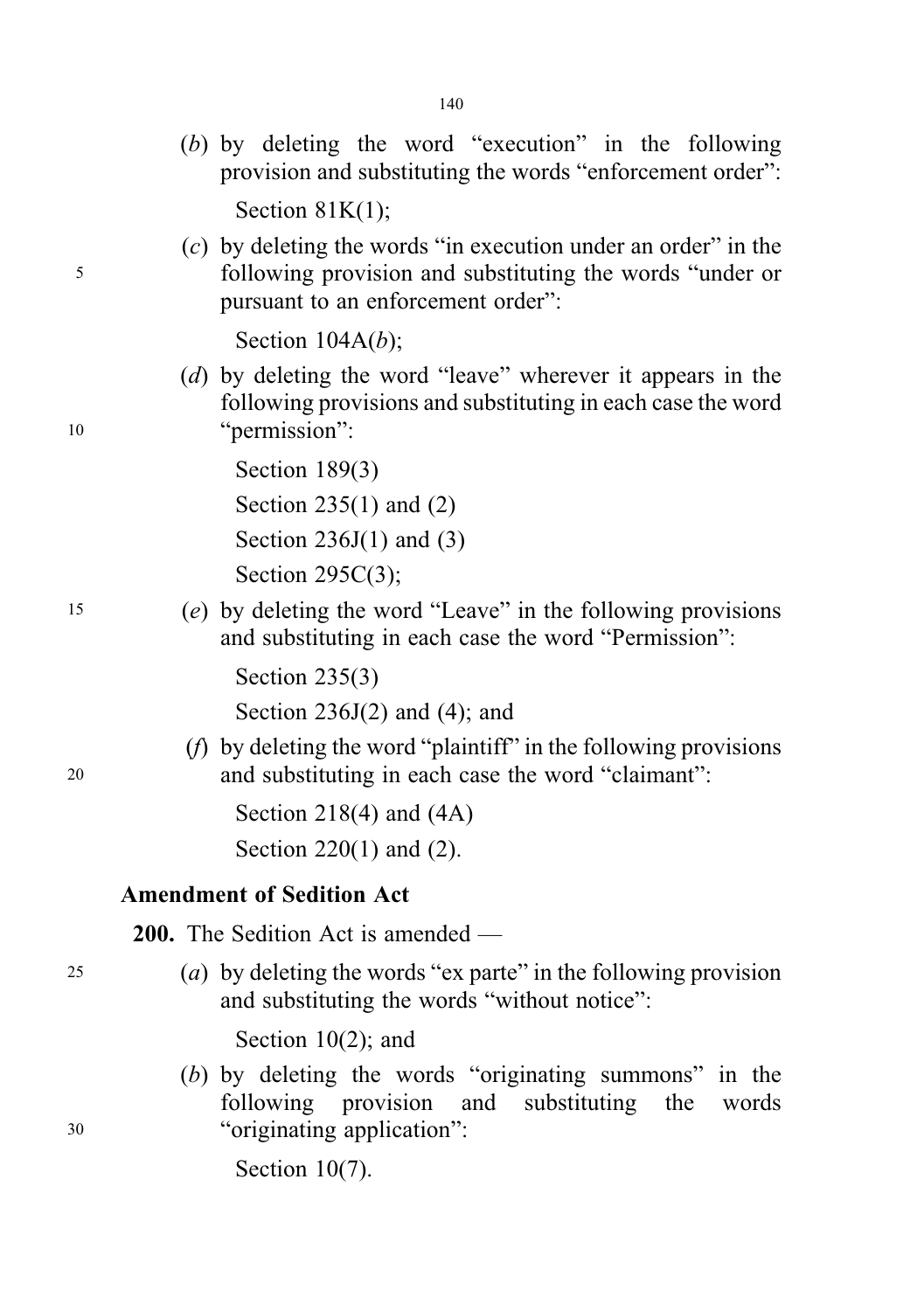### Amendment of Settled Estates Act

201. The Settled Estates Act is amended by deleting the word "leave" in the following provision and substituting the word "permission":

Section  $15(2)$ .

#### Amendment of Sewerage and Drainage Act

202. The Sewerage and Drainage Act is amended by deleting the words "process of execution" in the following provision and substituting the words "enforcement order":

Section  $52(6)$ . 10

#### Amendment of Singapore Armed Forces Act

203. The Singapore Armed Forces Act is amended —

(a) by deleting the words "in camera" in the following provisions and substituting in each case the words "in private": 15

Section 104(1) and section heading Section 105(1);

(b) by deleting the word "leave" wherever it appears in the following provisions and substituting in each case the word "permission": 20

Section 129(8) Section 157(3);

(c) by inserting, immediately after the words "stay of execution" in the following provisions, the words "or enforcement": <sup>25</sup>

Section 129(9)

Section 155(3)

Section 156(1) and section heading; and

(*d*) by inserting, immediately after the words "stay execution" in the following provision, the words "or enforcement": 30

Section 156(2).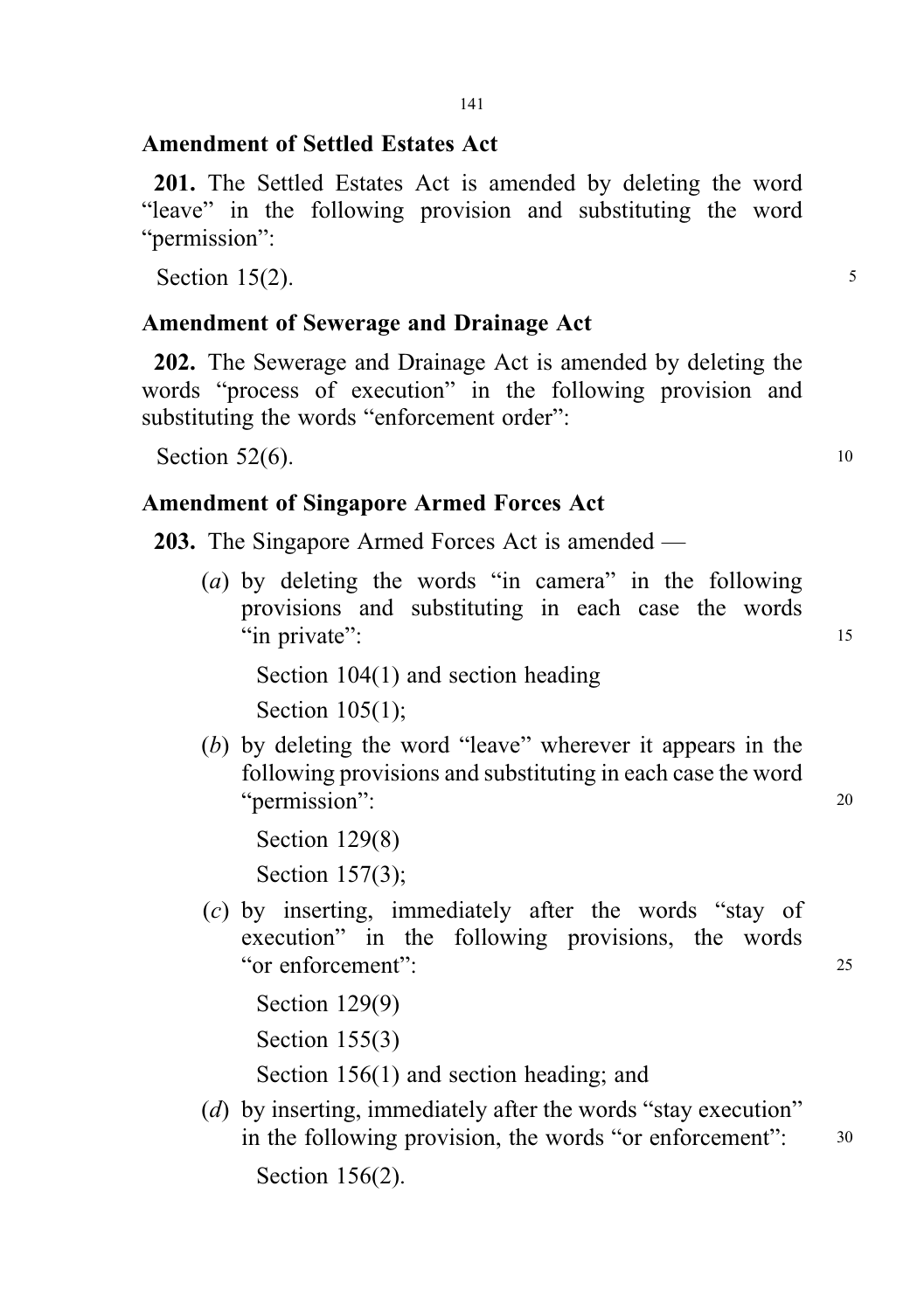# Amendment of Singapore Convention on Mediation Act 2020

204. The Singapore Convention on Mediation Act 2020 is amended by deleting the word "leave" in the following provision and substituting in each case the word "permission":

<sup>5</sup> Section 5(1) and section heading.

# Amendment of Singapore Tourism (Cess Collection) Act

205. The Singapore Tourism (Cess Collection) Act is amended by deleting the words "writ of summons" in the following provision and substituting the words "originating claim":

<sup>10</sup> Section 14(1).

# Amendment of Small Claims Tribunals Act

206. The Small Claims Tribunals Act is amended —

(a) by inserting, immediately after the word "execution" in the following provision, the words "or enforcement":

<sup>15</sup> Section 10(3);

(b) by deleting the word "leave" in the following provisions and substituting in each case the word "permission":

Section 27(4) and (5) Section 38(1A) and (2)

20 Section  $42(3)(a)$ ; and

(c) by inserting, immediately after the words "stay of execution" wherever they appear in the following provisions, the words "or enforcement":

Section 42(1) to (4) and section heading.

### <sup>25</sup> Amendment of Societies Act

207. The Societies Act is amended —

- (a) by deleting the words "a writ of summons" in the following provision and substituting the words "an originating claim":
- $30$  Section  $35(1)(c)$ ; and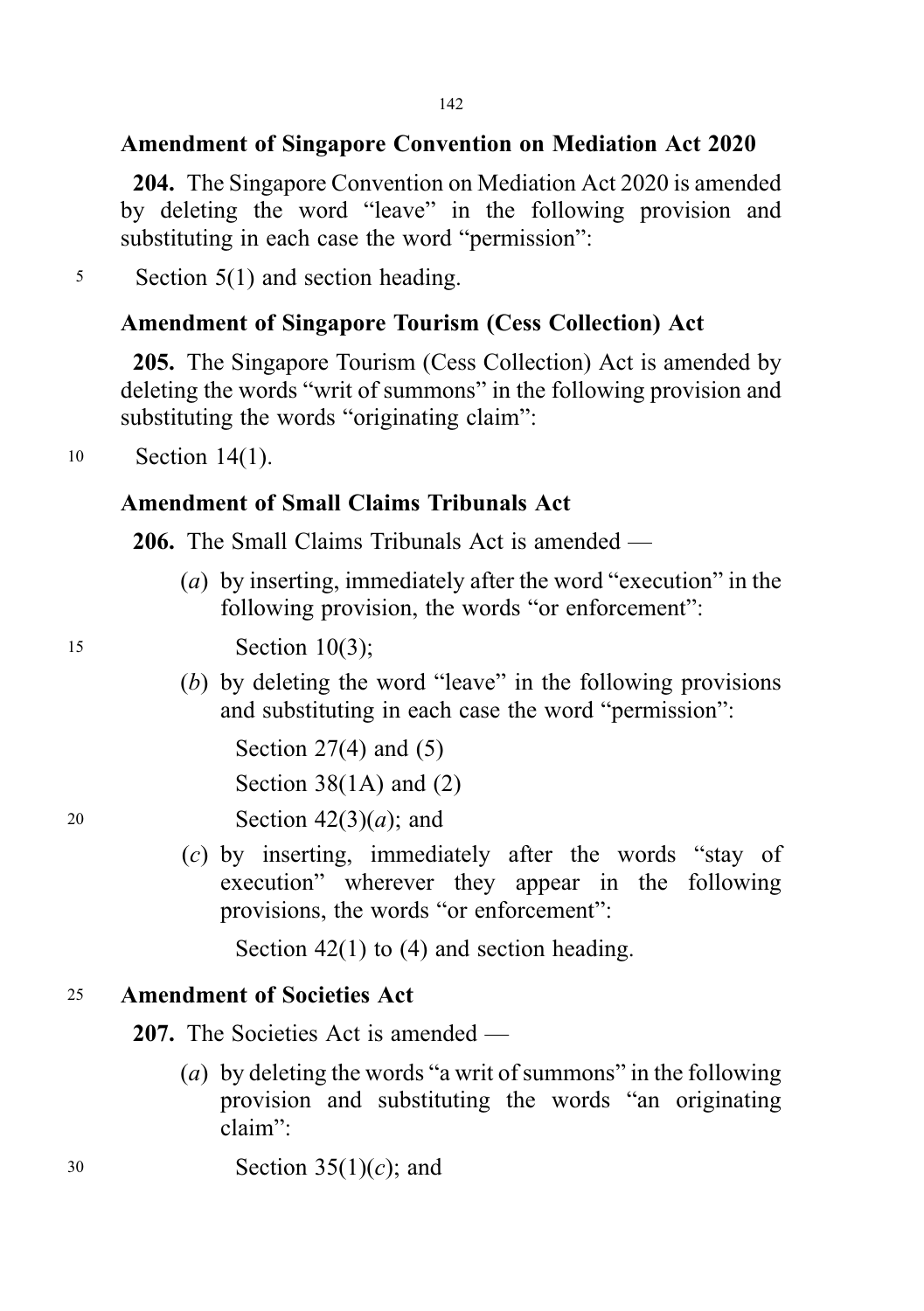(b) by deleting the word "plaintiff" in the following provision and substituting the word "claimant":

Section 36(1).

#### Amendment of Spam Control Act

208. The Spam Control Act is amended by deleting the word 5 "plaintiff" wherever it appears in the following provisions and substituting in each case the word "claimant":

Section 14(3) and  $(4)(b)$ 

Section 15.

#### Amendment of Stamp Duties Act 10

209. The Stamp Duties Act is amended by deleting the words "writ of summons" in the following provisions and substituting in each case the words "originating claim":

Section 50(1)

Section  $70(2)$ . 15

## Amendment of State Immunity Act

210. The State Immunity Act is amended —

(a) by deleting the words "entry of appearance and judgments in default of appearance" in the following provision and substituting the words "filing and service of a notice of 20 intention to contest or not contest (formerly known as entry of appearance) and judgments in default of a notice of intention to contest or not contest (formerly known as judgments in default of appearance)":

Section  $2(2)(b)$ ; 25

(b) by deleting the word "appear" in the following provision and substituting the words "file and serve a notice of intention to contest or not contest":

Section 3(2);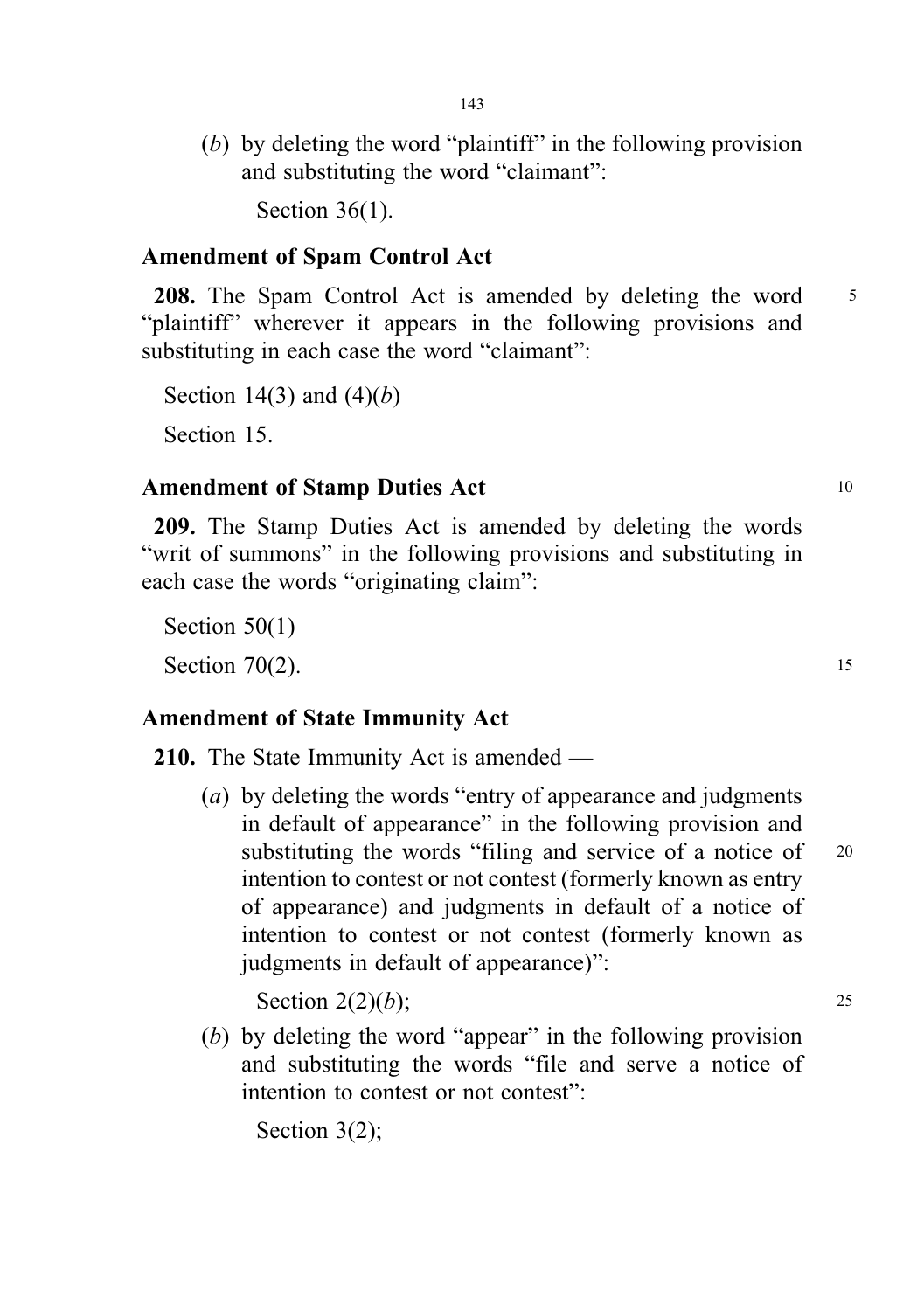(c) by deleting the words "entering an appearance" in the following provisions and substituting in each case the words "filing and serving a notice of intention to contest or not contest":

<sup>5</sup> Section 14(2) and (4);

(d) by deleting the word "appears" in the following provision and substituting the words "files and serves a notice of intention to contest or not contest":

Section 14(3);

<sup>10</sup> (e) by deleting the words "default of appearance" in the following provisions and substituting in each case the words "default of a notice of intention to contest or not contest":

Section 14(4) and (5);

<sup>15</sup> (f) by deleting the word "leave" in the following provision and substituting the word "permission":

Section 14(7); and

(g) by deleting the words "default of appearance" in the following provision and substituting the words "default of <sup>20</sup> notice of intention to contest or not contest":

Section 14 (section heading).

# Amendment of Status of Children (Assisted Reproduction Technology) Act

211. The Status of Children (Assisted Reproduction Technology) <sup>25</sup> Act is amended by deleting the word "leave" wherever it appears in the following provisions and substituting in each case the word "permission":

Section  $10(2)(d)$  and (3).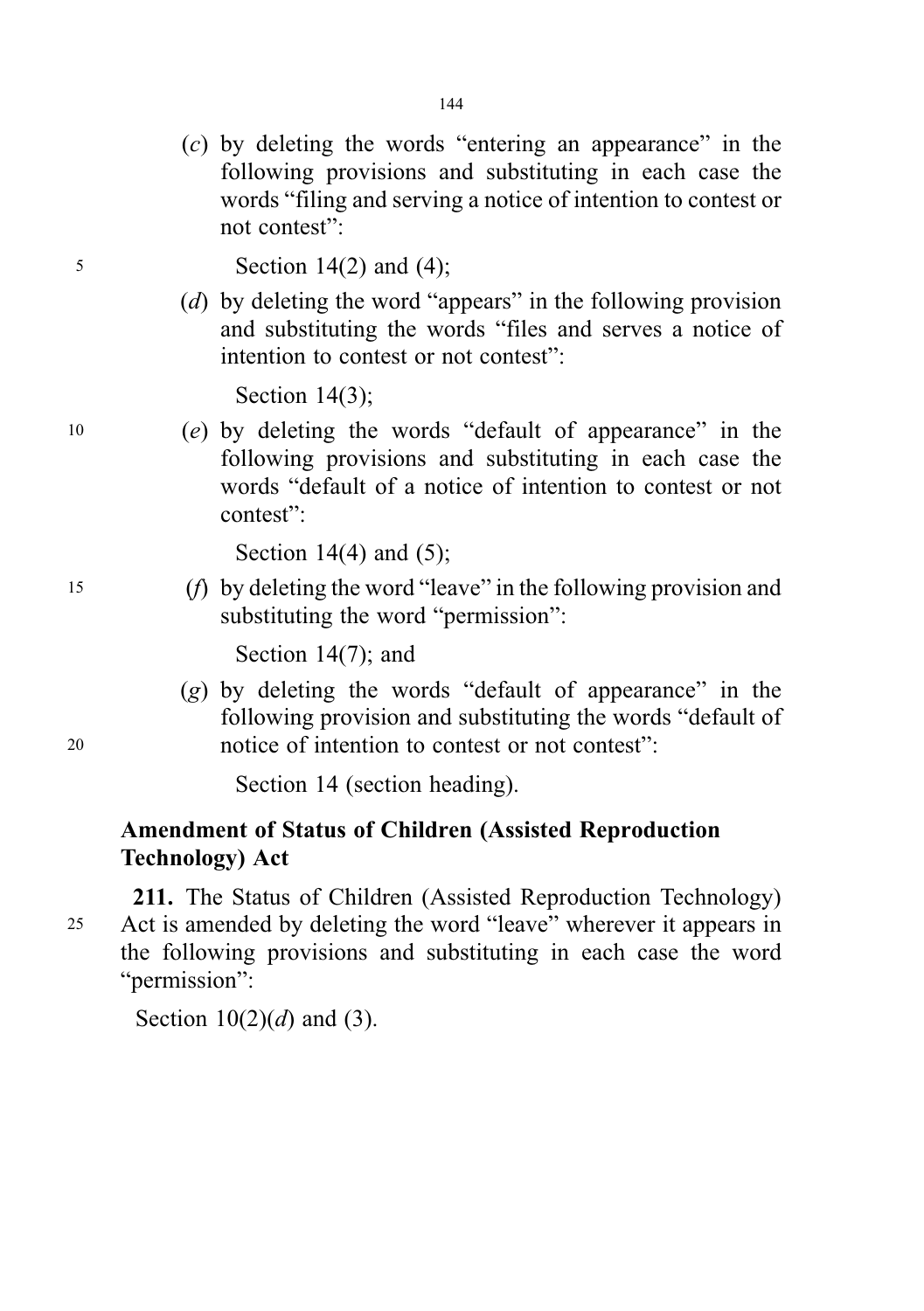# Amendment of Telecommunications Act

- 212. The Telecommunications Act is amended
	- (a) by deleting the words "in execution" in the following provision and substituting the words "under or pursuant to an enforcement order":  $\frac{5}{5}$

Section  $25(1)$ ;

Section 29(8)

(b) by deleting the word "leave" in the following provisions and substituting in each case the word "permission":

Section  $33(7)$  10

Section 47(5) Section 49(5); and

(c) by deleting the words "execute or" in the following provision:

Section  $32L(1)(e)$ . 15

# Amendment of Terrorism (Suppression of Financing) Act

213. The Terrorism (Suppression of Financing) Act is amended by deleting the words "ex parte application" in the following provision and substituting the words "application without notice":

Section  $11(1)$ . 20

# Amendment of Town Councils Act

214. The Town Councils Act is amended by deleting the words "writ of seizure and sale" in the following provisions and substituting in each case the words "enforcement order for seizure and sale of property": 25

Section 24F(7)

Section 44(5).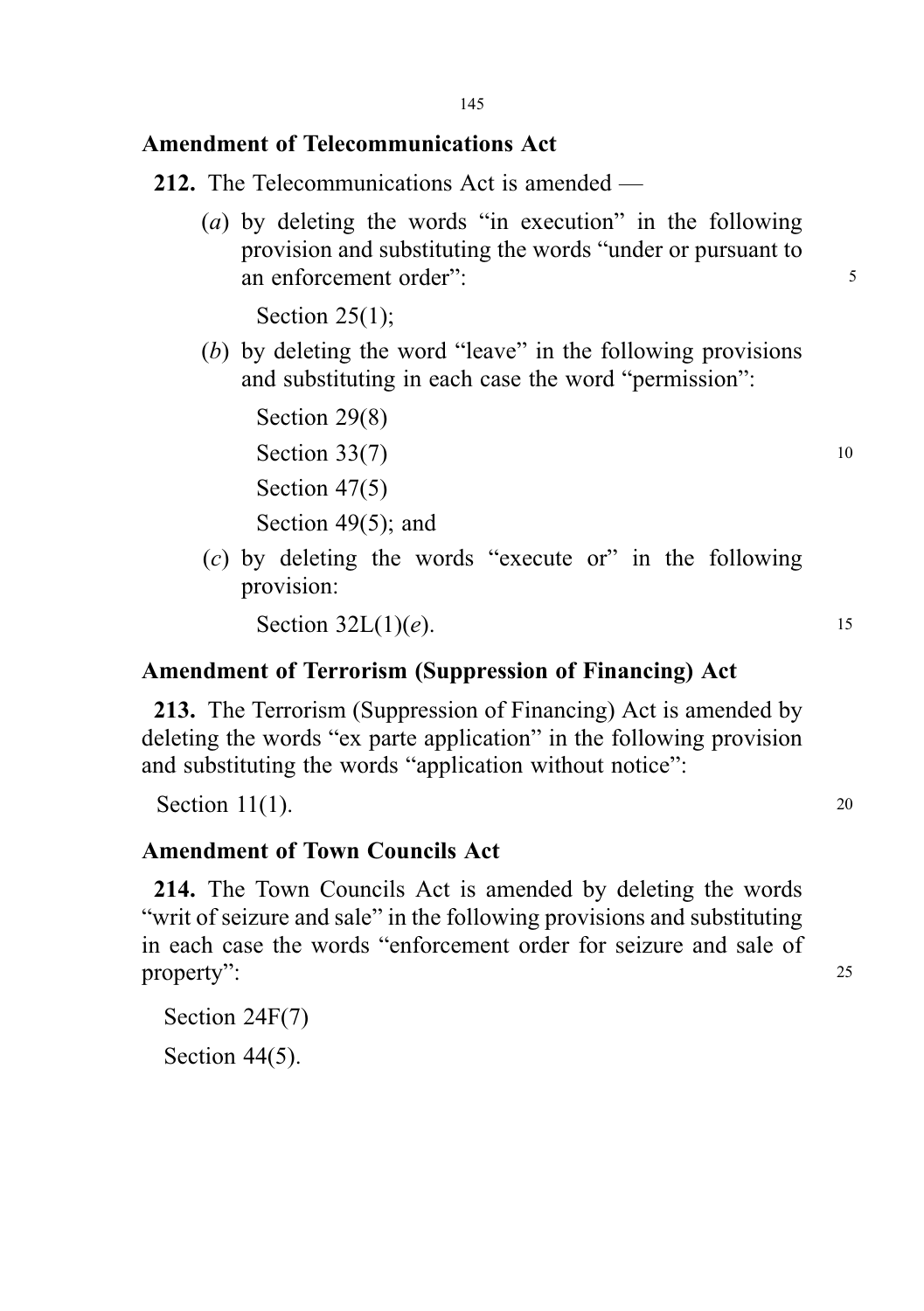146

# Amendment of Trade Marks Act

215. The Trade Marks Act is amended —

| 5  | (a) by deleting the word "plaintiff" wherever it appears in the<br>following provisions and substituting in each case the word<br>"claimant": |
|----|-----------------------------------------------------------------------------------------------------------------------------------------------|
|    | Section 31(5) and $(6)(b)$                                                                                                                    |
|    | Section $32(3)(a)$                                                                                                                            |
|    | Section $33(1)$                                                                                                                               |
|    | Section 34(2)( <i>a</i> ) and ( <i>b</i> ) and (3)( <i>a</i> )                                                                                |
| 10 | Section $35(3)$ and (4)                                                                                                                       |
|    | Section $37(5)$                                                                                                                               |
|    | Section $44(5)$ and $(9)$                                                                                                                     |
|    | Section $45(5)(a)$                                                                                                                            |
|    | First Schedule, paragraph $12(4)$ and $(7)$                                                                                                   |
| 15 | Second Schedule, paragraph 14;                                                                                                                |
|    | (b) by deleting the word "leave" in the following provisions<br>and substituting in each case the word "permission":                          |
|    | Section $37(5)$                                                                                                                               |
|    | Section $44(5)$                                                                                                                               |
| 20 | Section $75(4)$                                                                                                                               |
|    | First Schedule, paragraph 12(4);                                                                                                              |
|    | $(c)$ by deleting the word "taxation" in the following provision<br>and substituting the word "assessment":                                   |
|    | Section $69(2)$ ; and                                                                                                                         |
| 25 | (d) by deleting the word "taxed" in the following provision<br>and substituting the word "assessed":                                          |
|    | Section $69(3)$ .                                                                                                                             |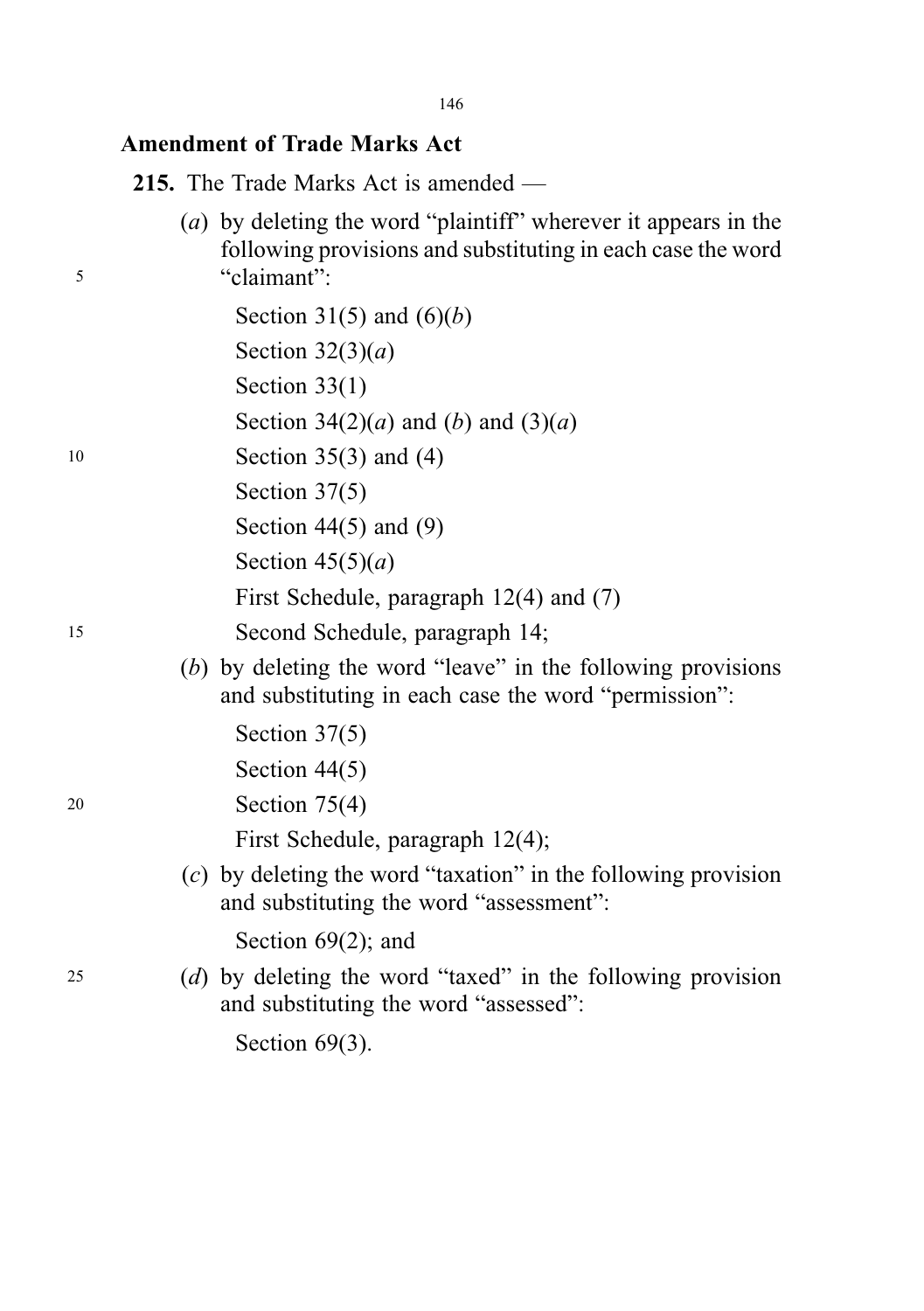# Amendment of Trade Unions Act

216. The Trade Unions Act is amended —

(a) by deleting the word "Execution" in the following provision and substituting the words "An enforcement order": 5

Section 26(4); and

(b) by deleting the words "ex parte application by originating summons" in the following provision and substituting the words "originating application without notice":

Section 45. 10

# Amendment of Trust Companies Act

- 217. The Trust Companies Act is amended
	- (a) by deleting the word "execution" in the following provisions and substituting in each case the words "an enforcement order": 15

Section  $5(3)(d)$ Section  $14(1)(e)$ ;

(b) by deleting the words "in camera" in the following provisions and substituting in each case the words "in private": 20

Section  $49(3)(a)$ 

Part I of Third Schedule, third column of items 3 and 4;

(c) by deleting the words "a garnishee order" in the following provision and substituting the words "an enforcement order for attachment of a debt": 25

Part I of Third Schedule, first column of item 6; and

(d) by deleting the words "the garnishee order" in the following provision and substituting the words "the enforcement order for attachment of a debt":

Part I of Third Schedule, second column of item 6.  $\frac{30}{2}$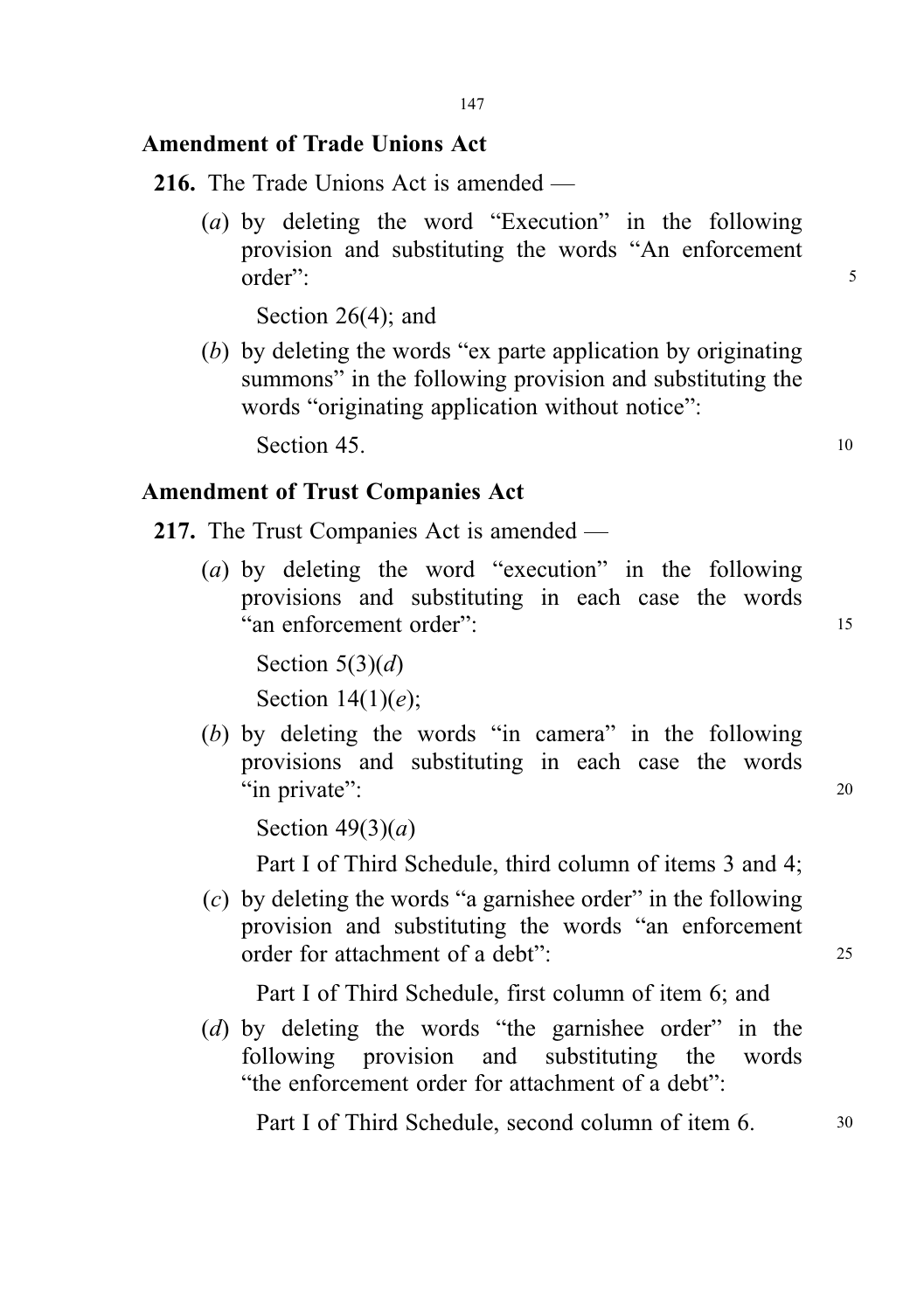# Amendment of Trustees Act

218. The Trustees Act is amended —

(a) by deleting the word "leave" in the following provision and substituting the word "permission":

<sup>5</sup> Section 37(10);

(b) by deleting the words "entered an appearance" in the following provision and substituting the words "filed and served a notice of intention to contest or not contest":

Section 58; and

 $10$  (c) by deleting the words "originating summons" in the following provisions and substituting in each case the words "originating application":

> Section 63(4) Section 79(1).

## <sup>15</sup> Amendment of Variable Capital Companies Act 2018

219. The Variable Capital Companies Act 2018 is amended —

- (a) by deleting the word "leave" wherever it appears in the following provisions and substituting in each case the word "permission":
- <sup>20</sup> Section 56(13) Section 58 $(3)$  and  $(6)$ Section 60(3) Section  $61(2)$  and  $(3)$ Section 129(1) <sup>25</sup> Section 130(14) First Schedule, paragraph 20; (b) by deleting the words "levying of any execution" in the following provision and substituting the words "execution of any enforcement order": <sup>30</sup> Section 144(2)(b);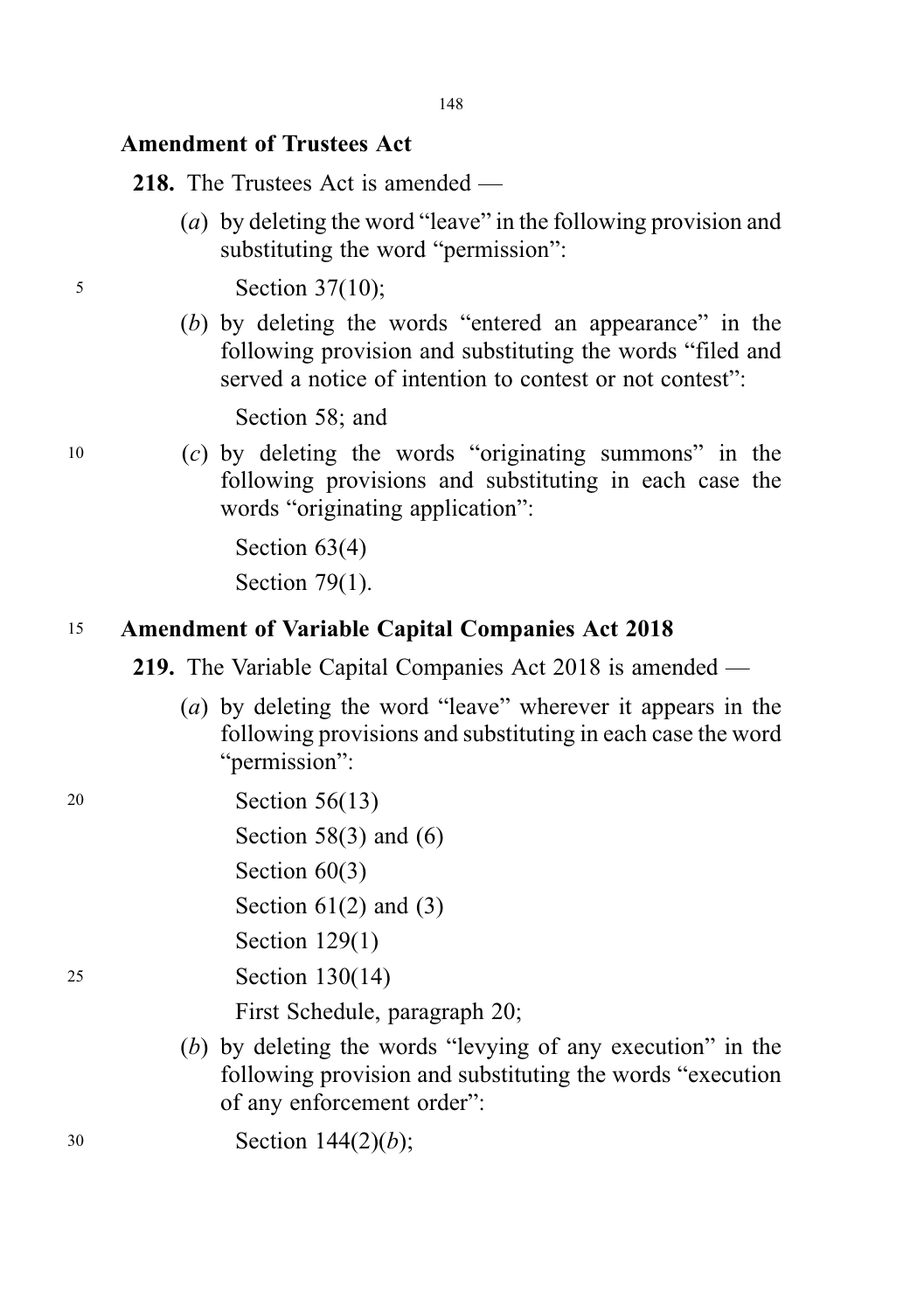$(c)$  by deleting the word "plaintiff" in the following provision and substituting the word "claimant":

Section 151(3); and

(d) by deleting the word "leave" wherever it appears in the following provision and substituting in each case the word <sup>5</sup> "permission":

First Schedule, paragraph 32.

# Amendment of Wholesome Meat and Fish Act

220. The Wholesome Meat and Fish Act is amended by deleting the word "leave" in the following provisions and substituting in each case 10 the word "permission":

Section  $6(6)$ 

Section 20(4)

Section 23(4).

# Amendment of Women's Charter 15 and 15

221. The Women's Charter is amended —

(a) by deleting the words "a garnishee order" in the following provisions and substituting in each case the words "an enforcement order for attachment of a debt":

Section  $71(1)(c)$  20 Section  $83(3)(c)$ ;

(b) by deleting the word "leave" in the following provisions and substituting in each case the word "permission":

Section 94(2) and (3) Section  $121C(a)$  and  $(b)$  25 Section 121D(1), (2) and (3) Section  $121E(1)$  and  $(2)$ Section 126(3) Section 131(1);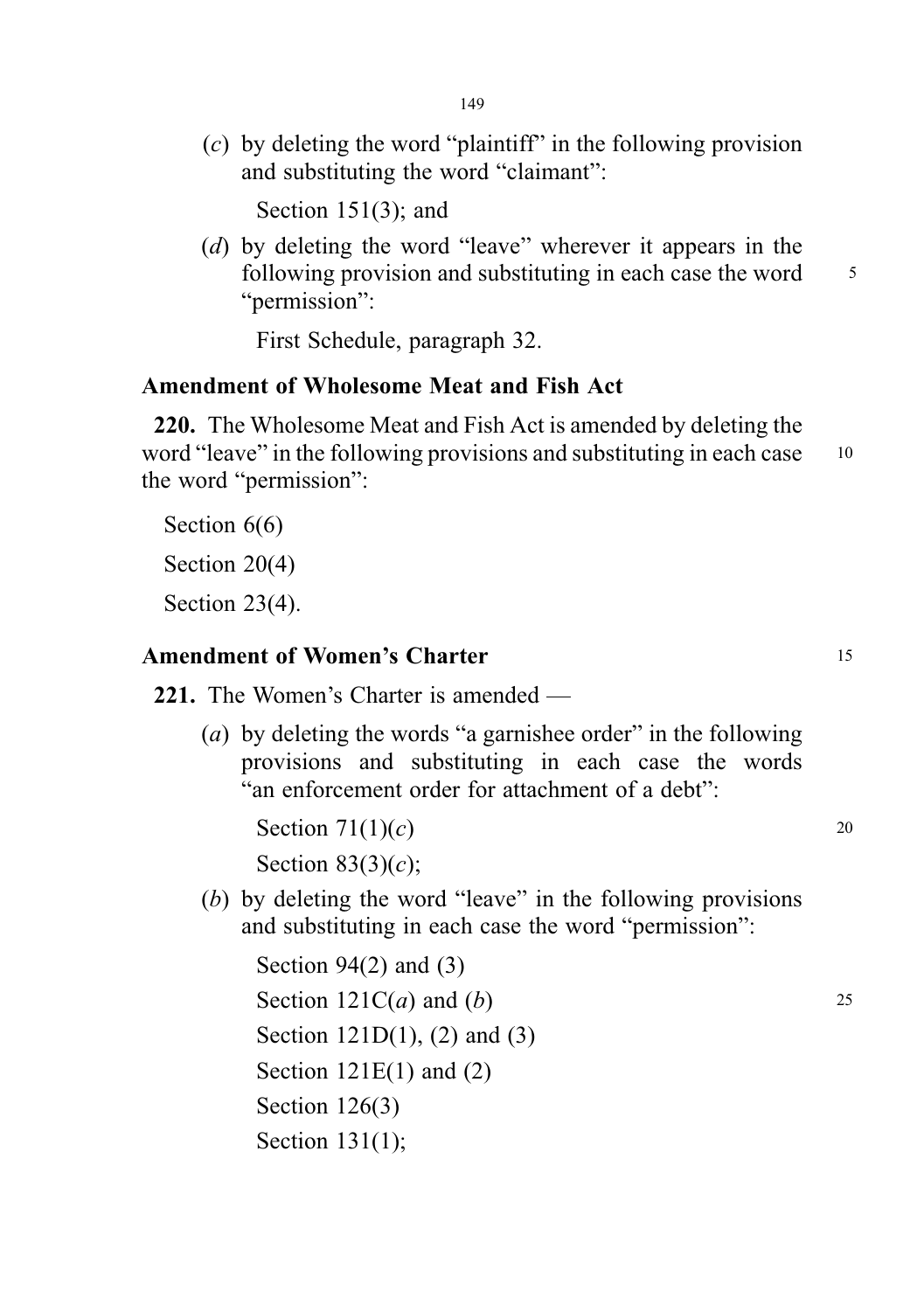(c) by deleting the word "Leave" in the following provision and substituting in each case the word "Permission":

Section 121D(4) and section heading; and

(d) by deleting the words "in camera" in the following <sup>5</sup> provisions and substituting in each case the words "in private":

Section 153(1) and (3) and section heading.

# Amendment of Supreme Court of Judicature (Amendment) Act 2019

- <sup>10</sup> 222. Section 32 of the Supreme Court of Judicature (Amendment) Act 2019 is amended —
	- (a) by deleting the words "item 52" in subsection (3) and substituting the words "item 51";
- (b) by deleting the words "item 57" in subsection (4) and 15 substituting the words "item 56";
	- (c) by deleting the words "item 78" in subsection (5) and substituting the words "item 77"; and
	- (d) by deleting the words "item 113" in subsection (6) and substituting the words "item 112".

# <sup>20</sup> Amendments to references to subpoenas issued in connection with civil action in General Division of High Court

223.—(1) The Accountants Act is amended by deleting the words "subpoenas issued" in the following provision and substituting the words "orders to attend court or orders to produce documents issued":

<sup>25</sup> Section 51(9).

(2) The Allied Health Professions Act is amended by deleting the words "it is a subpoena issued" in the following provision and substituting the words "it were an order to attend court or an order to produce documents issued":

<sup>30</sup> Section 51(6).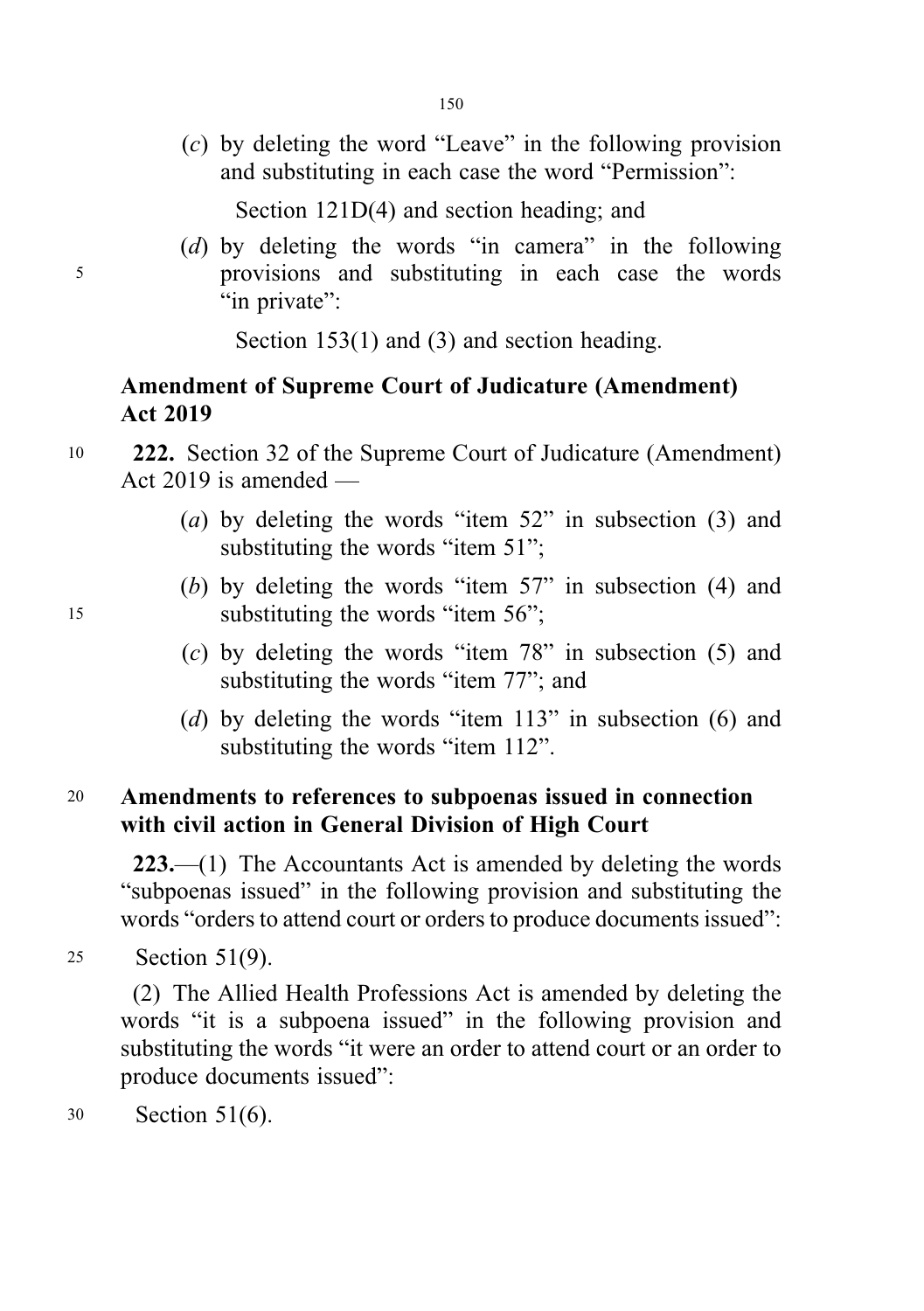(3) The Architects Act is amended by deleting the words "subpoenas issued" in the following provision and substituting the words "orders to attend court or orders to produce documents issued":

Section 31F(4).

(4) The Dental Registration Act is amended by deleting the words  $\frac{5}{5}$ "subpoenas issued" in the following provision and substituting the words "orders to attend court or orders to produce documents issued":

Section 38(6).

(5) The Pharmacists Registration Act is amended by deleting the words "subpoenas issued" in the following provision and substituting 10 the words "orders to attend court or orders to produce documents issued":

Section 43(6).

(6) The Professional Engineers Act is amended by deleting the words "subpoenas issued" in the following provision and substituting <sup>15</sup> the words "orders to attend court or orders to produce documents issued":

Section 31F(4).

## PART 15

# SAVING AND TRANSITIONAL PROVISIONS AND 20 POWER TO MAKE CONSEQUENTIAL AND RELATED AMENDMENTS

## Saving

224.—(1) As from the date of commencement of section  $3(1)$ (called in this section the relevant date), despite any provision of this <sup>25</sup> Act that replaces any of the expressions in the second column in any written law, a reference in any written law to a matter mentioned in the first column in relation to any proceedings mentioned in subsection (2) is to be construed as a reference to the corresponding expression in the second column, and any such <sup>30</sup> proceedings are to continue in accordance with the provisions of the relevant written law and the practice and procedure as were in force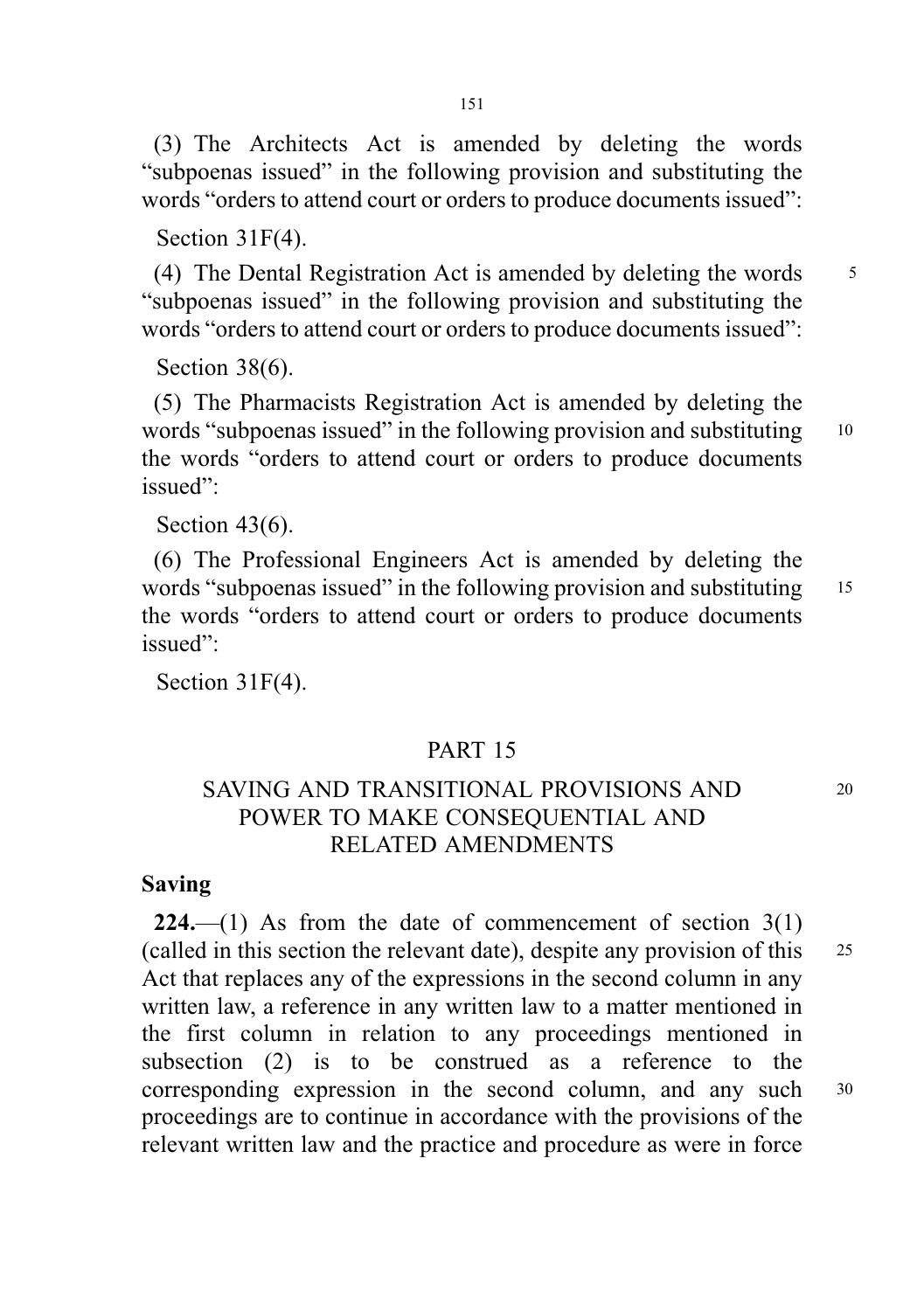and applicable in relation to those proceedings immediately before the relevant date:

|    |     | First column                                                                      | Second column                                           |
|----|-----|-----------------------------------------------------------------------------------|---------------------------------------------------------|
|    |     | New expression                                                                    | Old expression                                          |
| 5  |     | (a) Originating claim                                                             | Writ of summons                                         |
|    |     | $(b)$ Originating application                                                     | Originating summons                                     |
|    |     | $(c)$ Order to attend court                                                       | Subpoena                                                |
|    |     | (d) Enforcement order                                                             | Writ of execution                                       |
| 10 |     | (e) Enforcement order for<br>seizure and sale of property                         | Writ of seizure and sale                                |
|    | (f) | Enforcement order for<br>possession of property                                   | Writ of possession                                      |
|    |     | $(g)$ Enforcement order for<br>attachment of a debt                               | Garnishee order                                         |
| 15 |     | $(h)$ Notice of intention to<br>contest or not contest                            | Memorandum of appearance                                |
|    |     | $(i)$ Filing and service of a<br>notice of intention to<br>contest or not contest | Entry of appearance in relation<br>to a writ of summons |
| 20 |     | $(j)$ Permission of court                                                         | Leave of court                                          |
|    |     | $(k)$ Claimant                                                                    | Plaintiff                                               |
|    |     | ( <i>l</i> ) Application without notice                                           | Ex parte application.                                   |

- (2) Subsection (1) applies to the following proceedings:
- (a) any proceedings in the General Division of the High Court <sup>25</sup> (including the Family Division of the High Court and the Singapore International Commercial Court), a District Court, a Magistrate's Court, a Family Court or a Youth Court that commenced before the relevant date;
- (b) any appeal or application before the Court of Appeal or the <sup>30</sup> Appellate Division of the High Court that was filed in the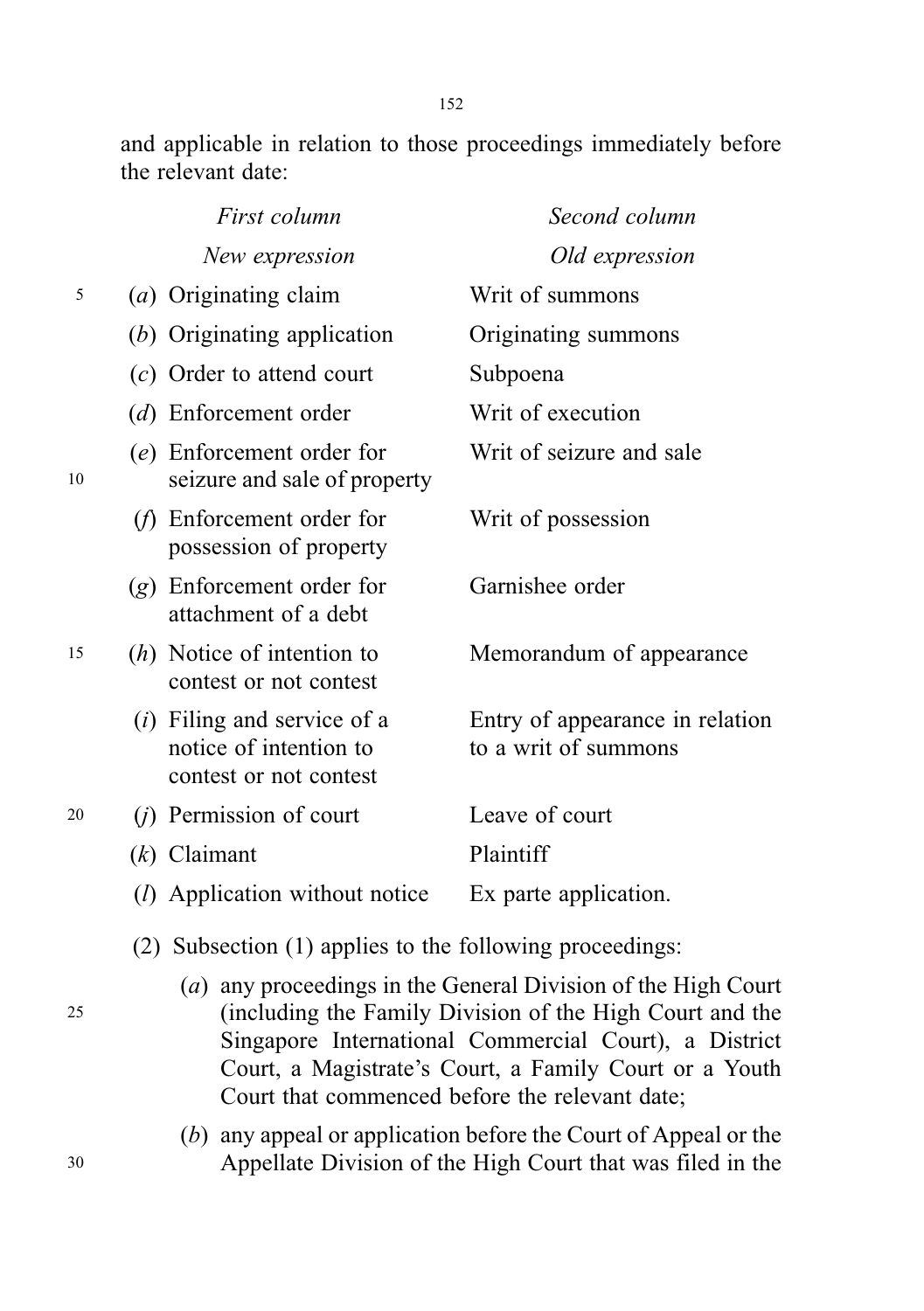Court of Appeal or the Appellate Division of the High Court before the relevant date.

(3) Despite subsection (1) and section 226, Rules of Court made under section 80 of the Supreme Court of Judicature Act in relation to the Singapore International Commercial Court may provide that the 5 relevant written law and the practice and procedure as in force on or after the relevant date are to apply to proceedings in the Singapore International Commercial Court commenced before the relevant date, and to any appeal or application arising from those proceedings, if the parties to those proceedings so agree.

# Further saving provision in relation to Family Justice Courts

225. As from the date of commencement of section 29 (called in this section the relevant date), despite section 29, a reference in any written law to a matter mentioned in the first column in relation to any proceedings commenced in the Family Division of the High Court, a <sup>15</sup> Family Court or a Youth Court before the relevant date, is to be construed as a reference to the corresponding expression in the second column, and any such proceedings are to continue in accordance with the provisions of the relevant written law and the practice and procedure as were in force and applicable in relation to <sup>20</sup> those proceedings immediately before the relevant date:

| First column                                                | Second column            |    |
|-------------------------------------------------------------|--------------------------|----|
| New expression                                              | Old expression           |    |
| ( <i>a</i> ) Order to attend court                          | Subpoena                 |    |
| (b) Enforcement order                                       | Writ of execution        | 25 |
| $(c)$ Enforcement order for<br>seizure and sale of property | Writ of seizure and sale |    |
| (d) Enforcement order for<br>possession of property         | Writ of possession       |    |
| (e) Enforcement order for<br>attachment of a debt           | Garnishee order          | 30 |
| Permission of court                                         | Leave of court.          |    |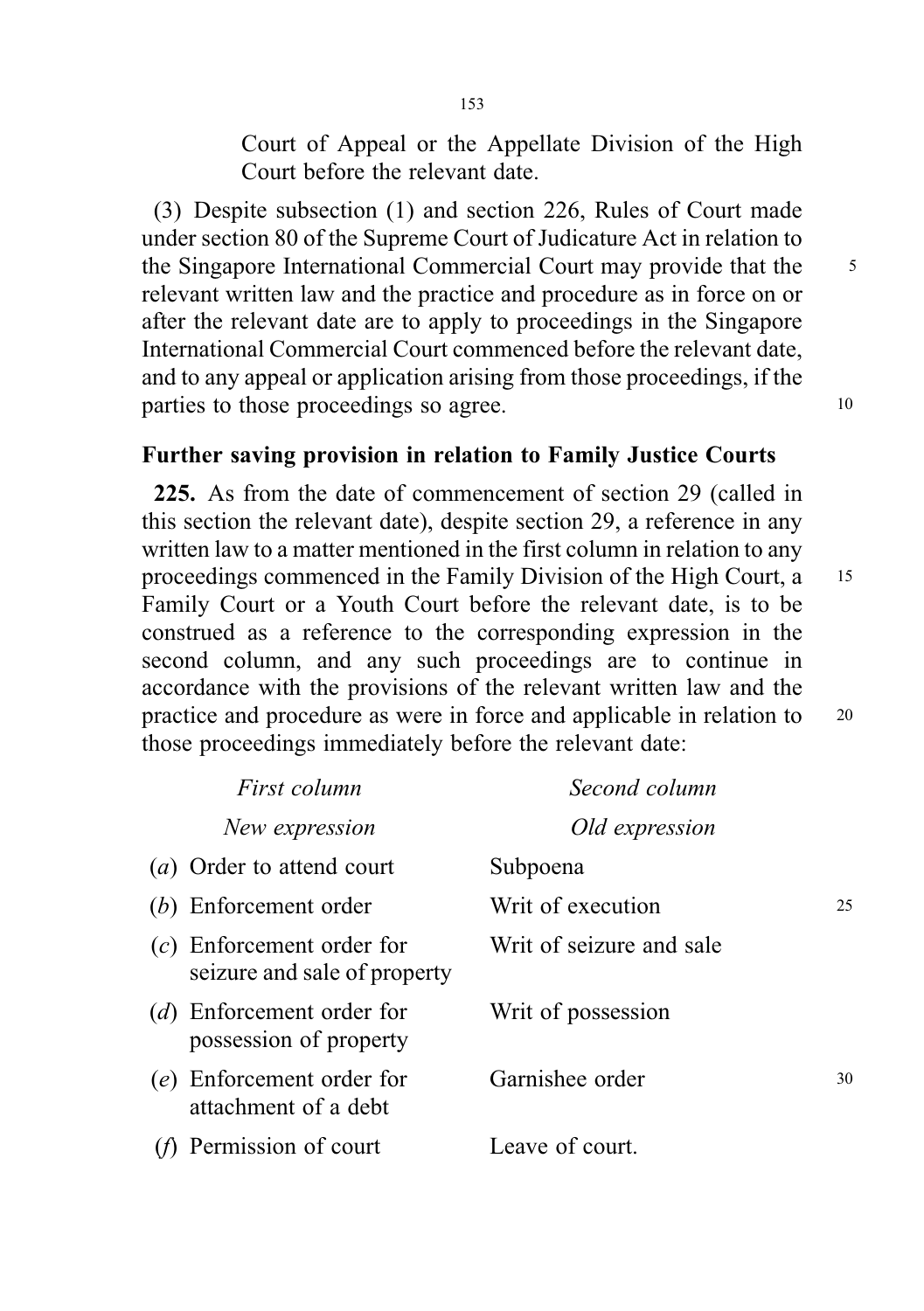# Saving for referential provision

226. Despite sections  $41D(1)$  and  $41E$  of the Interpretation Act, as from the date of commencement of section 3(1), a reference in any written law to any of the following matters in relation to any <sup>5</sup> proceedings mentioned in section 224(2) is not to be construed as a reference to an expression in the second column of the table in section 41D(1) or 41E of the Interpretation Act, and any such proceedings are to continue in accordance with the provisions of the relevant written law and the practice and procedure as were in force <sup>10</sup> and applicable in relation to those proceedings immediately before that date:

- (a) writ of summons;
- (b) originating summons;
- (c) subpoena;
- <sup>15</sup> (d) writ of execution;
	- (e) writ of seizure and sale;
	- (f) writ of possession;
	- (g) garnishee order;
	- (h) memorandum of appearance;
- <sup>20</sup> (i) entry of appearance in relation to a writ of summons;
	- (j) leave of court;
	- $(k)$  plaintiff;
	- $(l)$  ex parte application.

# Further saving for referential provision in relation to Family <sup>25</sup> Justice Courts

227. Despite section 41D(1) of the Interpretation Act, as from the date of commencement of section 29 (called in this section the relevant date), a reference in any written law to any of the following matters in relation to any proceedings commenced in the Family <sup>30</sup> Division of the High Court, a Family Court or a Youth Court before the relevant date, is not to be construed as a reference to any expression in the second column of the table in section 41D(1) of the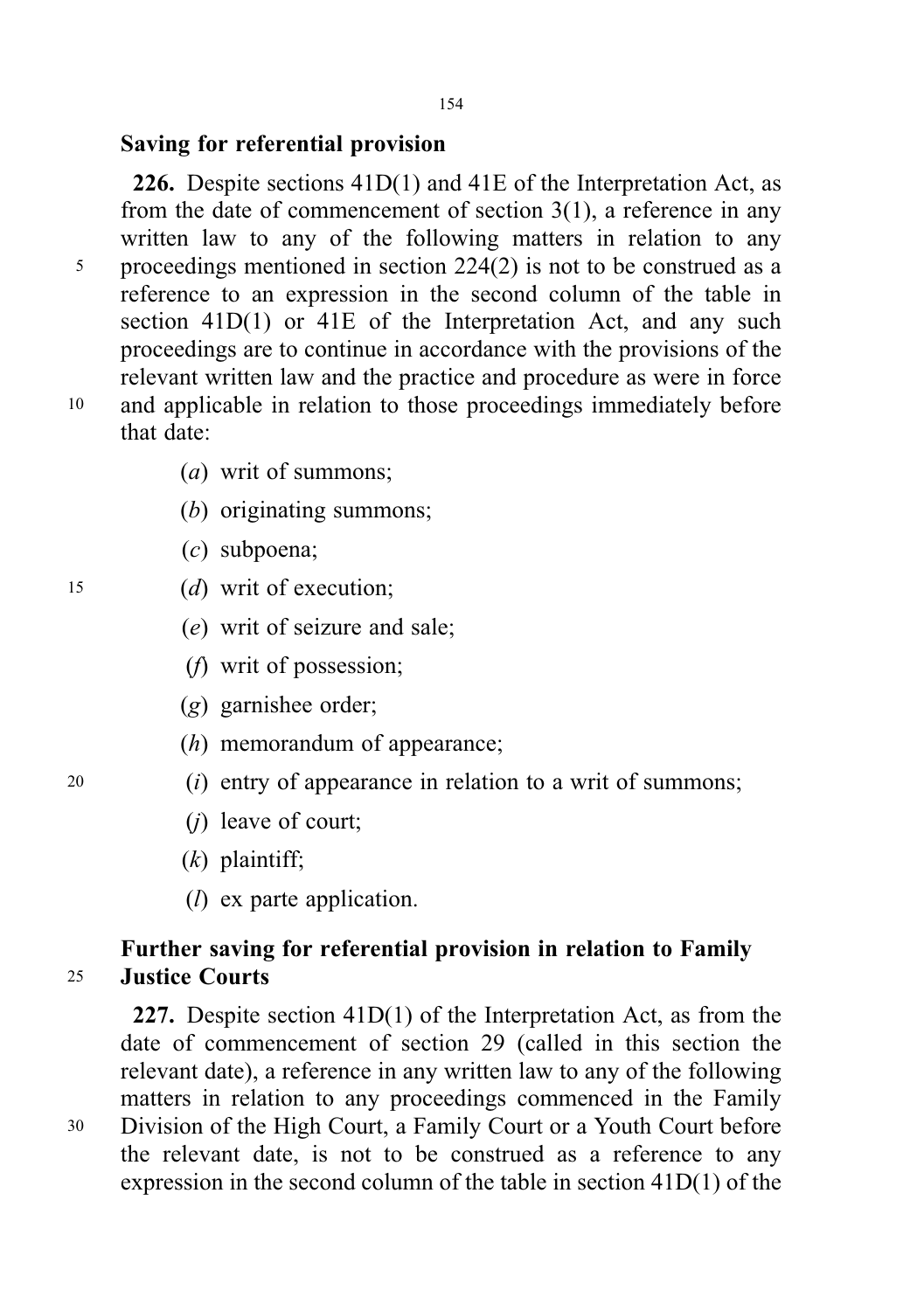Interpretation Act, and any such proceedings are to continue in accordance with the provisions of the relevant written law and the practice and procedure as were in force and applicable in relation to those proceedings immediately before the relevant date:

- $(a)$  subpoena;  $5$
- (b) writ of execution;
- (c) writ of seizure and sale;
- (d) writ of possession;
- (e) garnishee order;
- ( $f$ ) leave of court.  $\frac{10}{2}$

# Power to make consequential and related amendments

 $228$ , (1) The Minister may, by order in the *Gazette*, make amendments to any Act that are consequential or related to the enactment of any provision of this Act, including amendments to any reference to any of the following expressions: 15

- (a) writ of summons;
- (b) originating summons;
- (c) subpoena;
- (d) writ of execution:
- (e) writ of seizure and sale; <sup>20</sup>
- (f) writ of possession;
- (g) garnishee order;
- (h) memorandum of appearance;
- $(i)$  entry of appearance in relation to a writ of summons;
- (*i*) leave of court;  $25$
- $(k)$  plaintiff;
- $(l)$  ex parte application.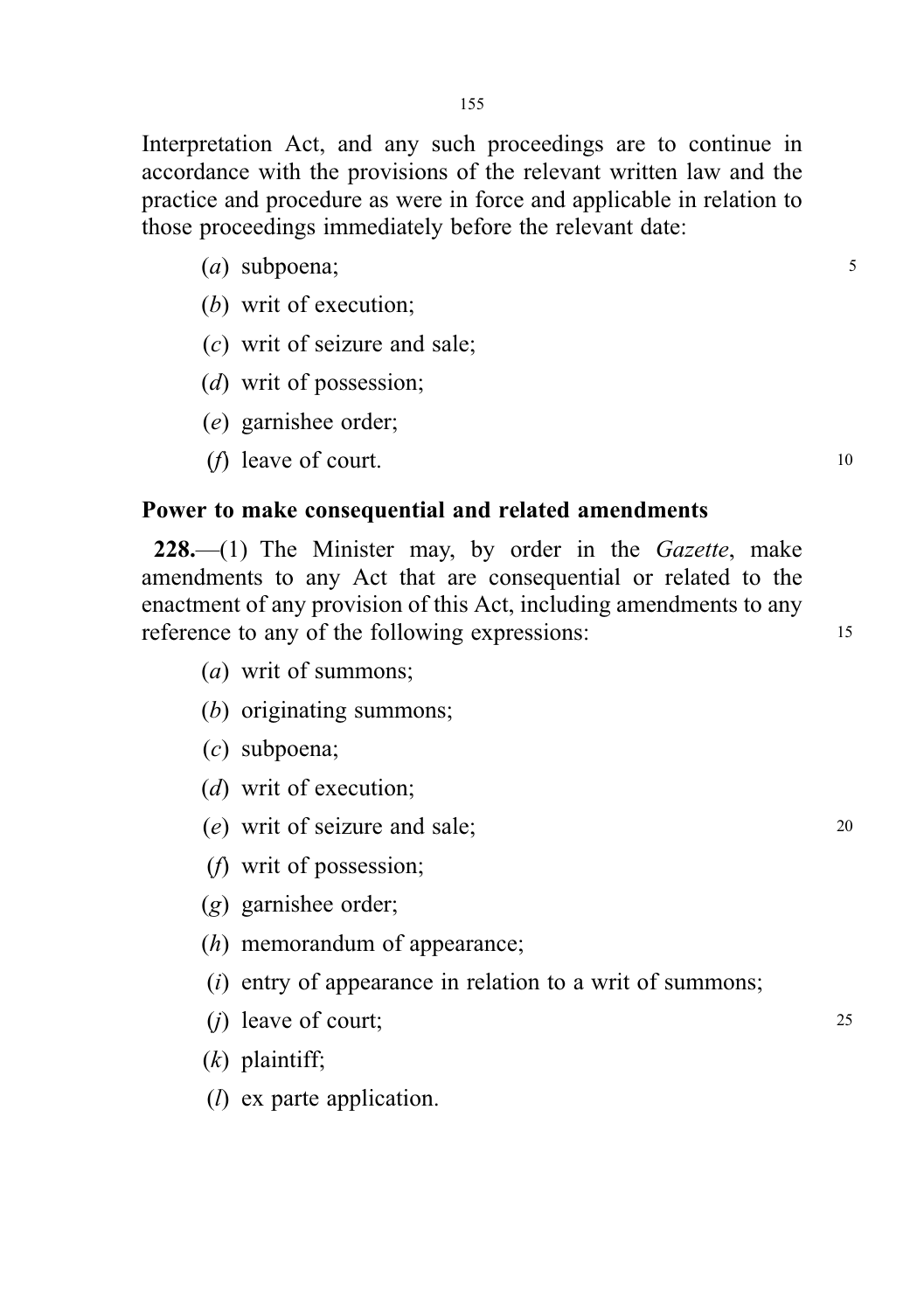(2) The Minister may, by an order made under subsection (1), prescribe provisions of a saving or transitional nature consequent to any amendment made by that order.

- (3) An order under subsection  $(1)$  —
- <sup>5</sup> (a) may be made at any time within the period of 2 years after the date of commencement of this section; and
	- (b) must be presented to Parliament as soon as possible after publication in the Gazette.

## Power to prescribe saving and transitional provisions

10 229. For a period of 2 years after the date of commencement of any provision of this Act, the Minister may, by regulations, prescribe such additional provisions of a saving or transitional nature consequent on the enactment of that provision as the Minister may consider necessary or expedient.

# EXPLANATORY STATEMENT

This Bill seeks to amend the Interpretation Act, the Administration of Justice (Protection) Act 2016, the Arbitration Act, the Attorney-General (Additional Functions) Act, the Civil Law Act, the Criminal Procedure Code, the Evidence Act, the Family Justice Act 2014, the International Arbitration Act, the Legal Profession Act, the Prisons Act, the State Courts Act, the Supreme Court of Judicature Act and certain other Acts —

(*a*) to provide that the courts may —

- (i) conduct the hearing of any matter or proceeding (other than certain exceptions and any matter or proceeding prescribed by the Rules of Court, the Criminal Procedure Rules or the Family Justice Rules, as the case may be) through a live video link, a live television link, a live audio link, or any other electronic means of communication approved by the Chief Justice; and
- (ii) decide any matter without hearing oral arguments (other than certain exceptions and any matter prescribed by the Rules of Court, the Criminal Procedure Rules or the Family Justice Rules, as the case may be);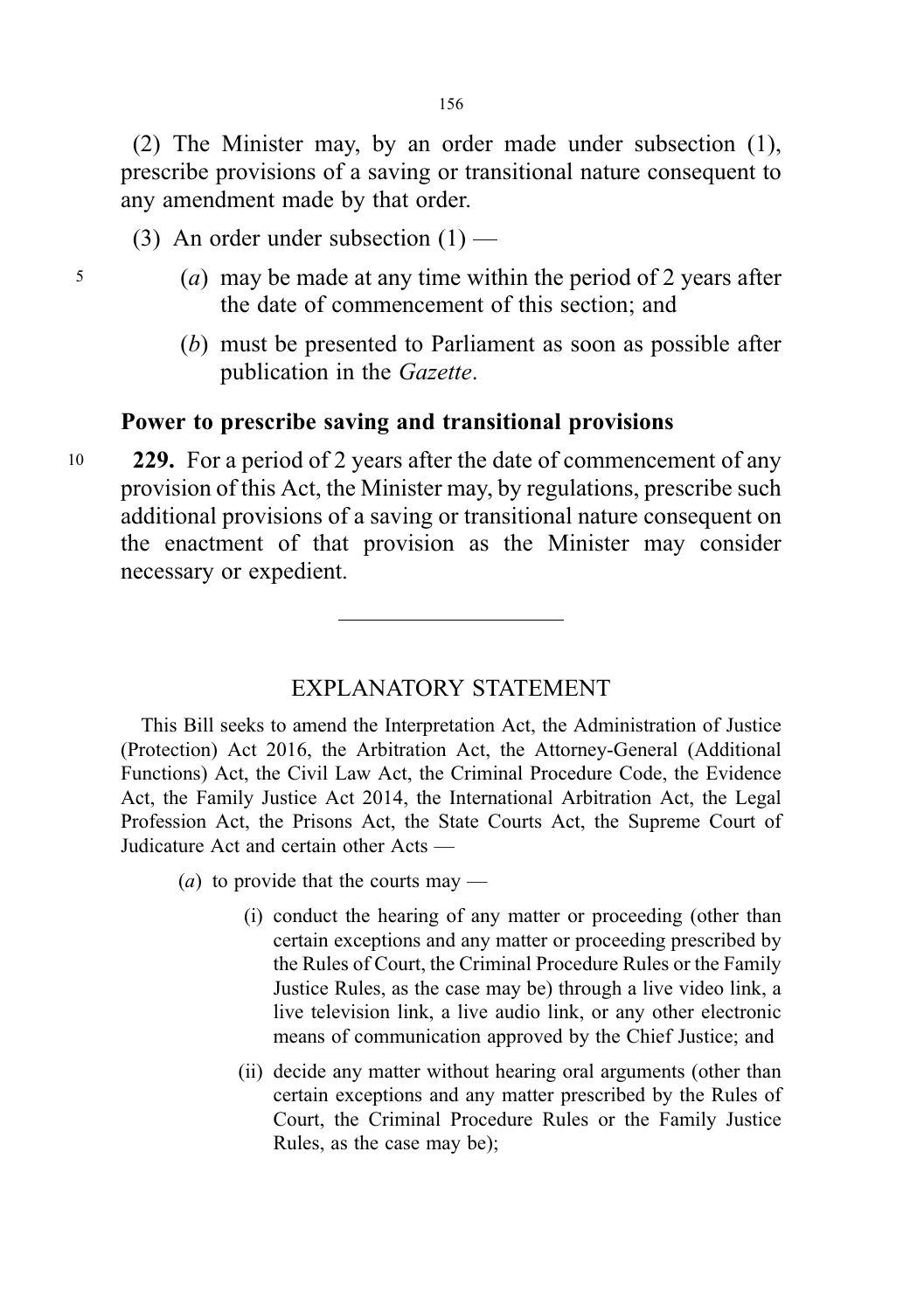- (b) to provide that the unauthorised recording of court proceedings, or any part of court proceedings, conducted through any electronic means of communication, constitutes contempt of court;
- (c) to confer jurisdiction and power on the General Division of the High Court to grant interim relief in aid of proceedings in any civil or commercial matter (excluding proceedings arising out of any fiscal, monetary or revenue law or measure) which have been or are to be commenced outside Singapore, even if the interim relief is not ancillary to a substantive cause of action before the Singapore courts;
- (d) to provide the Chief Justice with the discretion to convene a coram of 3 or any greater uneven number of Judges to hear any criminal or civil matter in the General Division of the High Court;
- (e) to provide a statutory framework for the Attorney-General to intervene in court proceedings (other than criminal proceedings or proceedings to which the Attorney-General is a party or representing a party) if the Attorney-General is of the opinion that a question of public interest has arisen in those proceedings and the intervention is necessary in the public interest to place any information or evidence or make any representations or submissions before the court in those proceedings;
- (f) to repeal and re-enact in the State Courts Act and the Family Justice Act 2014, and to enact in the Supreme Court of Judicature Act, provisions pursuant to which parties to a civil matter may, by agreement in writing, restrict their right of appeal to an appellate court;
- (g) to provide that the courts have the power to order any party to any civil proceedings to attempt to resolve any dispute by amicable resolution;
- (h) to provide for a new process for applications for permission to adduce further evidence in a civil appeal before the Appellate Division of the High Court and the Court of Appeal;
- $(i)$  to clarify that a foreign lawyer with full registration under the Legal Profession Act may act in any proceedings that are preliminary to any relevant proceedings in the Singapore International Commercial Court, or act in any proceedings that are preliminary to a relevant appeal in an appellate court;
- $(i)$  to clarify and provide that the Singapore International Commercial Court has jurisdiction to hear certain proceedings;
- (k) to provide that proceedings under the Arbitration Act and International Arbitration Act in any court be heard in private by default, with the possibility of such proceedings being heard in open court if the court, on its own motion or upon the application of any person (including a person who is not a party to the proceedings), so orders;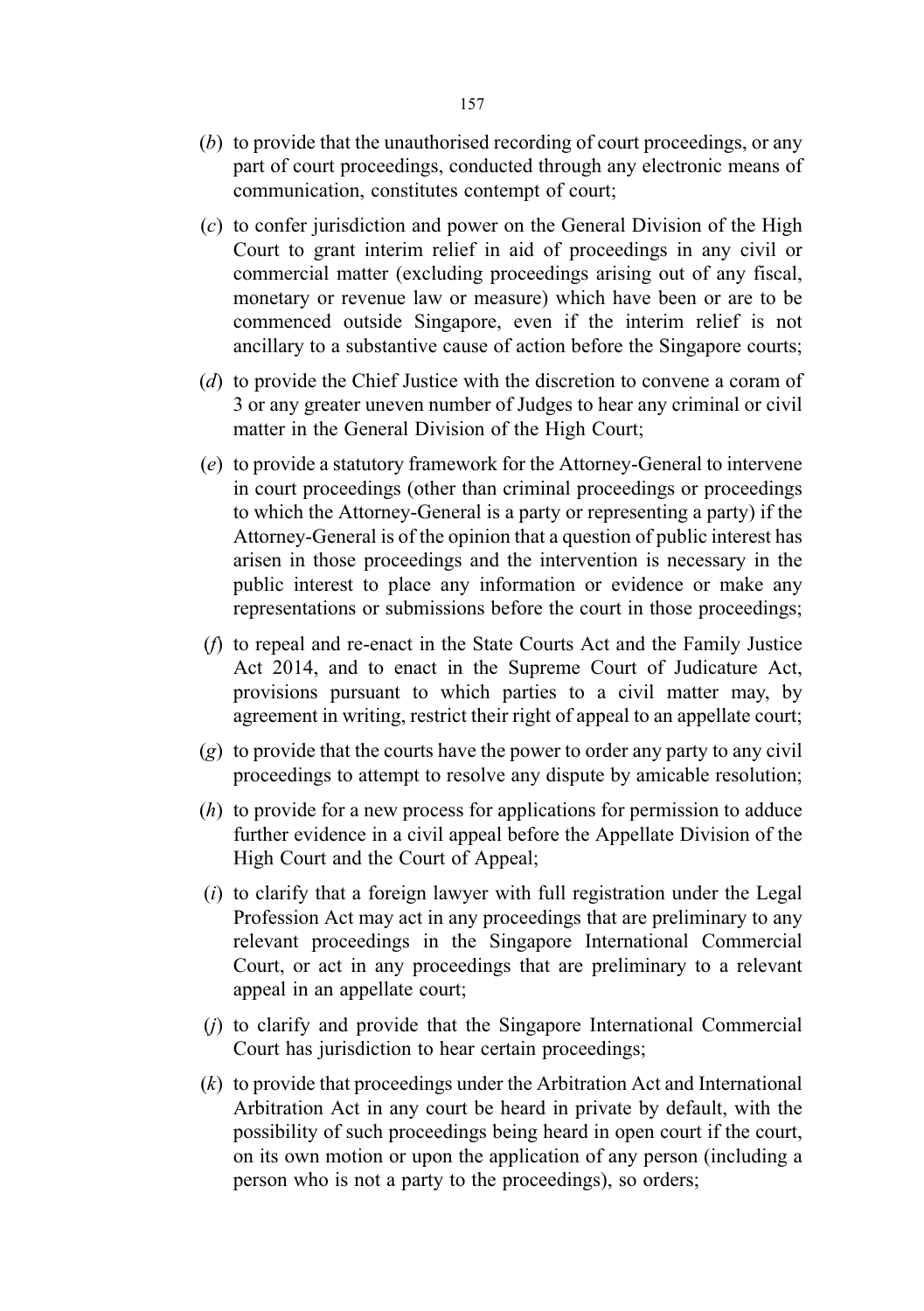- (l) to empower a single Judge of the General Division of the High Court or the Court of Appeal to deal with certain matters under the Criminal Procedure Code;
- (m) to provide that applications for in camera hearings in court (now called hearings in private) are to be heard in private by default, to provide that a court has the power to order redaction of information that may be prejudicial to national interest or national security from court documents, and to provide that a court has the power to order that no person may publish information relating to proceedings before the court that may be prejudicial to national interest or national security;
- (n) to provide that the Registrar, the Deputy Registrar or an Assistant Registrar of the Supreme Court, or a court-appointed mediator, is not liable to be sued for any act done by him or her for the purposes of any mediation or other alternative dispute resolution process conducted by him or her in the Supreme Court; and
- (o) to reform, modernise, update and enhance the administration of justice as a whole.

The Bill also implements changes that are related to the recommendations in the Civil Justice Commission Report, and the Report of the Civil Justice Review Committee, both of which were released for public consultation on 26 October 2018. These changes will, among other things, enhance judicial control over the litigation process and modernise terminology for certain expressions used in connection with court proceedings.

Clause 1 relates to the short title and commencement.

### PART 1

## AMENDMENT OF INTERPRETATION ACT

Part 1 (clauses 2 and 3) amends the Interpretation Act.

Clause 2 amends section 41A to provide for a saving provision relating to any application made to a court before the date of commencement of the clause and which is pending on or after that date.

Clause 3(1) inserts new sections 41D and 41E.

The new section 41D provides that from the date of commencement of section 3(1) of the Courts (Civil and Criminal Justice) Reform Act 2021, references to certain expressions in any existing written law are to be construed as references to the corresponding expressions set out therein. The new section 41E provides for different expressions relating to proceedings before the Singapore International Commercial Court, and the new section 41D(2) and (3) retains certain expressions relating to proceedings before the Family Justice Courts.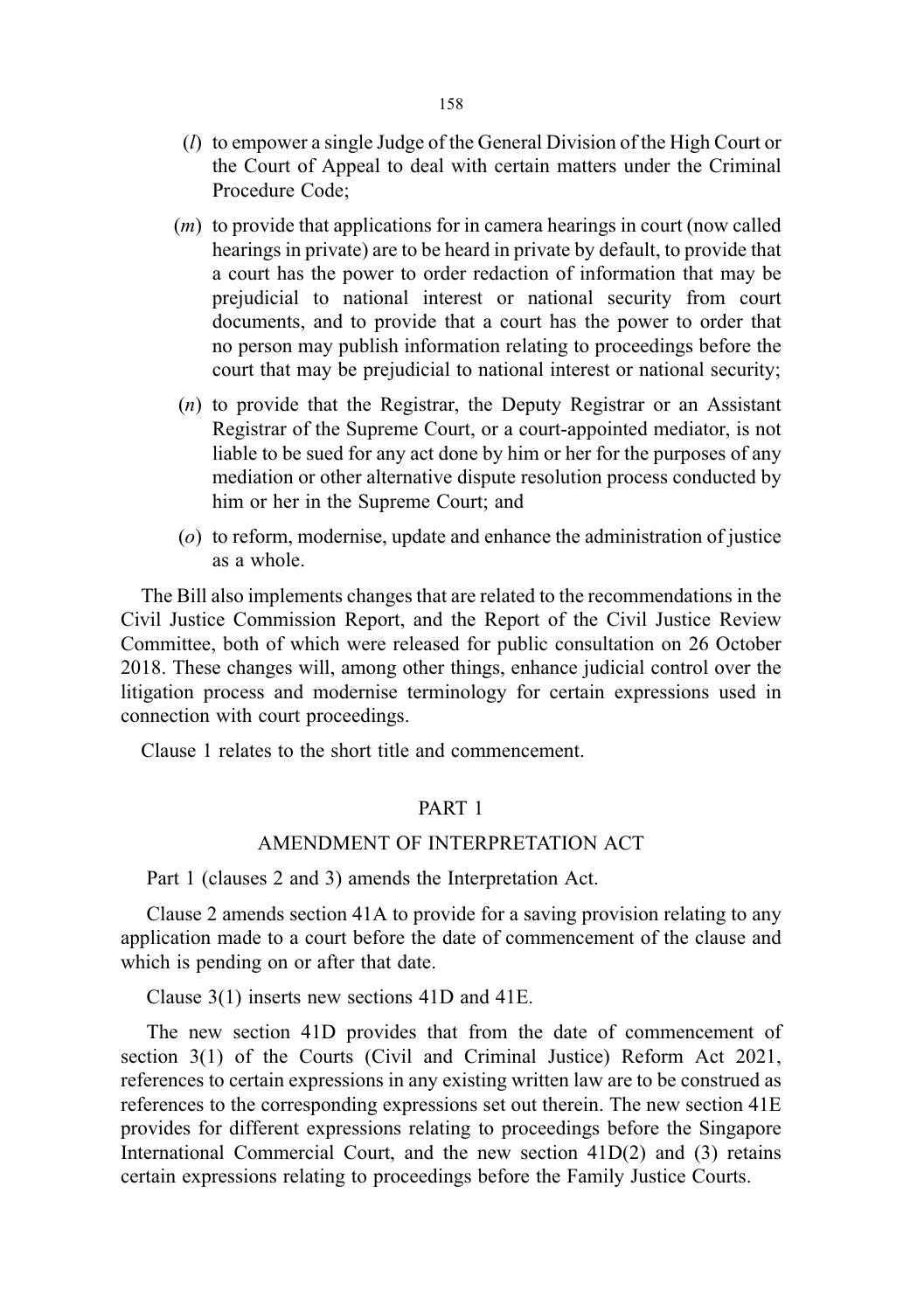#### PART 2

### AMENDMENT OF ADMINISTRATION OF JUSTICE (PROTECTION) ACT 2016

Part 2 (clauses 4 to 7) amends the Administration of Justice (Protection) Act 2016.

Clause 4 amends section 5 to provide that it is a contempt of court to make, publish, or transmit, without the permission of the Court, or to use in contravention of any conditions of permission granted by the Court, an audio or a visual recording or both of court proceedings, or any recording derived directly or indirectly from it. The reference to "court proceedings" includes court proceedings, or any part of court proceedings, conducted through any electronic means of communication. The reference to an audio or a visual recording of a court proceeding includes a recording of a person participating in a court proceeding, or a person viewing or listening to a court proceeding (including an audio or a visual recording of a court proceeding). A "recording" includes any recording of a temporary nature, including a recording for the purposes of contemporaneous or instantaneous publication or transmission.

Clause 5 inserts a new section 21A to provide that a person is not guilty of contempt of court if the court proceeding was conducted through an electronic means of communication, and the person did not know and could not reasonably have known that he or she was making, publishing, transmitting or using a recording of a court proceeding. For example, a person who takes a photograph of another person participating in a court proceeding conducted through an electronic means of communication, and who did not know and could not reasonably have known that that other person was participating in a court proceeding, is not guilty of contempt of court.

Clause 6 inserts a new section 26A which sets out the procedure for a person to give evidence remotely in proceedings for contempt of court. The Court may grant permission for a witness (not being the person against whom the proceedings are brought) to give evidence through a live video or live television link in Singapore or from overseas, if certain conditions are satisfied. The Court may also grant permission for a person against whom proceedings for contempt of court are brought to give evidence or appear (other than to give evidence) through a live video or live television link in Singapore (but not from overseas), if certain conditions are satisfied.

Clause 7 makes miscellaneous amendments to modernise certain expressions used in connection with court proceedings.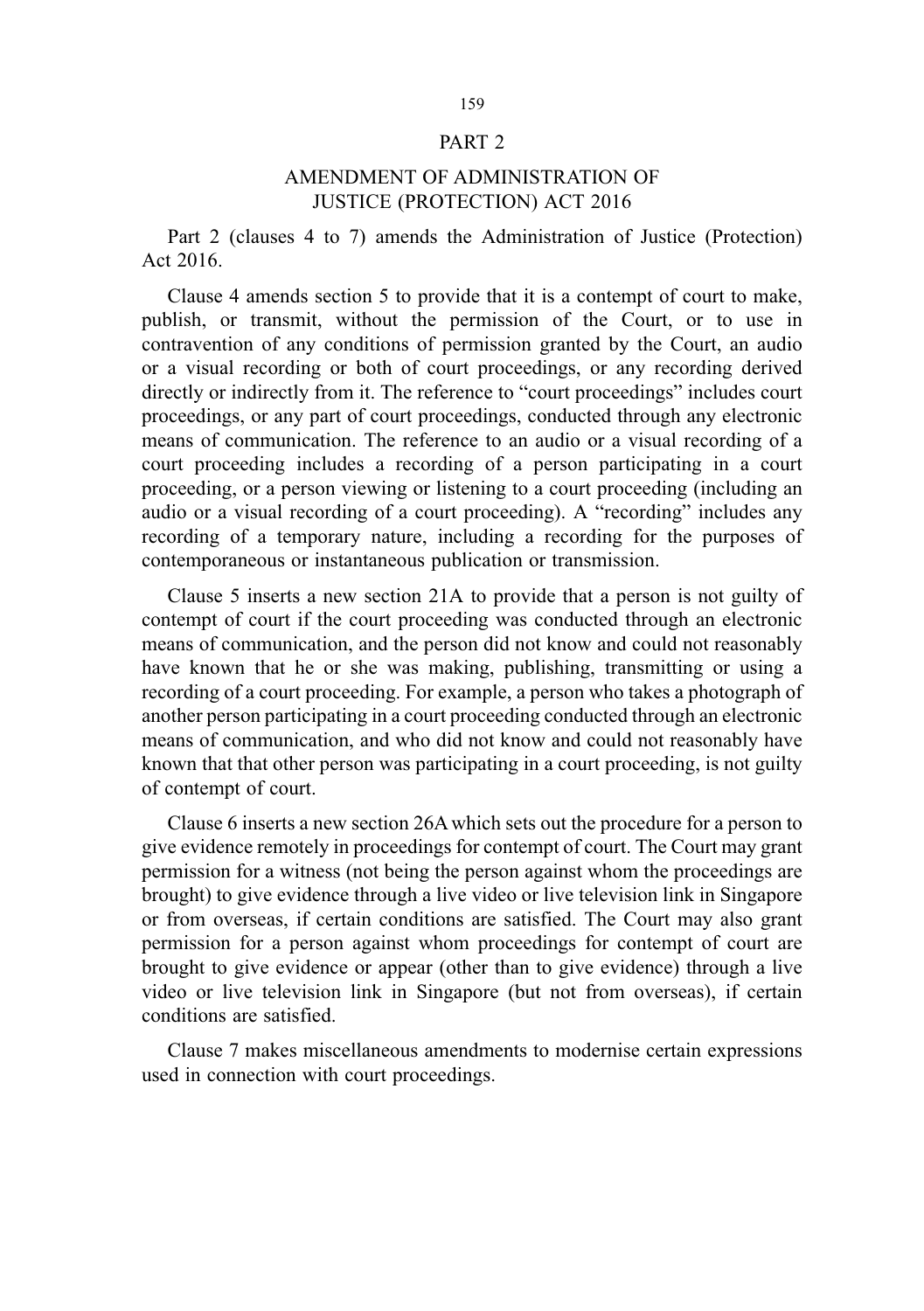#### PART 3

#### AMENDMENT OF ARBITRATION ACT

Part 3 (clauses 8 and 9) amends the Arbitration Act.

Clause 8 repeals and re-enacts section 56. The new section 56 provides that proceedings under the Arbitration Act are to be heard in private by default, unless the court orders that the proceedings be heard in open court.

Clause 9 makes miscellaneous amendments to modernise certain expressions used in connection with court proceedings.

#### PART 4

## AMENDMENT OF ATTORNEY-GENERAL (ADDITIONAL FUNCTIONS) ACT

Part 4 (clause 10) amends the Attorney-General (Additional Functions) Act.

Clause 10 inserts new sections 4A and 4B to provide a statutory framework for the Attorney-General to intervene in court proceedings to fulfil the Attorney-General's duty as guardian of the public interest. This replaces the process for the application to intervene in the recent cases of  $ARWv$  Comptroller of Income Tax and another [2018] SGCA 85 and Deepak Sharma v Law Society of Singapore [2017] SGCA 43.

The new section 4A(1) provides that the Attorney-General may, with the permission of court, apply to intervene in any court proceeding (other than criminal proceedings, over which the Attorney-General as Public Prosecutor already has control and oversight, or proceedings to which the Attorney-General is a party or representing a party), where the Attorney-General is of the opinion that a question of public interest has arisen in those proceedings, and the intervention is necessary in the public interest to place any information or evidence or make any representations or submissions before the court in those proceedings.

The new section 4A(2) provides that the Attorney-General may apply for the court's permission to intervene in court proceedings, by an application without notice supported by an affidavit as to the requisite matters.

The new section  $4A(4)$  sets out a non-exhaustive list of proceedings which the Attorney-General may apply to intervene in.

In considering whether to grant permission to intervene, the court need only be satisfied that the grounds for the intervention are adequately set out in the affidavit; the court is not to examine the merits of those grounds.

Any party to the proceedings may apply to set aside the order granting permission to intervene, by making an application within the time limit set out in the new section  $4A(7)$ . A court may set aside the order, if it is satisfied that it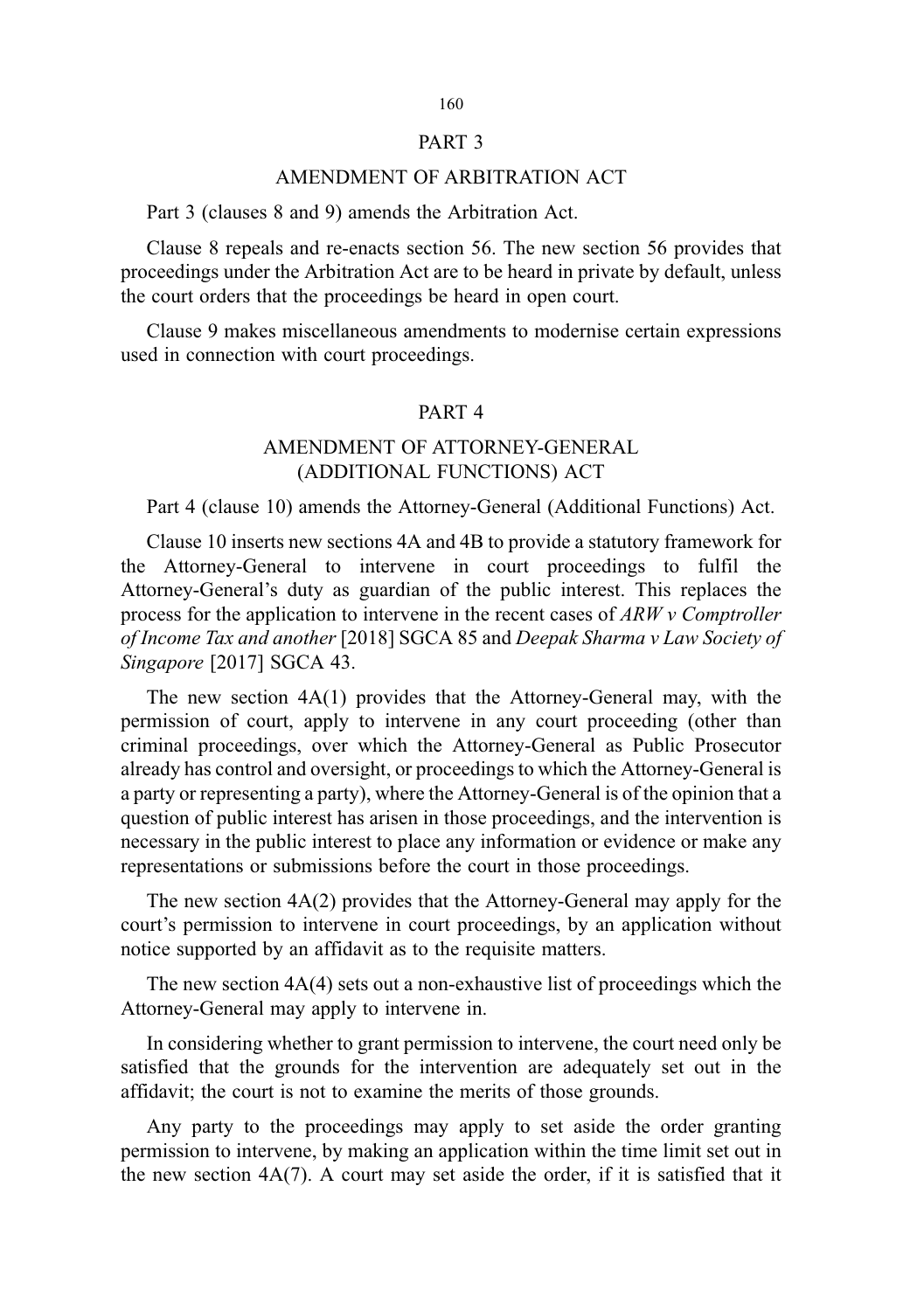would be in the interests of justice to set aside the permission for the intervention. The court will consider matters such as prejudice to the parties or the stage which the proceedings have reached, again without examining the merits of the grounds for the Attorney-General's opinion as to the public interest.

Upon an order granting permission for the Attorney-General to intervene, the Attorney-General is deemed a party to the proceedings and has the same right of appeal as a party to the proceedings. The court may, in the proceedings, make any order, including an order as to costs for or against the Government, that the court thinks fit.

The Attorney-General continues to be deemed a party to the proceedings, despite any application for setting aside of the order granting permission to intervene, or any appeal against the decision in a setting aside application, until the order granting permission to intervene is finally set aside.

The new section 4A(11) makes clear that the statutory framework under the Attorney-General (Additional Functions) Act does not affect any right of the Attorney-General to appear in any court, or to intervene in any proceedings that exists under any other written law.

The new section 4B(1) provides for the procedures that apply to an appeal. The Attorney-General may appeal as of right against a decision refusing permission to intervene, or a decision to set aside the order granting permission to intervene. Any party (other than the Attorney-General) may appeal against a refusal to set aside the order granting permission to intervene, with the permission of court.

The new section 4B also sets out how the appeals and permission to appeal are to be dealt with.

The Rules of Court and the Family Justice Rules may provide for the manner in which and the time within which an application for permission to intervene, the setting aside of the order granting permission to the Attorney-General to intervene, application for permission to appeal or an appeal may be made.

#### PART 5

### AMENDMENT OF CIVIL LAW ACT

#### Part 5 (clauses 11 and 12) amends the Civil Law Act.

Clause 11 amends section 4 to confer jurisdiction and power on the General Division of the High Court to grant interim relief in aid of proceedings in any civil or commercial matter (excluding proceedings arising out of any fiscal, monetary or revenue law or measure) which have been or are to be commenced outside Singapore, if it appears to the court to be just and convenient that such order should be made. The District Court or Magistrate's Court has no jurisdiction to grant such interim relief in aid of foreign proceedings.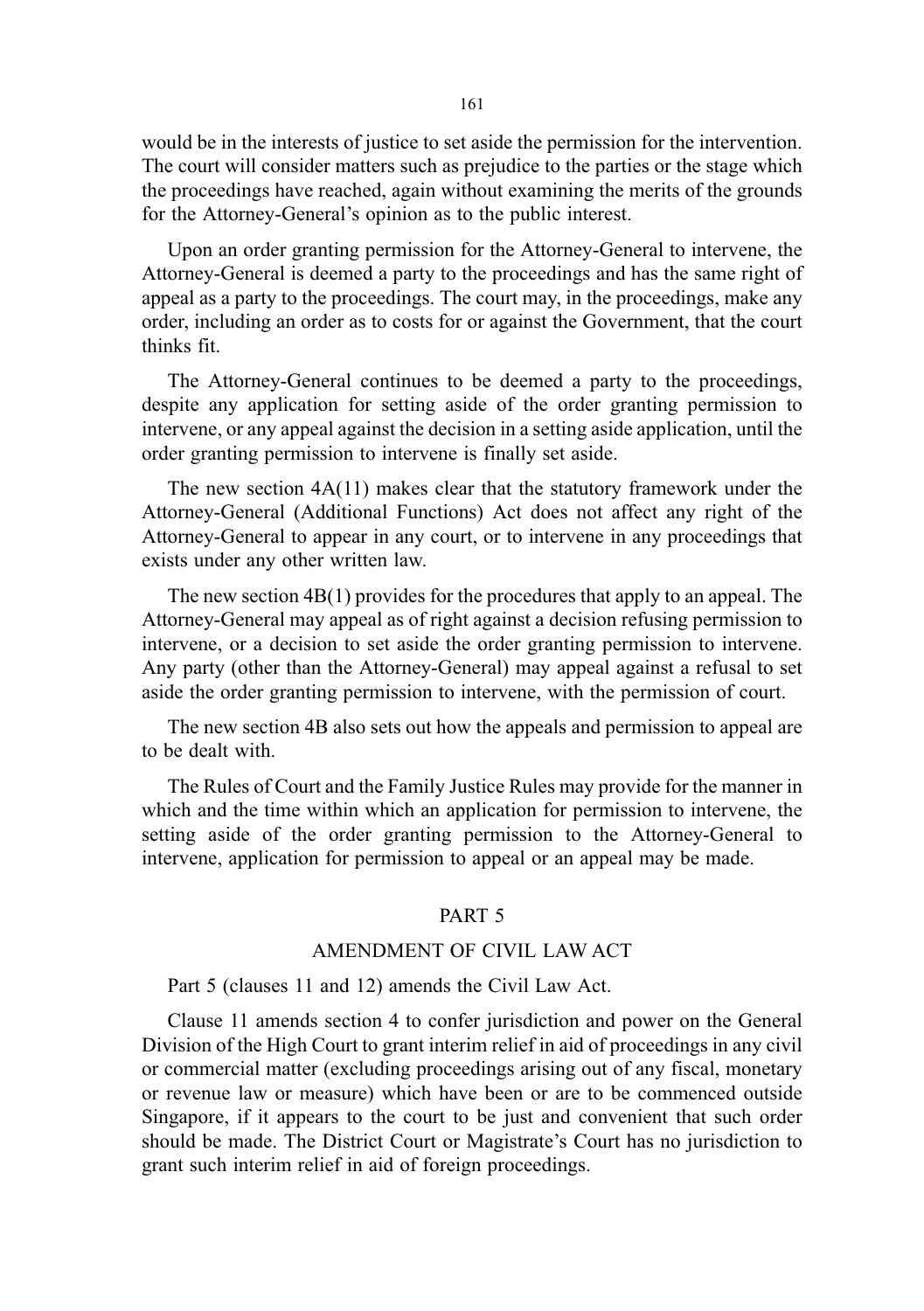162

The interim relief that the General Division of the High Court may grant under the new section 4(10A) is interim relief of any kind which the court has power to grant in proceedings relating to matters within its jurisdiction, and excludes a warrant for the arrest of property (including a warrant for the arrest of vessels, aircraft, cargo or freight) and provision for obtaining evidence.

The new section 4(10C) provides that the court may refuse to grant interim relief if the fact that the court has no jurisdiction apart from the new section 4(10A) in relation to the subject matter of the proceedings makes it inappropriate for the court to make the order, or if the proceedings concerned are not capable of giving rise to a judgment which may be enforced in Singapore.

Clause 12 makes miscellaneous amendments to modernise certain expressions used in connection with court proceedings.

#### PART 6

#### AMENDMENT OF CRIMINAL PROCEDURE CODE

Part 6 (clauses 13 to 17) amends the Criminal Procedure Code.

Clause 13 inserts a new section 238A to provide that a court may decide any criminal matter without hearing oral arguments, subject to exclusions prescribed by the Criminal Procedure Rules. The new section 238A(1) does not extend to other aspects of the proceedings preceding those arguments or decisions, for example, the tendering of charges or reading of charges to an accused person. However, the new section 238A(1) does not allow any part of a proceeding where oral evidence is given to be conducted without an oral hearing. The court may also direct that the matter be heard in an asynchronous manner by exchange of written correspondence, using means of communication specified by the court. The court must not hear a matter in an asynchronous manner, if to do so would be inconsistent with its duty to ensure that the proceedings are conducted fairly to all parties.

Clause 14 amends section 281 to provide that —

- (a) a court may, if satisfied that it is in the interests of justice and that sufficient administrative and technical facilities and arrangements are made at the place from which an accused is to make an appearance or give evidence, allow an accused person to give evidence or to appear in court proceedings remotely by means of a live video or live television link. Accused persons must do so from a court, a prison, an approved centre or an approved institution, or from any other place in Singapore in proceedings where all parties consent or in proceedings prescribed by the Minister in consultation with the Chief Justice; and
- (b) a court may allow an expert witness or a witness of fact (not being the accused) to give evidence from outside Singapore by means of a live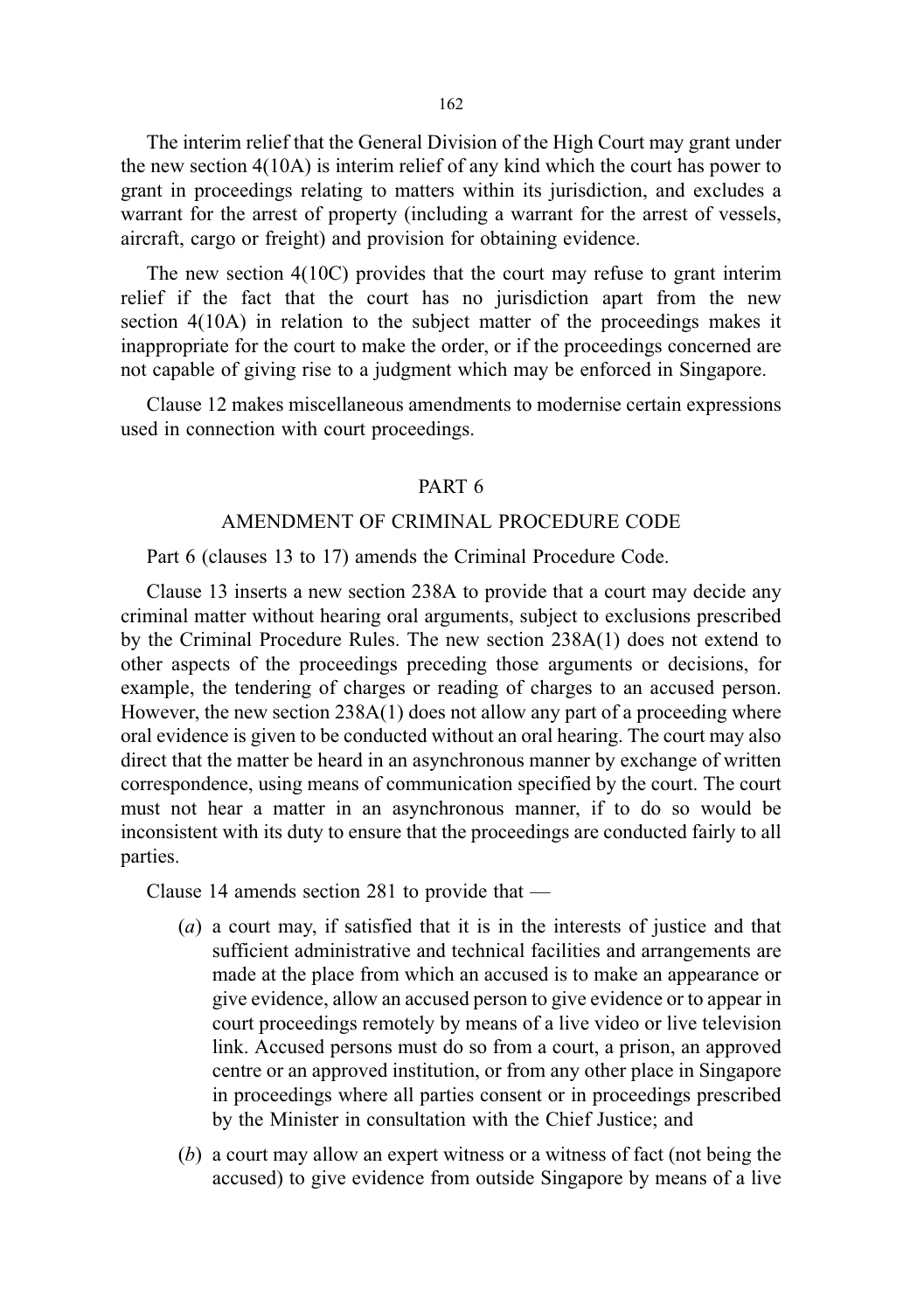video or live television link, if the specified conditions are satisfied. The court must be satisfied that allowing the witness to give evidence from a place outside Singapore by means of a live video or live television link would be in the interests of justice.

Clause 15 amends section 378 to empower a single Judge of the General Division of the High Court or of the Court of Appeal to summarily give permission to withdraw an appeal without the appeal being set down for hearing. This applies only if every party to the appeal consents to the withdrawal of the appeal.

Clause 16 amends section 408A to empower a single Judge of the relevant court to summarily give permission to withdraw a criminal motion without the motion being set down for hearing. This applies only if every party to the proceedings consents to the withdrawal of the motion.

Clause 17 makes miscellaneous amendments to modernise certain expressions used in connection with court proceedings.

#### PART 7

## AMENDMENT OF EVIDENCE ACT

Part 7 (clauses 18 and 19) amends the Evidence Act.

Clause 18 amends section 62A to provide that a court is to have regard to matters prescribed by rules made under subsection (9), in considering whether to make an order under section 62A, for example, to grant permission under subsection (1) for a witness to give evidence through a live video or live television link in any proceedings (other than proceedings in a criminal matter). Section 62A is also amended to provide for evidence by a live audio link under certain circumstances.

Clause 19 makes miscellaneous amendments to modernise certain expressions used in connection with court proceedings.

## PART 8

## AMENDMENT OF FAMILY JUSTICE ACT 2014

Part 8 (clauses 20 to 29) amends the Family Justice Act 2014.

Clause 20 repeals section 6 regarding the appointment of court houses.

Clause 21 amends section 9(3) to provide that the Family Courts and Youth Courts are to sit at such times and at such places as the Chief Justice may from time to time appoint.

Clause 22 amends section 10 to provide that a Family Justice Court may order the removal or redaction of information contained in any court document or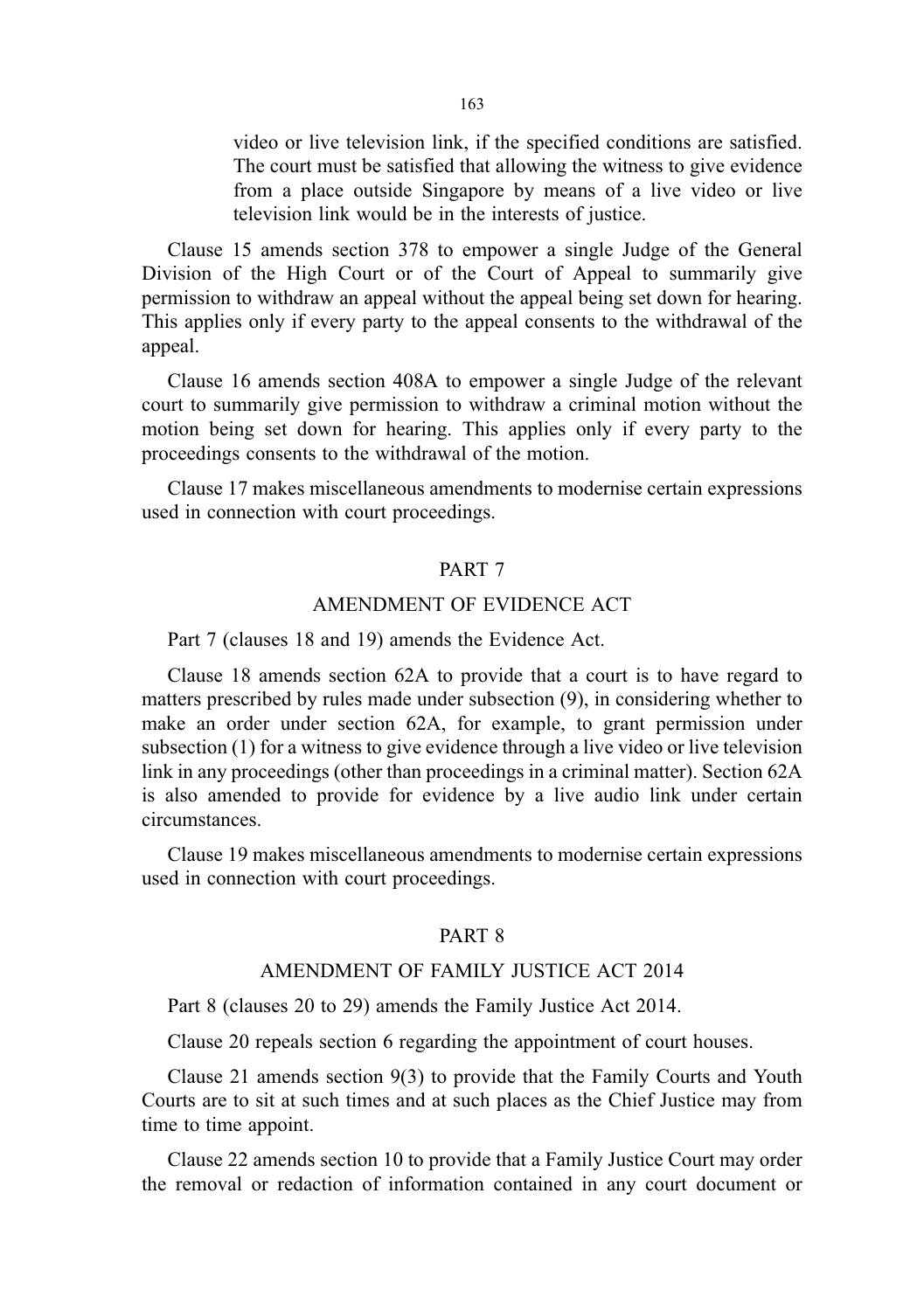intended to be produced before the court that, if disclosed, may be prejudicial to the national interest or national security of Singapore. A Family Justice Court may also order that no person is to publish any information relating to any matter or proceedings before the court that, if disclosed, may be prejudicial to the national interest or national security of Singapore.

Clause 23 inserts a new section 11 to provide that a Family Justice Court may conduct the hearing of any matter or proceeding (other than a matter or proceeding prescribed by the Family Justice Rules) through a live video link, a live television link, a live audio link, or any other electronic means of communication approved by the Chief Justice. There must be an accompanying live video or live television link for such part of the hearing in a criminal proceeding or quasi-criminal proceeding where oral evidence is given. There must also be an accompanying live video or live television link for such part of the hearing in a civil proceeding where oral evidence is given unless all parties consent to the hearing of the matter through a live audio link only. A Family Justice Court must not conduct a hearing through electronic means of communication if it would be inconsistent with the court's duty to ensure that the hearing is conducted fairly to all parties. The new section 11(6) further provides that a Family Court or Youth Court is deemed to be sitting at an appointed place when it conducts a hearing of a matter or proceeding through electronic means, whether any judicial officer of the court is situated in Singapore or outside Singapore.

Clause 24 amends section 18 to provide for the engagement of any auxiliary police officer, any security agency, a provider of transport and of warehousing, a valuer, an estate agent, a broker, a solicitor or any other appropriate person for the purpose of assisting the bailiff in the discharge of his or her duties.

Clauses 25 and 27 insert new sections 29A and 35A, respectively. The new section 29A provides that a Family Court may decide any matter in its civil or quasi-criminal jurisdiction without hearing oral arguments, subject to exclusions prescribed by the Family Justice Rules. The new section 35A provides that a Youth Court may decide any matter in its jurisdiction without hearing oral arguments, subject to exclusions prescribed by the Criminal Procedure Rules or the Family Justice Rules. The Family Court or Youth Court may also direct that the matter be heard in an asynchronous manner by exchange of written correspondence, using means of communication specified by the court. The court must not hear a matter in an asynchronous manner, if to do so would be inconsistent with its duty to ensure that the proceedings are conducted fairly to all parties.

Clause 25 also inserts a new section 29B which empowers a District Judge sitting in a Family Court to summarily dismiss any appeal made against a decision of the Registrar relating to civil or quasi-criminal proceedings, if the District Judge is satisfied that there is no merit in that appeal (because every issue in that appeal has already been decided in an earlier matter in which the appellant was involved).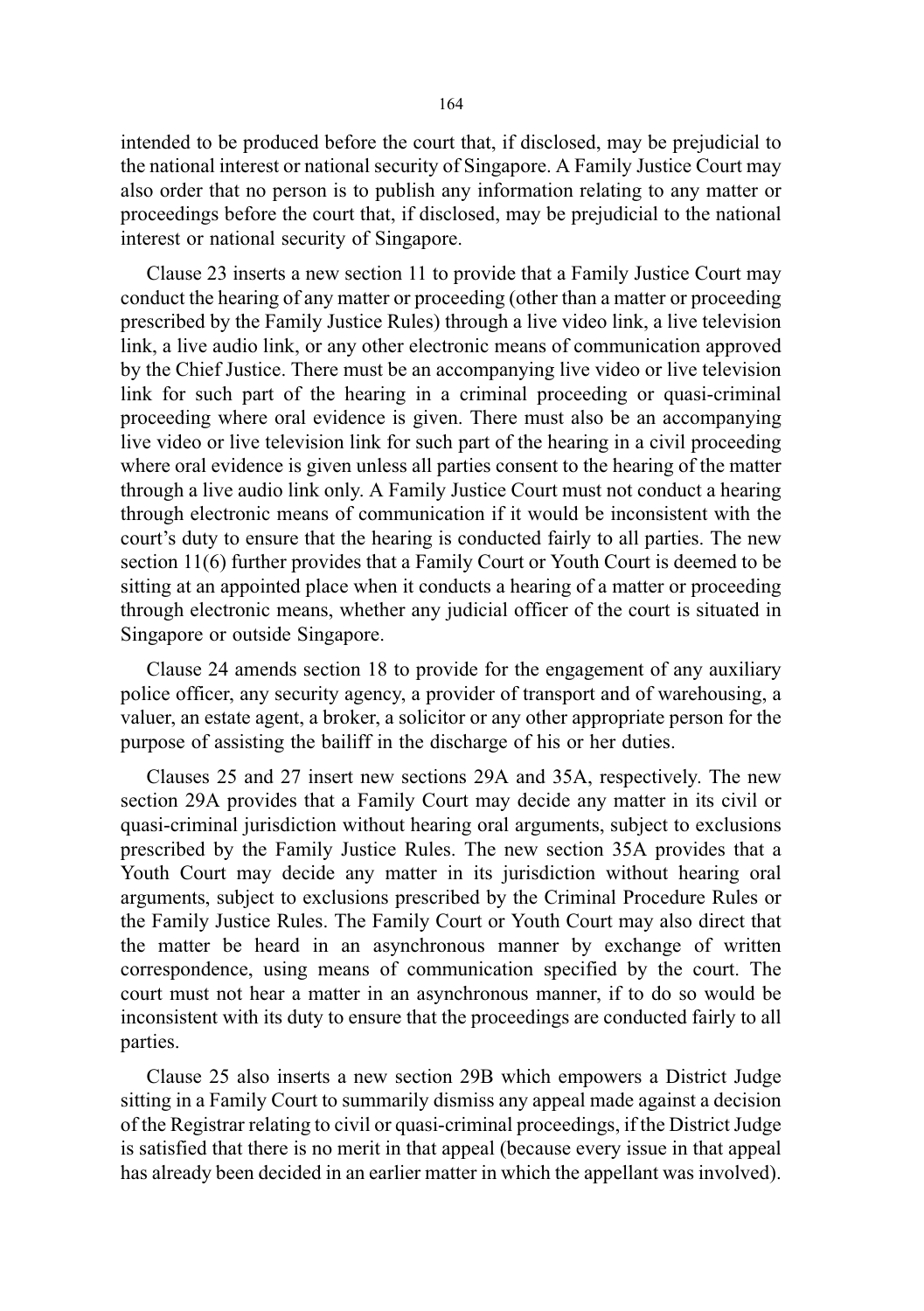Before exercising its powers of summary dismissal, the District Judge must give the appellant a reasonable opportunity to show cause, and consider the representations (if any) of the appellant.

Clause 26 repeals and re-enacts section 33 to provide that a decision of the Family Court exercising civil jurisdiction is not appealable if parties have agreed that the decision is final, unless the party seeking to appeal proves that the decision is affected by fraud or illegality, or there was a fundamental breach of the rules of natural justice in the proceedings resulting in the decision. An agreement not to appeal may be made before or after the decision is made, and it may relate to part of the decision only. Such agreement must be in writing and signed by or on behalf of each party.

Clause 28 provides that Family Justice Rules may be made for the purpose of prescribing anything required or permitted under the Family Justice Act 2014 to be prescribed by the Family Justice Rules.

Clause 29 makes miscellaneous amendments to modernise certain expressions used in connection with court proceedings.

#### PART 9

## AMENDMENT OF INTERNATIONAL ARBITRATION ACT

Part 9 (clauses 30 and 31) amends the International Arbitration Act.

Clause 30 repeals and re-enacts section 22. The new section 22 provides that proceedings under the International Arbitration Act are to be heard in private by default, unless the court orders that the proceedings be heard in open court.

Clause 31 makes miscellaneous amendments to modernise certain expressions used in connection with court proceedings.

#### PART 10

### AMENDMENT OF LEGAL PROFESSION ACT

Part 10 (clauses 32 to 38) amends the Legal Profession Act.

Clauses 32 and 33 amend sections 29(2) and 34(1), respectively, to provide that the court may appoint independent counsel (formerly known as amicus curiae). The role of the independent counsel is to assist the court in any matter on specific issues of law. An independent counsel may be a solicitor, an academic involved in the teaching of law at present or in the past, or a person who has special knowledge or experience in any area of law.

Clause 34 amends section 36P(1) to put beyond doubt that a foreign lawyer who is registered under that provision may, if granted full registration under that provision, do the following: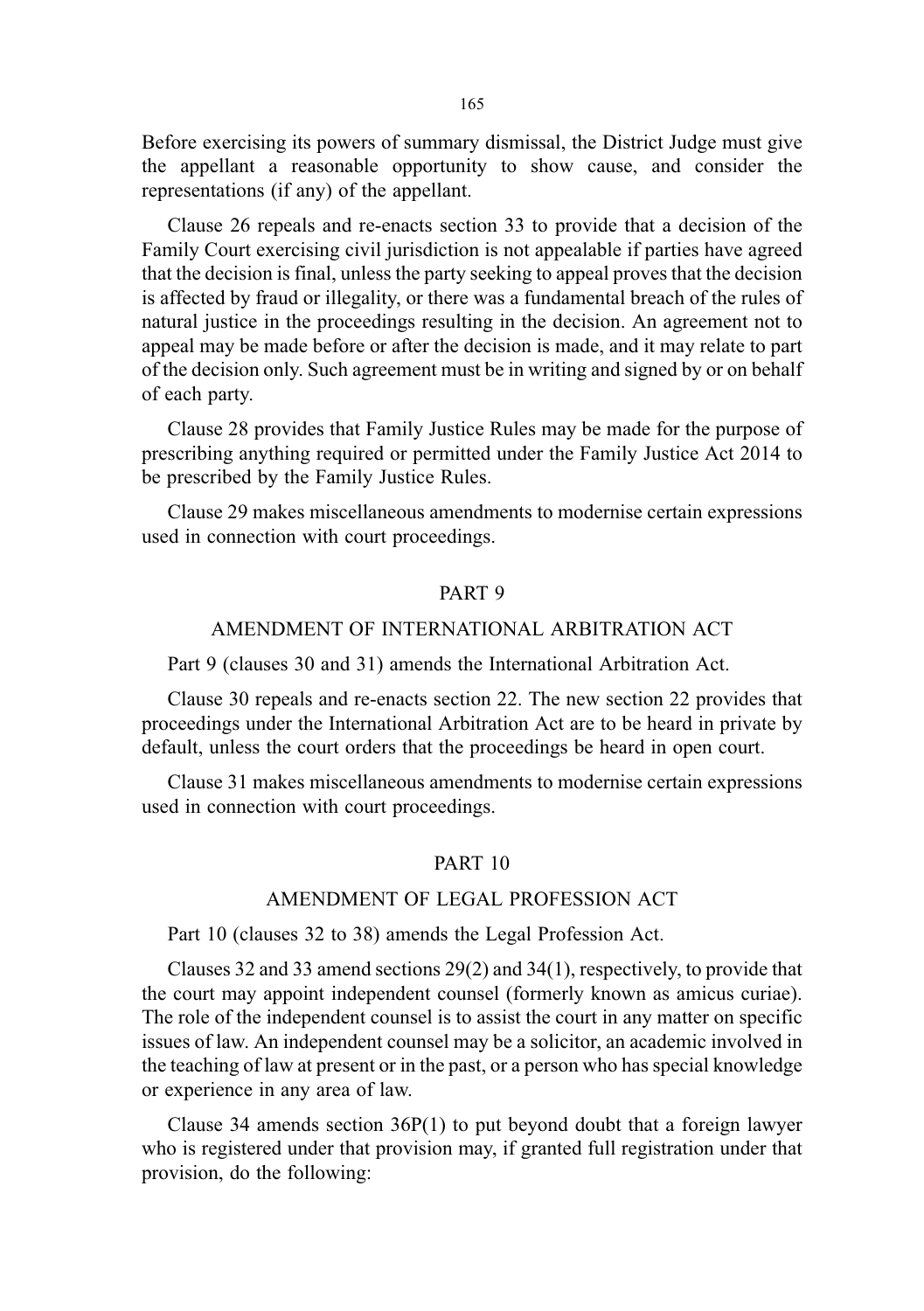- (a) appear and plead in any relevant proceedings, or in any proceedings that are preliminary to any relevant proceedings;
- (b) appear and plead in the appellate court in any relevant appeal, or in any proceedings that are preliminary to a relevant appeal;
- (c) represent any party to any relevant proceedings or relevant appeal in any matter concerning those proceedings or that appeal (as the case may be), or any proceedings that are preliminary to any relevant proceedings or relevant appeal in any matter concerning those preliminary proceedings;
- (d) give advice, prepare documents and provide any other assistance in relation to or arising out of any relevant proceedings or relevant appeal, or any proceedings that are preliminary to any relevant proceedings or relevant appeal.

Clause 35 repeals section 98(10), and clause 37 inserts a new section 193, to consolidate the rule-making powers pertaining to the procedure and practice for proceedings before the court of 3 Supreme Court Judges under the Legal Profession Act, including the fees and deposits payable for such matters.

Clause 36 makes a consequential amendment to section 100 to restate the rule-making power for that section (which is repealed by clause 35).

Clause 37 also inserts a new section 192. The new section 192 provides that any interlocutory applications before the court of 3 Supreme Court Judges under the Legal Profession Act may be decided without hearing oral arguments.

Clause 38 makes miscellaneous amendments to modernise certain expressions used in connection with court proceedings.

### PART 11

#### AMENDMENT OF PRISONS ACT

Part 11 (clause 39) amends the Prisons Act.

Clause 39 inserts a new section 38(5) to empower the Registrar of the Supreme Court, the registrar of the Family Justice Courts and the registrar of the State Courts to issue an order in writing addressed to the Superintendent, requiring the production before the court in civil proceedings, of a person in proper custody at the time and place named in the order.

### PART 12

#### AMENDMENT OF STATE COURTS ACT

Part 12 (clauses 40 to 50) amends the State Courts Act.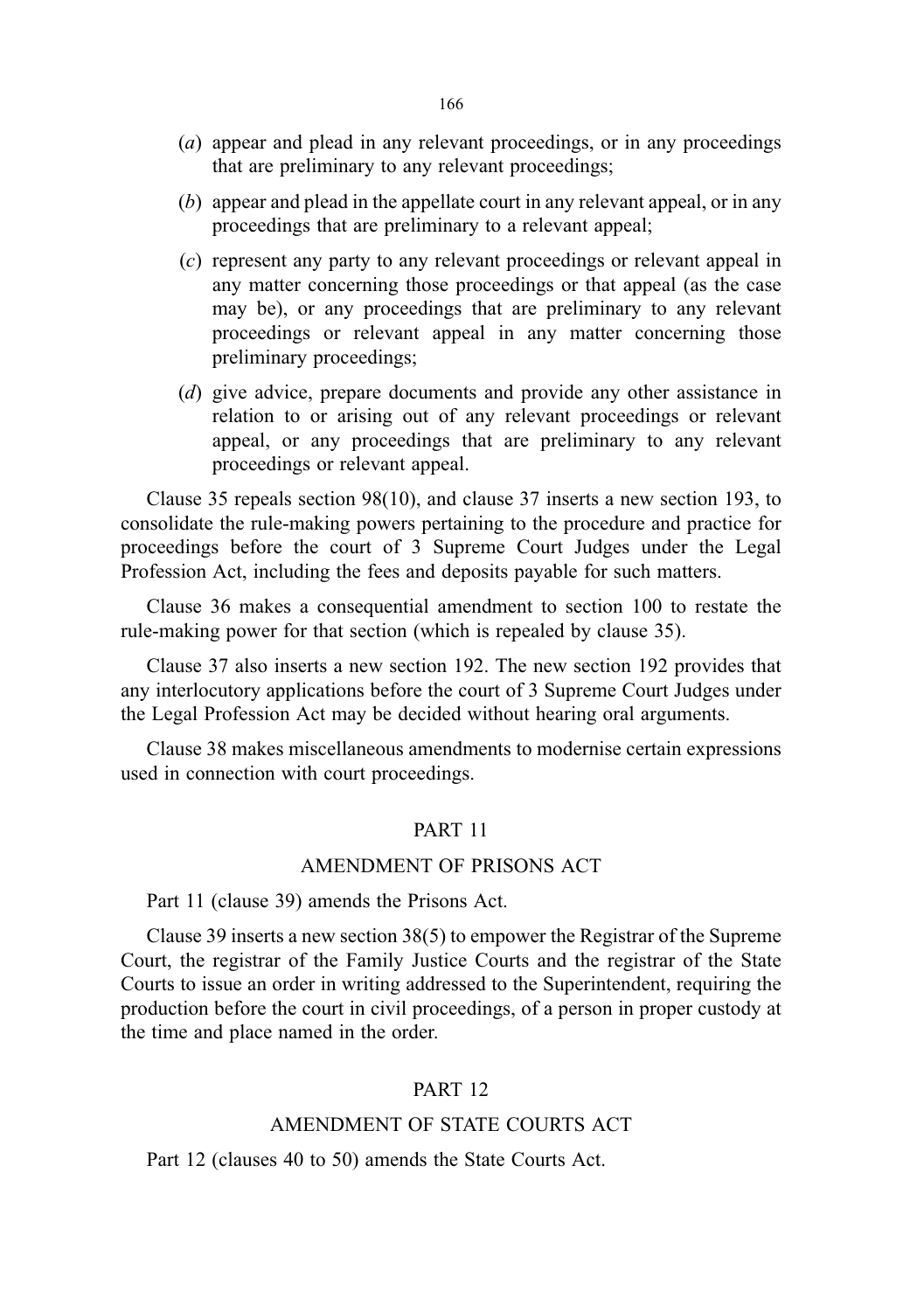Clauses 40 and 41 amend sections 4 and 6A, respectively, to remove the requirement to appoint court houses and to provide that every State Court is to sit at such times and at such places as the Chief Justice may from time to time appoint.

Clause 42 amends section 7 to provide that —

- (a) any application for a matter or proceeding to be held in private is to be heard in private by default, if the application is made on the grounds that it is expedient in the national interest or national security of Singapore;
- (b) the court may order the removal or redaction of information contained in any court document or intended to be produced before the court that, if disclosed, may be prejudicial to the national interest or national security of Singapore; and
- (c) the court may also order that no person is to publish any information relating to any matter or proceedings before the court that, if disclosed, may be prejudicial to the national interest or national security of Singapore.

Clause 43 amends section 8 to provide that a State Court may conduct the hearing of any matter or proceeding (other than a matter or proceeding prescribed by the Rules of Court or the Criminal Procedure Rules) through a live video link, a live television link, a live audio link, or any other electronic means of communication approved by the Chief Justice. There must be an accompanying live video or live television link for such part of the hearing in a criminal proceeding where oral evidence is given. There must also be an accompanying live video or live television link for such part of the hearing in a civil proceeding where oral evidence is given unless all parties consent to the hearing of the matter through a live audio link only. A State Court must not conduct a hearing through electronic means of communication if it would be inconsistent with the court's duty to ensure that the hearing is conducted fairly to all parties. The new section 8(6) provides that a State Court is deemed to be sitting at an appointed place when it conducts a hearing of a matter or proceeding through electronic means, whether any judicial officer of the court is situated in Singapore or outside Singapore.

Clause 44 amends section 15 to provide for the engagement of any auxiliary police officer, any security agency, a provider of transport and of warehousing, a valuer, an estate agent, a broker, a solicitor or any other appropriate person for the purpose of assisting the bailiff in the discharge of his or her duties.

Clause 45 repeals and re-enacts section 48, and clause 48 inserts a new section 54AA, to provide that a decision of a District Court or Magistrate's Court, exercising civil jurisdiction is not appealable if parties have agreed that the decision is final, unless the party seeking to appeal proves that the decision is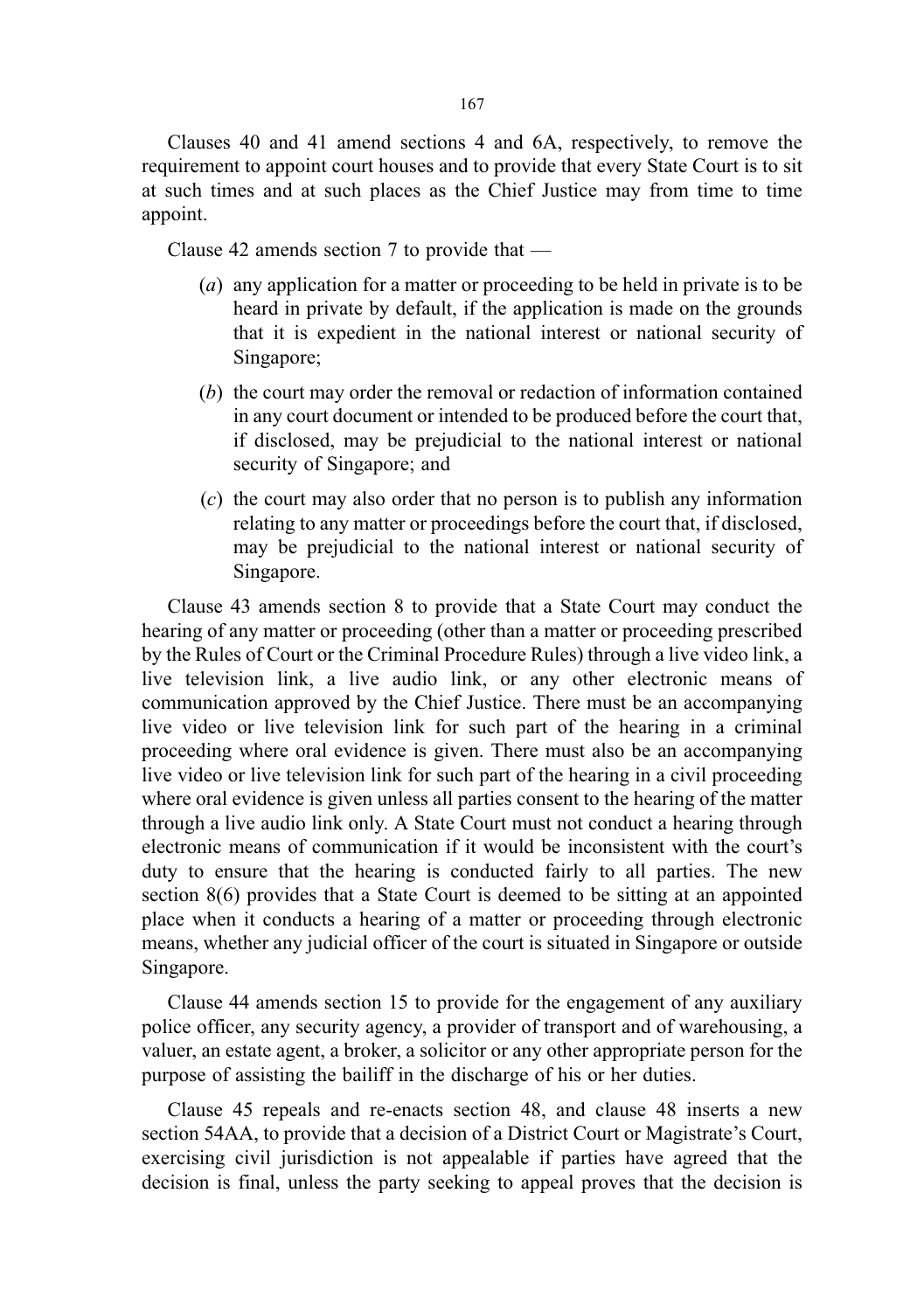affected by fraud or illegality, or there was a fundamental breach of the rules of natural justice in the proceedings resulting in the decision. An agreement not to appeal may be made before or after the decision is made, and it may relate to part of the decision only. Such agreement must be in writing and signed by or on behalf of each party.

Clause 46 inserts a new section 49A. The new section 49A provides that a District Court may decide any matter in its civil jurisdiction without hearing oral arguments, subject to exclusions prescribed by the Rules of Court. The District Court may also direct that the matter be heard in an asynchronous manner by exchange of written correspondence, using means of communication specified by the court. The court must not hear a matter in an asynchronous manner, if to do so would be inconsistent with its duty to ensure that the proceedings are conducted fairly to all parties.

Clause 46 also inserts a new section 49B which empowers a District Judge sitting in a District Court to summarily dismiss any appeal made against a decision of the Registrar relating to civil proceedings, if the District Judge is satisfied that there is no merit in that appeal (because every issue in that appeal has already been decided in an earlier matter in which the appellant was involved), or if such conditions as may be prescribed by the Rules of Court are met. Before exercising its powers of summary dismissal, the District Judge must give the appellant a reasonable opportunity to show cause, and consider the representations (if any) of the appellant.

Clause 47 amends section 52 to make clear that a Magistrate's Court has, in any proceedings within its civil jurisdiction, the powers conferred on a District Court by the new section 49A.

Clause 49 amends section 69 to provide that the Rules of Court may, instead of providing directly for any matter, refer to any provision made or to be made for that matter by practice directions issued by the registrar.

Clause 50 makes miscellaneous amendments to modernise certain expressions used in connection with court proceedings.

### PART 13

## AMENDMENT OF SUPREME COURT OF JUDICATURE ACT

Part 13 (clauses 51 to 79) amends the Supreme Court of Judicature Act.

Clause 51 amends section 8 to provide that —

(a) any application for a matter or proceeding to be held in private is to be heard in private by default, if the application is made on the grounds that it is expedient in the national interest or national security of Singapore for the matter or proceeding to be heard in private;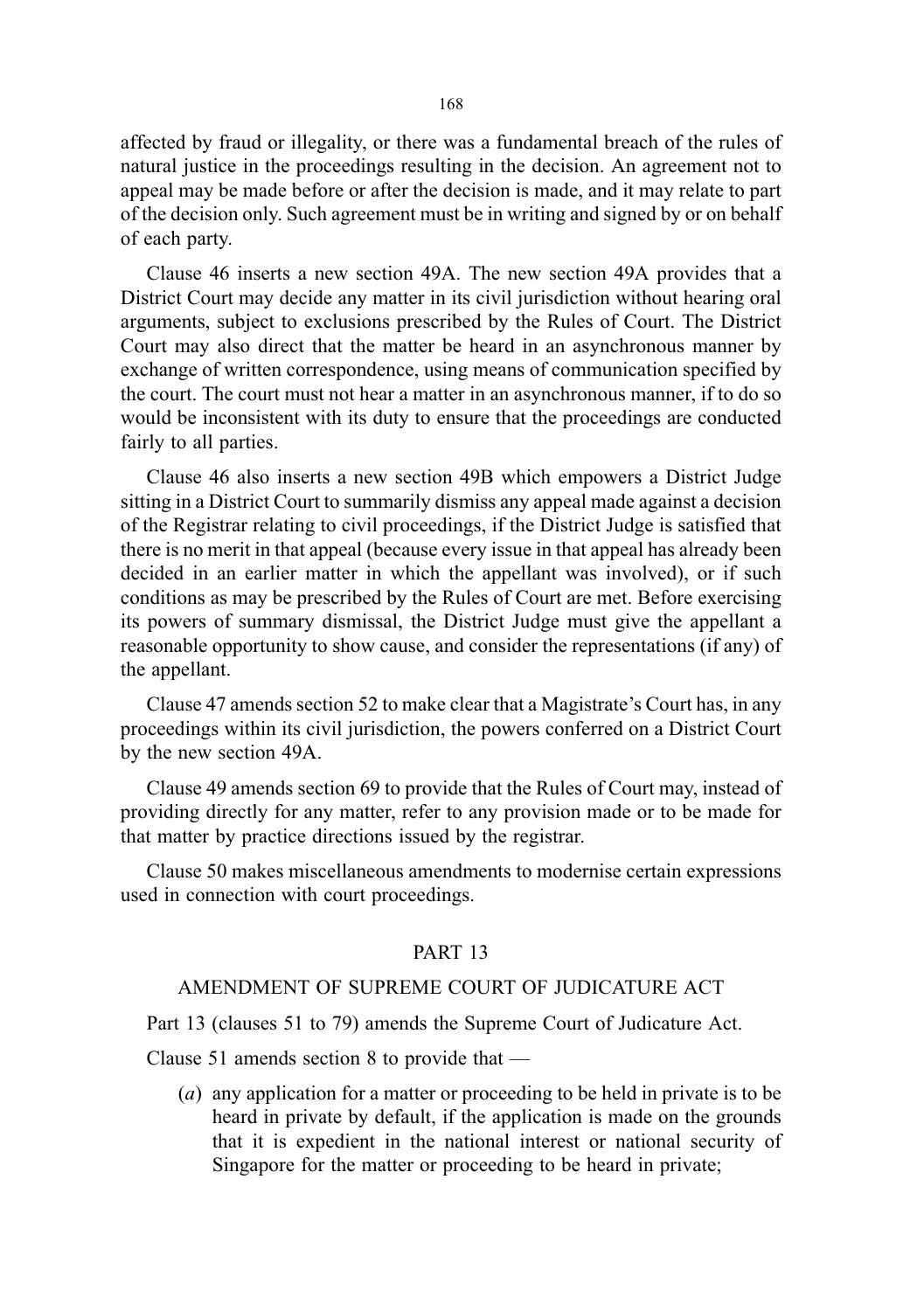- (b) the court may order the removal or redaction of information contained in any court document or intended to be produced before the court that, if disclosed, may be prejudicial to the national interest or national security of Singapore; and
- (c) the court may also order that no person is to publish any information relating to any matter or proceeding before the court that, if disclosed, may be prejudicial to the national interest or national security of Singapore.

Clause 52 amends section 8A to provide that a court may conduct the hearing of any matter or proceeding (other than a matter or proceeding prescribed by the Rules of Court, the Family Justice Rules or the Criminal Procedure Rules) through a live video link, a live television link, a live audio link, or any other electronic means of communication approved by the Chief Justice. There must be an accompanying live video or live television link for such part of the hearing in a criminal proceeding where oral evidence is given. There must also be an accompanying live video or live television link for such part of the hearing in a civil proceeding where oral evidence is given unless all parties consent to the hearing of the matter through a live audio link only. A court must not conduct a hearing through electronic means of communication if it would be inconsistent with the court's duty to ensure that the hearing is conducted fairly to all parties. The new section 8A(6) provides that a court is deemed to be sitting at an appointed place when it conducts a hearing of a matter or proceeding through electronic means, whether any Judge or Registrar sitting in the court is situated in Singapore or outside Singapore.

Clause 53 inserts new section 10(1A) and (1B) to empower the Chief Justice to direct that any particular proceeding in the General Division of the High Court be heard before a court consisting of 3 or any greater uneven number of Judges.

Clause 54 amends section 13 to rename "a writ of seizure and sale" to "an enforcement order for seizure and sale of property".

Clause 55 inserts a new section 17B. The new section 17B provides that the General Division of the High Court may decide any matter in its original civil jurisdiction without hearing oral arguments, subject to exclusions prescribed by the Rules of Court or the Family Justice Rules. The General Division of the High Court may also direct that the matter be heard in an asynchronous manner by exchange of written correspondence, using means of communication specified by the court. The court must not hear a matter in an asynchronous manner, if to do so would be inconsistent with its duty to ensure that the proceedings are conducted fairly to all parties.

Clause 55 also inserts a new section 17C which empowers a Judge sitting in the General Division of the High Court to summarily dismiss any appeal made against a decision of the Registrar relating to civil proceedings, if the Judge is satisfied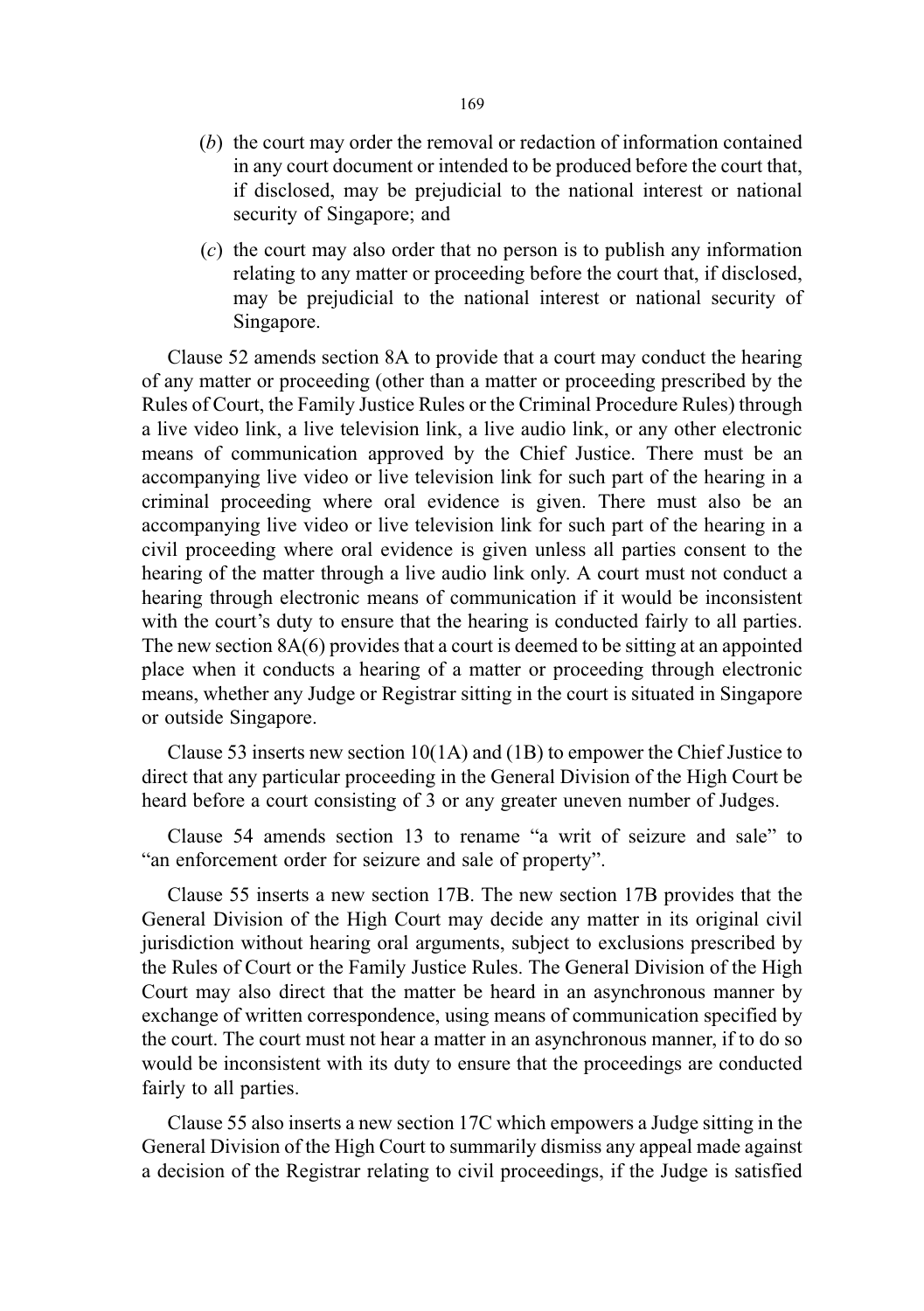that there is no merit in that appeal (because every issue in that appeal has already been decided by the General Division of the High Court, the Appellate Division of the High Court or the Court of Appeal in an earlier matter in which the appellant was involved). Before exercising its powers of summary dismissal, the Judge must give the appellant a reasonable opportunity to show cause, and consider the representations (if any) of the appellant.

Clause 56(1) amends section 18D(2) to make clear that the Singapore International Commercial Court has jurisdiction to hear any application that seeks relief for the purposes of proceedings in the Singapore International Commercial Court that is made before the commencement of such proceedings and that satisfy such conditions as the Rules of Court may prescribe. Such jurisdiction includes the jurisdiction to hear an application for pre-action discovery for the purposes of proceedings in the Singapore International Commercial Court.

Clause  $56(1)$  further inserts new section  $18D(3)$  and (4) to make clear that where the Singapore International Commercial Court has jurisdiction in respect of an action, it retains such jurisdiction upon the joinder of any additional party, and also has jurisdiction to try a counterclaim, third party proceedings and subsequent party proceedings, even if the claim by or against the joined party, the counterclaim, the third party proceedings or the subsequent party proceedings are not international or commercial in nature.

Clause 56(2) amends section 18D(2) to make clear that the Singapore International Commercial Court has jurisdiction to hear proceedings relating to corporate insolvency, restructuring or dissolution that are international and commercial in nature and that satisfy such conditions as the Rules of Court may prescribe.

Clause 57 repeals section 21(2). A Judge sitting in the General Division of the High Court hearing an appeal from a decision of a District Court or a Magistrate's Court may no longer reserve an appeal for the decision of a court consisting of 3 Judges.

Clause 58 amends section 22 to provide that the General Division of the High Court may receive further evidence in such manner as the court may allow. In general, further evidence will be allowed on appeal only with the permission of the court, and on special grounds. However, further evidence may be given without permission if the evidence relates to matters occurring after the date of the decision appealed against.

Clause 59 inserts a new section 22A. The new section 22A provides that the General Division of the High Court may decide any matter in its appellate civil jurisdiction without hearing oral arguments, subject to exclusions prescribed by the Rules of Court. The General Division of the High Court may also direct that the matter be heard in an asynchronous manner by exchange of written correspondence, using means of communication specified by the court. The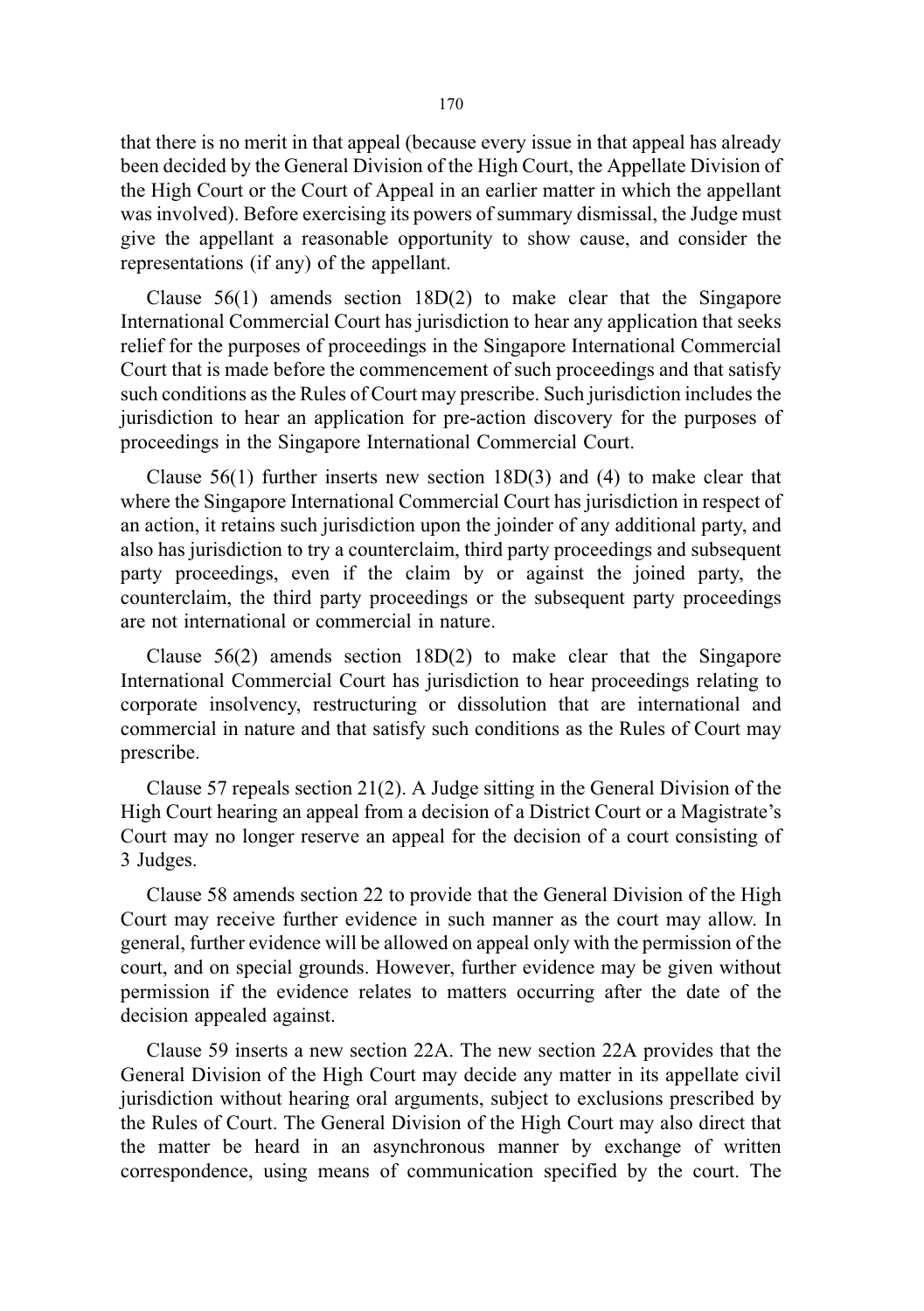court must not hear a matter in an asynchronous manner, if to do so would be inconsistent with its duty to ensure that the proceedings are conducted fairly to all parties.

Clause 59 also inserts a new section 22B which empowers the General Division of the High Court to summarily dismiss any appeal to the General Division of the High Court in the exercise of its appellate civil jurisdiction, if it is satisfied that it does not have the jurisdiction to hear and determine the appeal, or every issue in that appeal has already been decided by the General Division or Appellate Division of the High Court or the Court of Appeal in an earlier matter in which the appellant was involved, or such conditions prescribed by the Rules of Court or the Family Justice Rules are met. Before exercising its powers of summary dismissal, the General Division of the High Court must give the appellant a reasonable opportunity to show cause, and consider the representations (if any) of the appellant.

Clause 60 amends section 29A to include a reference to the new paragraph 5(1) of the Fifth Schedule, inserted by clause 73.

Clause 61 makes a grammatical amendment to section 29B(2).

Clause 62 repeals and re-enacts section 37 to provide that the Appellate Division of the High Court may decide any matter without hearing oral arguments, subject to exclusions prescribed by the Rules of Court. The Appellate Division of the High Court may also direct that the matter be heard in an asynchronous manner by exchange of written correspondence, using means of communication specified by the court. The court must not hear a matter in an asynchronous manner, if to do so would be inconsistent with its duty to ensure that the proceedings are conducted fairly to all parties.

Clauses 63 and 65 amend sections 41 and 59, respectively, to provide a new procedure for an application for permission to adduce further evidence in an appeal before the Appellate Division of the High Court or the Court of Appeal. Where such application for permission is heard and decided by a single Judge or 2 Judges in the Appellate Division of the High Court or the Court of Appeal, any party may request for a rehearing of arguments by the full panel of the Appellate Division of the High Court or the Court of Appeal hearing the appeal, as the case may be, subject to the new sections 41(9) and 59(9). The full panel of the Appellate Division of the High Court or the Court of Appeal may affirm, vary or set aside the decision on the application for permission to adduce further evidence.

Clause 64 repeals and re-enacts section 55 to provide that the Court of Appeal may decide any matter without hearing oral arguments, subject to exclusions prescribed by the Rules of Court. The Court of Appeal may also direct that the matter be heard in an asynchronous manner by exchange of written correspondence, using means of communication specified by the court. The court must not hear a matter in an asynchronous manner, if to do so would be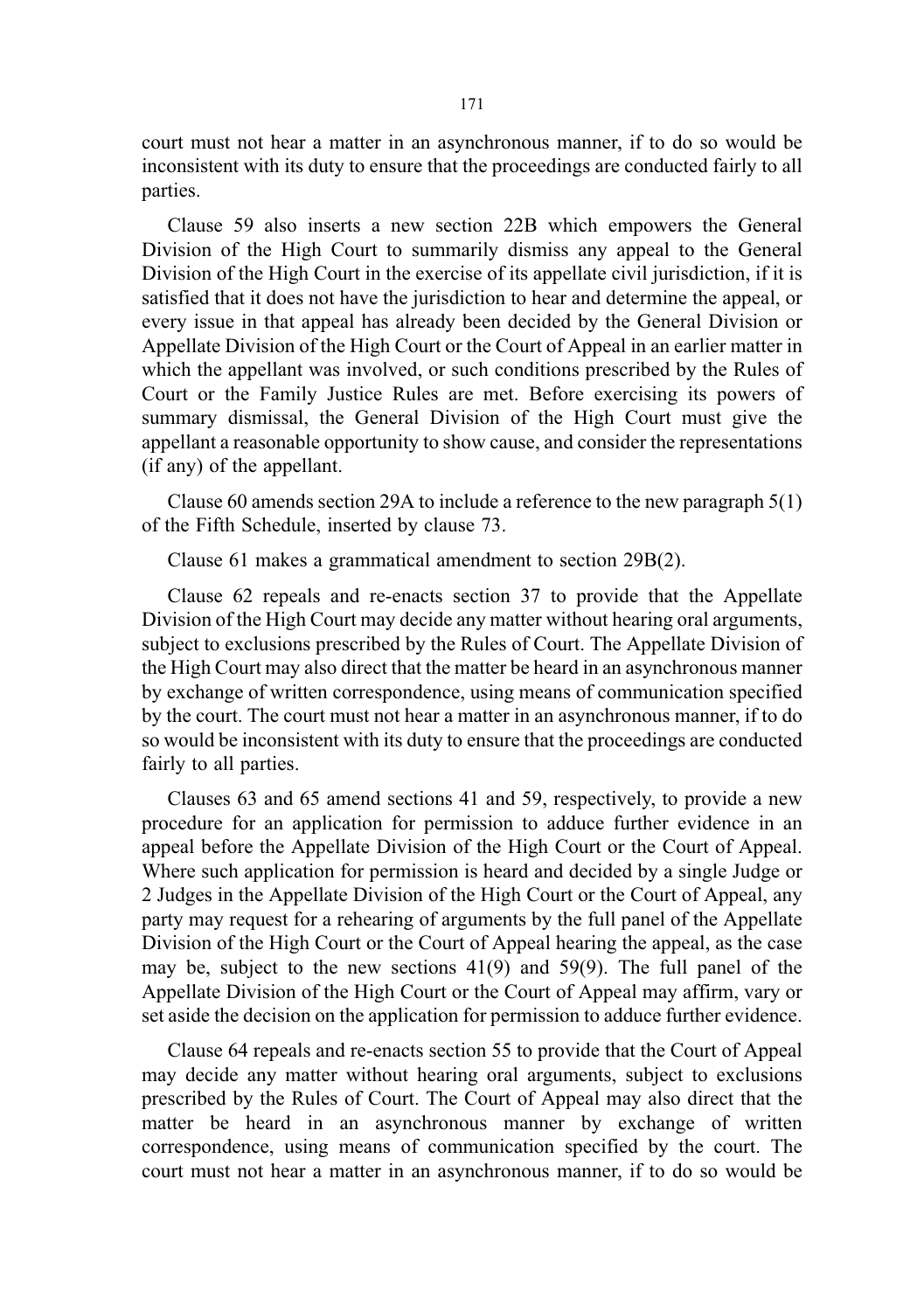inconsistent with its duty to ensure that the proceedings are conducted fairly to all parties.

Clause 66 amends section 60E to provide that cases in the new Tenth Schedule that are before the Court of Appeal can be heard and determined by a single Judge.

Clause 67 amends section 64 to provide that the Sheriff may engage any auxiliary police officer, any security agency, a provider of transport and of warehousing, a valuer, an estate agent, a broker, a solicitor or any other appropriate person for the purpose of assisting the Sheriff in the discharge of his or her duties.

Clause 68 amends section 79 to provide that the Registrar, the Deputy Registrar, an Assistant Registrar or a court-appointed mediator is not liable to be sued for any act done by him or her for the purposes of any mediation or other alternative dispute resolution process conducted by him or her in the Supreme Court, if the act was done in good faith and did not involve any fraud or wilful misconduct on his or her part.

Clause 69 amends section 80 to provide that the Rules of Court may prescribe the fees and deposits payable for proceedings in the General Division of the High Court, the Appellate Division of the High Court and the Court of Appeal. The Rules of Court may also prescribe matters or conditions relating to certain proceedings in the Singapore International Commercial Court. The new section 80(2B) provides that the Rules of Court may, instead of providing directly for any matter, refer to any provision made or to be made for that matter by practice directions issued by the Registrar.

Clause 70 amends section 83 to delete references to the Eighth Schedule, which is repealed by clause 76.

Clause 71 amends the First Schedule to provide that the General Division of the High Court has the power to order any party to any proceedings to attempt to resolve any dispute by amicable resolution.

Clauses 72, 73 and 77 amend the Fourth, Fifth and Ninth Schedules, respectively, to provide that a decision of the General Division of the High Court or Appellate Division of the High Court made in the exercise of its original or appellate civil jurisdiction (as the case may be) is not appealable if parties have agreed that the decision is final. This is unless the party seeking to appeal proves, upon an application for permission of the appellate court to appeal, that the decision is affected by fraud or illegality, or there was a fundamental breach of the rules of natural justice in the proceedings resulting in the decision. An agreement not to appeal may be made before or after the decision is made, and it may relate to part of the decision only. Such agreement must be in writing and signed by or on behalf of each party.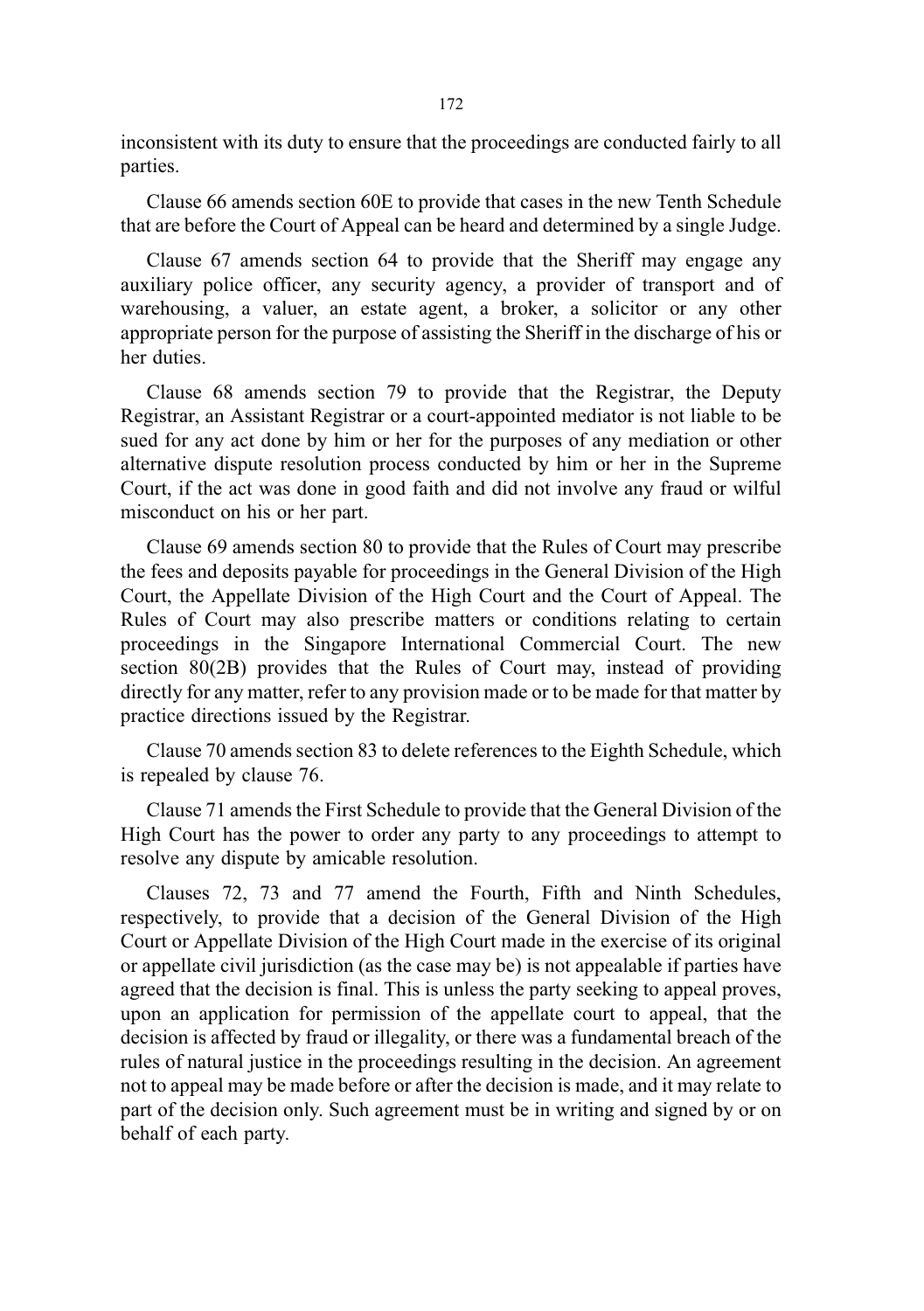Clause 74 amends the Sixth Schedule to provide for a new category of appeals under the Attorney-General (Additional Functions) Act that are to be made to the Court of Appeal.

Clause 75 amends the Seventh Schedule to provide that the Court of Appeal or the Appellate Division of the High Court consisting of a single Judge or 2 Judges may hear and decide an application by the Attorney-General for permission to intervene under section 4A(1) of the Attorney-General (Additional Functions) Act, or an application to set aside the order granting permission to the Attorney-General to intervene made under section 4A(7) of the Attorney-General (Additional Functions) Act.

Clause 76 repeals the Eighth Schedule. The repeal is a consequence of the new sections 37 and 55, as repealed and re-enacted by clauses 62 and 64, respectively, which provide that the Appellate Division of the High Court and Court of Appeal may generally decide matters without hearing oral arguments.

Clause 78 inserts a new Tenth Schedule that provides for the cases where the criminal jurisdiction of the Court of Appeal may be exercised by a single Judge. The Tenth Schedule can only be amended by an Act of Parliament.

Clause 79 makes miscellaneous amendments to modernise certain expressions used in connection with court proceedings.

#### PART 14

#### AMENDMENTS TO OTHER ACTS

Clauses 80 to 221 make consequential and related amendments to other Acts to modernise certain expressions used in connection with court proceedings. Generally, the following expressions have been updated across the statute book:

- (a) "plaintiff" is substituted with "claimant";
- (b) "originating summons" is substituted with "originating application", and "writ of summons" is substituted with "originating claim". The above changes are not applicable to the Singapore International Commercial Court, as there is to be a single mode of commencement of claims, namely an "originating application" for the Singapore International Commercial Court;
- (c) "ex parte originating summons" is substituted with "originating application without notice" and "ex parte summons" is substituted with "summons without notice". Further, "ex parte" is substituted with "without notice", or "in the absence of", as appropriate in the circumstances;
- ( $d$ ) "in camera" is substituted with "in private";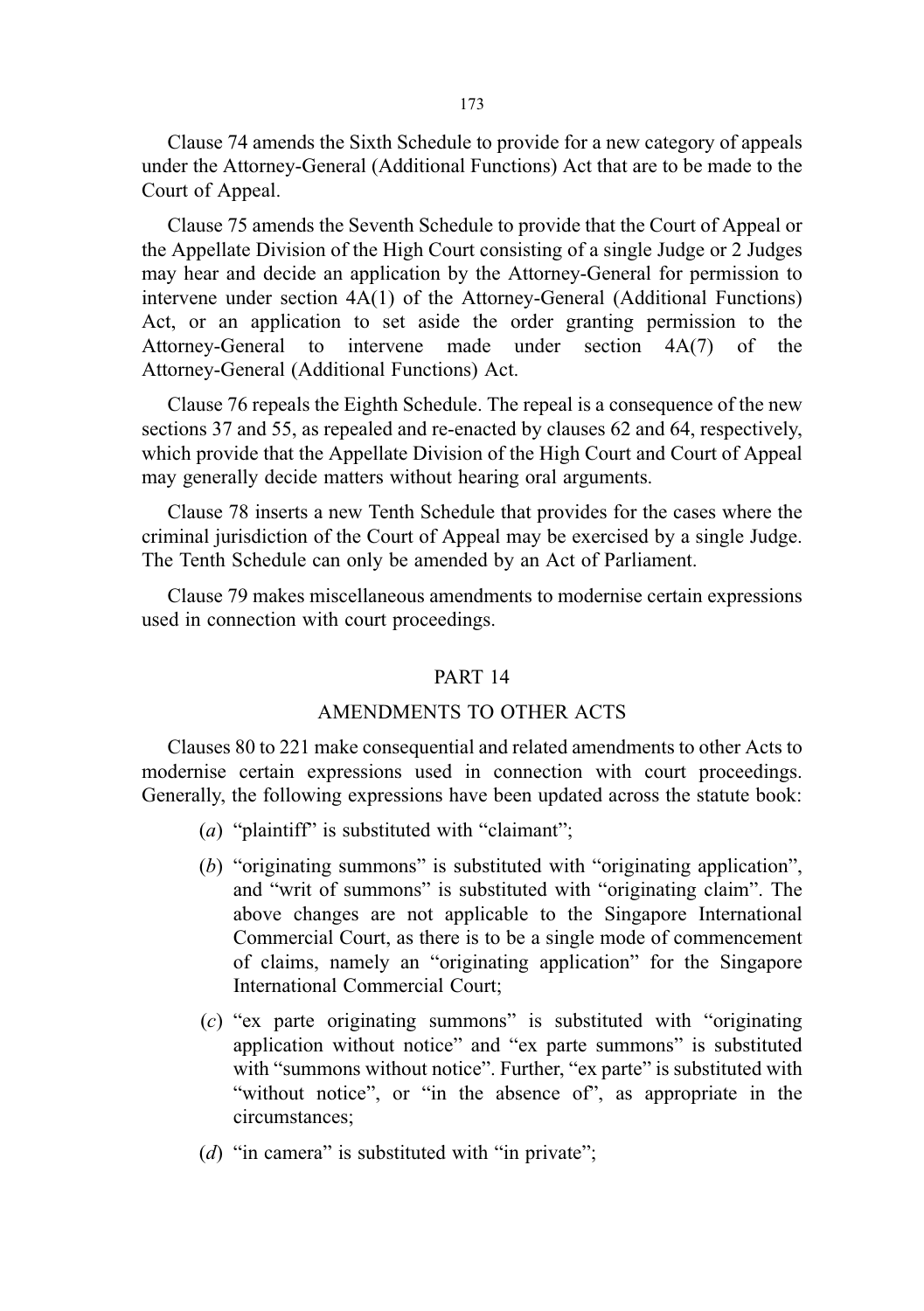- (e) "memorandum of appearance", and "entry of appearance" or "entering an appearance", are substituted with "notice of intention to contest or not contest", and "filing and serving a notice of intention to contest or not contest", as appropriate in the circumstances. However, in the Singapore International Commercial Court, "memorandum of appearance" and "entry of appearance" are substituted with "defendant's statement" and "filing and serving a defendant's statement", as appropriate in the circumstances;
- (f) "writ of execution" is substituted with "enforcement order"; "writ of seizure and sale" is substituted with "enforcement order for seizure and sale of property"; "writ of possession" is substituted with "enforcement order for possession of property"; and "garnishee order" is substituted with "enforcement order for attachment of a debt". Additionally, references to "execution" (or its derivatives) of a judgment is substituted with "enforcement" (or its derivatives). To avoid doubt, references to "execution" (or its derivatives) that do not refer to the enforcement of a court judgment or court order are not amended;
- (g) "taxation" (of costs) in court proceedings is substituted with "assessment" (of costs);
- (h) "leave" (of court) is substituted with "permission" (of court);
- $(i)$  "subpoena" is substituted with "order to attend court", as appropriate in the circumstances;
- (j) "order of committal" is substituted with "committal order".

To avoid doubt, the updates to terminology relating to court proceedings in the statute book are not, in themselves, intended to change the meaning of the affected provisions.

Clause 222 corrects certain references in the Supreme Court of Judicature (Amendment) Act 2019.

Clause 223 amends references to subpoenas issued in connection with a civil action in the General Division of the High Court.

## PART 15

## SAVING AND TRANSITIONAL PROVISIONS AND POWER TO MAKE CONSEQUENTIAL AND RELATED AMENDMENTS

Part 15 (clauses 224 to 229) contains saving and transitional provisions.